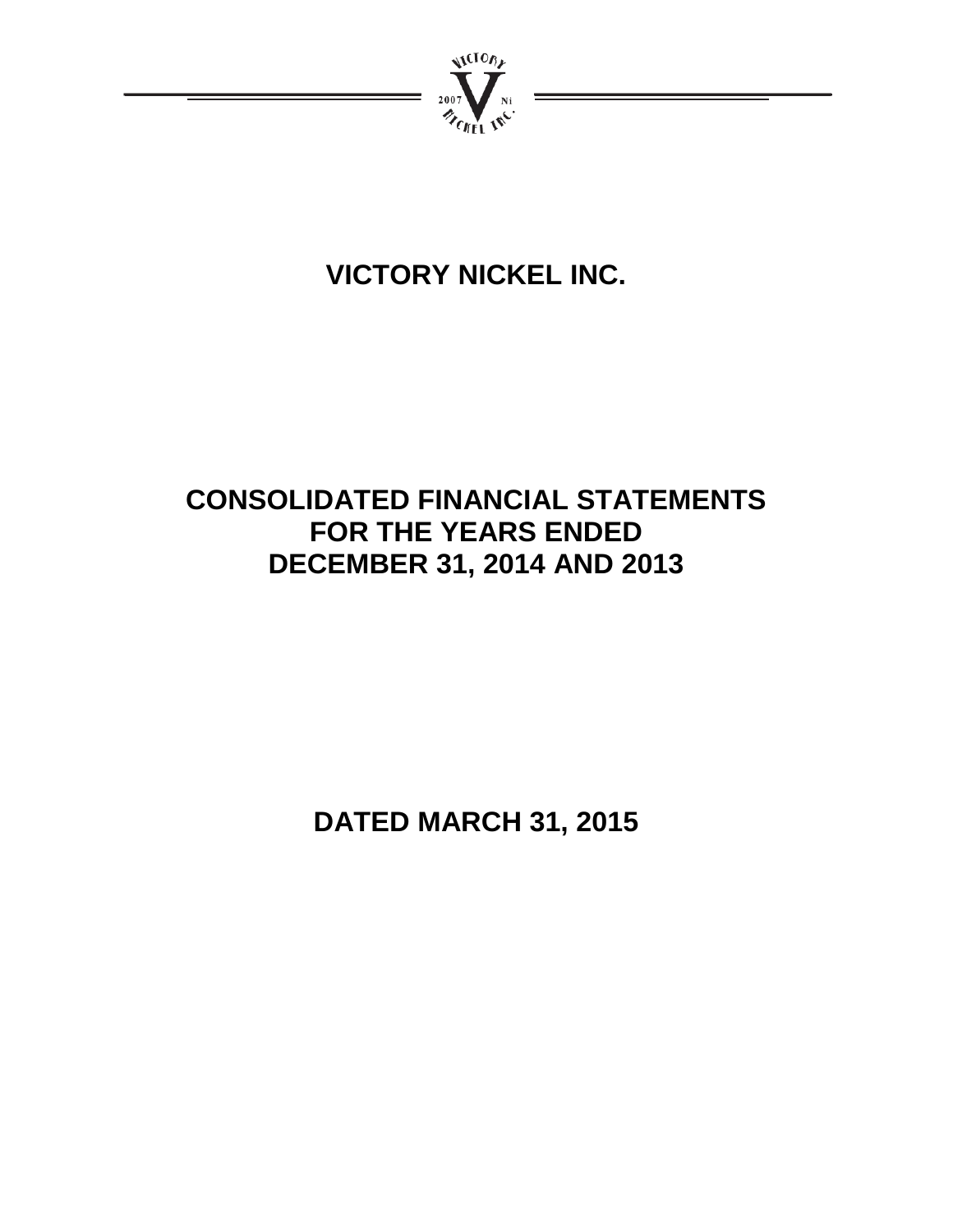#### **MANAGEMENT'S RESPONSIBILITY FOR CONSOLIDATED FINANCIAL STATEMENTS**

All of the information in the annual report and accompanying consolidated financial statements of Victory Nickel Inc. is the responsibility of management. The consolidated financial statements have been prepared by management in accordance with Canadian generally accepted accounting principles for public companies, being international financial reporting standards. Where necessary, management has made judgements and estimates in preparing the consolidated financial statements and such statements have been prepared within acceptable limits of materiality. The financial information contained elsewhere in the annual report has been reviewed by management to ensure that it is consistent with the consolidated financial statements.

Management maintains appropriate systems of internal control to give reasonable assurance that its assets are safeguarded, and the financial records are properly maintained.

The Board of Directors is responsible for ensuring that management fulfils its responsibilities for financial reporting and internal control and exercises this responsibility principally through the Audit Committee. The Audit Committee, which is comprised of Directors, none of whom are employees or officers of the Company, meets with management and the external auditors to review the auditors' report and the consolidated financial statements to satisfy itself that management is properly discharging its responsibilities to the Directors, who approve the consolidated financial statements.

A firm of independent Chartered Professional Accountants, appointed by the shareholders, audits the consolidated financial statements in accordance with Canadian generally accepted auditing standards and provides an independent professional opinion thereon. The external auditors have free and full access to the Audit Committee with respect to their findings regarding the fairness of financial reporting and the adequacy of internal controls.

René R. Galipeau **Alison J. Sutcliffe** March 31, 2015

Vice-Chairman and CEO **Vice-President, Finance & CFO**<br>March 31, 2015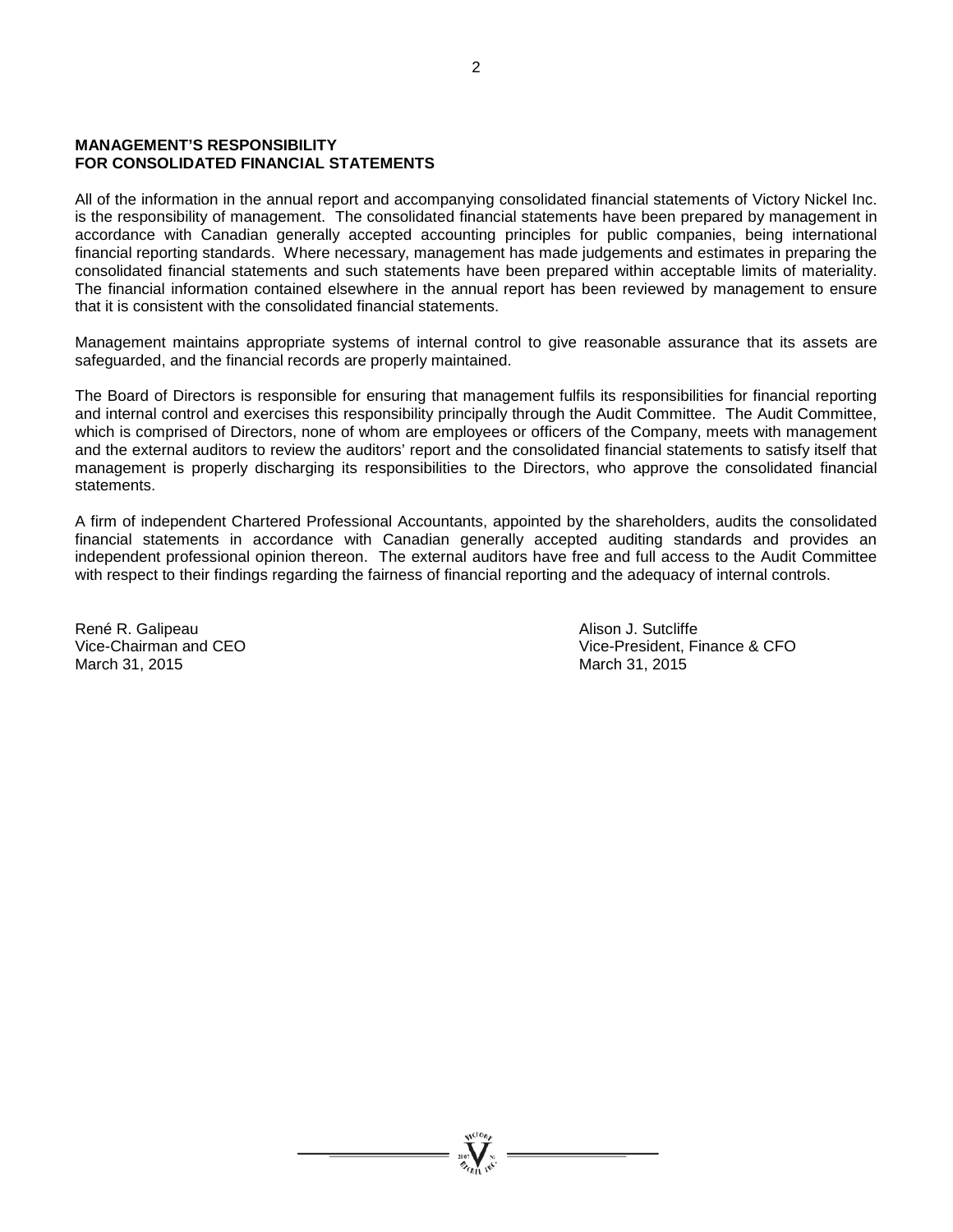#### **INDEPENDENT AUDITOR'S REPORT TO THE SHAREHOLDERS OF VICTORY NICKEL INC.**

We have audited the accompanying consolidated financial statements of Victory Nickel Inc. which comprise the consolidated balance sheets as at December 31, 2014, December 31, 2013 and January 1, 2013, and the consolidated statements of operations, comprehensive loss, shareholders' equity and cash flows for the years ended December 31, 2014 and December 31, 2013 and a summary of significant accounting policies and other explanatory information.

#### **Management's Responsibility for the Financial Statements**

Management is responsible for the preparation and fair presentation of these consolidated financial statements in accordance with International Financial Reporting Standards and for such internal control as management determines is necessary to enable the preparation of financial statements that are free from material misstatement, whether due to fraud or error.

#### **Auditor's Responsibility**

Our responsibility is to express an opinion on these consolidated financial statements based on our audits. We conducted our audits in accordance with Canadian generally accepted auditing standards. Those standards require that we comply with ethical requirements and plan and perform the audit to obtain reasonable assurance about whether the financial statements are free from material misstatement.

An audit involves performing procedures to obtain audit evidence about the amounts and disclosures in the financial statements. The procedures selected depend on the auditor's judgement, including the assessment of the risks of material misstatement of the financial statements, whether due to fraud or error. In making those risk assessments, the auditor considers internal control relevant to the entity's preparation and fair presentation of the consolidated financial statements in order to design audit procedures that are appropriate in the circumstances, but not for the purpose of expressing an opinion on the effectiveness of the entity's internal control. An audit also includes evaluating the appropriateness of accounting policies used and the reasonableness of accounting estimates made by management, as well as evaluating the overall presentation of the consolidated financial statements.

We believe that the audit evidence we have obtained in our audits is sufficient and appropriate to provide a basis for our audit opinion.

#### **Opinion**

In our opinion, the consolidated financial statements present fairly, in all material respects, the financial position of Victory Nickel Inc. as at December 31, 2014 and December 31, 2013, and its financial performance and its cash flows for the years ended December 31, 2014 and December 31, 2013 in accordance with International Financial Reporting Standards.

#### **Emphasis of Matter**

Without qualifying our opinion, we draw attention to Note 1 in the consolidated financial statements which indicates that none of the Company's mining projects have commenced commercial production and, accordingly, the Company is dependent upon debt or equity financings, and the optioning and/or sale of resource or resource-related assets and/or the ability to generate sufficient cash flow from its other operating activities for its funding. These conditions, along with other matters as set forth in Note 1, indicate the existence of a material uncertainty that may cast significant doubt about the Company's ability to continue as a going concern.

(signed) BDO Canada LLP

Chartered Professional Accountants, Licensed Public Accountants

Toronto, Ontario March 31, 2015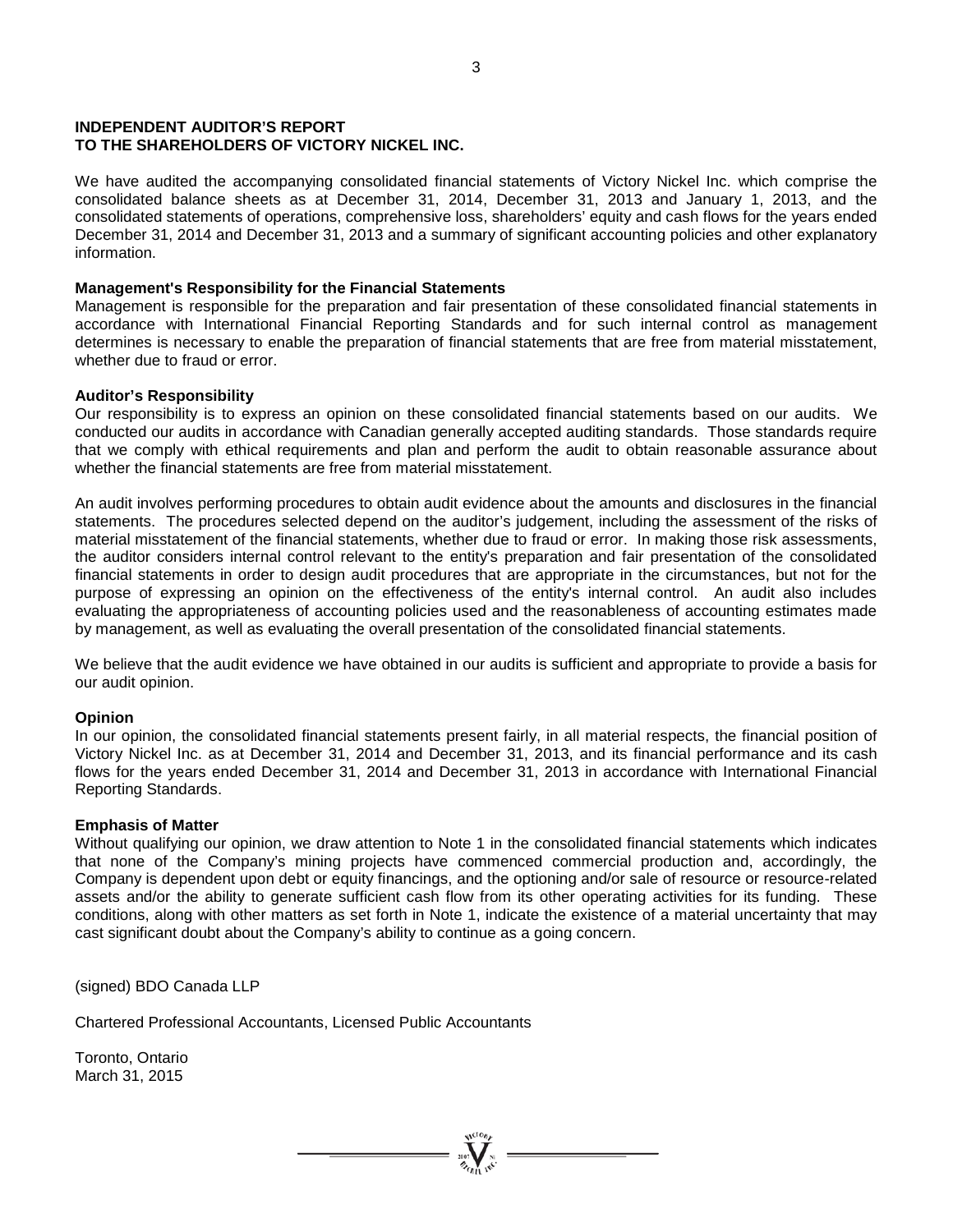# **Consolidated Balance Sheets**

|                                                   |              | December 31, December 31,<br>2014 |      | 2013     | January 1,<br>2013 |
|---------------------------------------------------|--------------|-----------------------------------|------|----------|--------------------|
| (in thousands of United States dollars)           | <b>Notes</b> |                                   |      | (Note 2) | (Note 2)           |
| <b>ASSETS</b>                                     |              |                                   |      |          |                    |
| <b>Current assets</b>                             |              |                                   |      |          |                    |
| Cash and cash equivalents                         | 6            | \$                                | 712S | 1,338    | \$<br>257          |
| Restricted deposits                               | 6            | 271                               |      |          |                    |
| Receivables and prepaids                          | 7            | 3,367                             |      | 358      | 156                |
| Marketable securities                             | 8            | 153                               |      | 261      | 560                |
| Inventory                                         | 9            | 2,977                             |      |          |                    |
| <b>Total current assets</b>                       |              | 7.480                             |      | 1,957    | 973                |
| <b>Non-current assets</b>                         |              |                                   |      |          |                    |
| Property, plant and equipment                     | 11           | 6,179                             |      | 4,963    | 1,431              |
| Mine property and development project             | 12           | 34,893                            |      | 36,357   | 38,091             |
| Exploration and evaluation projects               | 13           | 13,380                            |      | 13,976   | 14,813             |
| <b>Total non-current assets</b>                   |              | 54,452                            |      | 55,296   | 54,335             |
| <b>Total Assets</b>                               |              | \$<br>61,932 \$                   |      | 57,253   | \$<br>55,308       |
| <b>LIABILITIES AND SHAREHOLDERS' EQUITY</b>       |              |                                   |      |          |                    |
| <b>Current liabilities</b>                        |              |                                   |      |          |                    |
| Trade and other payables                          | 14           | \$<br>$3,032$ \$                  |      | 1,520    | \$<br>554          |
| Loans and borrowings - current                    | 15, 16       | 7,493                             |      |          | 1,005              |
| <b>Total current liabilities</b>                  |              | 10,525                            |      | 1,520    | 1,559              |
| <b>Non-current liabilities</b>                    |              |                                   |      |          |                    |
| Loans and borrowings - long-term                  | 15, 16       | 2,957                             |      | 2,143    | 8                  |
| Participating Interest                            | 16           | 3,548                             |      | 3,855    |                    |
| Lease obligations - long-term                     | 17           | 275                               |      | 384      |                    |
| Deferred tax liability                            | 18           | 817                               |      | 1,430    | 2,486              |
| <b>Total non-current liabilities</b>              |              | 7,597                             |      | 7,812    | 2,494              |
| <b>Total Liabilities</b>                          |              | 18.122                            |      | 9,332    | 4.053              |
| Shareholders' equity                              |              |                                   |      |          |                    |
| Share capital                                     | 19           | 52,570                            |      | 52,048   | 47,926             |
| Contributed surplus                               |              | 5,644                             |      | 5,431    | 4,420              |
| Accumulated other comprehensive (loss) income     |              | (4, 144)                          |      | (1,714)  | 1,863              |
| Deficit                                           |              | (10, 260)                         |      | (7, 844) | (2, 954)           |
| Total shareholders' equity                        |              | 43,810                            |      | 47,921   | 51,255             |
| <b>Total Liabilities and Shareholders' Equity</b> |              | \$<br>61,932 \$                   |      | 57,253   | \$<br>55,308       |

**WEIGHT** 

#### **NATURE OF OPERATIONS AND GOING CONCERN (Note 1)**

The accompanying notes are an integral part of these consolidated financial statements

Approved by the Board of Directors

(signed) (signed) **Cynthia P. Thomas Roland Horst Roland Horst Roland Horst** *Roland Horst Roland Horst* Director Director

The accompanying notes are an integral part of these condensed consolidated financial statements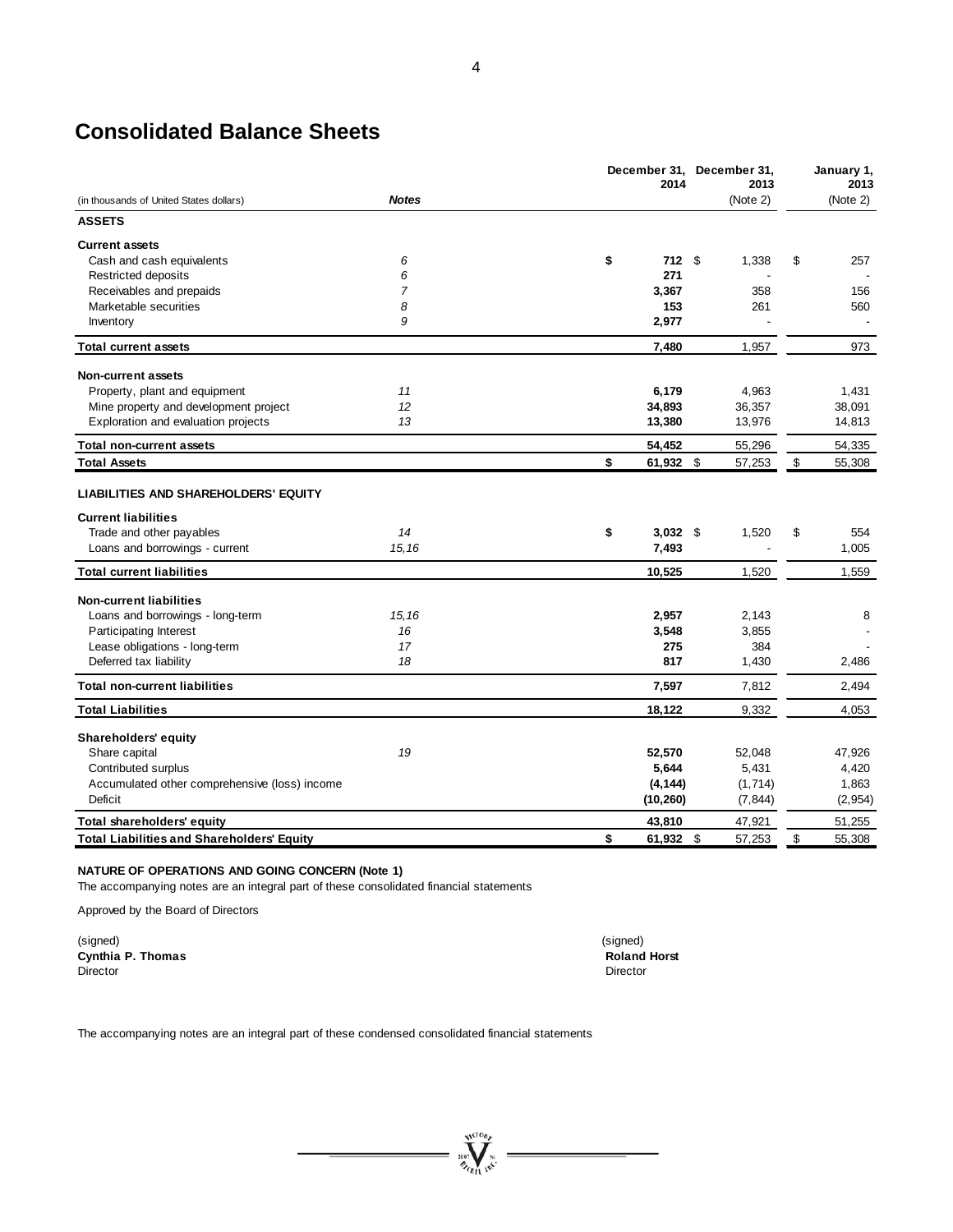# **Consolidated Statements of Operations**

| Years ended December 31,                                          |              | 2014                | 2013     |
|-------------------------------------------------------------------|--------------|---------------------|----------|
| (in thousands of United States dollars, except per share amounts) | <b>Notes</b> |                     | (Note 2) |
| <b>Revenues</b>                                                   |              | \$<br>13,976        | \$       |
| Cost of goods sold                                                |              | (12, 854)           |          |
| Gross margin                                                      |              | 1,122               |          |
| <b>Operating expenses</b>                                         |              |                     |          |
| General and administrative                                        |              | (2, 436)            | (1, 582) |
| Share-based payments:                                             | 21           |                     |          |
| Options                                                           |              | (344)               | (197)    |
| Share Bonus Plan                                                  |              |                     | (42)     |
| Amortization of property, plant and equipment                     | 11           | (553)               | (26)     |
| (Writedown) recovery of E and E projects                          | 13           | (60)                | 383      |
| Pre-exploration costs                                             | 13           | (4)                 |          |
| Net frac sand pre-operating costs                                 | 24           | (194)               | (585)    |
| <b>Operating loss</b>                                             |              | (2, 469)            | (2,049)  |
| Finance income                                                    | 22           | 2,169               | 14       |
| Finance costs                                                     | 22           | (2,629)             | (3,633)  |
| Net finance costs                                                 |              | (460)               | (3,619)  |
| Loss before income taxes                                          |              | (2,929)             | (5,668)  |
| Income tax recovery                                               | 23           | 513                 | 778      |
| Net Loss for the Year                                             |              | $(2, 416)$ \$<br>\$ | (4,890)  |
| Loss per share                                                    | 2, 19, 20    |                     |          |
| Basic loss per share                                              |              | $(0.04)$ \$<br>\$   | (0.10)   |
| Diluted loss per share                                            |              | \$<br>$(0.04)$ \$   | (0.10)   |
|                                                                   |              |                     |          |

The accompanying notes are an integral part of these consolidated financial statements

# **Consolidated Statements of Comprehensive Loss**

| Years ended December 31,<br>(in thousands of United States dollars) | <b>Notes</b> | 2014                | 2013<br>(Note 2) |
|---------------------------------------------------------------------|--------------|---------------------|------------------|
| Net loss for the year                                               |              | $(2, 416)$ \$<br>\$ | (4,890)          |
| Other comprehensive (loss) income ("OCI")                           |              |                     |                  |
| Net change in fair value of financial assets                        | 8            | (104)               | (217)            |
| Income tax recovery                                                 |              | 12                  | 30               |
| Foreign exchange on change in functional currency                   | ာ            | (2, 338)            | (3,390)          |
| Other comprehensive loss for the year                               |              | (2, 430)            | (3, 577)         |
| <b>Total Comprehensive Loss for the Year</b>                        |              | $(4,846)$ \$        | (8, 467)         |

 $= \sqrt{\sum_{n=1}^{N_{\rm GLO}}\sum_{n=1}^{N_{\rm GLO}}$ 

The accompanying notes are an integral part of these consolidated financial statements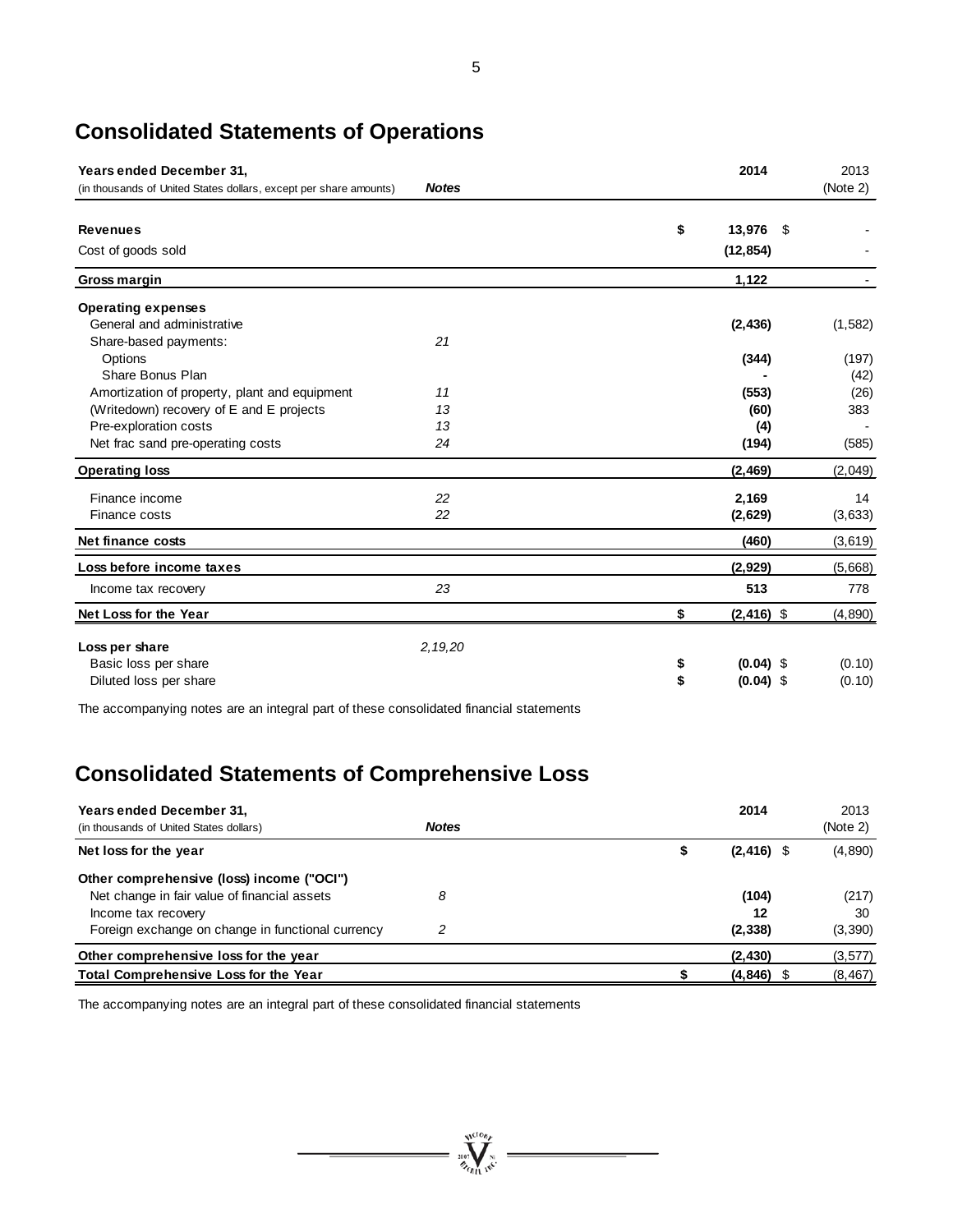# **Consolidated Statements of Shareholders' Equity**

| (in thousands of United States dollars)                                                  | <b>Notes</b> | <b>Share</b><br>Capital |      | Contributed<br><b>Surplus</b> | Accumulated<br>Other<br>Comprehensive<br>Income / (Loss) | <b>Deficit</b>           | <b>Total Equity</b> |
|------------------------------------------------------------------------------------------|--------------|-------------------------|------|-------------------------------|----------------------------------------------------------|--------------------------|---------------------|
| Balances as at January 1, 2013                                                           |              | \$<br>47,926            | - \$ | $4,420$ \$                    | 1,863                                                    | \$<br>$(2,954)$ \$       | 51,255              |
| Total comprehensive loss for the year                                                    |              |                         |      |                               |                                                          |                          |                     |
| Net loss for the year                                                                    |              |                         |      |                               |                                                          | (4,890)                  | (4,890)             |
| Other comprehensive loss                                                                 |              |                         |      |                               |                                                          |                          |                     |
| Net change in fair value of financial assets                                             | 8            |                         |      |                               | (217)                                                    |                          | (217)               |
| Income tax recovery                                                                      | 23           |                         |      |                               | 30                                                       |                          | 30                  |
| Foreign exchange on change in functional currency                                        | 2            |                         |      |                               | (3,390)                                                  |                          | (3,390)             |
| Total other comprehensive loss                                                           |              |                         |      |                               | (3, 577)                                                 |                          | (3, 577)            |
| Total comprehensive loss for the year                                                    |              |                         |      |                               |                                                          |                          | (8, 467)            |
| Transactions with owners, recorded directly in equity                                    |              |                         |      |                               |                                                          |                          |                     |
| Contributions by owners in the year                                                      |              |                         |      |                               |                                                          |                          |                     |
| Issue of common shares for settlement of liabilities, net                                | 19           | 115                     |      |                               |                                                          |                          | 115                 |
| Issue of common shares under private placement, net                                      | 19           | 2,150                   |      |                               |                                                          |                          | 2,150               |
| Issue of common shares for loan fee                                                      | 19           | 265                     |      |                               |                                                          |                          | 265                 |
| Issue of common shares and warrants                                                      |              |                         |      |                               |                                                          |                          |                     |
| under private placement, net                                                             | 19           | 177                     |      | 103                           |                                                          |                          | 280                 |
| Issue of common shares and warrants                                                      |              |                         |      |                               |                                                          |                          |                     |
| under rights offering, net                                                               | 19           | 1,352                   |      | 711                           |                                                          |                          | 2,063               |
| Issue of common shares under Share Bonus Plan<br>Options granted and vesting or modified | 19<br>21     | 63                      |      | 197                           |                                                          |                          | 63<br>197           |
|                                                                                          |              |                         |      |                               |                                                          |                          |                     |
| <b>Total contributions by owners</b>                                                     |              | 4,122                   |      | 1,011                         | $\blacksquare$                                           | $\overline{\phantom{a}}$ | 5,133               |
| <b>Total transactions with owners</b>                                                    |              | 4,122                   |      | 1,011                         |                                                          |                          | 5,133               |
| Balances as at December 31, 2013                                                         |              | \$<br>52,048            | \$   | $5,431$ \$                    | $(1,714)$ \$                                             | $(7,844)$ \$             | 47,921              |
| Balances as at January 1, 2014                                                           |              | \$<br>52,048            | \$   | $5,431$ \$                    | $(1,714)$ \$                                             | $(7,844)$ \$             | 47,921              |
| Total comprehensive loss for the year                                                    |              |                         |      |                               |                                                          |                          |                     |
| Net loss for the year                                                                    |              |                         |      |                               |                                                          | (2, 416)                 | (2, 416)            |
| Other comprehensive loss                                                                 |              |                         |      |                               |                                                          |                          |                     |
| Net change in fair value of financial assets                                             | 8            |                         |      |                               | (104)                                                    |                          | (104)               |
| Income tax recovery                                                                      | 23           |                         |      |                               | 12                                                       |                          | 12                  |
| Foreign exchange on change in functional currency                                        | 2            |                         |      |                               | (2, 338)                                                 |                          | (2, 338)            |
| Total other comprehensive loss                                                           |              |                         |      |                               | (2, 430)                                                 |                          | (2, 430)            |
| Total comprehensive loss for the year                                                    |              |                         |      |                               |                                                          |                          | (4, 846)            |
| Transactions with owners, recorded directly in equity                                    |              |                         |      |                               |                                                          |                          |                     |
| Contributions by owners in the year                                                      |              |                         |      |                               |                                                          |                          |                     |
| Options granted and vesting                                                              | 21           |                         |      | 344                           |                                                          |                          | 344                 |
| Warrants exercised                                                                       | 19           | 172                     |      | (30)                          |                                                          |                          | 142                 |
| Options exercised<br>Equity component of debt                                            | 19<br>15     | 345                     |      | (144)<br>48                   |                                                          |                          | 201<br>48           |
| Issue of common shares for loan fee (net)                                                | 19           | 5                       |      |                               |                                                          |                          | 5                   |
| Effect of foreign exchange conversion                                                    | 2            | L,                      |      | (5)                           |                                                          |                          | (5)                 |
| <b>Total contributions by owners</b>                                                     |              | 522                     |      | 213                           |                                                          |                          | 735                 |
| <b>Total transactions with owners</b>                                                    |              | 522                     |      | 213                           |                                                          |                          | 735                 |
| Balances as at December 31, 2014                                                         |              | \$<br>52,570 \$         |      | $5,644$ \$                    | $(4, 144)$ \$                                            | $(10, 260)$ \$           | 43,810              |

 $= \sum_{i=1}^{N^{(10)}h}$ 

 $\equiv$ 

The accompanying notes are an integral part of these consolidated financial statements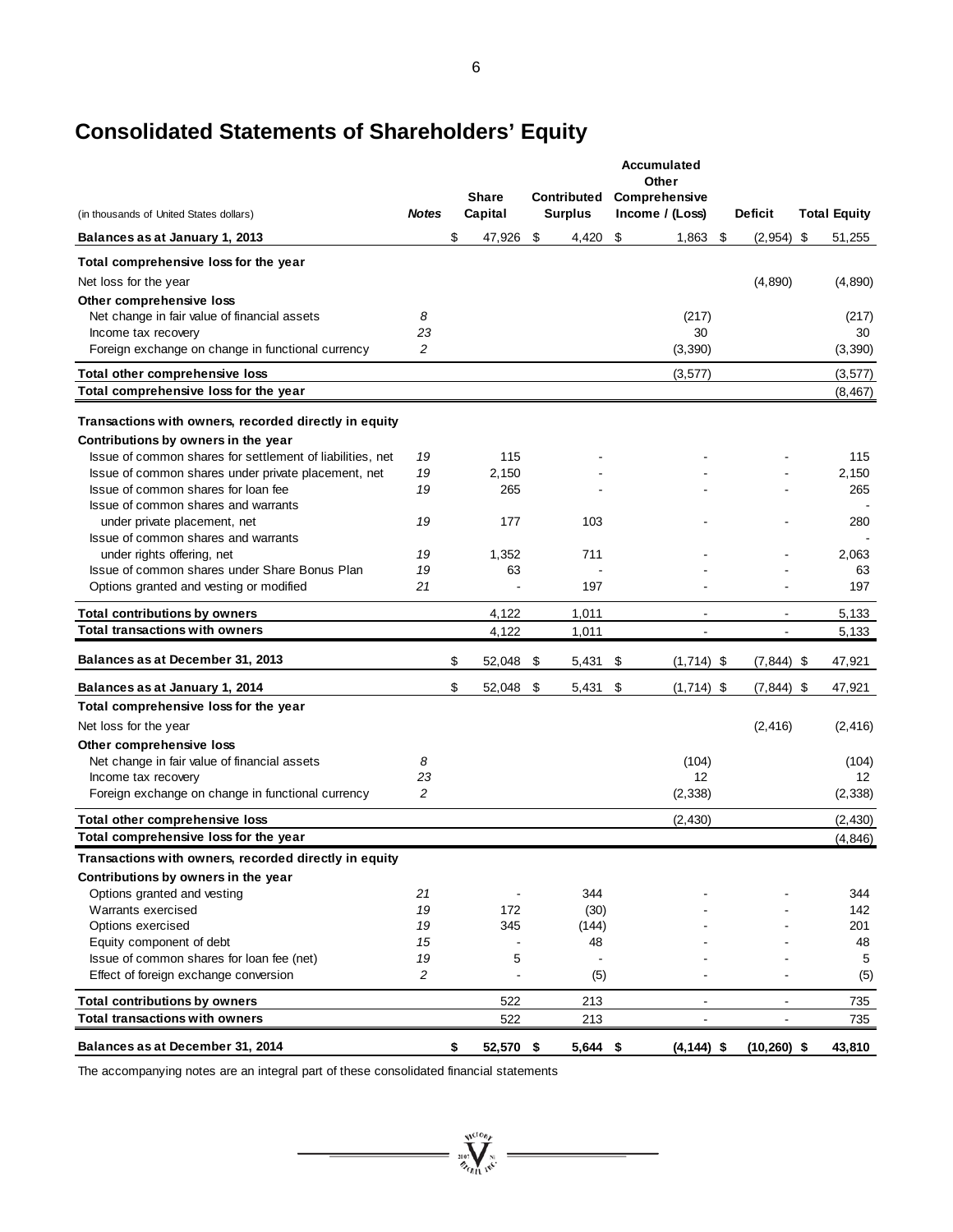| <b>Years ended December 31,</b>                            |              | 2014                | 2013     |
|------------------------------------------------------------|--------------|---------------------|----------|
| (in thousands of United States dollars)                    | <b>Notes</b> |                     | (Note 2) |
| Cash flows from operating activities                       |              |                     |          |
| Net loss for the year                                      |              | \$<br>$(2, 416)$ \$ | (4,890)  |
| Adjustments for:                                           |              |                     |          |
| Share-based payments                                       | 21           | 344                 | 239      |
| Amortization of property, plant and equipment              | 11           | 553                 | 26       |
| Writedown (recovery) of exploration and evaluation project | 13           | 60                  | (383)    |
| Net finance costs                                          | 22           | 136                 | 3,609    |
| Income tax recovery                                        | 23           | (513)               | (778)    |
| Net change in working capital:                             |              |                     |          |
| Change in receivables                                      |              | (3,009)             | (219)    |
| Change in inventory                                        |              | (2,977)             |          |
| Change in trade and other payables                         |              | 2,248               | 100      |
| Net cash used by operating activities                      |              | (5, 574)            | (2, 296) |
| Cash flows from investing activities                       |              |                     |          |
| Expenditures on mine property and development project      | 12           | (396)               | (945)    |
| Expenditures on exploration and evaluation projects        | 13           | (160)               | (134)    |
| Proceeds on sale of marketable securities                  |              |                     | 57       |
| Proceeds from option of Lynn Lake                          | 13           |                     | 391      |
| Deposits on equipment                                      | 11           | (100)               | (150)    |
| Expenditures on 7P Plant                                   | 11           | (2, 334)            | (1,962)  |
| Net cash used by investing activities                      |              | (2,990)             | (2,743)  |
| Cash flows from financing activities                       |              |                     |          |
| Issue of common shares                                     | 19           | 338                 | 4,382    |
| Payments of interest                                       | 15, 16, 17   | (1, 274)            | (168)    |
| Payments under leases                                      | 17           | (146)               | (94)     |
| Net proceeds of loans                                      | 15           | 9,291               | 2,000    |
| Deposits of restricted cash                                | 6            | (271)               |          |
| Net cash from financing activities                         |              | 7,938               | 6,120    |
| Net (decrease) increase in cash and cash equivalents       |              | (626)               | 1,081    |
| Cash and Cash Equivalents, Beginning of the Year           |              | 1,338               | 257      |
| Cash and Cash Equivalents, End of the Year                 |              | \$<br>712<br>\$     | 1.338    |

# **Consolidated Statements of Cash Flows**

The accompanying notes are an integral part of these consolidated financial statements

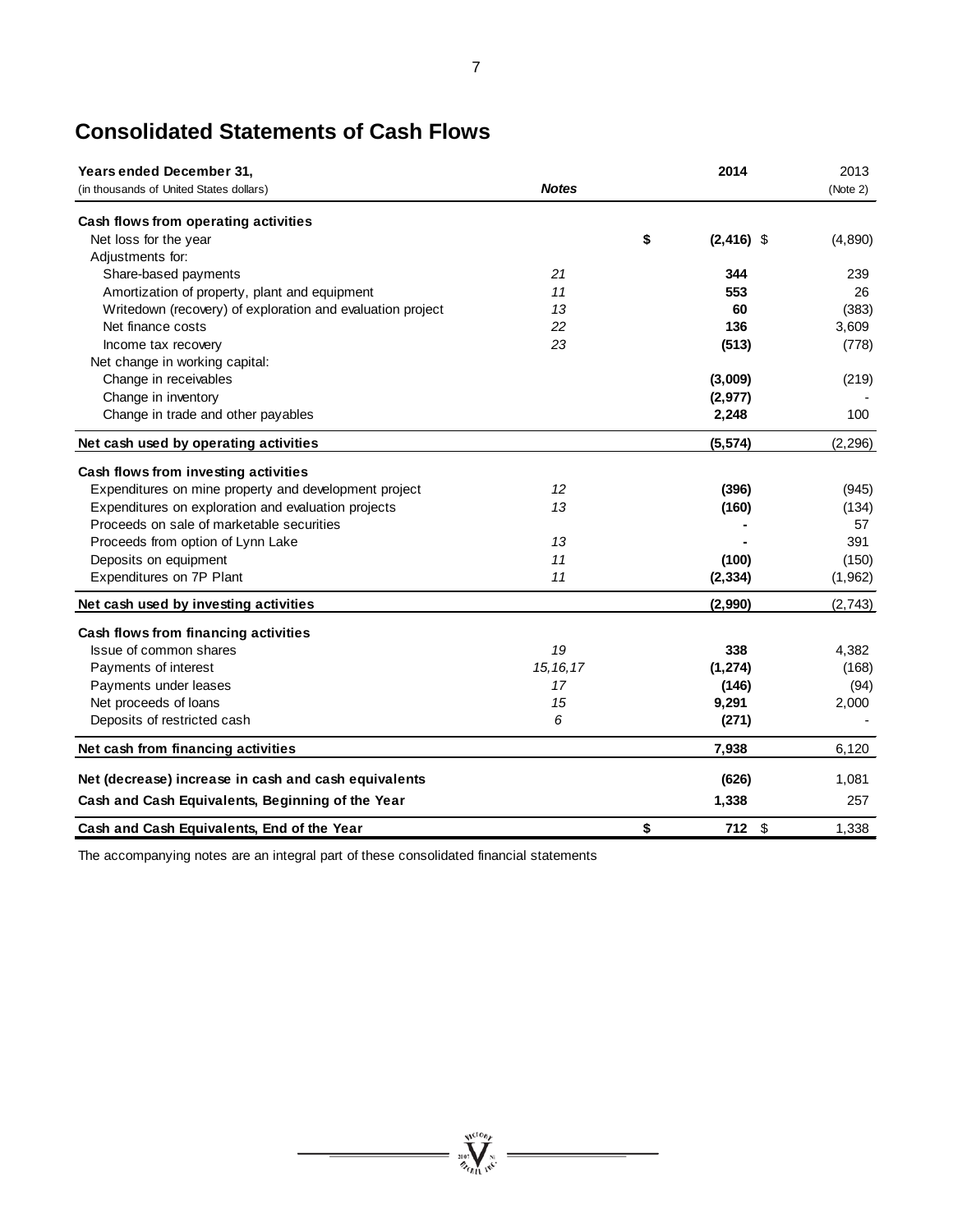*(all tabular amounts in thousands of United States dollars, except common share and per share information)*

# **1. NATURE OF OPERATIONS AND GOING CONCERN**

## **Nature of Operations**

Victory Nickel Inc. ("Victory Nickel" or the "Company") is a company domiciled in Canada. The address of the Company's registered office is 80 Richmond St. West, Suite 1802, Toronto, Ontario, M5H 2A4. The consolidated financial statements as at and for the years ended December 31, 2014 and 2013 comprise the Company and its subsidiary Victory Silica Ltd. ("VSL" or "Victory Silica") together referred to as "Victory Nickel" and individually as "Victory Nickel entities". Victory Nickel was primarily engaged in the acquisition, exploration and development of nickel properties and associated products in Canada until the second quarter of 2014 when the Company became a producer and supplier of premium frac sand from its 500,000 ton per annum ("tpa") frac sand plant (the "7P Plant") located near Seven Persons approximately 18kms southwest of Medicine Hat, Alberta. Frac sand is specialized sand that is used as a proppant to enhance recovery from oil and gas wells. The Company was formed on February 1, 2007 pursuant to a plan of arrangement.

The Company is listed on the Toronto Stock Exchange ("TSX") under the symbol NI.

### **Change in Functional and Presentation Currency**

Effective October 1, 2014, the Company changed its functional currency to the United States dollar ("US\$") from the Canadian dollar ("C\$"). This change in accounting treatment is applied prospectively. Concurrently, the Company determined that it would change its presentation currency to the US\$. Refer to Note 2 (c) for additional information.

### **Going Concern**

These consolidated financial statements have been prepared using Generally Accepted Accounting Principles ("GAAP") applicable to a going concern, which contemplates the realization of assets and settlement of liabilities in the normal course of business as they come due. As at December 31, 2014, the Company had a working capital deficiency of \$3,316,000, (December 31, 2013 – working capital of \$437,000). Working capital is defined as current assets (excluding any restricted cash) less current liabilities.

During the second quarter of 2014, the Company was in the start-up and commissioning stage and began producing and selling frac sand from the 7P Plant; on August 11, 2014, the Company announced that the 7P Plant was commissioned. The SPA Loan is due in July, 2015, also one convertible note in the amount of \$2,000,000 is due in November 2015 and, accordingly, they are classified as current liabilities, due within one year. The Company has generated operating cash flow during the second half of 2014 but not yet at levels sufficient to wholly fund its activities. In October 2014, the Company secured a short-term facility of \$2,000,000 through the issuance of a promissory note (Note 15). This facility has been extended on a monthly basis by the lender and is presently due by March 31, 2015. A further extension to April 30, 2015 was arranged on March 31, 2015 (Note 28).

The Company recognizes the imminent cash requirement to repay debt and is actively considering restructuring of its debt to term it out for several years. To date, the Company has not received acceptable expressions of interest and has not completed any debt restructuring.

The Company is subject to the risks and challenges experienced by other companies at a comparable stage. These risks include, but are not limited to, continuing losses, an unexpected change in the frac sand market which would limit the Company's ability to generate cash flow from the 7P Plant, dependence on key individuals and the ability to secure adequate financing or to complete corporate transactions to meet the minimum capital required to successfully complete its projects and fund other operating expenses. Development of the Company's current nickel mining projects to the production stage will require significant financing. Given the current economic climate, the ability to raise funds may prove difficult.

None of the Company's mining projects has commenced commercial production and, accordingly, the Company is dependent upon debt or equity financings, and the optioning and/or sale of resource or resource-related assets and/or the ability to generate sufficient cash flow from its other operating activities for its funding. The Company's 7P Plant completed commissioning in August, 2014. It is expected that future cash flow will be sufficient to meet operating requirements with the ultimate potential to advance the Company's mining interests the timing of this is not certain.

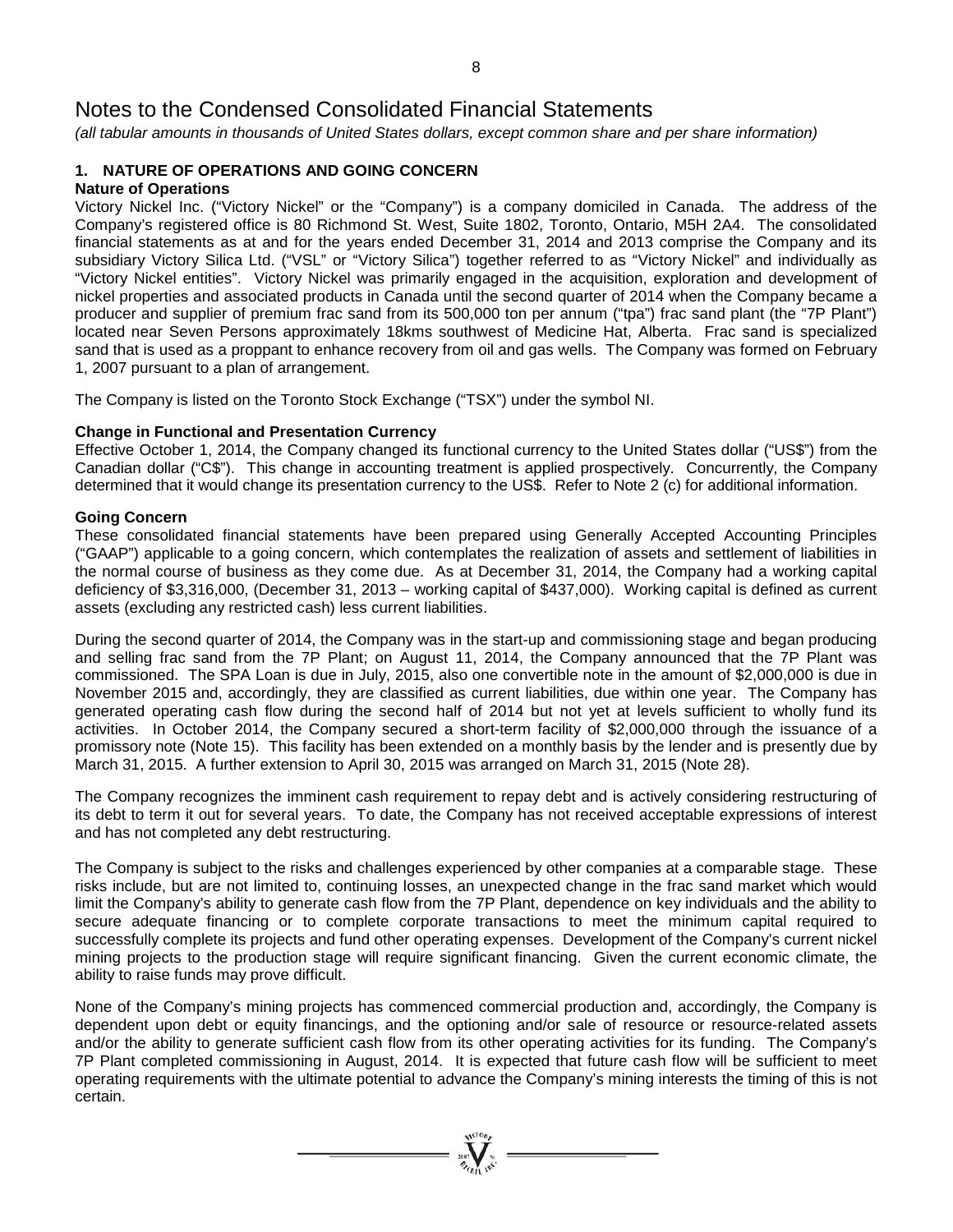*(all tabular amounts in thousands of United States dollars, except common share and per share information)*

The recoverability of the carrying value of exploration and evaluation projects and the mine property and development project, and ultimately the Company's ability to continue as a going concern, is dependent upon either exploration results which have the potential for the discovery of economically-recoverable reserves and resources, the Company's ability to finance exploitation of its projects through debt or equity financings and the optioning and/or sale of resource or resource-related assets such as royalty interests for its funding or the success of the frac sand business referred to above.

However, should the Company not be able to reach successful cash flow generation and achieve profitable operations from frac sand business or continue to achieve favourable exploration results, obtain the necessary financing or achieve future profitable production or sale of properties, the carrying value of the Company's assets could be subject to material adjustment and, in addition, other adjustments may be necessary to these financial statements should such adverse events impair the Company's ability to continue as a going concern as contemplated under GAAP. There is no certainty, especially in the present environment, that the Company's initiatives to improve working capital will be successful or that working capital generated thereby will be sufficient to fund the Company's activities including project expenditures and corporate costs. These conditions indicate the existence of a material uncertainty that may cast significant doubt about the Company's ability to continue as a going concern.

### **2. BASIS OF PREPARATION**

### **(a) Statement of Compliance**

The consolidated financial statements have been prepared using accounting policies consistent with International Financial Reporting Standards ("IFRS") and its interpretations adopted by the International Accounting Standards Board ("IASB"). This is GAAP for a Canadian public company.

The management of Victory Nickel prepare the consolidated financial statements which are then reviewed by the Audit Committee and the Board of Directors. The consolidated financial statements were authorized for issue by the Board of Directors on March 31, 2015 and are made available to shareholders and others through filing on SEDAR shortly thereafter.

#### **(b) Basis of Measurement**

The financial statements have been prepared on the historic cost basis except for derivative financial instruments such as warrants which are measured at fair value with changes through operations and financial assets such as marketable securities which are measured at fair value with changes recorded through other comprehensive income or loss ("OCI").

### **(c) Functional and Presentation Currency**

Under IFRS, an entity's functional currency should reflect the underlying transactions, events and conditions relevant to the entity. Given the Company's transition into an operating entity with revenues and significant expenses driven by prices in US\$ and which currency influences management's primary operating, capital and financing decisions, effective October 1, 2014, the Company changed its functional currency to the US\$. This change in accounting treatment is applied prospectively. Concurrently, the Company determined that it would change its presentation currency to the US\$.

For comparative reporting purposes, historic financial statements were translated into the US\$ reporting currency whereby assets and liabilities were translated at the closing rate in effect at the end of the comparative periods; revenues, expenses and cash flows were translated at the average rate in effect for the comparative periods and equity transactions were translated at historic rates. The resultant exchange difference resulting from the translation as at October 1, 2014 was an unrealized foreign exchange loss of \$5,757,000 which is included as a separate component of other comprehensive income.

These financial statements are presented in US dollars, which is the Company's functional currency. All financial information is expressed in US dollars unless otherwise stated; tabular amounts are stated in thousands of dollars.

 $\sum_{n=1}^{\text{NCTO}}$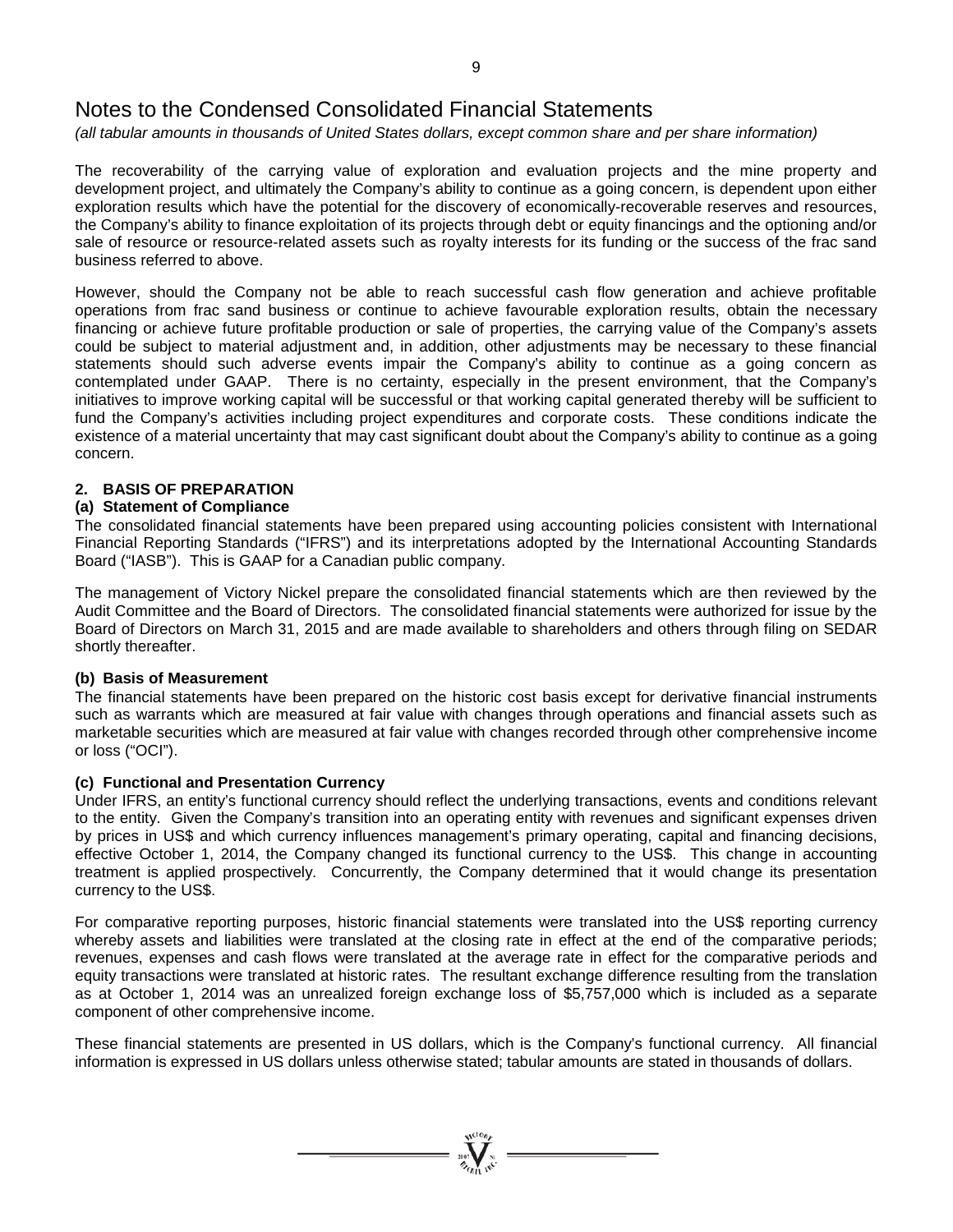*(all tabular amounts in thousands of United States dollars, except common share and per share information)*

### **(d) Use of Estimates and Judgements**

The preparation of financial statements in conformity with IFRS requires management to make estimates, judgements and assumptions that affect the application of accounting policies and the reported amounts of assets, liabilities, income and expenses. Actual results may differ from these estimates.

It is reasonably possible that, on the basis of existing knowledge, outcomes in the next financial year that are different from the assumptions used could require a material adjustment to the carrying amount of the asset or liability affected.

The accompanying consolidated financial statements include all adjustments that are, in the opinion of management, necessary for fair presentation.

#### *Significant estimates and assumptions*

Estimates and underlying assumptions are reviewed on an ongoing basis. Revisions to accounting estimates are recognized in the period in which the estimates are revised and in any future periods affected.

Information regarding significant areas of estimation uncertainty made in applying accounting policies that have the most significant effect on the amounts recognized in the financial statements is included in the following notes:

- Note  $7$  valuation of receivables:
- Note 8 valuation of financial assets at fair value through operations and OCI;
- Note  $9$  valuation of inventory;
- Note 12 measurement of the recoverable amount of mine property and development project;
- Note 13 measurement of the recoverable amount of exploration and evaluation projects;
- Note 15 measurement and valuation of the embedded options in convertible notes;
- Note 16 measurement and valuation of the participating interest; and
- Note 21 measurement of share-based payments.

#### *Significant judgements*

Judgements are reviewed on an ongoing basis. Changes resulting from the effects of amended judgements are recognized in the period in which the circumstance giving rise to the change occurs and in any future periods presented. Information regarding significant areas of critical judgements made in applying accounting policies that have the most significant effect on the amounts recognized in the financial statements is included in the following notes:

- Note 1 going concern assessment;
- Note 2 determination of the functional currency for the Company and its subsidiaries;
- Note 7 impairment of receivables;
- Note  $9$  impairment of inventory;
- Note 12 classification of expenditures as mine property and development project or operating expenses;
- Note 13 classification of expenditures as exploration and evaluation projects or operating expenses;
- Note 12 impairment of mine property and development project;
- Note 13 impairment of exploration and evaluation projects; and
- Note 18 recoverability of deferred tax assets.

#### *Share Consolidation*

On September 12, 2014, as described more fully in Note 19, the Company consolidated its common shares on a one-for-ten basis (the "Share Consolidation"). Accordingly, certain comparative information regarding issued and outstanding common shares, options, warrants, weighted average number and per share information has been adjusted retroactively to be comparable using that basis as if the Share Consolidation had been effective on the first day of the reporting period of these financial statements. Refer to Notes 19, 20 and 21.

 $\sum_{\substack{u \in \mathcal{N} \\ \text{supp} \text{ } u}}^{\mathcal{N}^{(10)} \text{supp}} =$ 

#### *Reclassifications*

Certain of the prior year's balances have been reclassified to conform with the current presentation.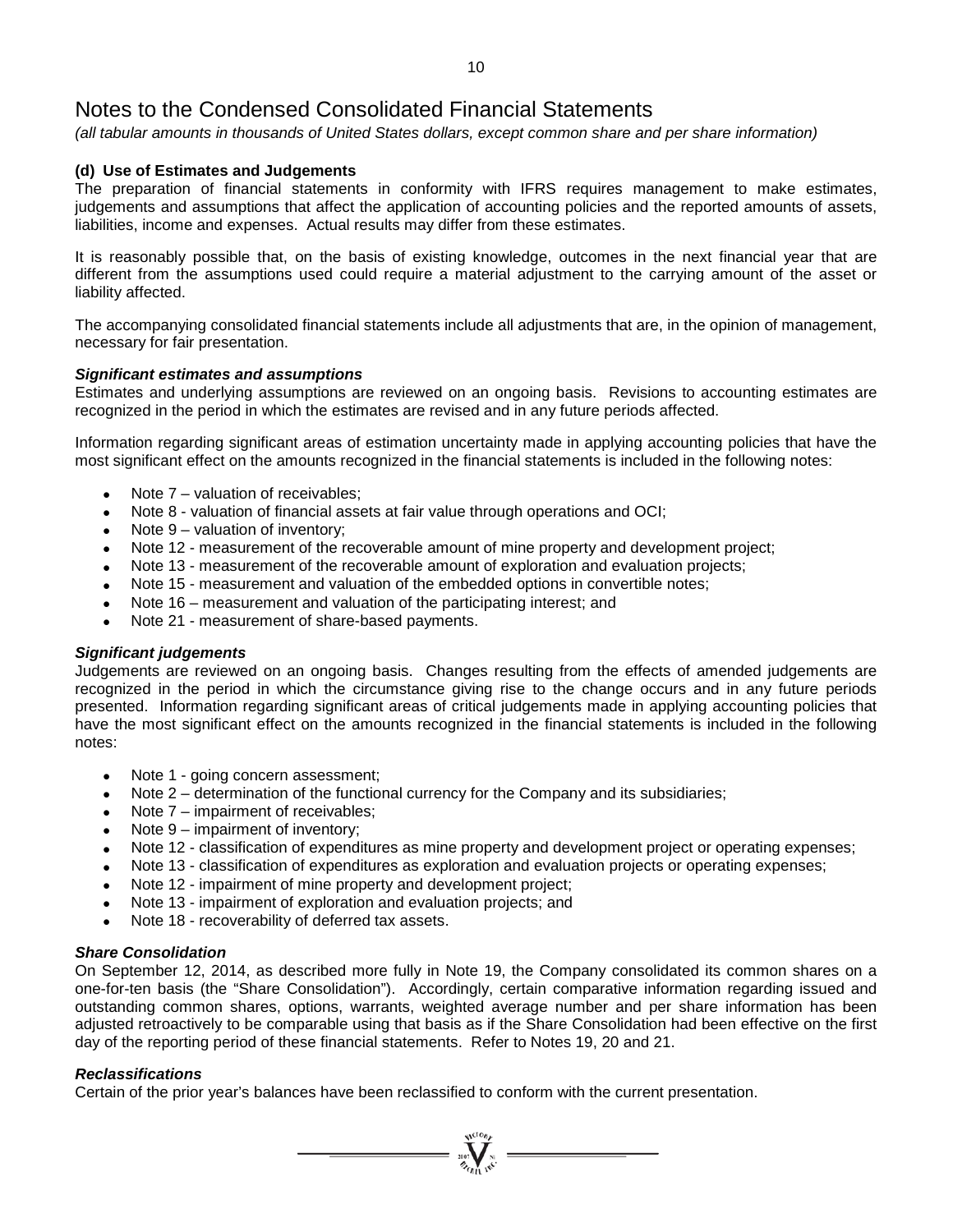*(all tabular amounts in thousands of United States dollars, except common share and per share information)*

### **3. SIGNIFICANT ACCOUNTING POLICIES**

The accounting policies of the Company are set out in detail below. Such policies have been applied consistently to all periods presented in these consolidated financial statements, and have been applied consistently by Victory Nickel entities.

### **(a) New Accounting Policies**

There have been no new accounting policies adopted by the Company, except as noted below.

# **(b) Basis of Consolidation**

### *Subsidiary*

A subsidiary is an entity controlled by Victory Nickel. Control exists when Victory Nickel has the power to govern the financial and operating policies of an entity so as to obtain benefits from its activities. In assessing control, potential voting rights that currently are exercisable are taken into account. The financial statements of subsidiaries are included in the consolidated financial statements from the date that control commences until the date that control ceases. The accounting policies of subsidiaries align with the policies adopted by Victory Nickel. Significant Company entities are listed in Note 26.

### *Transactions eliminated on consolidation*

Intercompany balances and transactions, and any unrealized income and expenses arising from intercompany transactions, are eliminated in preparing the consolidated financial statements. Unrealized gains arising from transactions with equity-accounted investees are eliminated against the investment to the extent of Victory Nickel's interest in the investee. Unrealized losses are eliminated in the same way as unrealized gains, but only to the extent that there is no evidence of impairment.

### **(c) Foreign Currency**

### *Foreign currency transactions*

Transactions in foreign currencies are translated to the respective functional currency of Victory Nickel at exchange rates at the dates of the transactions. Monetary assets and liabilities denominated in foreign currencies at the reporting date are retranslated to the functional currency at the exchange rate at that date. The foreign currency gain or loss on monetary items is the difference between amortized cost in the functional currency at the beginning of the period, adjusted for effective interest and payments during the period, and the amortized cost in foreign currency translated at the exchange rate at the end of the period. Non-monetary assets and liabilities denominated in foreign currencies that are measured at fair value are retranslated to the functional currency at the exchange rate at the date that the fair value was determined. Foreign currency differences arising on retranslation are recognized through operations, except for differences arising on the retranslation of marketable securities, which are recognized directly in OCI. Non-monetary items that are measured in terms of historic cost in a foreign currency are translated using the exchange rate at the date of the transaction.

As reported earlier, the Company changed its functional and presentation currency to the US\$ effective October 1, 2014.

### **(d) Financial Instruments**

#### **IFRS 9 Financial Instruments**

IFRS 9 Financial Instruments ("IFRS 9"), which impacts the classification and measurement of financial assets, has been adopted by the Company.

#### *(i) Non-derivative financial instruments*

Non-derivative financial instruments comprise investments in equity securities, receivables, cash and cash equivalents and trade and other payables.

Non-derivative financial instruments, with the exception of financial assets and liabilities at fair value through OCI, are recognized initially at fair value plus, for instruments not at fair value through operations, any directly attributable transaction costs. Subsequent to initial recognition, non-derivative financial instruments are measured as described below.

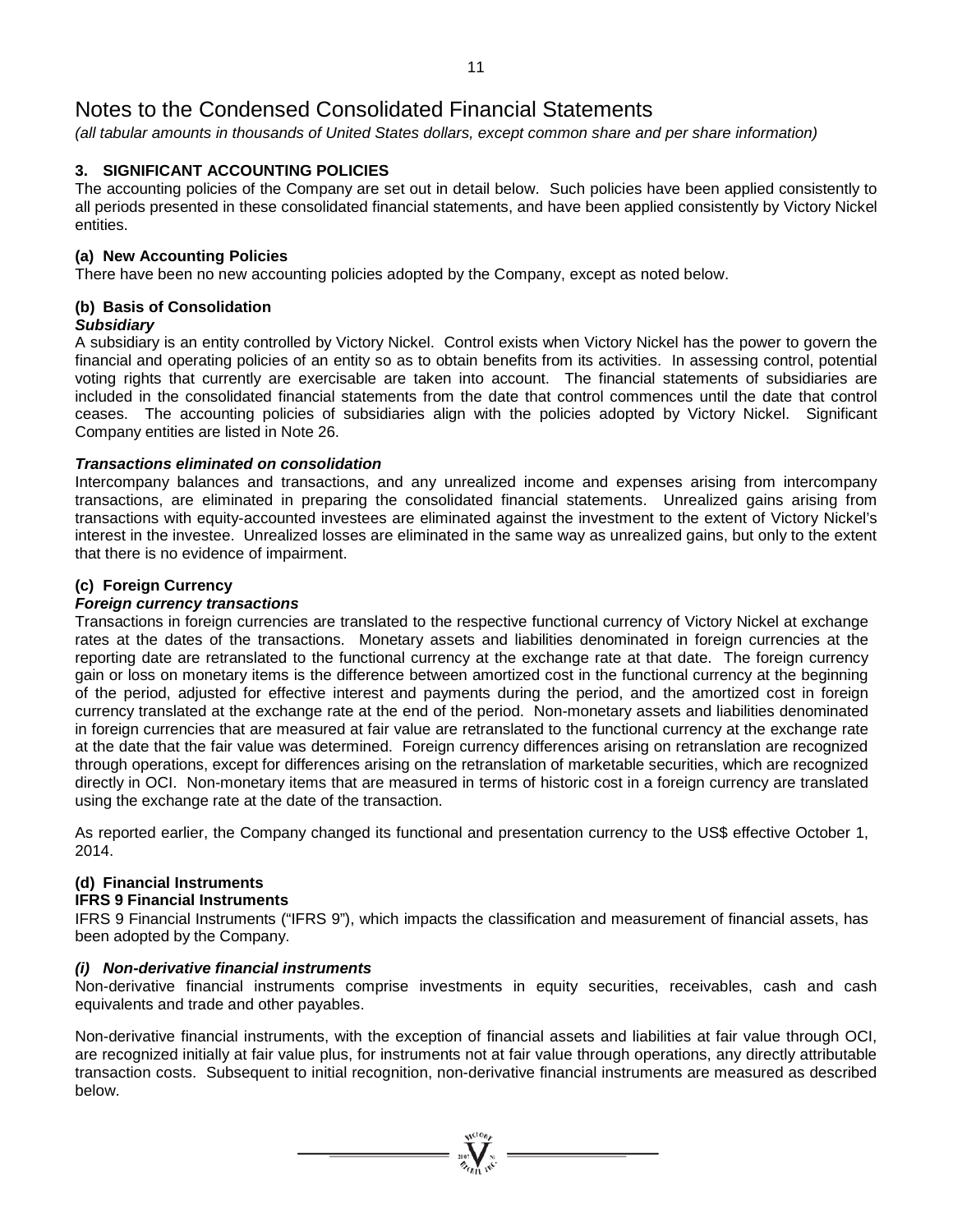*(all tabular amounts in thousands of United States dollars, except common share and per share information)*

Cash and cash equivalents comprise cash balances and call deposits. Restricted deposits are funds on deposit with a Canadian chartered bank to support letters of credit being used to facilitate business activity with certain vendors.

Loans, receivables and borrowings are financial assets with fixed or determinable payments that are not quoted in an active market. Such assets and liabilities are recognized initially at fair value plus any directly attributable transaction costs. Subsequent to initial recognition, loans, receivables and borrowings are measured at amortized cost using the effective interest method, less any impairment losses. Loans, receivables and borrowings comprise receivables or payables.

Accounting for finance income and expenses is discussed in Note 3(o).

### *Financial assets at fair value through OCI*

Victory Nickel's investments in equity securities are measured at fair value and changes therein, as well as foreign currency differences on monetary items (which do not include equity investments), are recognized directly in OCI.

#### *Financial instruments at amortized cost*

Other non-derivative financial instruments are measured at amortized cost using the effective interest method, less any impairment losses.

### *(ii) Derivative financial instruments*

Victory Nickel may periodically hold warrants as part of its portfolio of marketable securities which are financial assets at fair value through operations. Convertible promissory notes contain embedded derivatives which are separated from the financial instrument measured at amortized cost.

Derivatives are recognized initially at fair value; attributable transaction costs are recognized through operations when incurred. Subsequent to initial recognition, derivatives are measured at fair value and changes therein are recognized immediately through operations.

#### **(e) Inventory**

Finished products and raw materials inventories are valued at the lower of cost and net realizable value. Cost comprises all costs of purchase, costs of processing and other costs incurred in bringing inventories to their present location and condition. Net realizable value for finished products and raw materials is generally considered to be the selling price of the finished product in the ordinary course of business less the estimated costs of completion and estimated costs to make the sale. Inventory is reviewed to ensure the carrying value does not exceed net realizable value. A writedown is recognized when carrying cost exceeds net realizable value. The writedown may be reversed if the circumstances which caused it no longer exist.

#### **(f) Property and Equipment**

#### *(i) Recognition and measurement*

Items of property and equipment are measured at cost less accumulated depreciation and accumulated impairment losses. Cost includes any expenditure that is directly attributable to the acquisition of the asset.

When parts of an item of property and equipment have different useful lives, they are accounted for as separate items (major components) of property and equipment. Gains and losses on disposal of an item of property and equipment are determined by comparing the proceeds from disposal with the carrying amount of property and equipment and are recognized net within *Other income* in the consolidated statement of operations.

### *(ii) Depreciation*

Depreciation is calculated as a function of the depreciable amount, which is the cost of an asset less its residual value. Depreciation is recognized through operations as follows over the estimated useful lives of each part of an item of property and equipment. Land is not depreciated. Depreciation commences when an asset is placed into service. The 7P Plant has commenced operation and accordingly, amortization of plant equipment commenced during 2014.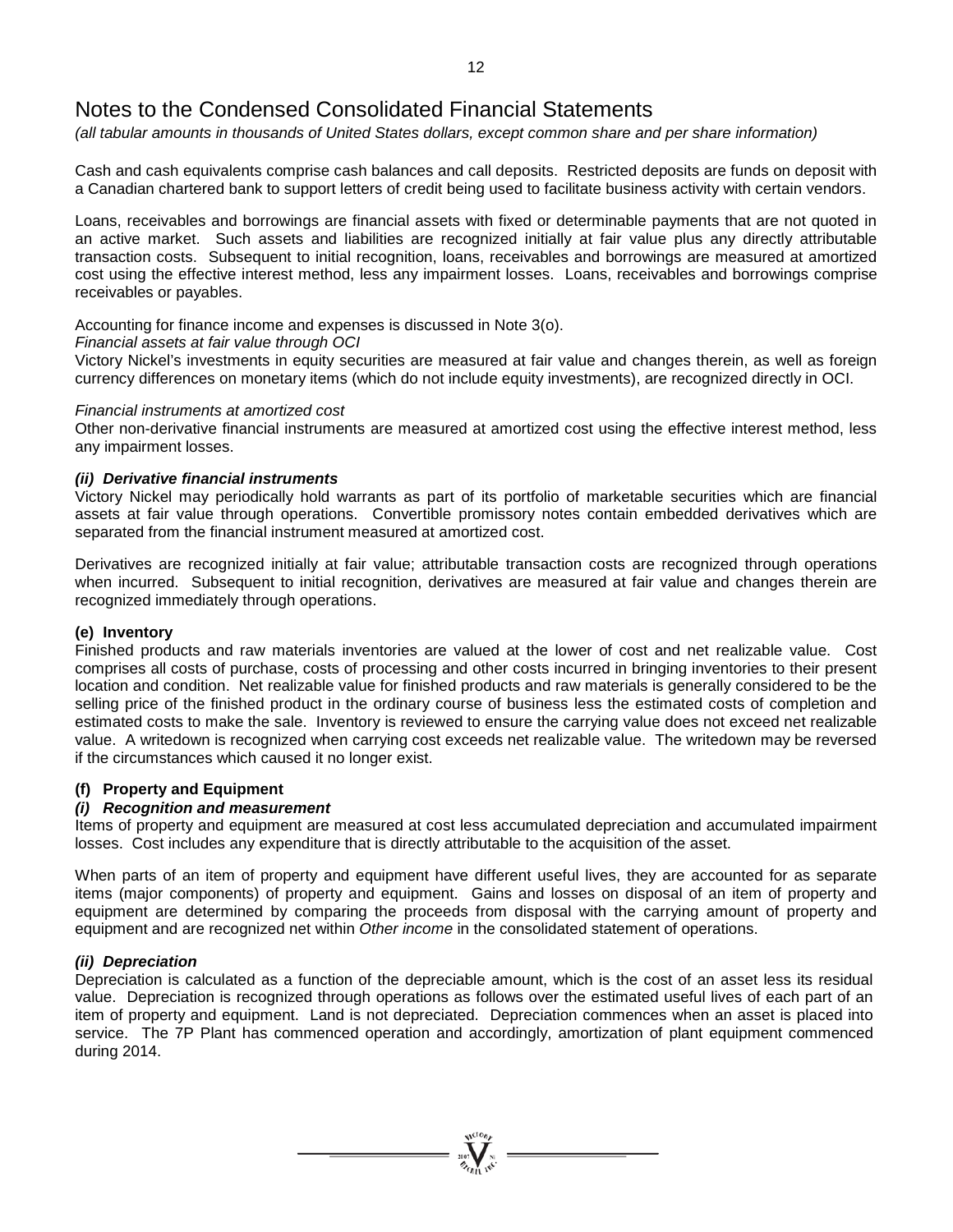*(all tabular amounts in thousands of United States dollars, except common share and per share information)*

**Item Method 2014** 2013 Building **5%** 5% 5% 5% Plant and Equipment at 7P Plant Straight-line **10% 10% to 20%** n/a Other Equipment and Furniture Declining-balance **20%** 20% Vehicles and Mobile Equipment Declining-balance **30%** 30%

The depreciation rates and methods for the current and comparative periods are as follows:

Depreciation methods, useful lives and residual values are reviewed at each financial year end and adjusted if appropriate.

### **(g) Exploration and Evaluation Projects**

### *(i) Exploration and Evaluation expenditures*

Exploration and Evaluation ("E&E") expenditures relate to costs incurred on the exploration for and evaluation of potential mineral reserves and includes costs related to the following: acquisition of exploration rights; conducting geological studies; exploratory drilling and sampling and evaluating the technical feasibility and commercial viability of extracting a mineral resource.

E&E expenditures, including costs of acquiring licenses, are capitalized as E&E assets on an "area of interest basis" which generally is defined as a project. The Company considers a project to be an individual geological area whereby the presence of a mineral deposit is considered favourable or has been proved to exist and, in most cases, comprises a single mine or deposit.

E&E assets are recognized if the rights to the project are current and either:

- the expenditures are expected to be recouped through successful development and exploitation of the project, or alternatively by its sale; or
- activities on the project have not, at the reporting date, reached a stage which permits a reasonable assessment of the existence or otherwise of economically recoverable reserves and active and significant operations in, or in relation to, the project are continuing.

E&E expenditures are initially capitalized as intangible E&E assets. Such E&E expenditures may include costs of licence acquisition, technical services and studies, geophysical surveys, exploration drilling and testing, materials and fuels used, rentals and payments made to contractors and consultants. To the extent that a tangible asset is consumed in developing an intangible E&E asset, the amount reflecting that consumption is recorded as part of the cost of the intangible asset.

Once the technical feasibility and commercial viability of the extraction of mineral reserves in a project are demonstrable, permitted and development is approved by the Board, E&E assets attributable to that project are first tested for impairment and then reclassified to *Mine property and development projects* on the consolidated balance sheet.

### *(ii) Pre-E&E expenditures*

Pre-E&E expenditures are incurred on activities that precede exploration for an evaluation of mineral resources, being all expenditures incurred prior to securing the legal rights to explore an area. Pre-E&E expenditures are expensed immediately as *Pre-exploration write-offs* through the consolidated statement of operations.

#### *(iii) Impairment*

E&E assets are assessed for impairment when facts and circumstances suggest that the carrying amount of an E&E asset may exceed its recoverable amount and any impairment loss is recognized as *Writedown of E and E projects* through the consolidated statement of operations. The following facts and circumstances, among other things, indicate that E&E assets must be tested for impairment:

- the term of exploration license for the project has expired during the reporting period or will expire in the near future, and is not expected to be renewed;
- substantive expenditure on further exploration for and evaluation of mineral resources in the project area is

**Wellony**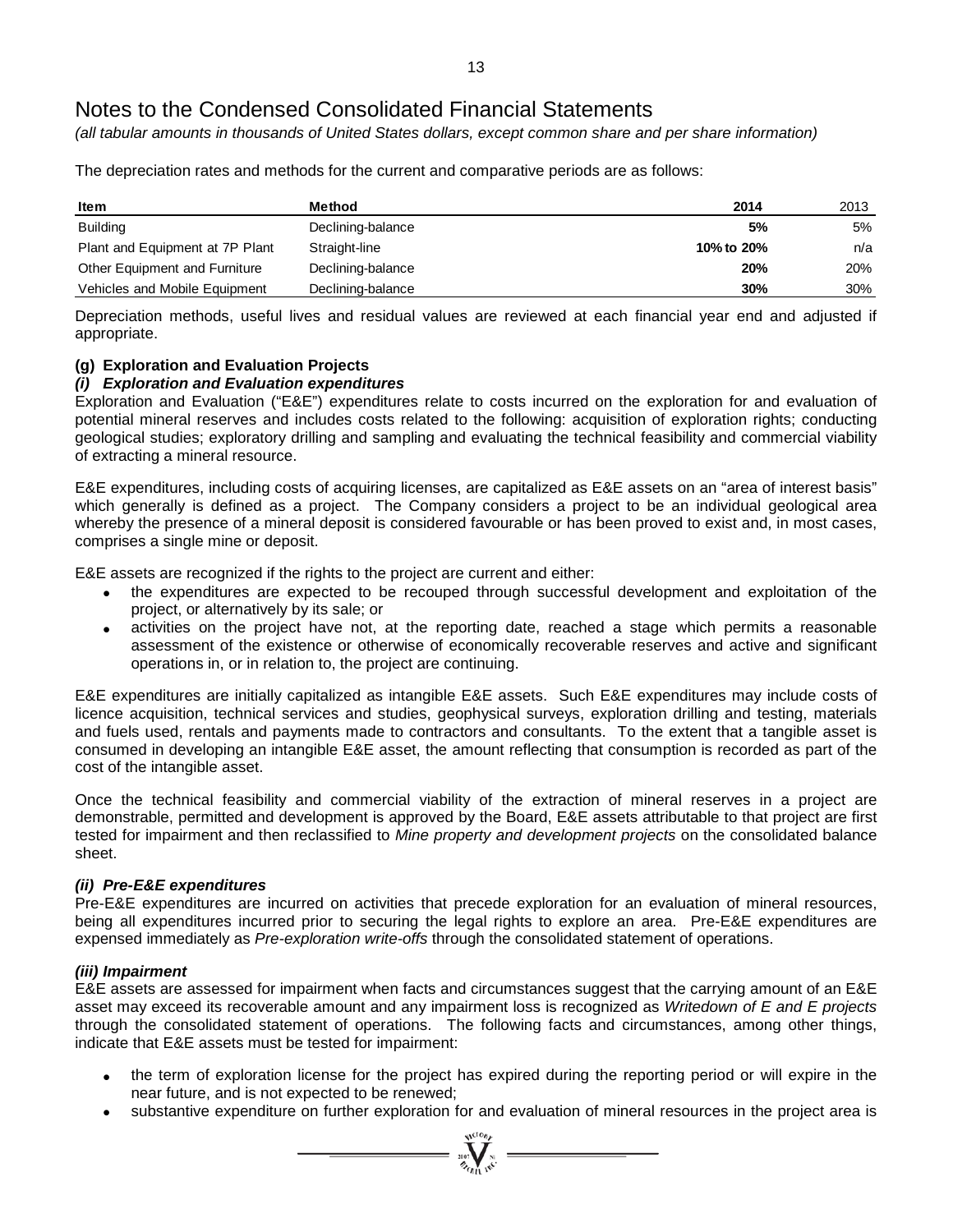*(all tabular amounts in thousands of United States dollars, except common share and per share information)*

neither budgeted nor planned;

- exploration for and evaluation of mineral resources in the project area have not led to the discovery of commercially viable quantities of mineral resources and the Company plans to discontinue activities in the specific area; or
- sufficient data exists to indicate that while development activity is likely to proceed, the carrying amount of the E&E asset is unlikely to be recovered in full through such activity.

E&E assets are tested for impairment on an individual project (area of interest) basis. As noted above, a project would also be tested for impairment before being transferred to *Mine property and development projects* on the consolidated balance sheet.

### **(h) Mine Property and Development Project**

### *(i) Pre-production development expenditures*

The Company considers a project to be in the development phase when an identified mineral reserve is being prepared for production as approved by the Board, for example when there is construction of access to the mineral reserves upon determination that there is economic viability of the project under a successful feasibility study and is permitted for development. As such, project development activities are related to the construction of an asset to be used in production or preparation for extraction of a specific mineral resource.

The costs of mining properties, which include the costs of acquiring and developing mining properties and mineral rights, are capitalized in the same manner as property and equipment under *Mine property and development project* ("MP&D") assets on the consolidated balance sheet in the period in which they are incurred or transferred from E&E assets upon determination of economic viability. At that point, all further pre-production primary development expenditure other than land, buildings, plant and equipment, etc. is capitalized as part of the cost of the project until the project is capable of commercial production. This includes costs incurred in preparing the site for mining operations, including pre-stripping costs.

Presently, the Company's sole project classified as *Mine property and development project* on the consolidated balance sheet is the Minago project; it continues to be in the pre-production phase and costs continue to be capitalized without depreciation.

#### *(ii) Impairment*

If a property were to be abandoned, there is little likelihood of a mineral right being exploited, or the value of the exploitable mineral right has diminished below cost, the cumulative capitalized cost relating to the property is written off to its recoverable amount through operations.

### **(i) Borrowing Costs**

The Company's policy is to capitalize project-related borrowing costs related to qualifying assets as incurred. A qualifying asset is an asset that necessarily takes a substantial period of time to get ready for its intended use or sale. The Company presently does not have any project-related borrowings on qualifying assets.

#### **(j) Government Grants**

Government grants that compensate Victory Nickel for expenses incurred are recognized through operations on a systematic basis in the same periods in which the expenses are recognized. Grants that compensate Victory Nickel for the cost of an asset are recognized through operations on a systematic basis over the useful life of the asset. For assets which are not being amortized, such as E&E assets or MP&D assets, the government grant is deducted from the related asset.

#### **(k) Investment Tax Credits ("ITCs")**

Investment tax credits may be claimed by the Company on qualifying expenditures. The Company accounts for these when such qualifying expenditures have been made by reducing the deferred tax liability and recording an income tax recovery through the consolidated statement of operations.

#### **(l) Impairment**

#### *(i) Financial assets*

A financial asset is assessed at each reporting date to determine whether there is any objective evidence that it is

 $\sum_{\substack{300\\70}}^{\infty} \sum_{\substack{N=1\\N\neq N}}^{\infty}$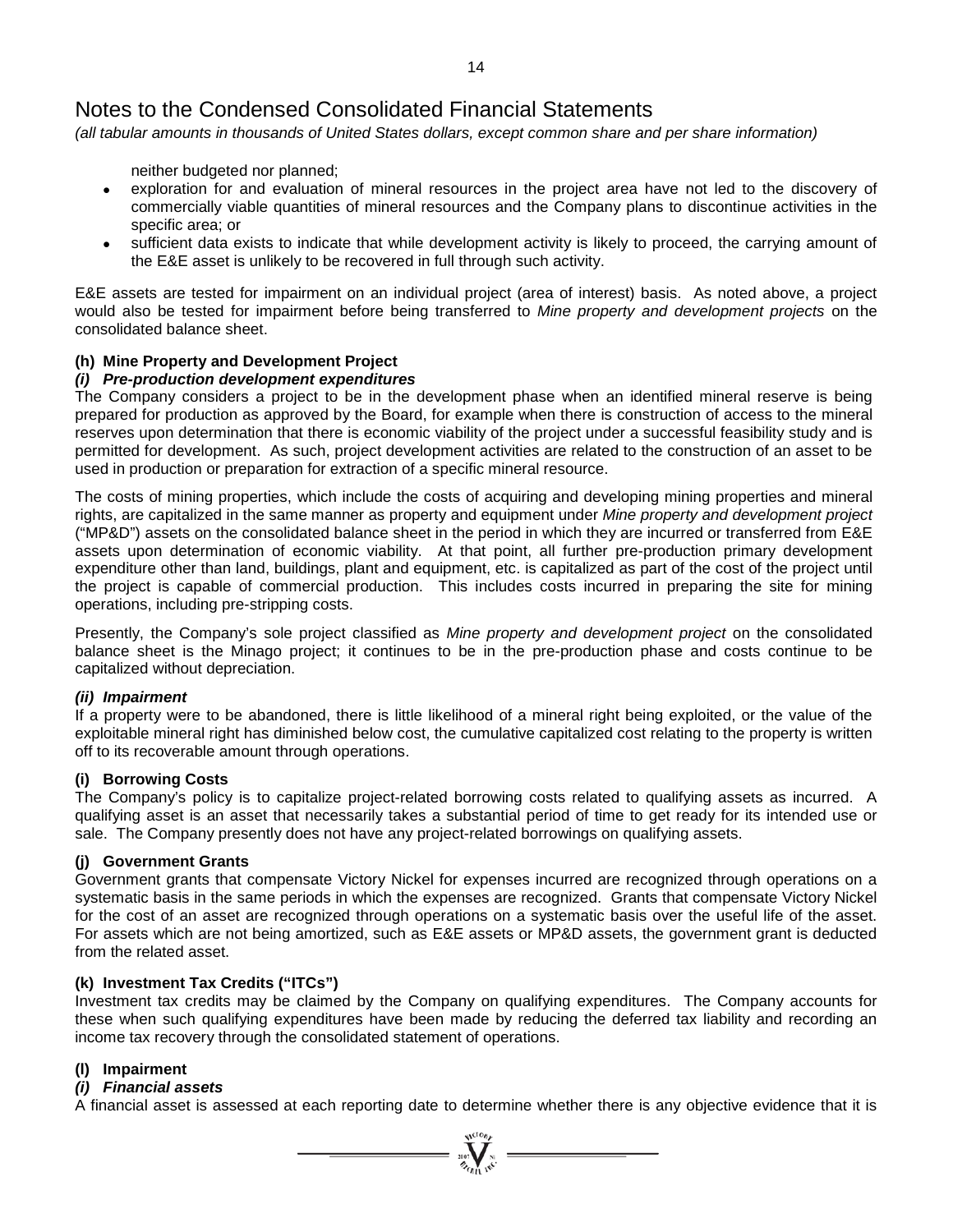*(all tabular amounts in thousands of United States dollars, except common share and per share information)*

impaired. A financial asset is considered to be impaired if objective evidence indicates that one or more events have had a negative effect on the estimated future cash flows of that asset.

An impairment loss in respect of a financial asset measured at amortized cost is calculated as the difference between its carrying amount and the present value of the estimated future cash flows discounted at the original effective interest rate. Individually significant financial assets are tested for impairment on an individual basis. The remaining financial assets are assessed collectively in groups that share similar credit risk characteristics.

An impairment loss is reversed if the reversal can be related objectively to an event occurring after the impairment loss was recognized. For financial assets measured at amortized cost, the reversal is recognized through operations.

#### *(ii) Non-financial assets*

The carrying amounts of Victory Nickel's non-financial assets, other than deferred tax assets, are reviewed at each reporting date to determine whether there is any indication of impairment. If any such indication exists, then the asset's recoverable amount is estimated. For goodwill and intangible assets that have indefinite lives or that are not yet available for use, the recoverable amount is estimated each year at the same time.

The recoverable amount of an asset or cash-generating unit ("CGU") (see definition below) is the greater of its value in use and its fair value less costs to sell. In assessing value in use, the estimated future cash flows are discounted to their present value using a pre-tax discount rate that reflects current market assessments of the time value of money and the risks specific to the asset. For the purpose of impairment testing, assets are grouped together into the smallest group of assets that generates, or has the potential to generate, cash inflows from continuing use that are largely independent of the cash inflows of other assets or groups of assets. Generally, a CGU is analogous to an individual project. The goodwill acquired in a business combination, for the purpose of impairment testing, is allocated to CGUs that are expected to benefit from the synergies of the combination.

An impairment loss is recognized if the carrying amount of an asset or a CGU exceeds its estimated recoverable amount. Impairment losses are recognized through operations. Impairment losses recognized in respect of CGUs are allocated first to reduce the carrying amount of any goodwill allocated to the units and then to reduce the carrying amounts of the other assets in the unit (group of units) on a pro rata basis.

Impairment losses recognized in prior periods are assessed at each reporting date for any indications that the loss has decreased or no longer exists. An impairment loss is reversed if there has been a change in the estimates used to determine the recoverable amount. An impairment loss is reversed only to the extent that the asset's carrying amount does not exceed the carrying amount that would have been determined, net of depreciation or amortization, if no impairment loss had been recognized.

### **(m) Employee Benefits**

### *(i) Termination benefits*

Termination benefits are recognized as an expense when Victory Nickel is demonstrably committed, without realistic possibility of withdrawal, to a formal detailed plan to either terminate employment before the normal retirement date, or to provide termination benefits as a result of an offer made to encourage voluntary redundancy. Termination benefits for voluntary redundancies are recognized as an expense if Victory Nickel has made an offer of voluntary redundancy, it is probable that the offer will be accepted and the number of acceptances can be reliably estimated.

#### *(ii) Short-term benefits*

Short-term employee benefit obligations are measured on an undiscounted basis and are expensed as the related service is provided. A liability is recognized for the amount expected to be paid under short-term cash bonus plans if Victory Nickel has a present legal or constructive obligation to pay this amount as a result of past service provided by the employee and the obligation can be reliably estimated.

#### *(iii) Share-based payment transactions*

The grant-date fair value of options granted to employees, directors and consultants is recognized as an employee expense, with a corresponding increase in equity, over the period that the individuals become unconditionally entitled to the options. The amount recognized as an expense is adjusted to reflect the actual number of share

 $\sum_{n=1}^{\infty} \sum_{n=1}^{\infty} \frac{1}{n^2}$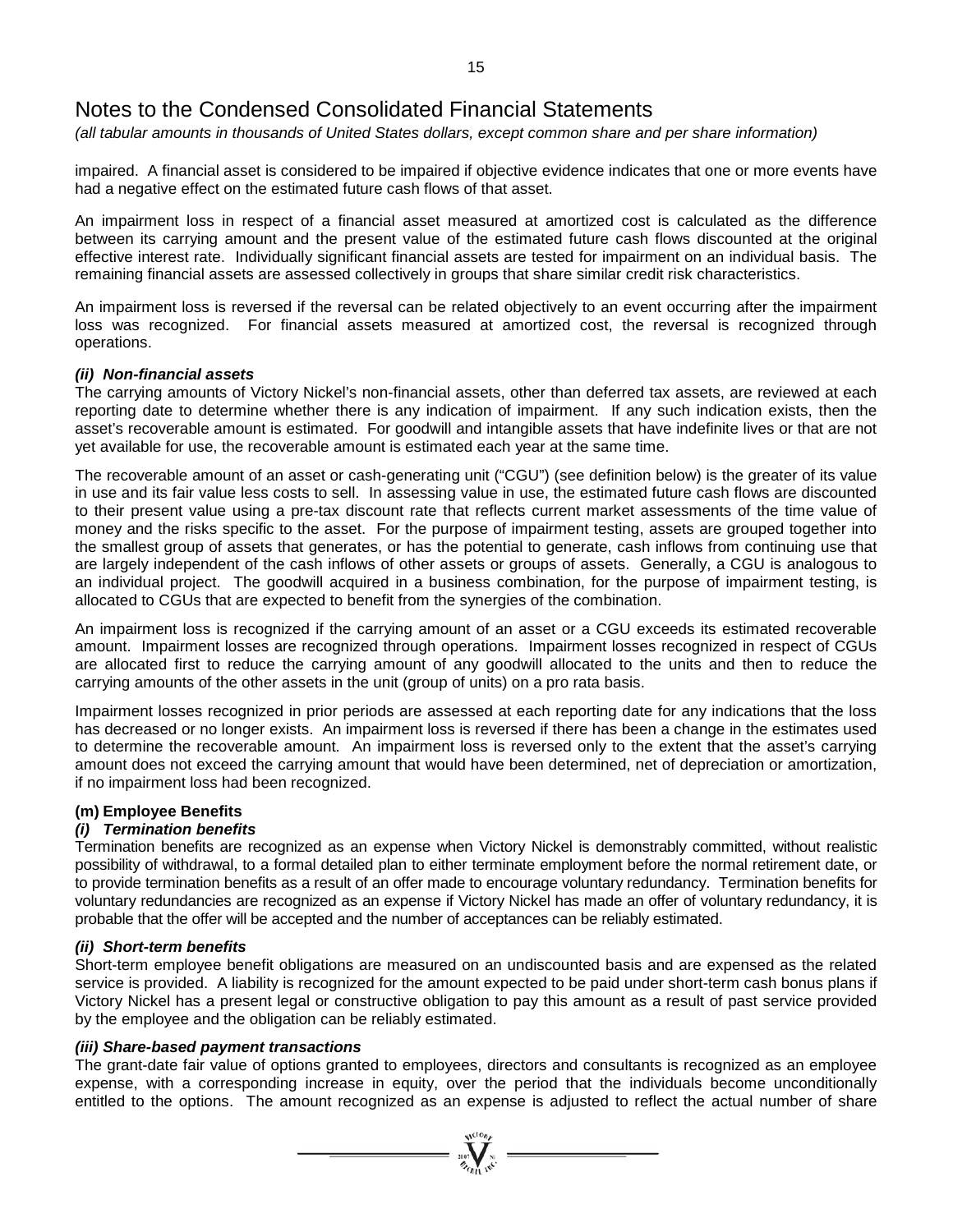*(all tabular amounts in thousands of United States dollars, except common share and per share information)*

options for which the related service and non-market vesting conditions are met.

Share-based payment arrangements in which the Company receives properties, goods or services as consideration for its own equity instruments are accounted for as equity-settled share-based payment transactions, regardless of how the equity instruments are obtained by Victory Nickel.

#### **(n) Provisions**

A provision is recognized if, as a result of a past event, the Company has a present legal or constructive obligation that can be reliably estimated and it is probable that an outflow of economic benefits will be required to settle the obligation. Provisions are determined by discounting the expected future cash flows at a pre-tax rate that reflects current market assessments of the time value of money and the risks specific to the liability. The unwinding of the discount is recognized as a finance cost.

In accordance with the Company's environmental policy and applicable legal requirements, a provision for site restoration or decommissioning in respect of land restoration, and the related expense, is recognized when the land is contaminated and there is a legal obligation to restore the site. The Company presently has no decommissioning liabilities.

### **(o) Finance Income and Finance Costs**

Finance income comprises interest income on funds invested (including financial assets at fair value through operations), gains on the disposal of financial assets at fair value through operations, amortization of flow-through premiums and changes in the fair value of financial assets (warrants) at fair value through operations. Interest income is recognized as it accrues through operations, using the effective interest method. Gains on the disposal of financial assets are recognized on the settlement date.

Finance costs comprise interest expense on borrowings, unwinding of the discount on provisions, changes in the fair value of financial assets and liabilities at fair value through operations and losses recognized on financial assets that are recognized through operations. All borrowing costs are recognized through operations using the effective interest method, except for those amounts capitalized as part of the cost of qualifying assets.

Foreign currency gains and losses are reported on a net basis.

#### **(p) Income Taxes**

Income tax expense comprises current and deferred tax. Income tax expense is recognized through operations except to the extent that it relates to items recognized either in OCI or directly in equity, in which case it is recognized in OCI or in equity respectively.

Current tax is the expected tax payable on the taxable income for the period, using tax rates enacted or substantively enacted at the reporting date and any adjustment to tax payable in respect of previous years.

Deferred tax is recognized using the balance sheet method, providing for temporary differences between the carrying amounts of assets and liabilities for financial reporting purposes and the amounts used for taxation purposes. Deferred tax is not recognized for the following temporary differences: the initial recognition of assets or liabilities in a transaction that is not a business combination and that affects neither accounting nor taxable profit or loss, and differences relating to investments in subsidiaries and jointly-controlled entities to the extent that it is probable that they will not reverse in the foreseeable future. In addition, deferred tax is not recognized for taxable temporary differences arising on the initial recognition of goodwill. Deferred tax is measured at the tax rates that are expected to be applied to temporary differences when they reverse, based on the laws that have been enacted or substantively enacted by the reporting date. Deferred tax assets and liabilities are offset if there is a legally enforceable right to offset current tax liabilities and assets, and they relate to income taxes levied by the same tax authority on the same taxable entity, or on different tax entities, but they intend to settle current tax liabilities and assets on a net basis or their tax assets and liabilities will be realized simultaneously.

A deferred tax asset is recognized to the extent that it is probable that future taxable profits will be available against which the temporary difference can be utilized. Deferred tax assets are reviewed at each reporting date and are reduced to the extent that it is no longer probable that the related tax benefit will be realized.

 $\sum_{\substack{100\text{ VU10}}{N}}$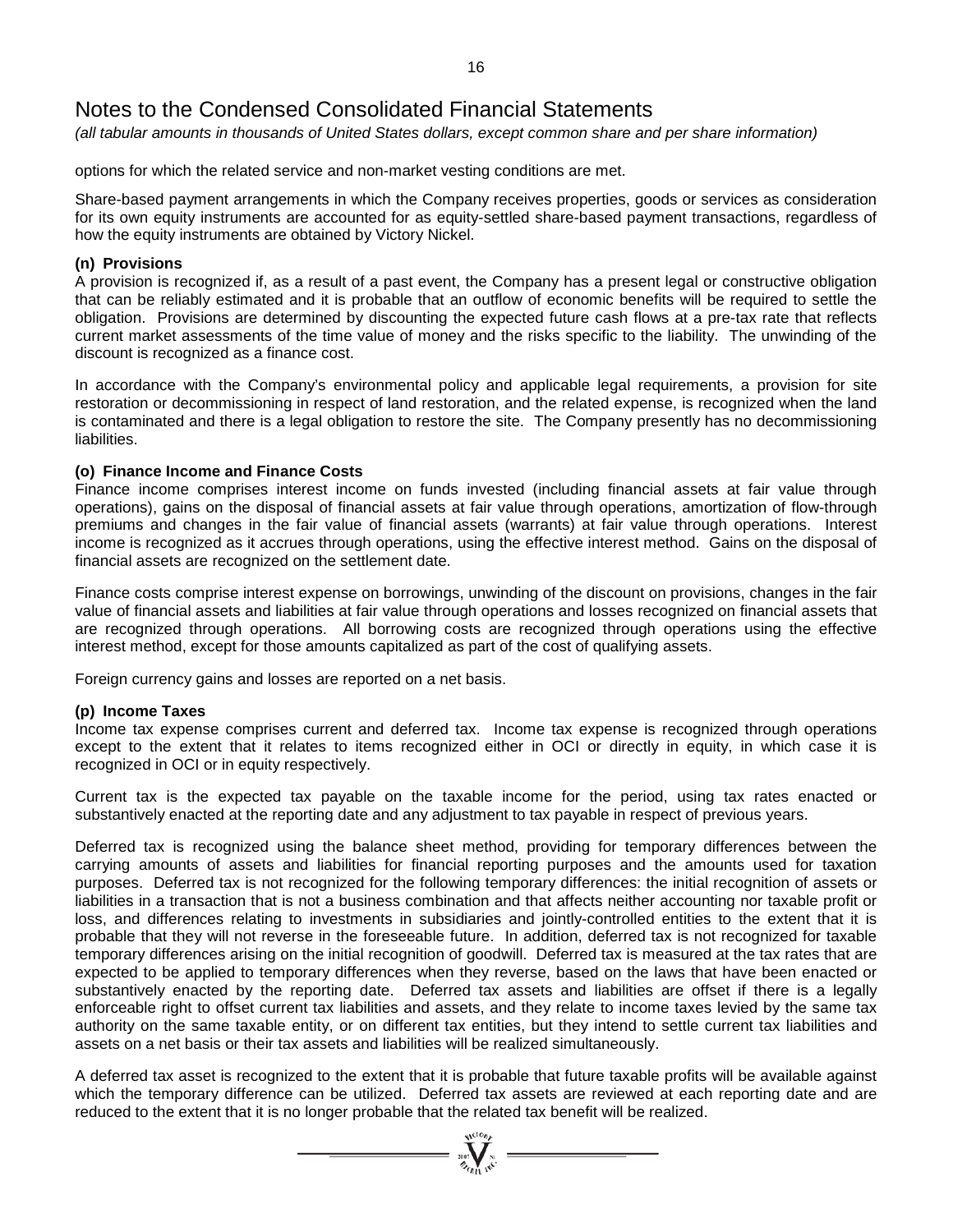*(all tabular amounts in thousands of United States dollars, except common share and per share information)*

In 2009, pursuant to the receipt of a positive feasibility study for the Minago project, Victory Nickel determined that it was probable that it would be able to realize the benefit associated with its losses and costs prior to their expiry. Accordingly, the Company recognized the deferred tax assets (to the extent of the deferred tax liability) at that time. Victory Nickel continues to believe it is probable that the benefit of its losses and other costs will be realized prior to their expiry. The Company has not recognized any deferred tax assets relating to Victory Silica.

### **(q) Share Capital**

#### *(i) Common shares*

Common shares are classified as equity. Incremental costs directly attributable to the issue of common shares and share options are recognized as a deduction from equity, net of any tax effects.

The Company has financed a portion of its E&E activities through the issue of flow-through shares. Under the terms of these share issues, the tax attributes of the related expenditures are renounced to subscribers. Common shares issued on a flow-through basis typically include a premium because of the tax benefits associated therewith ("flowthrough premium"). Flow-through shares may also be issued with a warrant feature. At the time of issue, the Company estimates the proportion of proceeds attributable to the flow-through premium, the common share and the warrant with reference to closing market prices and such techniques as the Black-Scholes option-pricing model. The flow-through premium is estimated as the excess of the subscription price over the market value of the share and is recorded as a liability in *Trade and other payables* on the consolidated balance sheet (Note 14). The proceeds attributable to the warrants is also treated as equity and recorded in *Contributed surplus* on the consolidated balance sheet until exercise, when the associated proportion is transferred to share capital along with the cash proceeds received on exercise.

The effect of renunciation of the tax benefits to holders of such shares is recognized pro rata with the associated expenditures being incurred by the Company. This could occur either before or after the formal renunciation of expenditures to the tax authorities have been made. When the eligible expenditures are incurred, the tax value of the renunciation is recorded as a deferred tax liability and charged against operations as a deferred tax provision.

Furthermore, as eligible expenditures are incurred, the Company recognises a pro rata amount of the flow-through premium through *Finance income* in the consolidated statement of operations (Note 22) with a decrement to the liability in *Trade and other payables* on the consolidated balance sheet.

### *(ii) Share-based payment arrangements*

#### *Stock Option Plan*

The Company has a stock option plan (the "Stock Option Plan") which is described in Note 21. Awards to nonemployees are measured at the fair value of the goods or services received. Awards made to employees are measured at the grant date. All stock-based awards made to employees and non-employees are recognized at the date of grant using a fair-value-based method to calculate the share-based payment. The share-based payment is charged to operations over the vesting period of the options or service period, whichever is shorter. Stock options vest either immediately or over a 12-month period.

#### *Share Incentive Plan*

The Company has a share incentive plan (the "Share Incentive Plan"), which includes both a share purchase plan (the "Share Purchase Plan") and a share bonus plan (the "Share Bonus Plan"). The Share Incentive Plan is administered by the directors of the Company. The Share Incentive Plan provides that eligible persons thereunder include directors, senior officers and employees of the Company and its designated affiliates and consultants who are primarily responsible for the management and profitable growth of the business.

The Share Incentive Plan is described in Note 19. The Company uses the fair value method of accounting for, and to recognize as compensation expense, its share-based payments for employees. Shares issued under the Share Incentive Plan are valued based on the quoted market price on the date of the award. This amount is expensed over the vesting period.

### **(r) Revenue Recognition**

Revenues from frac sand sales are recognized when legal title passes to the customer which may occur at the

 $= \sum_{2007}$   $\sum_{n=1}^{N(10)}$   $\sum_{n=1}^{N}$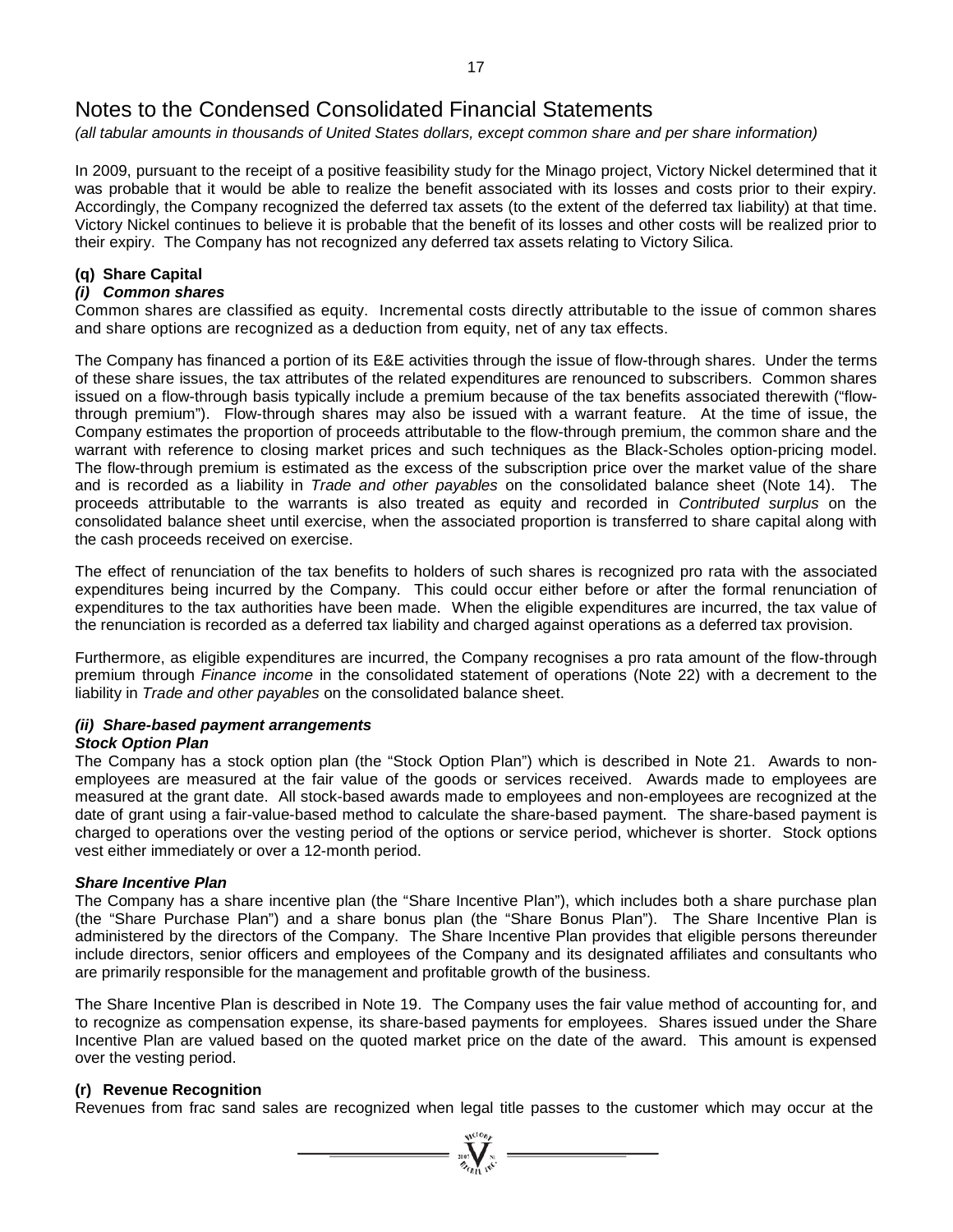*(all tabular amounts in thousands of United States dollars, except common share and per share information)*

Company's production facility, rail origin or at the destination terminal or transload facility. At that point, delivery has occurred, evidence of a contractual arrangement exists and collectability is reasonably assured.

#### **(s) Earnings (Loss) per Share**

The Company presents basic and diluted earnings (loss) per share ("EPS") data for its common shares. Basic EPS is calculated by dividing the results of operations attributable to ordinary shareholders of the Company by the weighted average number of common shares outstanding during the period. Diluted EPS is determined by adjusting the results of operations attributable to common shareholders and the weighted average number of common shares outstanding for the effects of all dilutive potential common shares, which comprise warrants and share options.

### **(t) New Standards and Interpretations Not Yet Adopted**

The IASB and International Financial Reporting Interpretations Committee ("IFRIC") have issued several new and revised standards and interpretations which are not yet effective for the year ended December 31, 2014 and have not been applied in preparing these consolidated financial statements unless stated otherwise. The Company is still assessing the impact of these not yet effective standards on the consolidated financial statements.

# **4. FINANCIAL RISK MANAGEMENT AND CAPITAL MANAGEMENT DISCLOSURES**

**Overview**

The Company has exposure to the following risks from its use of financial instruments:

- credit risk;
- liquidity risk;
- market risk; and
- operational risk.

This note presents information about the Company's exposure to each of the above risks, the Company's objectives, policies and processes for measuring and managing risk, and the Company's management of capital. Further quantitative disclosures are included throughout these consolidated financial statements.

#### **Risk Management Framework**

The Board of Directors has overall responsibility for the establishment and oversight of the Company's risk management framework. The Board fulfils its responsibility through the Audit Committee which is responsible for overseeing the Company's risk management policies.

The Company's risk management policies are established to identify and analyze the risks faced by the Company, to set appropriate risk limits and controls, and to monitor risks and adherence to limits. Risk management practices are reviewed regularly to reflect changes in market conditions and the Company's activities including entry into new operations such as the frac sand business. The Company has an established code of conduct which sets out the control environment within which framework all directors' and employees' roles and obligations are outlined. The Company's risk and control framework is facilitated by the small-sized and hands-on executive team.

#### **Credit Risk**

Credit risk is the risk of an unexpected financial loss to the Company if a customer or third party to a financial instrument fails to meet its contractual obligations and arises principally from the Company's cash and cash equivalents, restricted deposits, receivables and marketable securities.

#### *Cash and cash equivalents and restricted deposits*

The Company's cash and cash equivalents and restricted deposits are held through large Canadian financial institutions. The Company has a corporate policy of investing its available cash in Canadian government instruments and certificates of deposit or other direct obligations of major Canadian banks, unless otherwise specifically approved by the Board.

#### *Receivables*

The Company has increased its exposure to credit risk upon commencement of sales of frac sand. The Company's other receivables consist primarily of amounts due from federal and provincial governments. Amounts

 $\sum_{\alpha=1}^{N^{(10)}\mu}$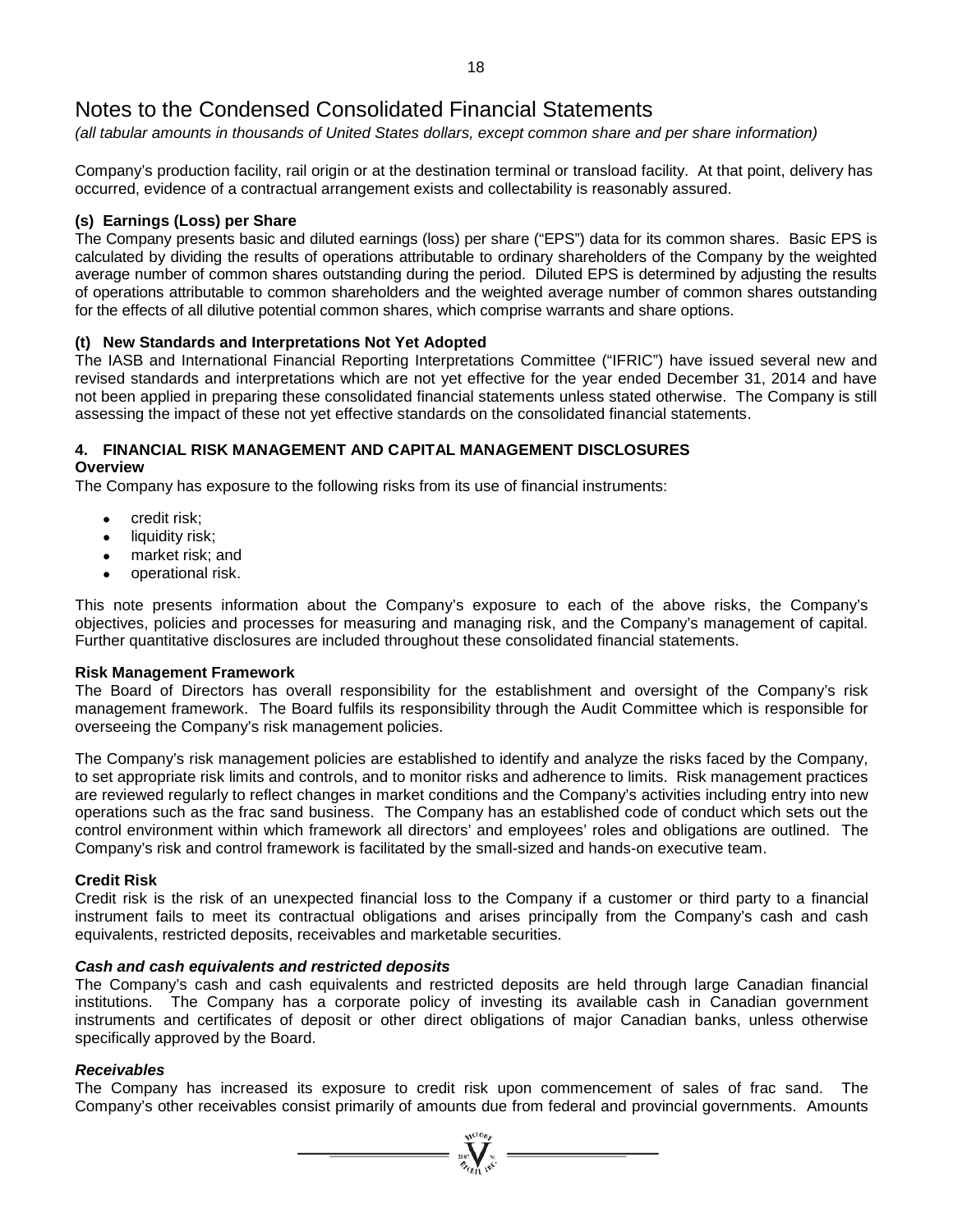*(all tabular amounts in thousands of United States dollars, except common share and per share information)*

due from other parties are settled on a regular basis.

When necessary, the Company establishes an allowance for impairment that represents its estimate of incurred losses in respect of receivables. The main component of this allowance is a specific loss component that relates to individually significant exposures.

Further, when the Company engages in corporate transactions, it seeks to manage its exposure by ensuring that appropriate recourse is included in such agreements upon the counterparty's failure to meet contractual obligations.

#### *Marketable securities*

The Company limits its exposure to credit risk by investing only in securities which are listed on public stock exchanges. Such strategic investments are approved by the Board of Directors of the Company. Management actively monitors changes in the markets and management does not expect any counterparty to fail to meet its obligations. The Company's investments are generally in the junior natural resources sector and these companies are subject to similar areas of risk as the Company itself.

#### *Guarantees*

The Company's policy is to provide financial guarantees only to wholly-owned subsidiaries or under business arrangements where the benefit of the guarantee will enure to the Company. As at December 31, 2014, the Company had \$nil in third party guarantees outstanding (2013 - \$nil).

#### **Liquidity Risk**

Liquidity risk is the risk that the Company will encounter difficulty in meeting the obligations associated with its financial liabilities that are settled by delivering cash or another financial asset. The Company's approach to managing liquidity is to ensure, as far as possible, that it will always have sufficient liquidity to meet its liabilities when due without incurring unacceptable losses or risking undue damage to the Company's reputation.

The Company's objective is to maintain sufficient capital in order to meet short-term business requirements, after taking into account cash flows from operations and the Company's holdings of cash and cash equivalents and marketable securities. This is accomplished by budgets and forecasts which are updated on a periodic basis to understand future cash needs and sources. When possible, spending plans are adjusted accordingly to provide for liquidity.

The Company manages its liquidity risk through the mechanisms described above and as part of Capital Disclosures below. The Company has historically relied on issuances of shares to develop projects and to finance day-to-day operations and may do so again in the future. However, the frac sand business is expected to provide liquidity to the Company.

The Company has several long-term liabilities including its deferred tax liability and long-term obligations relating to equipment financing, Participating Interest with Nuinsco Resources Limited ("Nuinsco") and other promissory notes. All other contractually-obligated cash flows are payable within the next fiscal year. It was expected that operating funds from frac sand activity would significantly assist in servicing and repaying such long-term obligations. In addition, certain loan obligations are convertible into equity and successful implementation of the frac sand business was expected to improve the attractiveness of conversion. However, the present downturn being experienced so far in 2015 is having an adverse effect on sales and share prices which affect the likelihood of debt conversion. Accordingly, the Company is seeking to restructure its debt.

#### **Market Risk**

Market risk is the risk that changes in market prices, such as foreign exchange rates, interest rates, commodity prices and equity prices, will affect the Company's income, the value of its E&E and MP&D properties or the value of its holdings of financial instruments. The objective of market risk management is to manage and control market risk exposures within acceptable parameters, while optimizing the return. The frac sand market is relatively new to the Company and is subject to market forces affecting oil and natural gas pricing and related demand for frac sand.

 $\sum_{\substack{i=1\\i\neq j}}^{\mathcal{N}^{(10)}h_{j}}$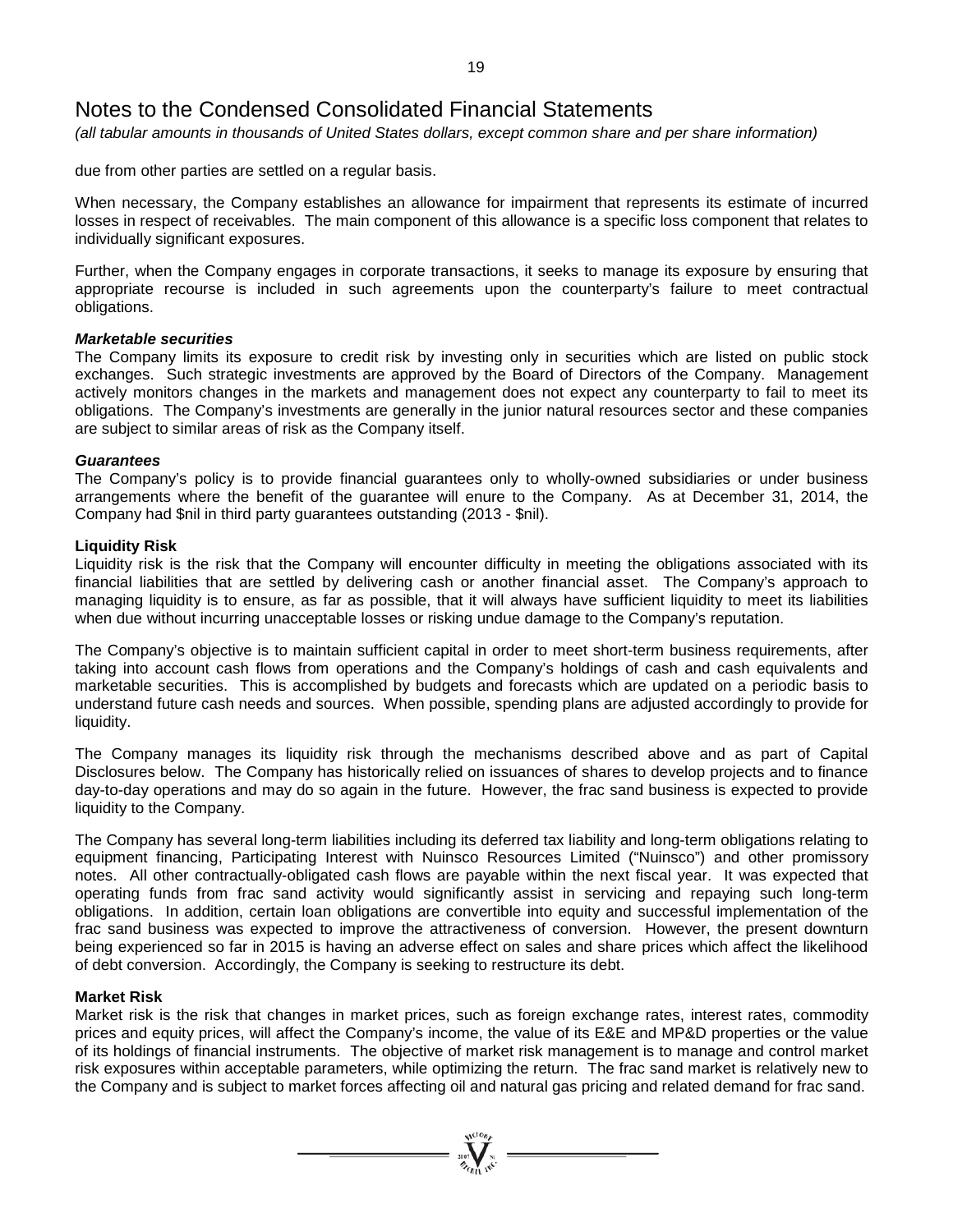*(all tabular amounts in thousands of United States dollars, except common share and per share information)*

### *Currency risk*

The Company is exposed to currency risk on purchases and other payables that are denominated in a currency other than the functional currency of the Company; the US dollar. The primary currency in which these transactions are denominated is the Canadian dollar. The Company does not actively hedge its foreign currency exposure.

#### *Interest rate risk*

Interest rate risk is the risk that the fair value or future cash flows of a financial instrument will fluctuate because of changes in market interest rates. The Company's cash equivalents earn interest at variable short-term rates. The Company's debt bears interest at fixed rates (Note 15). Accordingly, the estimated effect of a 50bps change in interest rate would not have a material effect on the Company's results of operations. None of the Company's other financial instruments are interest-bearing. Consequently, the Company is not presently exposed to any significant interest rate risk which could be caused by a sudden change in market interest rates. The Company is in the process of securing working capital financing to support the short-term requirements of the frac sand business and to replace the short-term facility in place as at December 31, 2014; this financing is expected to have variable interest rates.

#### *Other market price risk*

The Company's marketable securities and strategic investments are subject to equity price risk. The values of these investments will fluctuate as a result of changes in market prices, the price of metals or other factors affecting the value of the investments.

Commodity price risk is the potential adverse impact on earnings and economic value due to commodity price movements and volatilities. The value of the Company's mineral resource properties is related to the price of, and outlook for, base and precious metals. Historically, such prices have fluctuated and are affected by numerous factors outside of the Company's control, including, but not limited to: industrial and retail demand, central bank lending, forward sales by producers and speculators, levels of worldwide production, short-term changes in supply and demand because of speculative hedging activities and other factors such as significant mine closures.

The Company does not have any hedging or other commodity-based risks respecting its operations. The value of the Company's strategic investments is also related to the price of, and outlook for, base and precious metals and other minerals. The future prices of frac sand sales are also subject to similar risks.

#### **Operational Risk**

Operational risk is the risk of direct or indirect loss arising from a wide variety of causes associated with the Company's processes, personnel, technology and infrastructure, and from external factors other than credit, market and liquidity risks such as those arising from legal and regulatory requirements and generally accepted standards of corporate behaviour. Operational risks arise from all of the Company's operations. The Company presently has two main sand suppliers and, in order to partly mitigate supply risk, has optioned the Bear Coulee property.

The Company's objective is to manage operational risk so as to balance the avoidance of financial losses and damage to the Company's reputation with overall cost effectiveness and to avoid control procedures that restrict initiative and creativity.

The primary responsibility for the development and implementation of controls to address operational risk is assigned to senior management. The Company has a small but hands-on and experienced executive team which facilitates communication across the Company. This expertise is supplemented, when necessary, by the use of experienced consultants in legal, compliance and industry-related specialties. The Company also has standards for the management of operational risk in the following areas:

- requirements for appropriate segregation of duties, including the independent authorization of transactions;
- requirements for the reconciliation and monitoring of transactions;
- compliance with regulatory and other legal requirements, including the Occupational Health and Safety Act and related regulations and codes, and the Railway Safety Act and requirements of the Canadian Transportation Agency;

 $\sum_{n=1}^{\infty} \sum_{n=1}^{\infty} \sum_{n=1}^{\infty}$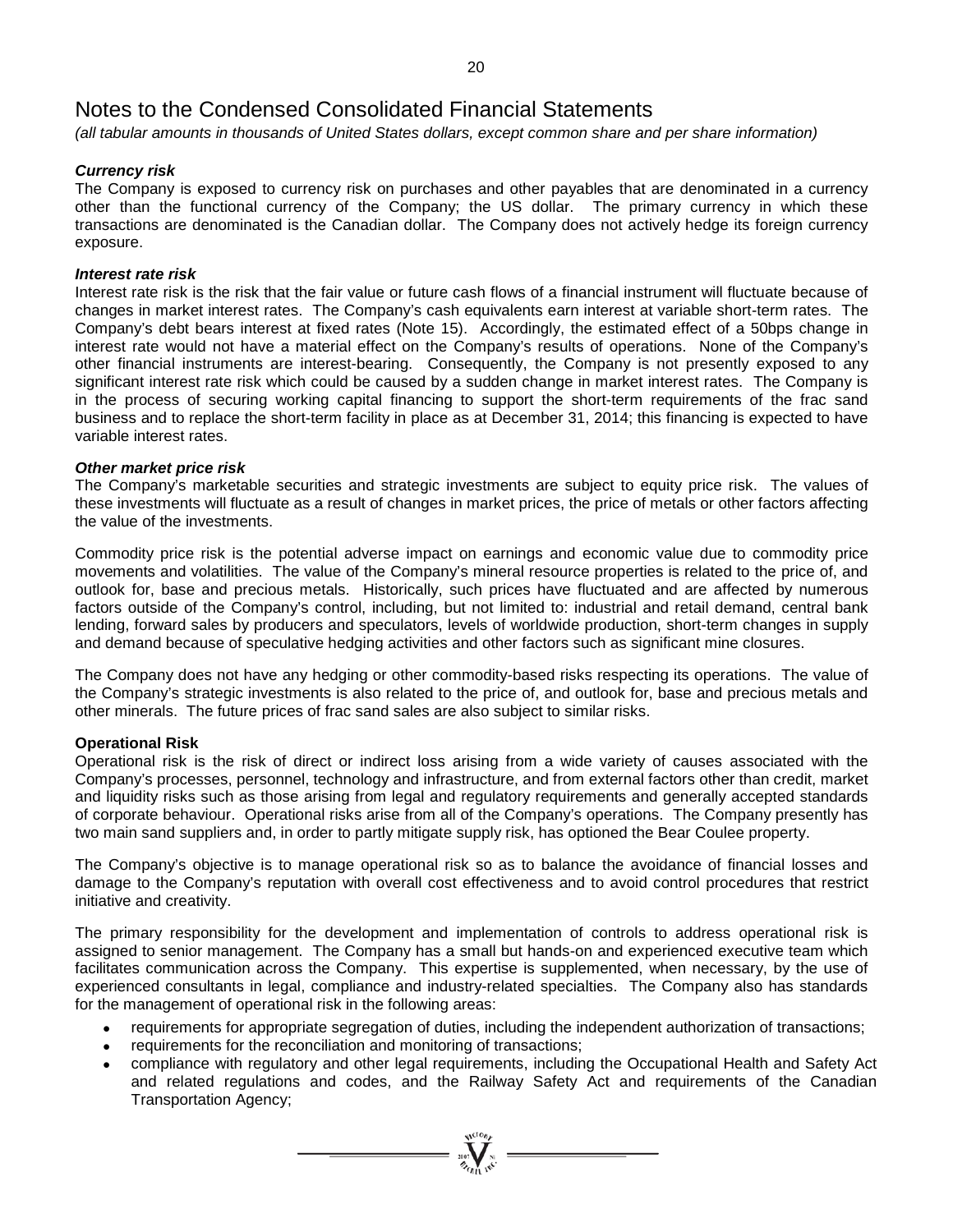*(all tabular amounts in thousands of United States dollars, except common share and per share information)*

- documentation of controls and procedures, including quality control and plant maintenance;
- development of contingency plans;
- ethical and business standards; and
- risk mitigation, including insurance when this is effective and available.

Compliance with Company standards is supported by a code of conduct which is provided to salaried employees, officers and directors. The Company requires sign-off of compliance with the code of conduct.

#### **Capital Management Disclosures**

The Company's objective when managing capital is to safeguard its accumulated capital in order to provide an adequate return to shareholders by maintaining a sufficient level of funds to support continued project development and corporate activities. Capital is defined by the Company as the aggregate of its shareholders' equity as well as any long-term debt, equipment-based and/or project-based financing.

|                                          | December 31,<br>2014 | December 31,<br>2013 | January 1,<br>2013 |
|------------------------------------------|----------------------|----------------------|--------------------|
| Shareholders' equity                     | 43,810               | 47.921               | \$<br>51,255       |
| Loans and borrowings - long-term portion | 2,957                | 2,143                | 8                  |
| Participating Interest                   | 3,548                | 3,855                |                    |
| Lease obligations - long-term portion    | 275                  | 384                  |                    |
| Loans and borrowings - available         |                      | 470                  |                    |
|                                          | 50,590               | 54,773               | 51,263             |

The Company manages its capital structure and makes adjustments to it based on the level of funds available to the Company to manage its operations. In order to maintain or adjust the capital structure, the Company expects that it will be able to obtain equity, long-term debt, equipment-based, working capital and/or project-based financing sufficient to maintain and expand its operations. There are no assurances that these initiatives will be successful. In order to achieve these objectives, the Company invests its unexpended cash in highly-liquid, rated financial instruments.

Neither the Company, nor its subsidiary, are subject to externally-imposed capital requirements. There were no changes in the Company's approach to capital management during the year.

### **5. DETERMINATION OF FAIR VALUES**

A number of the Company's accounting policies and disclosures require the determination of fair value for both financial and non-financial assets and liabilities. Fair values have been determined for measurement and/or disclosure purposes based on the methods described below. When applicable, further information about the assumptions made in determining fair values is disclosed in the notes specific to that asset or liability.

#### *Fair value hierarchy*

The different levels of valuation are defined as follows:

- Level 1: Quoted prices (unadjusted) in active markets for identical assets or liabilities;
- Level 2: Inputs other than quoted prices included within Level 1 that are observable for the asset or liability, either directly (i.e. as prices) or indirectly (i.e. derived from prices); and
- Level 3: Inputs for the asset or liability are not based on observable market data (unobservable inputs).

#### **(a) Property and Equipment**

The fair value of property and equipment recognized as a result of a business combination is based on the amount for which a property could be exchanged on the date of valuation between knowledgeable, willing parties in an arm's length transaction.

#### **(b) Intangible Assets**

The fair value of other intangible assets is based on the discounted cash flows expected to be derived from the use and eventual sale of the assets.

 $\sum_{\mathbf{q}\in\mathcal{M}^{(10)}}^{\mathbf{q}\in\mathcal{M}^{(10)}}$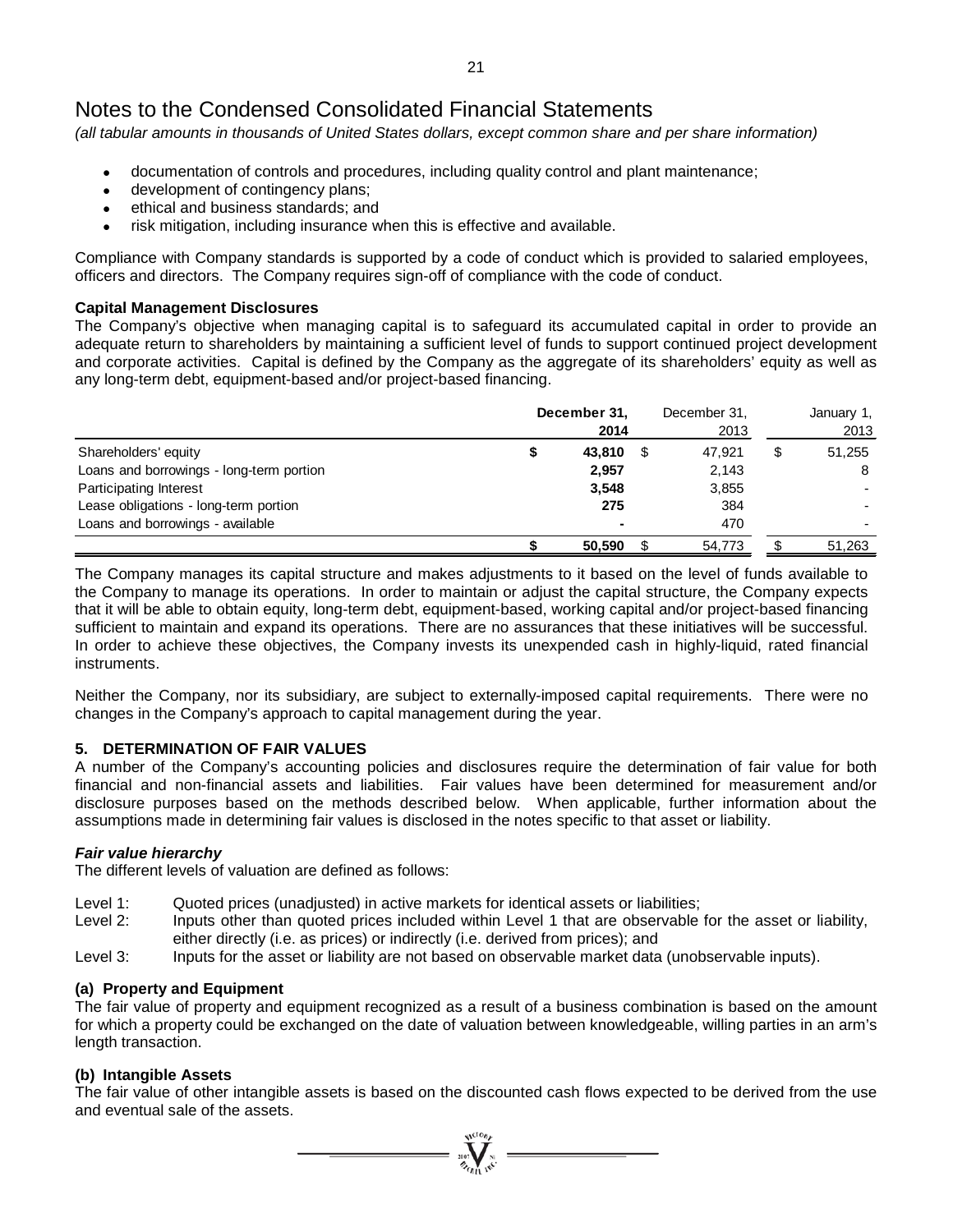*(all tabular amounts in thousands of United States dollars, except common share and per share information)*

### **(c) Marketable Securities**

The fair value of financial assets at fair value through operations or OCI is determined by reference to their quoted closing bid price at the reporting date.

### **(d) Receivables**

The fair value of receivables is estimated as the present value of future cash flows, discounted at the market rate of interest at the reporting date. This fair value is determined for disclosure purposes only.

#### **(e) Warrants**

The fair values of warrants included in either financial assets at fair value through operations or in equity are based upon the Black-Scholes option-pricing model. Measurement inputs include: share price on measurement date, exercise price of the instrument, expected volatility (based on weighted average historic volatility adjusted for changes expected due to publicly-available information), weighted average expected life of the instruments (based on historic experience and general option-holder behaviour), expected dividends and the risk-free interest rate (based on government bonds).

### **(f) Non-derivative Financial Liabilities**

Fair value, which is determined for disclosure purposes, is calculated based on the present value of future principal and interest cash flows, discounted at the market rate of interest at the reporting date.

### **(g) Share-based Payment Transactions**

The fair value of share options is measured using the Black-Scholes option-pricing model. The measurement inputs are described above under Note 5(e). Any service and non-market performance conditions attached to the transactions are not taken into account in determining fair value.

### **6. CASH AND CASH EQUIVALENTS**

|                                               | December 31, |      | December 31. |   | January 1, |
|-----------------------------------------------|--------------|------|--------------|---|------------|
|                                               |              | 2014 | 2013         |   | 2013       |
| Bank balances                                 |              | 707  | 1.333        | S | 257        |
| Short-term deposits                           |              |      |              |   |            |
| Cash and Cash Equivalents in the Statement of |              |      |              |   |            |
| <b>Cash Flows</b>                             |              | 712. | 1.338        |   | 257        |

The Company has placed \$271,000 funds on deposit with a Canadian chartered bank to support letters of credit being used to facilitate business activity with certain vendors and are presented as restricted cash on the consolidated balance sheet. The term deposits mature within one year and bear interest at either 0.35% or 0.95%.

### **7. RECEIVABLES AND PREPAIDS**

|                                           |             | December 31, |       |      | December 31, | January 1, |
|-------------------------------------------|-------------|--------------|-------|------|--------------|------------|
|                                           | <b>Note</b> |              | 2014  |      | 2013         | 2013       |
| Trade accounts receivable                 |             |              | 2,725 | - \$ |              |            |
| Less: Allowance for doubtful accounts     |             |              |       |      |              |            |
|                                           |             |              | 2,725 |      |              |            |
| Other receivables                         |             |              | 48    |      | 217          | 69         |
| Receivable from Nuinsco Resources Limited | 25          |              |       |      |              | 37         |
| Prepaid expenses and deposits             |             |              | 594   |      | 141          | 50         |
|                                           |             |              | 3,367 |      | 358          | 156        |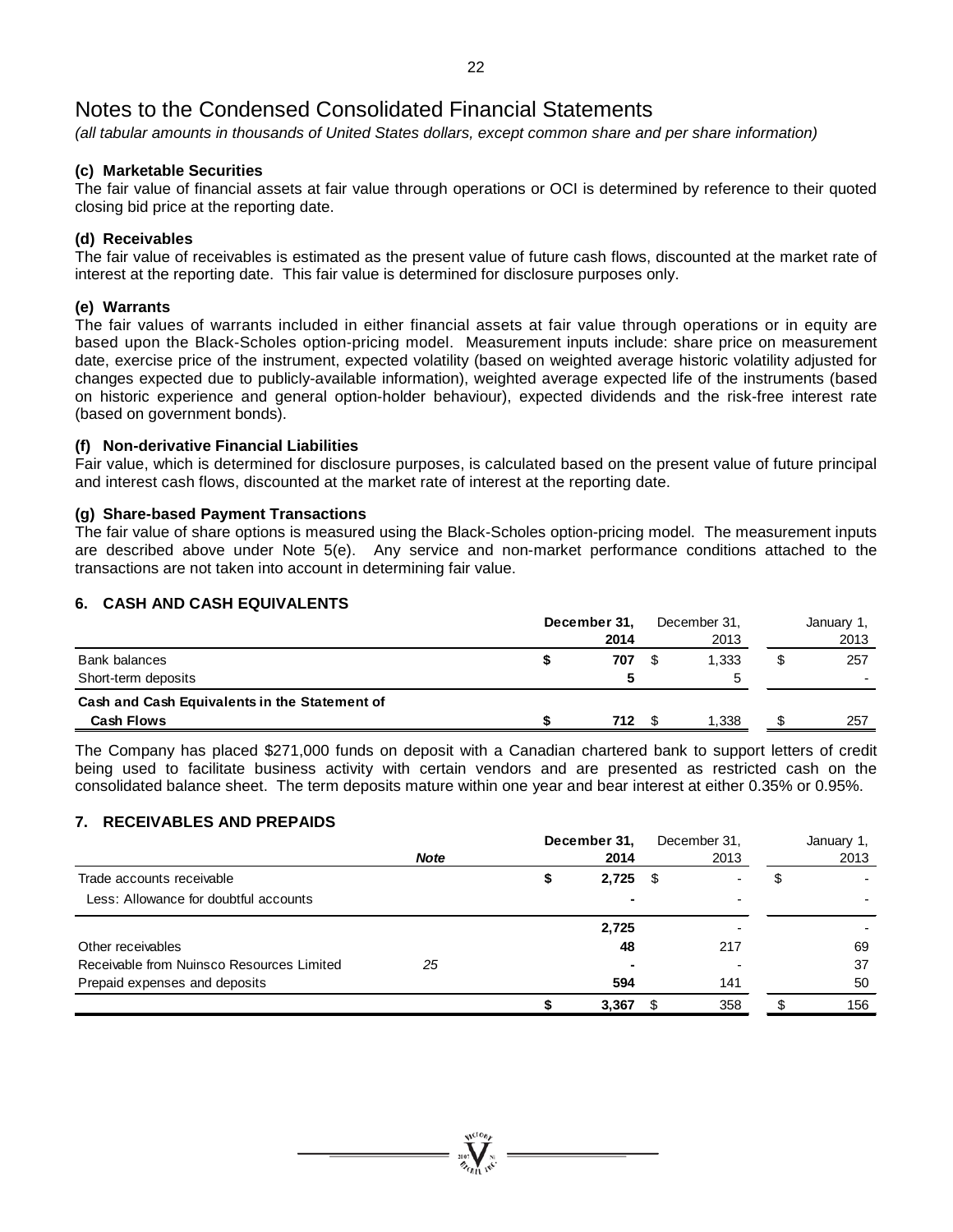*(all tabular amounts in thousands of United States dollars, except common share and per share information)*

The aging of trade accounts receivable is as follows:

|                           | December 31,<br>2014 |    | December 31,<br>2013 | January 1,<br>2013       |
|---------------------------|----------------------|----|----------------------|--------------------------|
| Trade accounts receivable |                      |    |                      |                          |
| Current                   | \$<br>$1,945$ \$     |    |                      | \$                       |
| Past due 0-30 days        | 454                  |    | ۰                    | $\overline{\phantom{a}}$ |
| Past due 31-60 days       | 253                  |    | ۰                    |                          |
| Past due 61-90 days       | 42                   |    | ۰                    |                          |
| Past due > 90 days        | 31                   |    | ۰                    | $\blacksquare$           |
|                           | 2,725                | -S |                      |                          |

The Company maintains an allowance for doubtful accounts that represents its estimate of the uncollectible amounts based on specific losses estimated on individual exposures. As at December 31, 2014, the Company determined that it had no exposure to losses due to the quality of its customers; approximately 99% of the balances outstanding had been collected by the date of this report.

As at December 31, 2014, four of the Company's customers accounted for 85% of the trade accounts receivable balance.

### **8. MARKETABLE SECURITIES**

|                                                              | December 31,<br>2014 |  |     | January 1,<br>2013 |     |
|--------------------------------------------------------------|----------------------|--|-----|--------------------|-----|
| Financial assets at fair value through OCI:<br><b>Shares</b> | 153                  |  | 261 |                    | 560 |
|                                                              | 153                  |  | 261 |                    | 560 |

The Company records its portfolio of shares at available market prices with any difference in fair value compared with acquisition cost being recorded as gain or loss on financial assets at fair value through OCI.

#### **Sensitivity Analysis – Equity Price Risk**

All of the Company's financial assets at fair value through OCI are listed on public stock exchanges, including the TSX and the TSX-V. Recently, the markets have experienced extreme volatility; therefore the sensitivity analysis is performed using 15%. For such investments, a 15% increase in the equity prices at the reporting date would have increased equity by \$20,000, after tax effects of \$3,000 (as at December 31, 2013 - an increase of \$34,000, after tax effects of \$5,000); an equal change in the opposite direction would have had the equal but opposite effect on the amounts shown above.

#### **9. INVENTORY**

|                                                                           | December 31,<br>2014           | December 31,<br>2013 | January 1,<br>2013 |
|---------------------------------------------------------------------------|--------------------------------|----------------------|--------------------|
| Raw material<br>At transload facility<br>In transit<br>Stored at 7P Plant | 118 <sup>°</sup><br>951<br>463 |                      | \$                 |
| Finished goods                                                            | 1,532<br>1,445<br>2,977        |                      |                    |

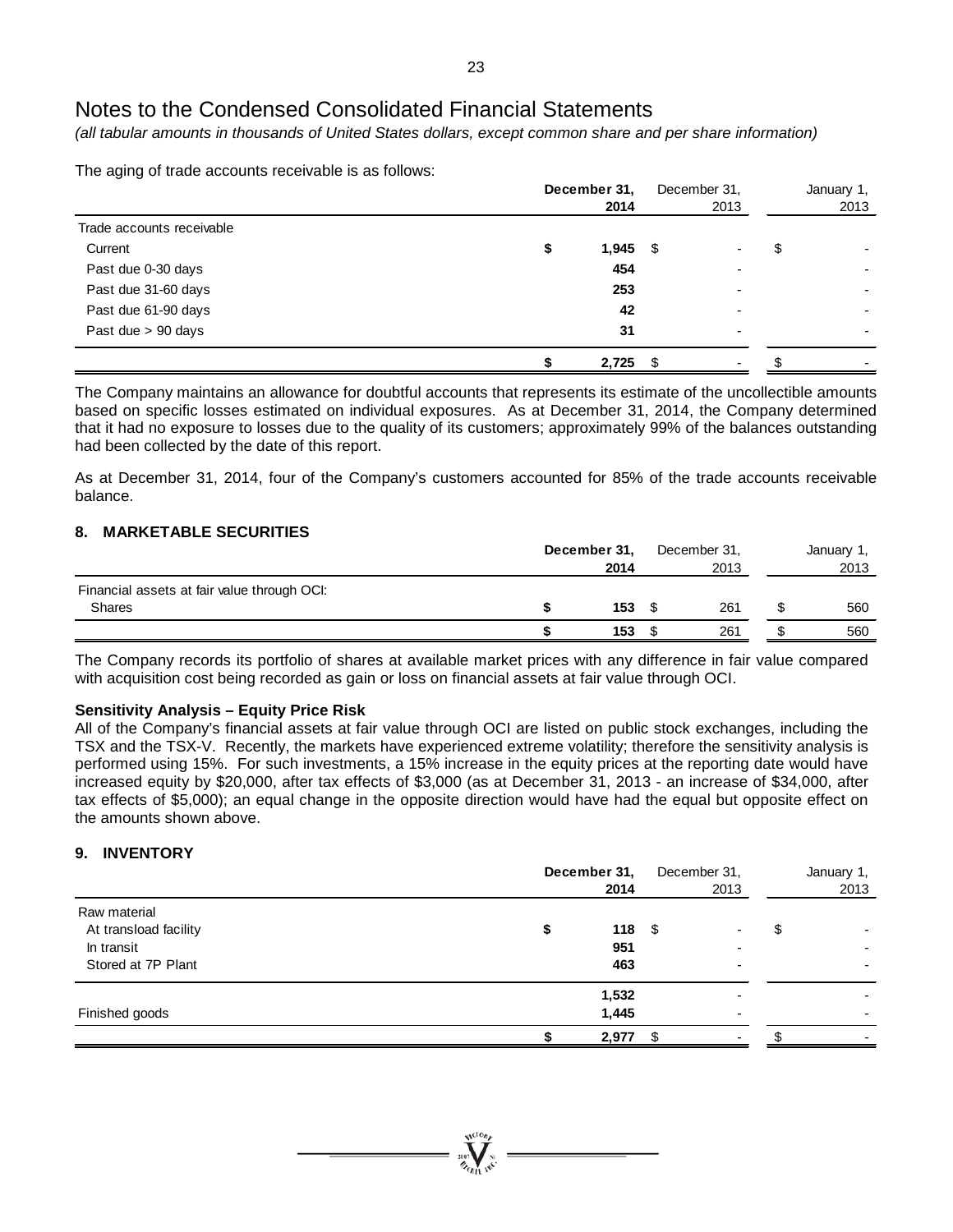*(all tabular amounts in thousands of United States dollars, except common share and per share information)*

#### **10. FINANCIAL INSTRUMENTS Credit Risk**

#### *Exposure to credit risk*

The carrying amount of financial assets represents the maximum credit exposure. All amounts are held in Canada.

The maximum exposure to credit risk at the reporting date was:

|                                            |              | December 31, |               | December 31, | January 1, |
|--------------------------------------------|--------------|--------------|---------------|--------------|------------|
|                                            | <b>Notes</b> |              | 2014          | 2013         | 2013       |
| Carrying amount                            |              |              |               |              |            |
| Cash and cash equivalents                  | 6            |              | $712 \quad $$ | 1.338        | \$<br>257  |
| Restricted deposits                        | 6            |              | 271           |              |            |
| Receivables                                |              |              | 3.367         | 358          | 156        |
| Financial assets at fair value through OCI |              |              | 153           | 261          | 560        |
|                                            |              |              | 4.503         | 1.957        | 973        |

#### **Liquidity Risk**

The following table shows the contractual maturities of financial liabilities including estimated interest payments.

|                         |                                                   |  | Non-derivative financial liabilities |                                  |        |                                         |       |              |
|-------------------------|---------------------------------------------------|--|--------------------------------------|----------------------------------|--------|-----------------------------------------|-------|--------------|
|                         | <b>Trade and other</b><br>payables <sup>(1)</sup> |  |                                      | Leases<br>payable <sup>(1)</sup> |        | Long-term<br>liabilities <sup>(2)</sup> |       | <b>Total</b> |
| As at December 31, 2014 |                                                   |  |                                      |                                  |        |                                         |       |              |
| Carrying amount         | \$<br>$2,895$ \$                                  |  | $7,493$ \$                           |                                  | 412 \$ |                                         | 2,957 | \$<br>13,757 |
| Contractual cash flows  | 2,895                                             |  | 8,651                                |                                  | 452    |                                         | 4,818 | 16,816       |
| 6 months or less        | 2,895                                             |  | 2,493                                |                                  | 80     |                                         | 295   | 5,763        |
| $6 - 12$ months         |                                                   |  | 6,158                                |                                  | 80     |                                         | 299   | 6,537        |
| $1 - 2$ years           |                                                   |  |                                      |                                  | 154    |                                         | 4,224 | 4,378        |
| $2 - 5$ years           |                                                   |  | $\overline{\phantom{a}}$             |                                  | 138    |                                         |       | 138          |
| As at December 31, 2013 |                                                   |  |                                      |                                  |        |                                         |       |              |
| Carrying amount         | \$<br>$1,520$ \$                                  |  | $\sim$                               | \$                               | 534 \$ |                                         | 2,143 | \$<br>4,197  |
| Contractual cash flows  | 1,520                                             |  |                                      |                                  | 599    |                                         | 2,551 | 4,670        |
| 6 months or less        | 1,520                                             |  |                                      |                                  | 105    |                                         | 147   | 1,772        |
| $6 - 12$ months         |                                                   |  |                                      |                                  | 70     |                                         | 149   | 219          |
| $1 - 2$ years           |                                                   |  |                                      |                                  | 148    |                                         | 2,255 | 2,403        |
| $2 - 5$ years           | $\qquad \qquad \blacksquare$                      |  | $\overline{\phantom{a}}$             |                                  | 276    |                                         |       | 276          |
| As at January 1, 2013   |                                                   |  |                                      |                                  |        |                                         |       |              |
| Carrying amount         | \$<br>554 \$                                      |  | $1,005$ \$                           |                                  | $\sim$ | \$                                      |       | \$<br>1,559  |
| Contractual cash flows  | 554                                               |  | 1,255                                |                                  |        |                                         |       | 1,809        |
| 6 months or less        | 554                                               |  | 60                                   |                                  |        |                                         |       | 614          |
| $6 - 12$ months         |                                                   |  | 60                                   |                                  |        |                                         |       | 60           |
| $1 - 2$ years           |                                                   |  | 120                                  |                                  |        |                                         |       | 120          |
| $2 - 5$ years           |                                                   |  | 1,015                                |                                  |        |                                         |       | 1,015        |

(1) Balances reflect current leases payable as *Leases payable*; these are disclosed within *Trade and other payables* (Note 14) on the consolidated balance sheet.

(2) Note that the long-term loan to Nuinsco prior to its conversion to a Participating interest was contractually payable on January 31, 2015, however up to \$nil (January 1, 2013 - \$1,005,000) of option payments may be diverted to the lender as prepayment, that amount is classified as a current liability on the consolidated balance sheet (See Notes 13 and 15).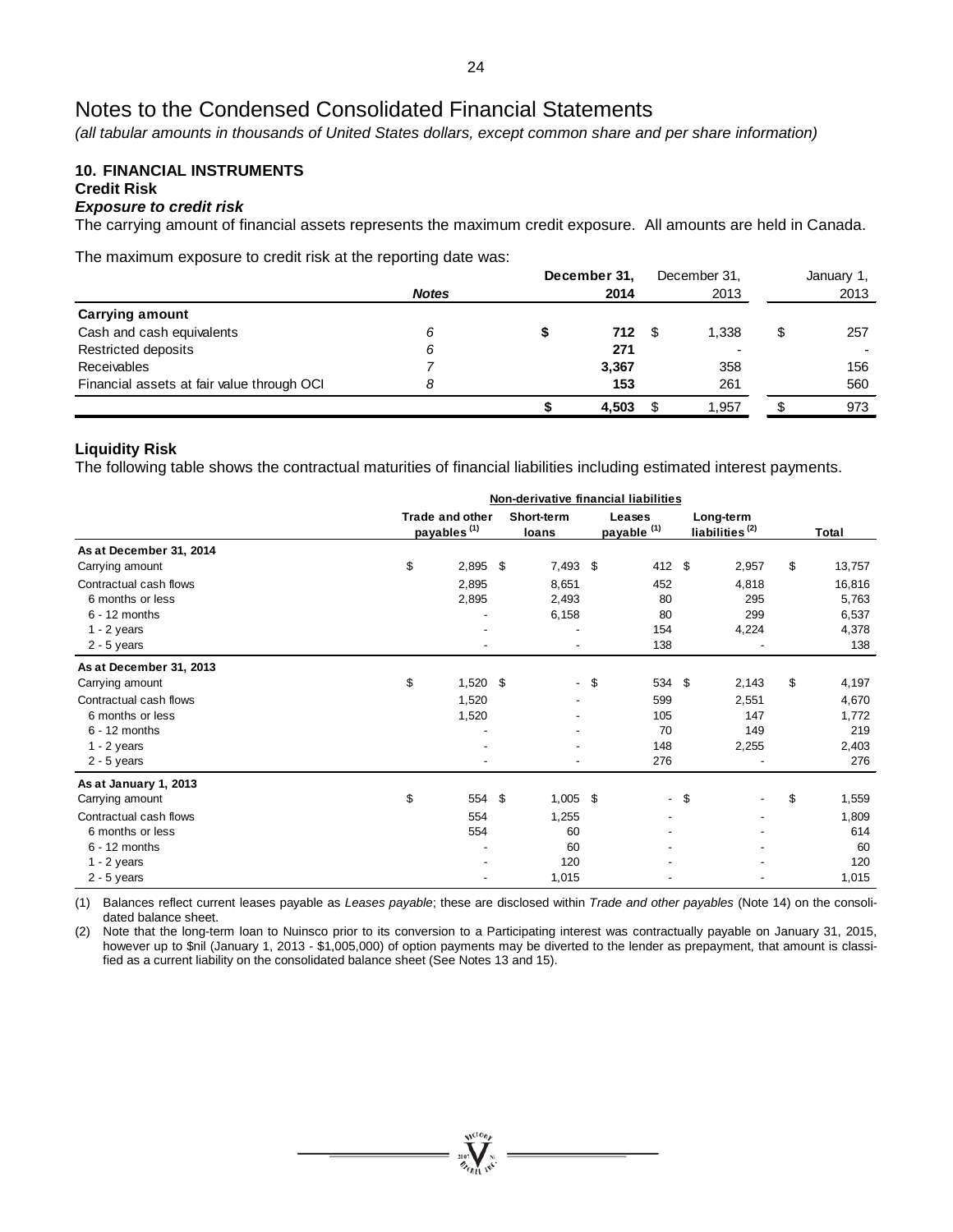*(all tabular amounts in thousands of United States dollars, except common share and per share information)*

| Currency Risk                           |                    |          |
|-----------------------------------------|--------------------|----------|
| <b>Exposure to currency risk</b>        |                    |          |
| As at December 31, 2014                 |                    |          |
| (in thousands of United States dollars) | US\$               | C\$      |
| Cash and cash equivalents               | \$<br>376<br>\$    | 336      |
| <b>Restricted deposits</b>              | 224                | 47       |
| Receivables and prepaids                | 3,355              | 12       |
| Marketable securities                   |                    | 153      |
| Trade and other payables                | (801)              | (2, 231) |
| Loans and borrowings - current          | (7, 493)           |          |
| Loans and borrowings - long-term        | (2,745)            | (212)    |
| Participating Interest                  |                    | (3, 548) |
|                                         | \$<br>$(7,084)$ \$ | (5, 443) |
| As at December 31, 2013                 |                    |          |
| (in thousands of United States dollars) | US\$               | C\$      |
| Cash and cash equivalents               | \$<br>1,275<br>-\$ | 63       |
| Receivables and prepaids                | 134                | 224      |
| Marketable securities                   | (0)                | 261      |
| Trade and other payables                | (111)              | (1,409)  |
| Loans and borrowings - long-term        | (2, 143)           | (384)    |
| Participating Interest                  |                    | (3, 855) |
|                                         | \$<br>$(845)$ \$   | (5, 100) |
| As at January 1, 2013                   |                    |          |
| (in thousands of United States dollars) | US\$               | C\$      |
|                                         |                    |          |
| Cash and cash equivalents               | \$<br>\$           | 257      |
| Receivables                             |                    | 156      |
| Marketable securities                   |                    | 560      |
| Trade and other payables                | 3                  | 551      |
| Loans and borrowings                    |                    | 1,013    |
|                                         | \$<br>3<br>\$      | 2,537    |

#### *Sensitivity analysis*

A 10% weakening of the United States dollar would have an approximate effect on the Company's equity of \$544,000 or \$560,000 on profit or loss on balances denominated in C\$ as at December 31, 2014 (\$510,000 and \$536,000 as at December 31, 2013; \$254,000 and \$228,000 as at January 1, 2013, respectively). The analysis assumes that all other variables, in particular interest rates, remain constant.

### **Fair Value**

#### *Fair values versus carrying amounts*

The fair values of the Company's financial assets and liabilities equal their carrying amounts shown in the consolidated balance sheets. The Company has not made any reclassifications between assets recorded at cost or amortized cost and fair value.

The table below analyses financial instruments carried at fair value by valuation method:

|                                                                       | Level 1 |  | Level 2 | Level 3              | Total |
|-----------------------------------------------------------------------|---------|--|---------|----------------------|-------|
| As at December 31, 2014<br>Financial assets at fair value through OCI | 153S    |  | $\sim$  | <b>Service</b> State | 153   |
|                                                                       | 153     |  |         |                      | 153   |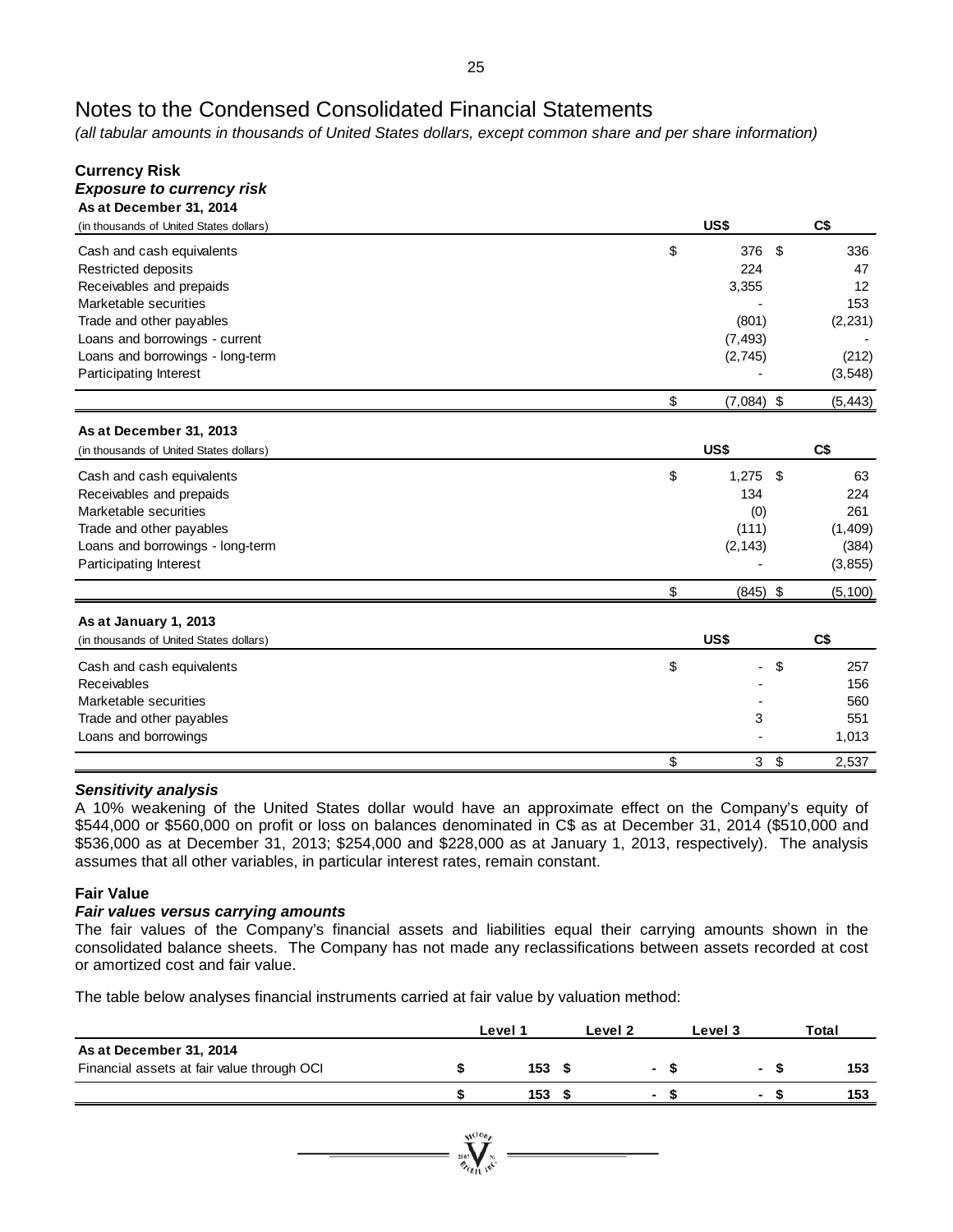*(all tabular amounts in thousands of United States dollars, except common share and per share information)*

| As at December 31, 2013<br>Financial assets at fair value through OCI | $261 \text{ } $$ | $\sim$                   | $\overline{\phantom{0}}$ | 261 |
|-----------------------------------------------------------------------|------------------|--------------------------|--------------------------|-----|
|                                                                       | 261              | $\overline{\phantom{a}}$ |                          | 261 |
| As at January 1, 2013<br>Financial assets at fair value through OCI   | 560 \$           | $\overline{\phantom{a}}$ |                          | 560 |
|                                                                       | 560              | $\overline{\phantom{a}}$ |                          | 560 |

There have been no transfers between Level 1, Level 2 and Level 3 during the current and prior reporting periods. All of the shares owned by the Company are valued using Level 1 methodologies.

### **11. PROPERTY AND EQUIPMENT**

|                                     |    | Land and        |                 |           | <b>Mobile Equipment and</b> |       |  |
|-------------------------------------|----|-----------------|-----------------|-----------|-----------------------------|-------|--|
| Balances as at January 1, 2013      |    | <b>Building</b> | <b>7P Plant</b> | Equipment | <b>Furniture</b>            | Total |  |
| Cost                                | \$ | 83<br>\$        | \$<br>٠         | 32<br>\$  | \$<br>1,367                 | 1,482 |  |
| <b>Accumulated Amortization</b>     |    | (8)             |                 | (17)      | (26)                        | (51)  |  |
| <b>Carrying Amount</b>              |    | 75              |                 | 15        | 1,341                       | 1,431 |  |
| Additions                           |    |                 | 2,922           | 603       | 159                         | 3,684 |  |
| Amortization                        |    | (1)             |                 | (21)      | (3)                         | (25)  |  |
| Balances as at December 31, 2013    |    |                 |                 |           |                             |       |  |
| Cost                                |    | 83              | 2,922           | 635       | 1,526                       | 5,166 |  |
| Accumulated Amortization            |    | (9)             |                 | (38)      | (28)                        | (75)  |  |
| Effect of Foreign Exchange (Note 2) |    | (16)            | (10)            | (3)       | (99)                        | (128) |  |
| <b>Carrying Amount</b>              |    | 58              | 2,912           | 594       | 1,399                       | 4,963 |  |
| Additions                           |    |                 | 1,852           | 73        | 115                         | 2,040 |  |
| Amortization                        |    | (2)             | (382)           | (168)     | (2)                         | (554) |  |
| Balances as at December 31, 2014    |    |                 |                 |           |                             |       |  |
| Cost                                |    | 83              | 4,774           | 708       | 1,641                       | 7,206 |  |
| <b>Accumulated Amortization</b>     |    | (11)            | (382)           | (202)     | (30)                        | (625) |  |
| Effect of Foreign Exchange (Note 2) |    | (8)             | (187)           | (47)      | (160)                       | (402) |  |
| <b>Carrying Amount</b>              |    | 64<br>S         | 4,205<br>S      | 459<br>Ъ  | 1,451<br>S                  | 6,179 |  |

Equipment and furniture includes deposits of \$1,544,000 related to the purchase of transformers and other electrical equipment; the equipment is not available for use and is not being depreciated. On May 10, 2010, the Company entered into an agreement to purchase the transformers and other electrical equipment for the Minago project. The total price is \$2,840,000 (Note 27). Vehicles and Mobile Equipment include \$666,000 (2013 - \$603,000) of equipment acquired under leases (Note 17).

### **12. MINE PROPERTY AND DEVELOPMENT PROJECT**

|        | <b>Effect of Foreign</b> |            |          |                          |         |              |      |            |      |              |  |  |  |
|--------|--------------------------|------------|----------|--------------------------|---------|--------------|------|------------|------|--------------|--|--|--|
|        |                          | January 1, | Exchange |                          | Current |              |      |            |      | December 31, |  |  |  |
|        |                          | 2014       |          | (Note 2)                 |         | Expenditures |      | Recoveries |      | 2014         |  |  |  |
| Minago | \$                       | 36,357 \$  |          | $(1,836)$ \$             |         | $372$ \$     |      |            | - \$ | 34,893       |  |  |  |
|        |                          | 36,357 \$  |          | $(1,836)$ \$             |         | $372$ \$     |      | $\sim$     |      | 34,893       |  |  |  |
|        |                          |            |          | <b>Effect of Foreign</b> |         |              |      |            |      |              |  |  |  |
|        |                          | January 1, |          | Exchange                 |         | Current      |      |            |      | December 31, |  |  |  |
|        |                          | 2013       |          | (Note 2)                 |         | Expenditures |      | Recoveries |      | 2013         |  |  |  |
| Minago | \$                       | 38,091 \$  |          | $(2,483)$ \$             |         | 819 \$       |      | $(70)$ \$  |      | 36,357       |  |  |  |
|        |                          | 38,091 \$  |          | $(2,483)$ \$             |         | 819          | - \$ | $(70)$ \$  |      | 36,357       |  |  |  |

Recoveries in 2013 represent grants from the Manitoba Government.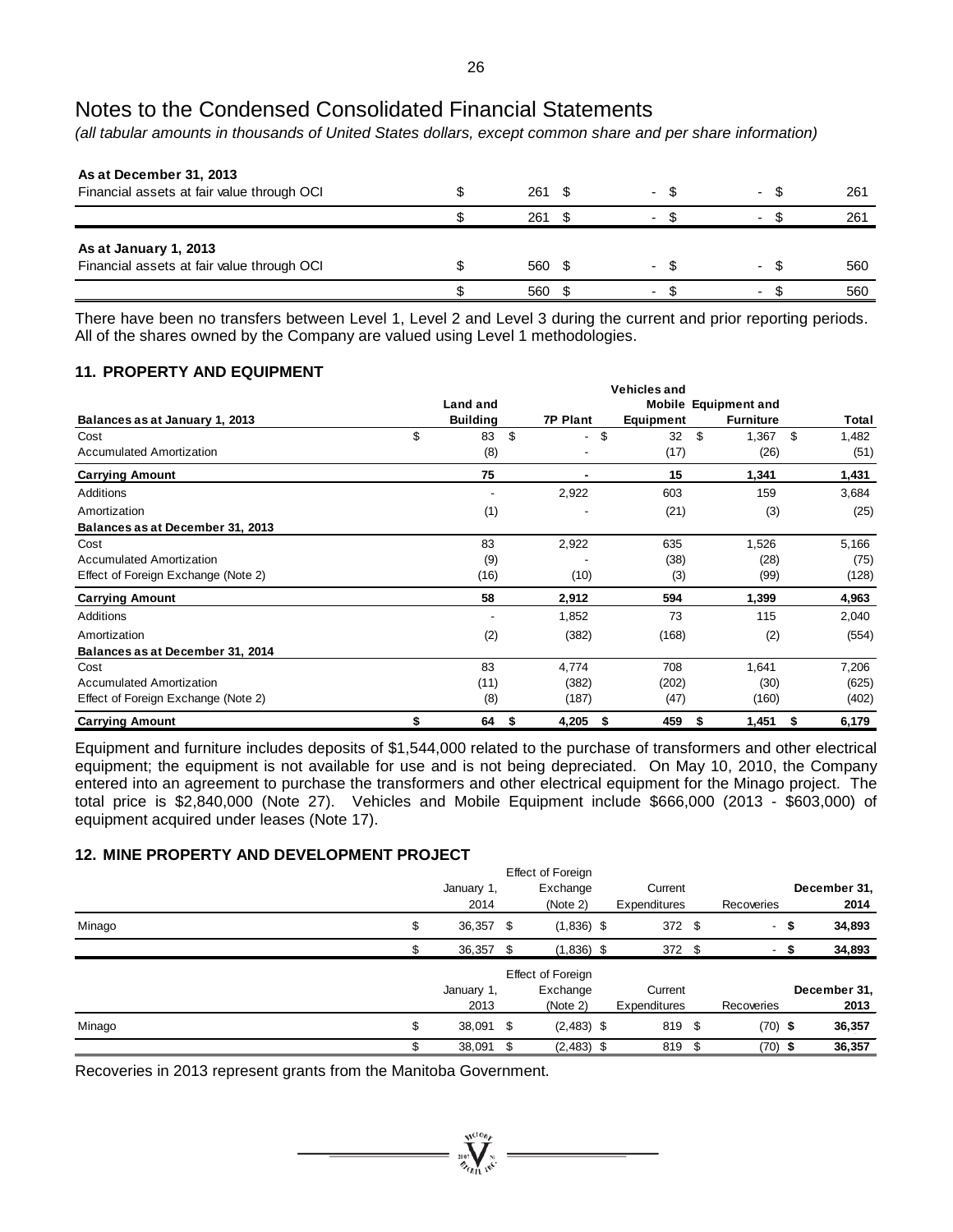*(all tabular amounts in thousands of United States dollars, except common share and per share information)*

### **Minago**

The 100%-owned Minago project covers approximately 28,928 ha, through a combination of mining claims, mineral leases and a mineral exploration licence, on Manitoba's Thompson Nickel Belt. The property encompasses the Nose Deposit, which contains the entire current nickel mineral resource, and the North Limb, a zone of nickel mineralization with a known strike length of 1.5 kilometres located to the north of the Nose Deposit.

From 2006 to date, considerable work has been performed, including diamond drilling, metallurgical testing and engineering studies and all the studies required to complete the Environmental Impact Study which was filed in May 2010. As a result, in August 2011, the Company received its Environmental Act Licence. The results of the Minago Feasibility Study ("FS") were announced in December 2009 and improvements thereto announced in June 2010 and July 2011.

Five mineral claims totalling 691 ha located at the north end of the Company's existing Minago property package are subject to a maximum 2% net smelter return royalty with a 50% back-in right; these claims represent approximately 2.4% of the total Minago project.

The Minago project is not in production. Accordingly, the Minago project is not being depreciated. On September 19, 2011, the Company announced that the Board of Directors had approved the development of Minago and directed management to proceed with securing financing arrangements.

As at December 31, 2014, the Company tested the Minago project for impairment. The economic model in the FS was used as a base. The business model used in the FS and the intention of management is to develop and produce the nickel and frac sand co-product simultaneously. For the purposes of assessing the impairment of Minago, frac sand is treated as a raw material for sale into the market and is not processed to a finished product. This required elimination from the FS economic model of the following: processing plant capital, processing operating costs, transportation costs and the finished goods margin. This does not reflect how management intends to develop Minago, nor, in management's opinion, does it reflect how any other organization would develop the project.

In addition, adjustments were made for prices derived from the forecasted average of \$9.29 for nickel and an exchange rate of US\$0.80:C\$1.00. A discount rate of 11% was used in the analysis and includes estimates for income taxes. These factors resulted in a recoverable amount in excess of the book value of Minago. Accordingly, no impairment exists on the Minago project.

The impairment model is sensitive to several of the model key input variables. The following table indicates the estimated impact on the recoverable amount:

| Change in Model Key Input                  | Change in<br>Recoverable<br>Amount of<br>Minago |
|--------------------------------------------|-------------------------------------------------|
| Effect of:                                 |                                                 |
| Increase discount rate by 1%               | (55%)                                           |
| Increase exchange rate by 0.05             | (65%)                                           |
| Increase frac sand and nickel prices by 1% | 14%                                             |
| Increase operating costs by 5%             | (30%)                                           |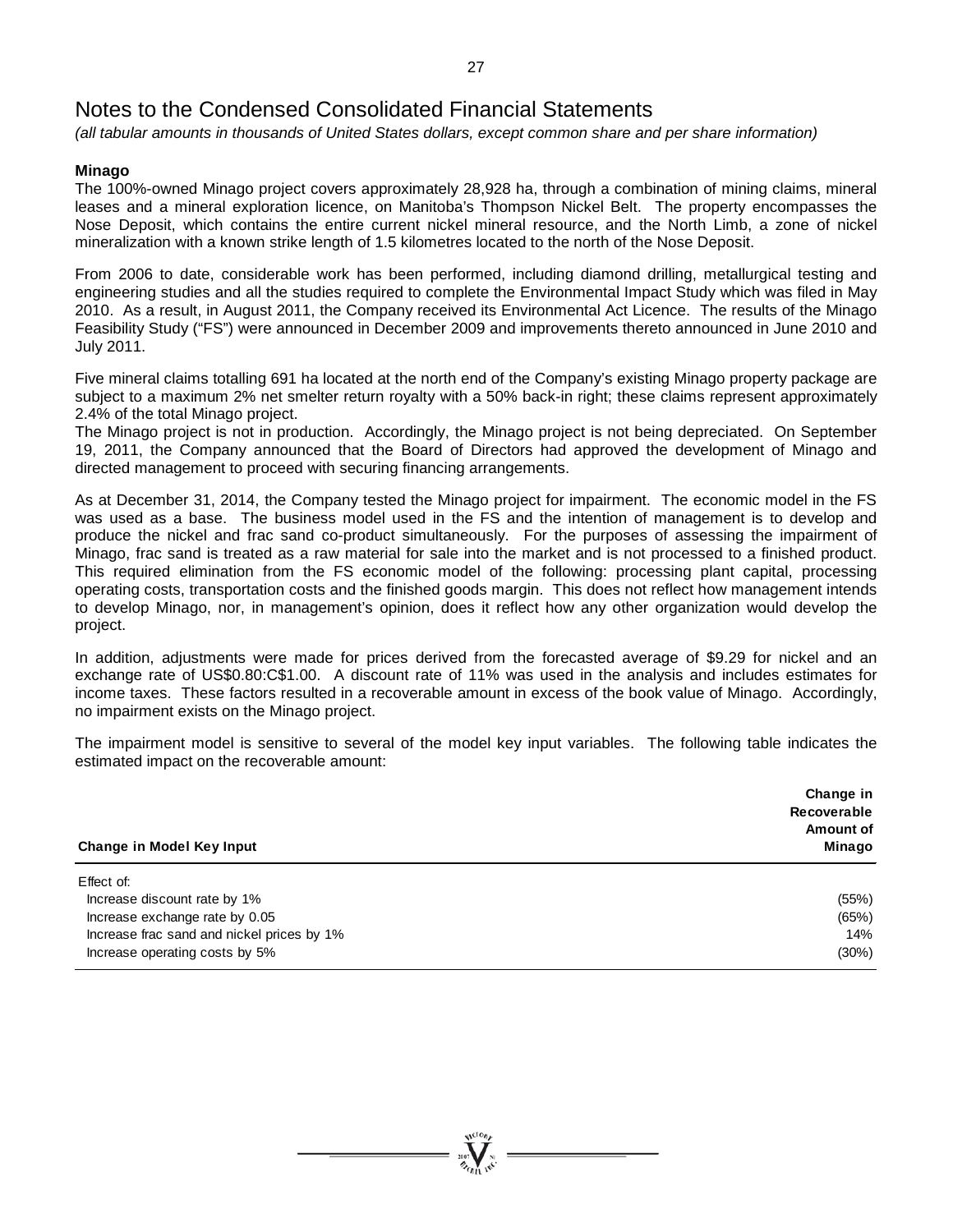*(all tabular amounts in thousands of United States dollars, except common share and per share information)*

## **13. EXPLORATION AND EVALUATION PROJECTS**

Cumulative costs relating to the acquisition of mineral properties and E&E expenditures have been incurred on the following projects:

|            |                          |            |    | <b>Effect of Foreign</b> |                 |                           |                   |                                |      |              |
|------------|--------------------------|------------|----|--------------------------|-----------------|---------------------------|-------------------|--------------------------------|------|--------------|
|            |                          | January 1, |    | Exchange                 | Current         |                           | Writedowns/       | <b>Excess</b>                  |      | December 31, |
|            |                          | 2014       |    | (Note 2)                 | Expenditures    |                           | Recoveries        | Proceeds                       |      | 2014         |
| Lac Rocher | \$                       | 6,946      | \$ | $(349)$ \$               | 12 <sup>°</sup> | \$                        | $\blacksquare$    | \$<br>$\overline{\phantom{a}}$ | \$   | 6,609        |
| Mel        |                          | 7,026      |    | (347)                    | 92              |                           |                   |                                |      | 6,771        |
| Lynn Lake  |                          |            |    |                          | 44              |                           | (44)              |                                |      |              |
| Other      |                          | 4          |    |                          | 12              |                           | (16)              |                                |      |              |
|            | \$                       | 13,976 \$  |    | $(696)$ \$               | 160 \$          |                           | $(60)$ \$         | ٠                              | \$   | 13,380       |
|            | <b>Effect of Foreign</b> |            |    |                          |                 |                           |                   |                                |      |              |
|            |                          | January 1, |    | Exchange                 | Current         |                           |                   | Excess                         |      | December 31, |
|            |                          | 2013       |    | (Note 2)                 | Expenditures    |                           | <b>Recoveries</b> | Proceeds                       |      | 2013         |
| Lac Rocher | \$                       | $7,354$ \$ |    | $(477)$ \$               | 69              | $\boldsymbol{\mathsf{S}}$ | $-$ \$            |                                | - \$ | 6,946        |
| Mel        |                          | 7,459      |    | (483)                    | 50              |                           |                   |                                |      | 7,026        |
| Lynn Lake  |                          |            |    |                          | 8               |                           | (391)             | 383                            |      |              |
| Other      |                          |            |    |                          | 4               |                           |                   |                                |      | 4            |
|            | \$                       | 14,813     | \$ | $(960)$ \$               | 131             | \$                        | $(391)$ \$        | 383                            | \$   | 13,976       |

The expenditures on the Lynn Lake property are shown net of cumulative option payments received which include \$nil in 2014 and \$391,000 in 2013. The excess proceeds of \$nil and \$383,000 for the years ended December 31, 2014 and 2013, respectively, represent the excess of consideration received under the option agreement above carrying value and are reflected in *Writedown (recovery) of exploration and evaluation project* through operations.

### **Lac Rocher**

The Lac Rocher project, which is 100%-owned, is located 140 kilometres northeast of Matagami in northwestern Québec. The project is subject to a royalty of C\$0.50 per ton on any ores mined and milled from the property and a 2% NSR described below.

In 2007, the Company began environmental work in support of obtaining a permit for the Lac Rocher deposit in order to extract and direct-ship mineralized material to an offsite mill for processing. A 12-hole, 1,500 metre drill program was also completed to test for extensions to the nickel sulphide mineralization and to provide metallurgical samples for the Preliminary Economic Assessment ("PEA") to determine the near-term production and cash generation potential of the project.

Metallurgical testing of the massive sulphide mineralization from the deposit was completed in December, 2007. In February, 2008, the Company announced the results from metallurgical testing of the disseminated sulphide zone and they were incorporated into the PEA completed in November 2008. The Company completed the construction of an access road in the third quarter of 2009 and performed diamond drilling to provide geotechnical data for portal and ramp development.

The Lac Rocher property is subject to a discovery incentive plan (the "DIP") to reward certain individuals involved in the discovery of Lac Rocher with a 2% NSR for mines that were discovered on certain properties prior to the expiry of the DIP. The NSR is payable only on revenues earned after recovery of all development costs for any mine on the property. The terms of the DIP provide the Company with a right of first refusal on any proposed disposition of the NSR. In addition, the DIP contains put/call provisions under which the Company may be required to purchase, or may exercise an option to purchase, the NSR at the value of its discounted cash flows, as defined therein. The Lac Rocher property is the only property subject to the DIP. As the Lac Rocher property is not yet in production, no royalties are currently payable.

 $\sum_{n=1}^{\infty}$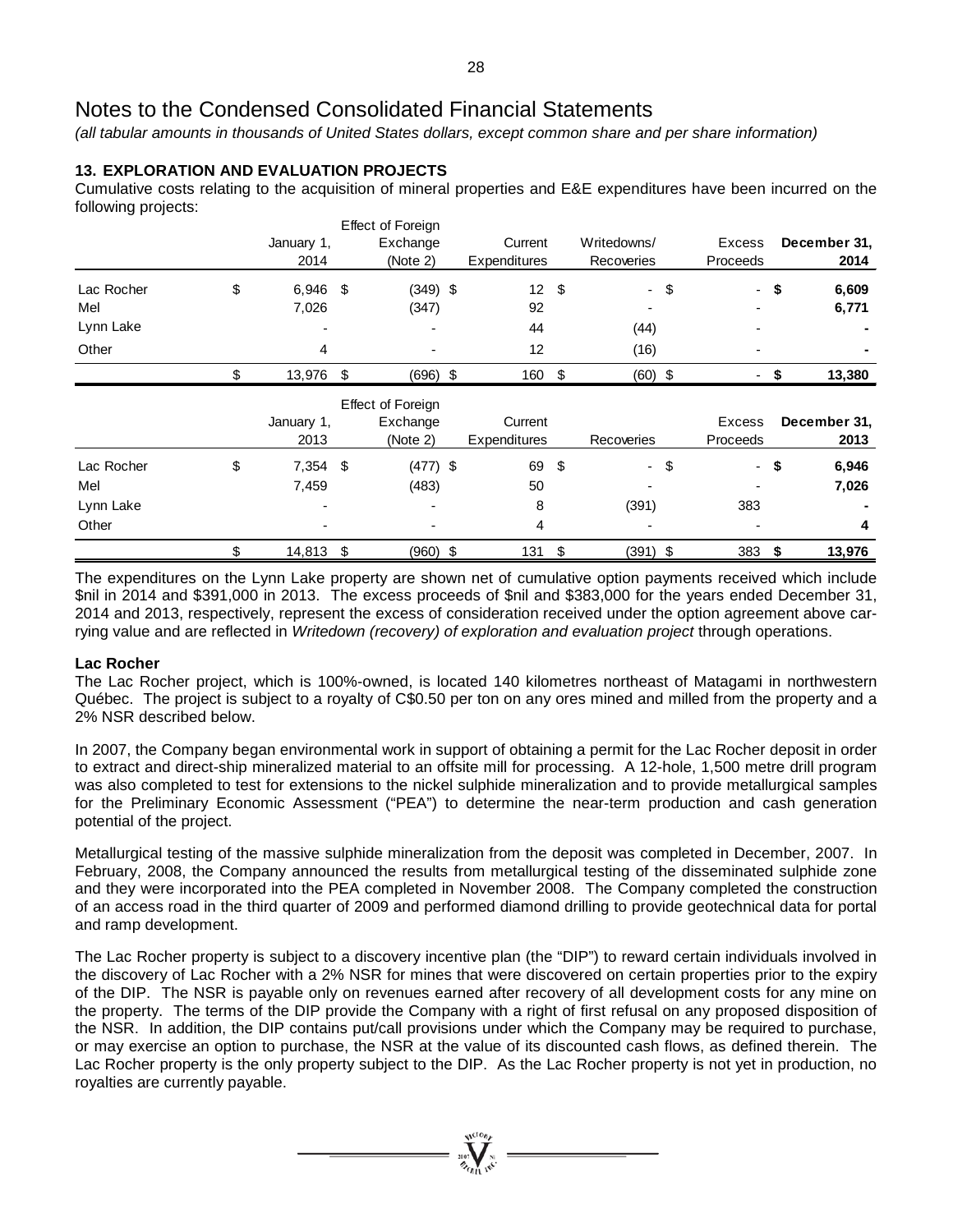*(all tabular amounts in thousands of United States dollars, except common share and per share information)*

### **Mel**

Effective August 27, 1999, Nuinsco Resources Limited ("Nuinsco") (the predecessor entity of Victory Nickel) entered into an option agreement (the "Agreement") with Inco Limited (predecessor to CVRD Inco Limited, now Vale) for the exploration and development of Vale's Mel properties (the "Mel Properties") located in the Thompson area of northern Manitoba. Pursuant to the Agreement, sufficient expenditures have been incurred to earn a 100% interest in the Mel Properties, and in 2007 the Company exercised its option to acquire such interest. Vale had the right to earn back a 51% interest by incurring expenditures of C\$6,000,000 over a four-year period. On September 14, 2010, Vale notified the Company that it would not exercise this back-in right. In accordance with the terms of the agreement with Vale, they now are entitled to a 10% royalty on "distributable earnings" as defined in the agreement. Distributable earnings is defined as net revenue less operating expenses, before federal and provincial income taxes, after provincial mining taxes and less aggregate pre-production capital but before depreciation.

Also under the Agreement, Vale has a contractual obligation to mill ore mined from the Mel deposit at its cash cost plus 5% (provided that the product meets Vale specifications and that Vale has sufficient mill capacity). Ongoing updating of Mel data is being conducted and applies to both the drilling data on the Mel deposit/lease as well as the 111 drill holes collared on the claims portion of the property. When completed, additional modelling of the resource will be continued. No fieldwork has been conducted during 2014 and 2013.

### **Lynn Lake**

The Company owns a 100% right, title and interest in the Lynn Lake nickel property ("Lynn Lake"), covering approximately 600 ha in northern Manitoba. As at December 31, 2013, the Lynn Lake property was subject to an option agreement with Wellgreen Platinum Ltd. ("Wellgreen") (formerly Prophecy Platinum Corp.). The Company received all payments scheduled under the option agreement to December 31, 2012. Accordingly, under the original agreement, the sole remaining condition for the Lynn Lake property to transfer to Wellgreen was the C\$1,000,000 option payment which was originally due from Wellgreen by March 1, 2013.

On March 1, 2013, the Company agreed to an additional amendment to the option agreement which allowed Wellgreen to make a series of payments through 2013 and 2014 aggregating C\$1,125,000 in satisfaction of the remaining option conditions. On March 1, 2013, the Company received the first payment of C\$125,000; C\$125,000 was received in May 2013 and C\$150,000 in September 2013 (being an aggregate of \$391,000); C\$175,000 was due in December 2013 with a further C\$550,000 being payable by August 29, 2014.

On March 17, 2014, Wellgreen formally confirmed to the Company that it was relinquishing the Lynn Lake option which included vacating the option properties in good condition and returning all exploration materials and data to the Company. In 2013, \$383,000 excess of proceeds under the option agreement above the book value of the property had been received and accordingly was recorded through the consolidated statement of operations as a recovery of exploration and evaluation project in respect of Lynn Lake.

On November 4, 2014, the Company announced that it had optioned the Lynn Lake property to Corazon Mining Ltd. ("Corazon") an Australian public company (ASX: CZN).

#### **Other Projects**

The Company has incurred minimal expenditures on other properties in 2014 and 2013.

#### **Impairment and Pre-exploration Costs**

Costs relating to discontinued projects in the amounts of \$60,000 were provided for through operations as *Writedown (recovery) of exploration and evaluation projects* in the consolidated statement of operations during the years ended December 31, 2014 (2013 - \$nil, apart from the \$383,000 recovery on Lynn Lake as referred to above). Pre-exploration costs of \$4,000 (2013 - \$nil) were incurred in the year ended December 31, 2014.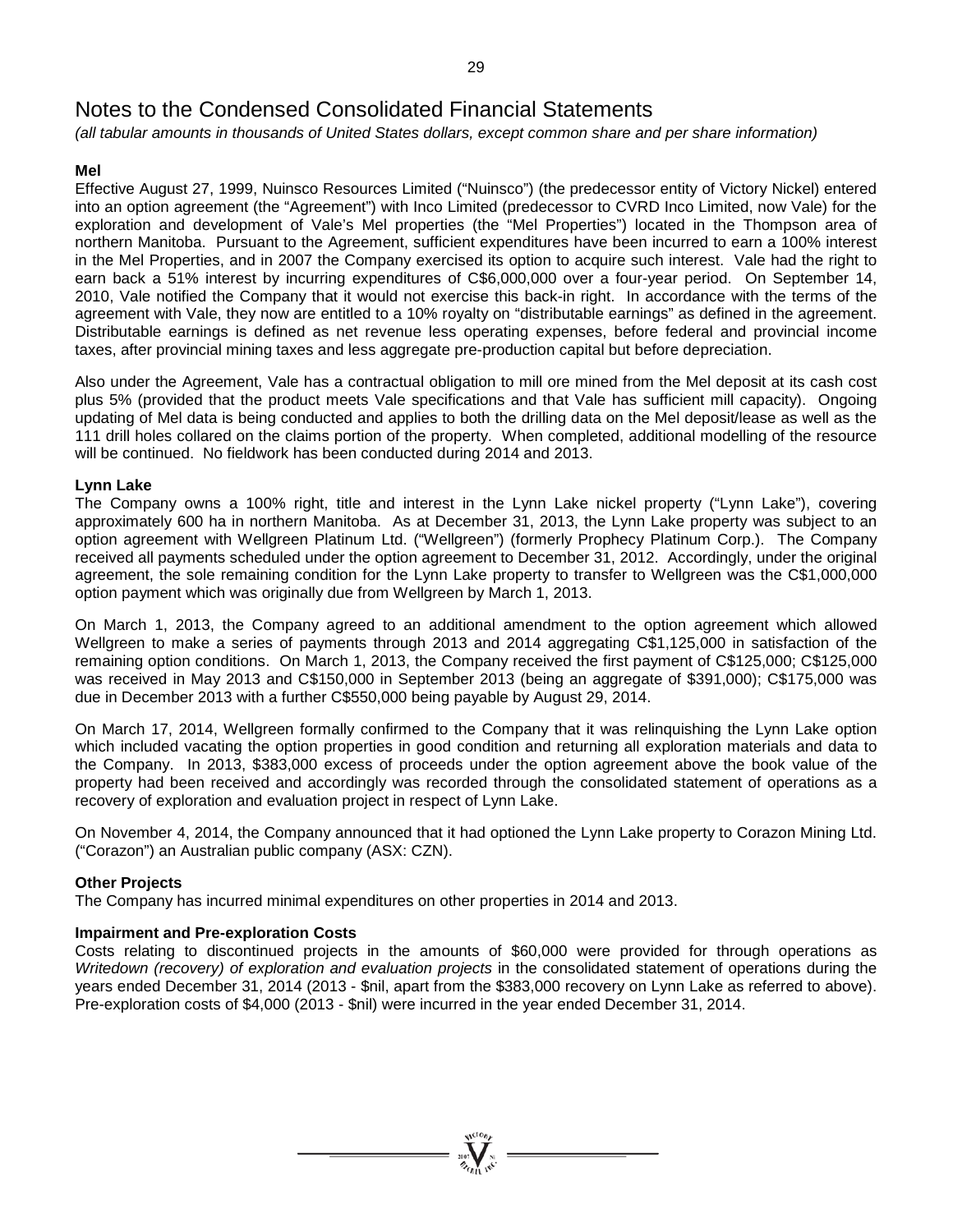*(all tabular amounts in thousands of United States dollars, except common share and per share information)*

## **14. TRADE AND OTHER PAYABLES**

|                                       |              |    | December 31,     |      | December 31, | January 1, |
|---------------------------------------|--------------|----|------------------|------|--------------|------------|
|                                       | <b>Notes</b> |    | 2014             |      | 2013         | 2013       |
| Accounts payable                      |              |    |                  |      |              |            |
| Mine property and development project |              | S  | 13 <sup>13</sup> | - \$ | 24           | \$<br>295  |
| Exploration and evaluation projects   |              |    |                  |      |              | 3          |
| Property and equipment                |              |    | 402              |      | 697          |            |
| Other accounts payable                |              |    | 1,708            |      | 109          | 84         |
| <b>Accrued liabilities</b>            |              |    |                  |      |              |            |
| Mine property and development project |              |    | 22               |      | 26           |            |
| Exploration and evaluation projects   |              |    |                  |      |              |            |
| Property and equipment                |              |    |                  |      | 306          |            |
| Other accrued liabilities             |              |    | 683              |      | 144          | 161        |
| Other payables                        |              |    | 21               |      |              | 8          |
| Lease obligations - current portion   | 17           |    | 137              |      | 150          |            |
| Due to Nuinsco Resources Limited      |              |    |                  |      |              |            |
| Under the Management Agreement        | 25           |    | 45               |      | 53           |            |
| Commitment fees                       | 16           |    |                  |      | 10           |            |
|                                       |              | \$ | 3,032            | - \$ | 1,520        | \$<br>554  |

# **15. LOANS AND BORROWINGS**

|                                                              |              | December 31,      |     | December 31,             | January 1, |
|--------------------------------------------------------------|--------------|-------------------|-----|--------------------------|------------|
|                                                              | <b>Notes</b> | 2014              |     | 2013                     | 2013       |
| Current Ioans                                                |              |                   |     |                          |            |
| SPA Loan                                                     | (a)          | \$<br>$3,585$ \$  |     |                          | \$         |
| Short-term loan                                              | (b)          | 2,000             |     |                          |            |
| Current portion of long-term loans                           | (c)          | 1,908             |     |                          |            |
| Total current loans                                          |              | 7,493             |     |                          |            |
| Long-term loans                                              |              |                   |     |                          |            |
| Promissory notes                                             | (c)          | 2,957             |     | 2,143                    | 8          |
| Total long-term loans                                        |              | 2,957             |     | 2,143                    | 8          |
|                                                              |              | \$<br>$10,450$ \$ |     | 2,143                    | \$<br>8    |
|                                                              |              | December 31,      |     | December 31,             | January 1, |
| (a) SPA Loan                                                 |              | 2014              |     | 2013                     | 2013       |
| Advances in US\$                                             |              | \$<br>$3,000$ \$  |     | $\overline{\phantom{a}}$ | \$         |
| Conversion from Promissory Notes                             |              | 1,000             |     |                          |            |
| Add: fair value of warrants with a cashless exercise feature |              | 121               |     |                          |            |
|                                                              |              | 4,121             |     |                          |            |
| Less: unamortized loan fees                                  |              | (536)             |     |                          |            |
| <b>SPA Loan</b>                                              |              | \$<br>3,585       | -\$ | ٠                        | \$         |

On May 15, 2014, the Company announced that it had executed a securities purchase and line of credit agreement (the "SPA Loan") to issue and sell to the purchaser senior secured 14.8% notes in the aggregate principal amount of \$4,000,000 (each a "SPA Note"). The SPA Loan matures on July 30, 2015. The purchaser previously purchased a convertible note in the amount of \$1,000,000 and this was converted into a SPA Note on the initial closing date of May 15, 2014 (the "Initial Closing Date") refer below.

The Company has issued to the purchaser 2,000,000 common share purchase warrants (after giving retroactive

suctory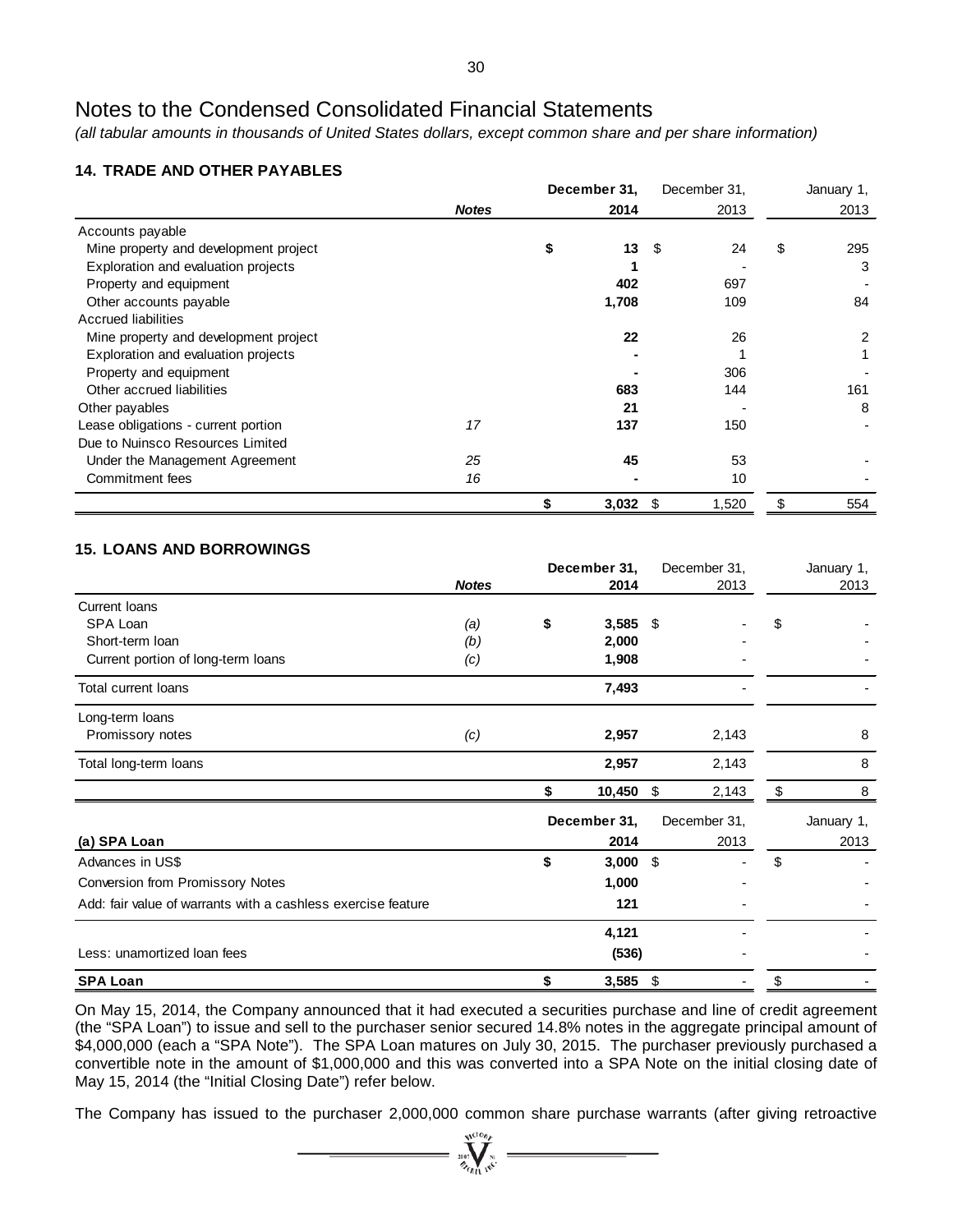*(all tabular amounts in thousands of United States dollars, except common share and per share information)*

effect to the Share Consolidation Note 19). The number of warrants is subject to an increase to 1,000,000 warrants (after giving retroactive effect to the Share Consolidation Note 19) for each \$1,000,000 Note issued if any of the Notes is prepaid and the closing price of the Company's common shares is C\$2.00 or lower (after giving retroactive effect to the Share Consolidation Note 19) on the trading day preceding the date of such prepayment. Given that there are costs associated with the prepayment right, the Company has valued the prepayment right at \$nil. Each warrant (after giving retroactive effect to the Share Consolidation Note 19) entitles the holder to purchase one common share of the Company at an exercise price of C\$1.00 (after giving retroactive effect to the Share Consolidation Note 19) for a period of 36 months from the Initial Closing Date. The warrants are subject to a cashless exercise provision and are therefore considered a component of debt rather than equity; the fair value at inception was calculated at C\$620,000 and was revalued at December 31, 2014 at \$121,000 with the aggregate change in fair value of \$462,000 being recorded in finance income (Note 22).

In the year ended December 31, 2014, the Company paid \$352,000 in interest and amortized \$450,000 in loan fees into finance costs. There are no amounts remaining to be drawn under the SPA Loan.

The values of the warrants with a cashless exercise provision have been calculated using the Black-Scholes optionpricing model using the following parameters:

|                                                                                                                                                                                                                                                                      | December 31, | May 15,        |
|----------------------------------------------------------------------------------------------------------------------------------------------------------------------------------------------------------------------------------------------------------------------|--------------|----------------|
| (after retroactive effect of Share Consolidation - Note 19)<br>Fair values<br>Share prices at valuation dates<br><b>Assumptions</b><br>Exercise price<br>Expected volatilities<br>Expected remaining terms (years)<br>Expected dividends<br>Risk-free interest rates | 2014         | 2014           |
|                                                                                                                                                                                                                                                                      |              | (At inception) |
|                                                                                                                                                                                                                                                                      | C\$0.07      | C\$0.31        |
|                                                                                                                                                                                                                                                                      | C\$0.24      | C\$0.60        |
|                                                                                                                                                                                                                                                                      |              |                |
|                                                                                                                                                                                                                                                                      | C\$1.00      | C\$1.00        |
|                                                                                                                                                                                                                                                                      | 111%         | 101%           |
|                                                                                                                                                                                                                                                                      | 2.37         | 3.00           |
|                                                                                                                                                                                                                                                                      |              |                |
|                                                                                                                                                                                                                                                                      | 1.00%        | 1.12%          |

#### **(b) Short-term loan**

On October 1, 2014, the Company completed the arrangement of short-term financing by way of a promissory note amounting to \$2,000,000. The promissory note bears interest at an annual rate of 28% and was originally due on December 1, 2014. The lender has agreed to several monthly extensions of the short-term facility upon payment of extension fees.

The first amendment extended the repayment to December 31, 2014 for an extension fee of \$20,000; the second amendment extended the repayment to January 31, 2015, also with an extension fee of \$20,000. A third amendment extended the repayment to February 27, 2015 with an extension fee of \$22,500 and an additional penalty of \$22,500 should the balance not be repaid by that date. On January 31, 2015, February 6, 2015 and February 27, 2015 the Company repaid \$500,000, \$250,000 and \$250,000, respectively. A fourth amendment extended the short-term loan to March 31, 2015 under similar terms. The balance outstanding as at March 31, 2015 is \$1,000,000 (Note 28).

Interest expense (including the applicable commitment and extension fees) for the year amounted to \$206,000.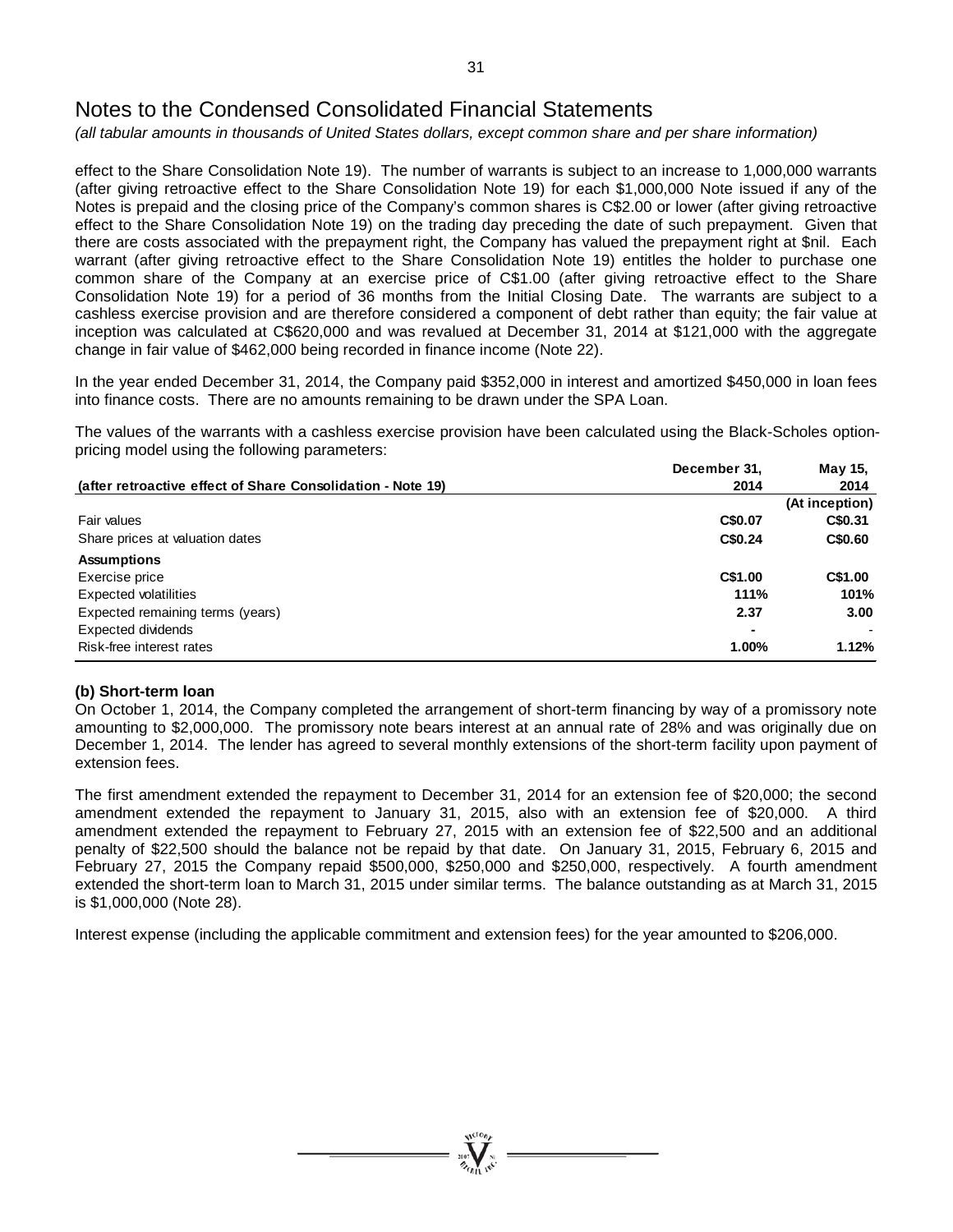*(all tabular amounts in thousands of United States dollars, except common share and per share information)*

|                                                |              |    | December 31, |             | December 31, |      | January 1,<br>2013 |    |  |
|------------------------------------------------|--------------|----|--------------|-------------|--------------|------|--------------------|----|--|
| (c) Promissory Notes                           | <b>Notes</b> |    |              | 2014        |              | 2013 |                    |    |  |
| Advances                                       |              |    |              | \$<br>6,979 |              | \$   | 2,000              | \$ |  |
| Conversion to SPA Loan                         |              |    |              | (1,000)     |              |      |                    |    |  |
|                                                |              |    |              | 5,979       |              |      | 2,000              |    |  |
| Embedded option derivatives at inception       |              | \$ | (1, 420)     | \$          | (160)        |      |                    |    |  |
| Less: effect of conversion to SPA Loan         |              |    | 417          |             |              |      |                    |    |  |
| Less: accumulated amortization                 | 22           |    | 339          |             | 11           |      |                    |    |  |
|                                                |              |    |              | (664)       |              |      | (149)              |    |  |
| Less: unamortized loan fees                    |              |    |              | (108)       |              |      | (33)               |    |  |
| Add: Effect of foreign exchange                |              |    |              | 19          |              |      |                    |    |  |
| Less: Equity component of debt                 |              |    |              | (48)        |              |      |                    |    |  |
| Net promissory notes                           |              |    |              | 5,178       |              |      | 1,818              |    |  |
| Embedded option derivatives at inception       |              |    | 1,420        |             | 160          |      |                    |    |  |
| Less: effect of conversion to SPA Loan         |              |    | (417)        |             |              |      |                    |    |  |
| Change in value of embedded option derivatives | 22           |    | (1, 316)     |             | 165          |      |                    |    |  |
|                                                |              |    |              | (313)       |              |      | 325                |    |  |
|                                                |              |    |              | 4,865       |              |      | 2,143              |    |  |
| Less: current portion of promissory notes      |              |    |              | (1,908)     |              |      |                    |    |  |
| Promissory Notes - long-term portion           |              |    | \$           | 2,957       |              | \$   | 2,143              | \$ |  |

On November 11, 2013 and during 2014, the Company entered into several unsecured convertible promissory notes by way of private placements (the "Convertible Notes"). The Convertible Notes bear interest calculated and payable quarterly at 14.8% and are convertible at the option of the holder into the Company's shares at C\$1.00 (after retroactive effect of the Share Consolidation). All Convertible Notes have two-year terms. The Company paid \$669,000 for interest in cash and amortized \$53,000 for loan fees and \$328,000 for the embedded option derivatives at inception using the effective interest rate method during the year (2013 - \$41,000, \$2,000 and \$11,000, respectively).

The embedded option derivatives have been calculated using the Black-Scholes option-pricing model using the following parameters:

|                                                             |                    | <i><b>Narious</b></i> |                |              |
|-------------------------------------------------------------|--------------------|-----------------------|----------------|--------------|
|                                                             | December 31,       | inception             | November 11.   | December 31, |
| (after retroactive effect of Share Consolidation - Note 19) | 2014               | dates)                | 2013           | 2013         |
|                                                             |                    |                       | (At inception) |              |
| Fair values                                                 | C\$0.00 to C\$0.03 | C\$0.22 to            | C\$0.08        | C\$0.16      |
|                                                             |                    | C\$0.40               |                |              |
| Share prices at valuation dates                             | C\$0.24            | C\$0.50 to            | C\$0.30        | C\$0.45      |
|                                                             |                    | C\$0.70               |                |              |
| <b>Assumptions</b>                                          |                    |                       |                |              |
| Exercise price                                              | C\$1.00            | C\$1.00               | C\$1.00        | C\$1.00      |
| <b>Expected volatilities</b>                                | 82% to 109%        | 116%                  | 103%           | 109%         |
| Expected remaining terms (years)                            | 0.86 to 1.52       | 2.00                  | 2.00           | 1.87         |
| <b>Expected dividends</b>                                   |                    |                       |                | $\sim$       |
| Risk-free interest rates                                    | 1.00%              | 1.20%                 | 1.20%          | 1.20%        |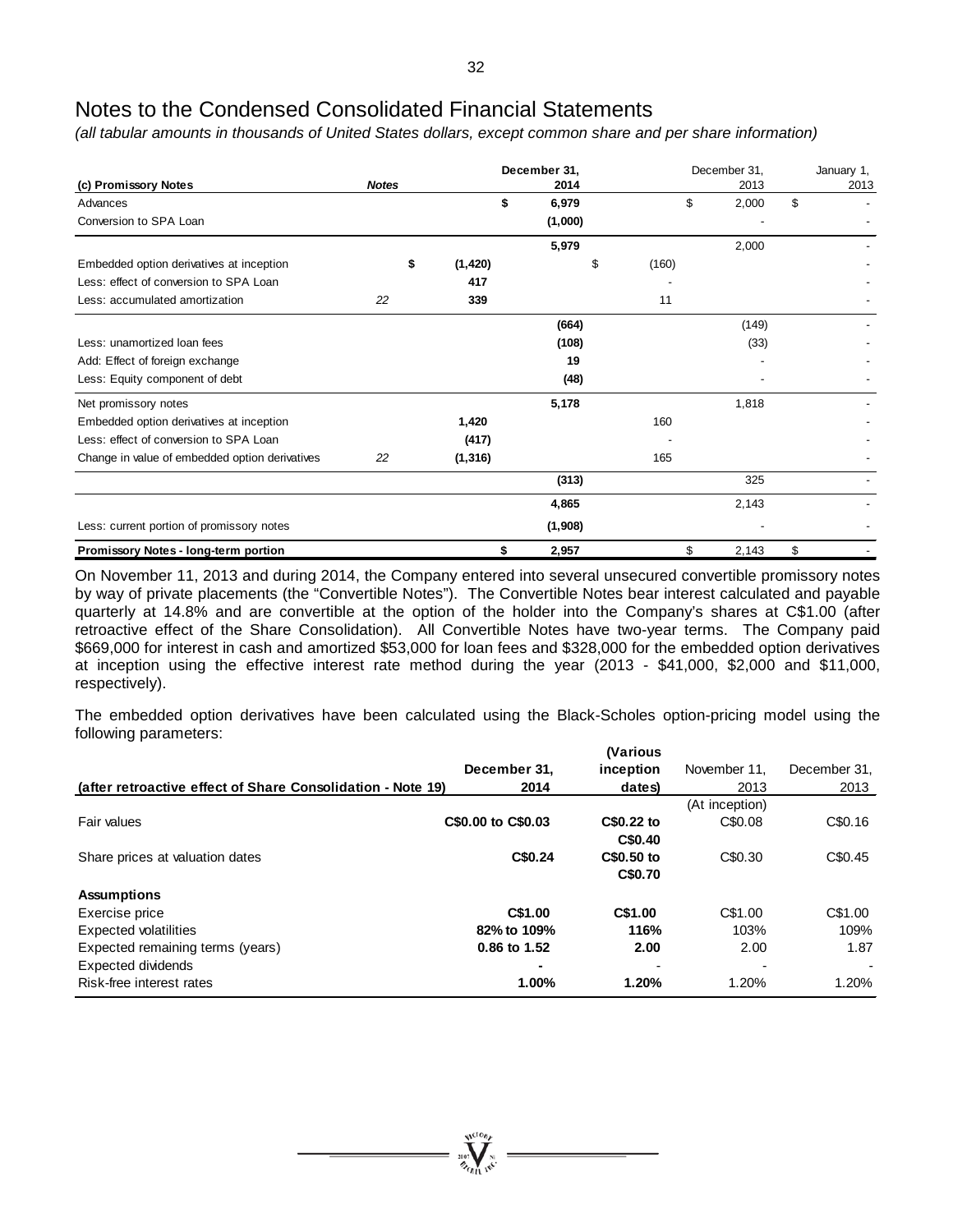*(all tabular amounts in thousands of United States dollars, except common share and per share information)*

# **16. PARTICIPATING INTEREST**

|                                                   | December 31, |    |            |      | December 31, | January 1,  |  |
|---------------------------------------------------|--------------|----|------------|------|--------------|-------------|--|
| <b>Participating Interest</b>                     | <b>Note</b>  |    | 2014       |      | 2013         | 2013        |  |
| Advance for working capital                       |              | \$ | 940        | \$   | 940          | \$<br>1,005 |  |
| Advance under Amended Loan for standby commitment |              |    | 1,135      |      | 1,135        |             |  |
| Accrued interest payable                          |              |    |            |      |              | 8           |  |
| Aggregate advances                                |              |    | 2,075      |      | 2,075        | 1,013       |  |
| Less: settled in Units of Victory Nickel          |              |    | (1, 135)   |      | (1, 135)     |             |  |
| Less: unamortized loan fees                       |              |    | (51)       |      | (185)        |             |  |
|                                                   |              |    | 889        |      | 755          | 1,013       |  |
| Change in fair value                              | 22           |    | 2,875      |      | 3,100        |             |  |
| Effect of foreign exchange                        |              |    | (216)      |      |              |             |  |
| <b>Participating Interest</b>                     |              | S  | $3,548$ \$ |      | 3,855        | \$<br>1,013 |  |
| Current portion - due within one year (1)         |              | \$ |            | - \$ |              | \$<br>1,005 |  |
| Long-term portion $(2)$                           |              |    | 3,548      |      | 3,855        | 8           |  |
| <b>Participating Interest</b>                     |              |    | 3,548      | -S   | 3,855        | \$<br>1,013 |  |

(1) Classified as loans and borrowings - current

(2) Classified as loans and borrowings - long-term

In 2012, the Company entered into a loan agreement for C\$1,000,000 with Nuinsco (the "Lender"). The loan was amended and restated on March 25, 2013 (the "Amended Loan") to up to C\$3,000,000 with the additional amount being available to fund capital expenditures relating to the 7P Plant. The Amended Loan bore interest at 12% per annum and was set to mature on January 31, 2015; the loan was secured by equipment and a general security agreement over the equipment of the Company. At the option of the Lender, and under certain circumstances, the Lender could elect to receive prepayment of the loan from up to C\$1,000,000 of the proceeds of the Lynn Lake option payments originally due by March 1, 2013. As at January 1, 2013, this amounted to C\$1,000,000 and, accordingly, C\$1,000,000 of the loan, or \$1,005,000, was classified as a current liability due within one year effective that date. As described in Note 13, Wellgreen relinquished the option effective March 17, 2014, and no further option payments are due therefore the whole of the amount due to Nuinsco became classified as long-term.

Prior to June 1, 2014, the Lender had the right to convert the outstanding balance of the Amended Loan into a limited participating interest (the "Conversion") whereby the Lender is entitled to receive a share of cash flows earned from the sale of frac sand from the 7P Plant. The Lender's participation was capped at C\$10,000,000, with a minimum of C\$7,500,000, and was subject to adjustment under certain circumstances. On Conversion, the Amended Loan would be considered paid in full. The Lender had also agreed to backstop an equity issue, if any was announced, with cash or by converting a portion of the Amended Loan into shares, at the Lender's option, to an amount up to C\$1,500,000 under certain circumstances. On June 14, 2013, the Company announced a rights offering for existing shareholders to raise gross proceeds of up to approximately C\$2,700,000 (see Note 19). The rights offering closed on July 30, 2013 and raised gross proceeds of C\$2,400,000 which included the backstop provided by the Lender in cash of C\$1,207,584 (\$1,135,000). This capped the Amended Loan at C\$2,707,584 and reduced the amount available to be drawn down to C\$500,000. Upon exercise of the backstop, Nuinsco increased its shareholding in the Company to approximately 12.24% on a non-diluted basis, thereby becoming a related party of the Company.

The Company was to pay, with shares, an arrangement fee of up to C\$300,000 plus a commitment fee of 1.5% per annum on unutilized balances. Commitment fees of C\$11,000 were accrued to December 31, 2013 and are included in *Finance costs* in Note 22; shares were issued in December 2014. Effective March 2013, the Company issued 5,681,818 shares in satisfaction of the arrangement fee at that time of C\$250,000; an additional 789,294 shares with a stated value of C\$20,758 were issued in August 2013 under the loan terms related to the backstop of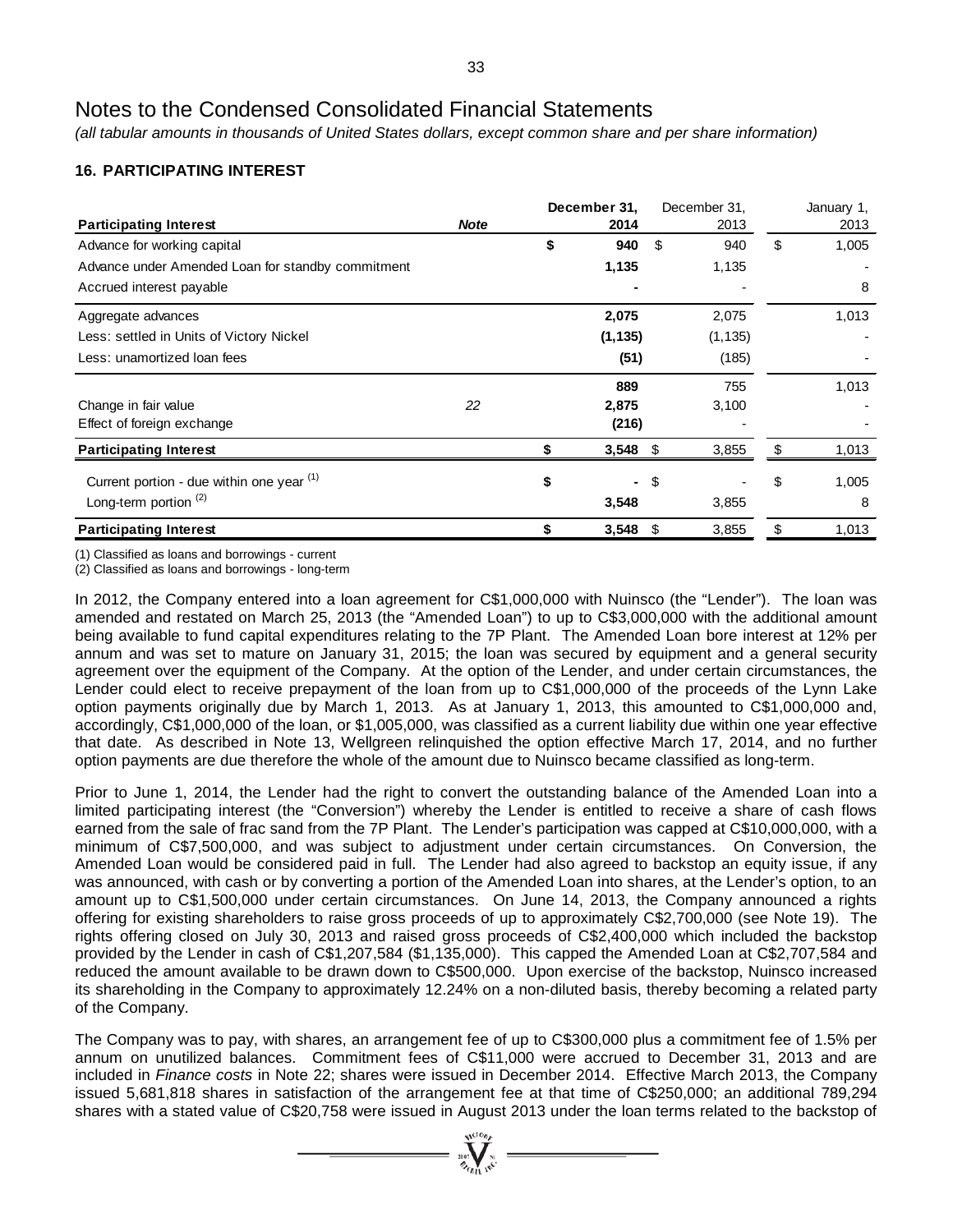*(all tabular amounts in thousands of United States dollars, except common share and per share information)*

the rights offering; this satisfies the arrangement fee in full. These amounts, along with other loan fees, are being amortized as interest expense using the effective interest rate method; in the year ended December 31, 2014, \$119,000 was amortized as interest expense and \$46,000 interest was paid to the Lender in cash (2013 - \$128,000 and \$115,000, respectively).

On February 4, 2014, both Nuinsco and Victory Nickel agreed to cancel the amount that remained available to be drawn down under the Amended Loan. This fixed the commitment fee to be paid in shares at C\$12,000 and also amended the range of the Company's participation in the net cash flows earned from the sale of frac sand to a maximum of C\$10,222,831 with a minimum of C\$7,667,124. As at December 31, 2014, these limits approximate \$8,812,000 and \$6,609,000.

The loan is classified as a financial liability carried at amortized cost and is defined as "Participating Interest". From recognition until the fourth quarter of 2013, the Company considered that there were no changes in estimated cash flows since Nuinsco had not converted its loan and the 7P Plant was not built and there were other significant uncertainties. During the fourth quarter of 2013, the plant construction was well underway and the probability of Conversion had increased substantially. Accordingly, the Company revised the estimated future cash flows and discounted these cash flows at 15%. The estimated future cash flows were determined using a probability-weighted estimation of future expected cash flow scenarios from the frac sand business based on current expectations of business results, capital costs and pre-operating expenditures. An assessment is made regarding the applicable ceiling for the cash flows which is dependent upon the phase attained by the Company when payments under the Participating Interest are anticipated. These cash flows were on the basis of Phase Two completion; the Company still expects to enter Phase Two before paying out the expected cash flows despite announcing a deferral of Phase Two during February, 2015. The Company also included probability weightings of 5%, 40% and 55% as risk factors applied to varying levels of expected cash flows – being zero, 50% and 100% of the applicable ceiling maximum of C\$10,222,831. As at December 31, 2013, the probability weightings used in the model were 34%, 16% and 50%; representing a probability-weighted average of 75% (2013 – 58%).

As described earlier, the percentage participation in net cash flows is 52.16% and the applicable ceiling for Phase Two is C\$7,667,124 (Phase One - C\$10,222,831). These assumptions resulted in revised amortized cost carrying amount of the Participating Interest of \$3,548,000 and, accordingly \$225,000 was recorded as a *gain on adjustment of estimated cash flows* through the statement of operations. As at December 31, 2013, the Participating Interest was estimated to be \$3,855,000 with \$3,100,000 being recorded as a loss through the statement of operations. This is a Level 3 methodology and is subject to the highest level of uncertainty. The Company will continue to review and revise its estimates of expected future cash flows as the expectations of payments of the Participating Interest change. Changes in that estimate will be recorded through operations with appropriate adjustment for actual cash flows paid.

### **17. LEASE OBLIGATIONS**

|                                                         |             | December 31. |     | December 31, |   | January 1, |
|---------------------------------------------------------|-------------|--------------|-----|--------------|---|------------|
|                                                         | <b>Note</b> | 2014         |     | 2013         |   | 2013       |
| Vehicles and Mobile Equipment:                          |             |              |     |              |   |            |
| Total present value of minimum lease payments           |             | 570          | \$. | 623          | S |            |
| Principal payments                                      |             | (158)        |     | (89)         |   |            |
| Total present value of minimum lease payments remaining |             | 412          |     | 534          |   |            |
| Lease obligations - current portion                     | 14          | (137)        |     | (150)        |   |            |
| Lease obligations - long-term                           |             | 275          |     | 384          |   |            |

The Company has finance lease obligations for equipment in use at the 7P Plant. At the end of the lease obligations, ownership is transferred to the Company for all leases except one, whereby an election is to be made 60 days prior to the end of the lease term at the purchase option price of C\$1.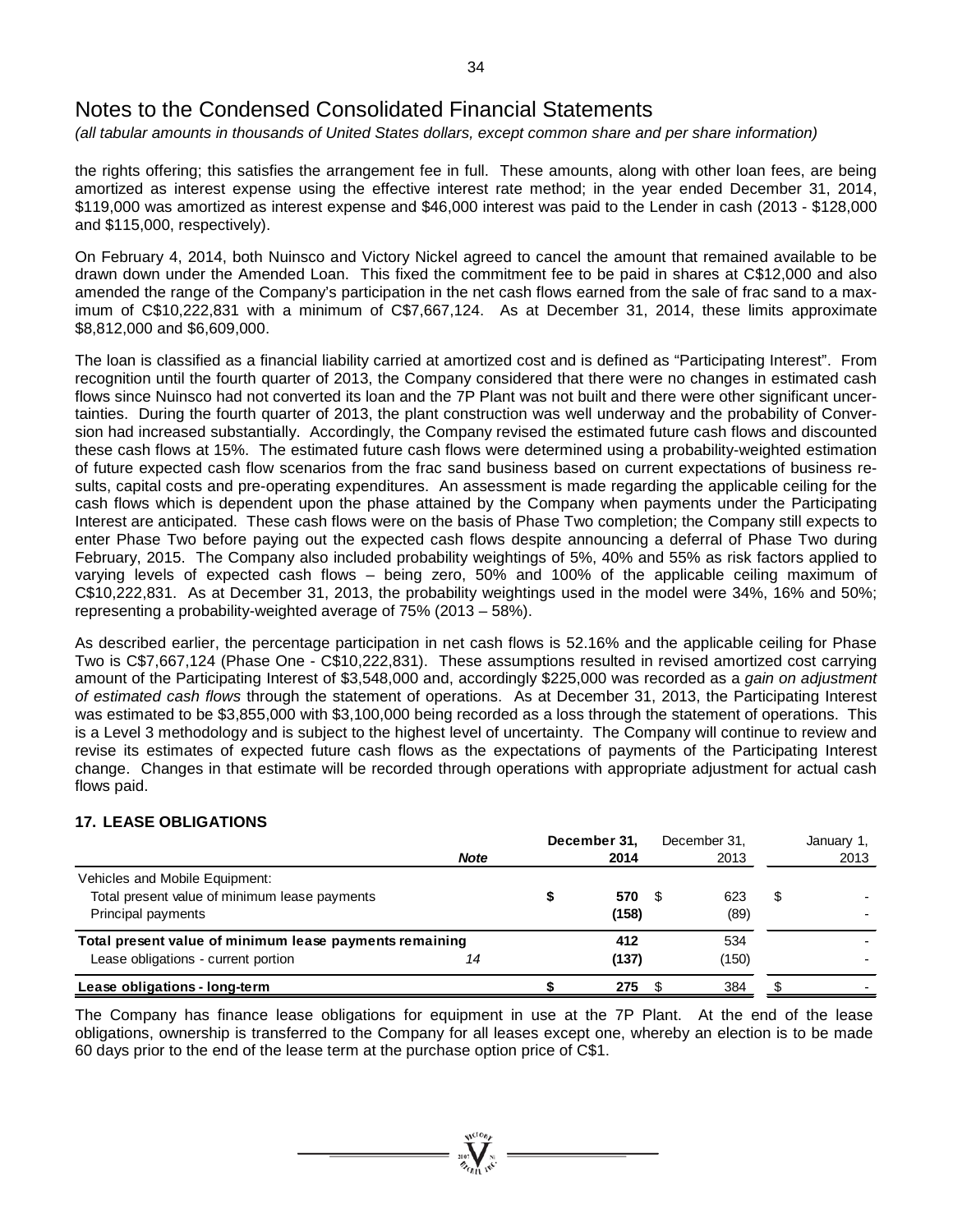*(all tabular amounts in thousands of United States dollars, except common share and per share information)*

The future minimum lease payments (also reflected in the liquidity analysis in Note 10) are as follows:

|                                                  | December 31.<br>2014 |   | December 31,<br>2013 |   | January 1,<br>2013 |
|--------------------------------------------------|----------------------|---|----------------------|---|--------------------|
| Less than 1 year                                 | 160                  | S | 179                  | Ъ |                    |
| Between 1 and 5 years                            | 293                  |   | 421                  |   |                    |
| Total minimum lease payments payable             | 453                  |   | 600                  |   |                    |
| Future finance charges on minimum lease payments | 41                   |   | 66                   |   |                    |
| Present value of minimum lease payments          | 412                  |   | 534                  |   |                    |

### **18. DEFERRED TAX LIABILITY**

Deferred income tax assets and liabilities are recognized for temporary differences between the carrying value of the balance sheet items and their corresponding tax values as well as for the benefit of losses available to be carried forward to future years for tax purposes that are considered probable to be realized.

Significant components of the Company's deferred tax assets and liability, after applying enacted corporate income tax rates, are as follows:

|                                                  | December 31, | December 31, |         | January 1, |         |
|--------------------------------------------------|--------------|--------------|---------|------------|---------|
|                                                  |              | 2014         | 2013    |            | 2013    |
| <b>Temporary differences</b>                     |              |              |         |            |         |
| Property and equipment                           | \$           | $(93)$ \$    | (11)    | \$         | (24)    |
| Exploration, evaluation and development projects |              | 4,986        | 5,482   |            | 6.379   |
| Share issue and other costs                      |              | (392)        | (662)   |            | (194)   |
| Non-capital tax losses carried forward           |              | (4, 169)     | (3,862) |            | (3,588) |
| Capital losses carried forward                   |              | (50)         |         |            | (63)    |
| Capital losses unrealized                        |              | (77)         | (71)    |            | (66)    |
|                                                  |              | 205          | 876     |            | 2.444   |
| Unrecognized deferred tax assets                 |              | 612          | 554     |            | 42      |
|                                                  |              | 817          | 1,430   | S          | 2.486   |

The income tax recovery represents the recognition of deferred income tax assets (to the extent of the deferred tax liability) since the Company currently believes that it is probable that the benefit associated with these losses and costs will be realized prior to their expiry. It also includes the effect of enacted rate changes.

Non-capital losses, on which a deferred tax asset was recorded, expire as follows:

| 2015 | \$<br>345    |
|------|--------------|
| 2026 | 598          |
| 2027 | 3,201        |
| 2028 | 2,342        |
| 2029 | 1,693        |
| 2030 | 1,831        |
| 2031 | 848          |
| 2032 | 1,438        |
| 2033 | 2,099        |
| 2034 | 2,878        |
|      | 17,273<br>\$ |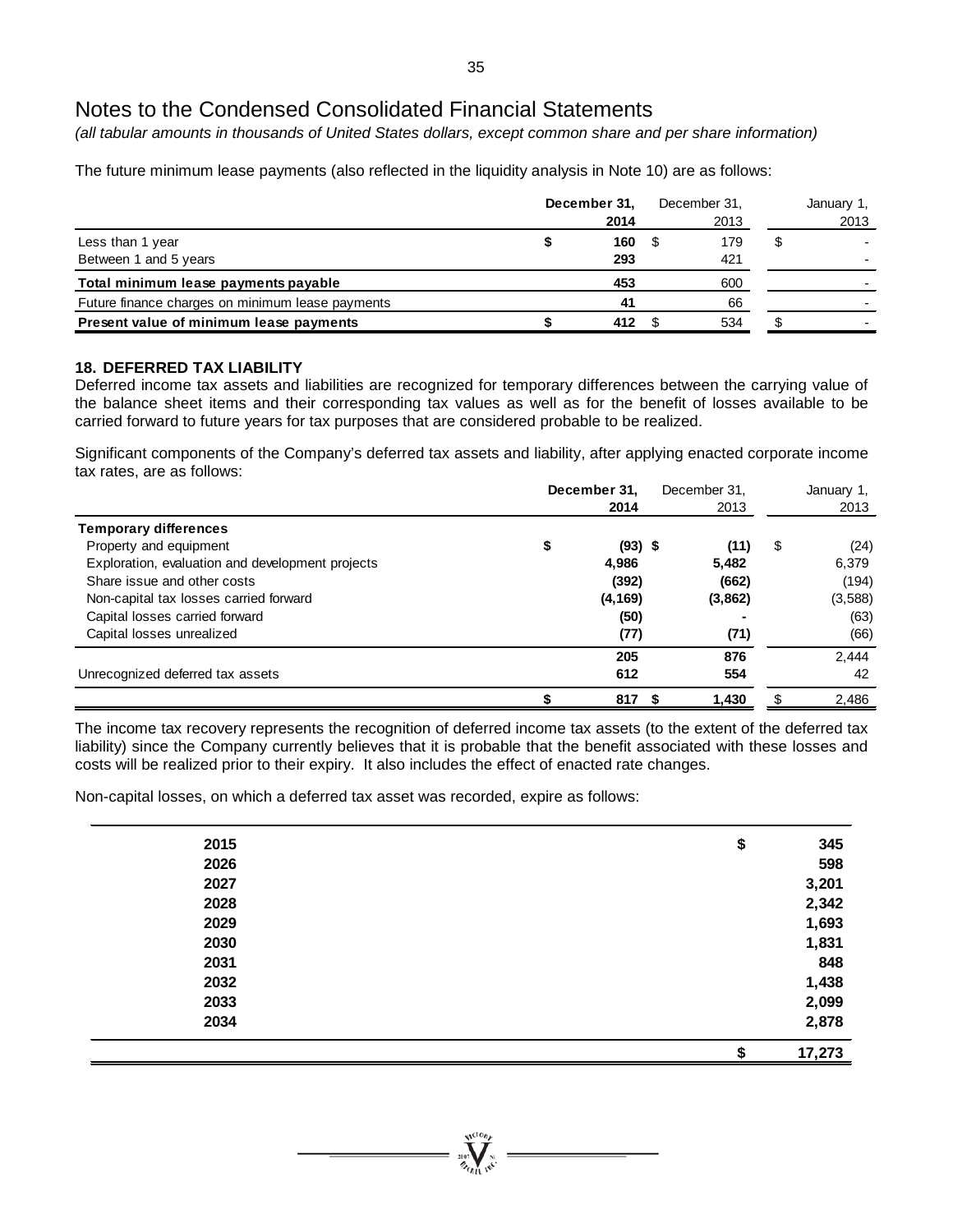*(all tabular amounts in thousands of United States dollars, except common share and per share information)*

Non-capital losses on which a deferred tax asset was not recorded expire as follows:

| 2032 | Ð | 146<br>488 |
|------|---|------------|
| 2033 |   |            |
| 2034 |   | 206        |
|      |   | 840        |

As at December 31, 2014, the Company had estimated capital losses of \$463,000 available for carryforward (December 31, 2013 - \$nil).

### **Movement in Deferred Tax Assets and Liability during the Year**

|                                     | As at<br>January 1, 2014 | Effect of<br>foreign<br>(Note 2) | exchange Recognized in<br>operations | Recognized<br>in OCI |      | Recognized in            |      | As at<br>share capital December 31, 2014 |
|-------------------------------------|--------------------------|----------------------------------|--------------------------------------|----------------------|------|--------------------------|------|------------------------------------------|
| Property and equipment              | \$<br>$(11)$ \$          | 4                                | \$<br>$(86)$ \$                      |                      | - \$ |                          | - \$ | (93)                                     |
| Exploration and evaluation projects | 5,482                    | (453)                            | (43)                                 |                      |      |                          |      | 4,986                                    |
| Share issue and other costs         | (662)                    | 46                               | 224                                  |                      |      | $\overline{\phantom{a}}$ |      | (392)                                    |
| Net tax losses carried forward      | (3,862)                  | 358                              | (665)                                |                      |      | $\overline{\phantom{a}}$ |      | (4, 169)                                 |
| Capital losses (net)                |                          | 3                                | (53)                                 |                      |      |                          |      | (50)                                     |
| Capital losses unrealized           | (71)                     | 6                                |                                      | (12)                 |      |                          |      | (77)                                     |
|                                     | 876                      | (36)                             | (623)                                | (12)                 |      |                          |      | 205                                      |
| Unrecognized deferred tax assets    | 554                      | (52)                             | 110                                  |                      |      |                          |      | 612                                      |
| Deferred tax liability, net         | 1,430                    | $(88)$ \$                        | $(513)$ \$                           | (12)                 | \$   | $\sim$                   |      | 817                                      |

|                                     |   | As at<br>January 1, 2013 |    | Effect of<br>foreign<br>(Note 2) | exchange Recognized in<br>operations | Recognized<br>in OCI |      | Recognized in | As at<br>share capital December 31, 2013 |
|-------------------------------------|---|--------------------------|----|----------------------------------|--------------------------------------|----------------------|------|---------------|------------------------------------------|
| Property and equipment              | S | $(24)$ \$                |    | $\overline{\phantom{0}}$         | \$<br>13S                            |                      | - \$ | - S           | (11)                                     |
| Exploration and evaluation projects |   | 6,379                    |    | (403)                            | (494)                                |                      |      |               | 5,482                                    |
| Share issue and other costs         |   | (194)                    |    | 23                               | (383)                                |                      |      | (108)         | (662)                                    |
| Net tax losses carried forward      |   | (3,588)                  |    | 245                              | (439)                                | (80)                 |      |               | (3,862)                                  |
| Capital losses (net)                |   | (63)                     |    |                                  | $\overline{\phantom{0}}$             | 61                   |      |               |                                          |
| Capital losses unrealized           |   | (66)                     |    | 6                                | -                                    | (11)                 |      | -             | (71)                                     |
|                                     |   | 2.444                    |    | (127)                            | (1,303)                              | (30)                 |      | (108)         | 876                                      |
| Unrecognized deferred tax assets    |   | 42                       |    | (13)                             | 525                                  |                      |      |               | 554                                      |
| Deferred tax liability, net         |   | 2,486                    | -S | (140) \$                         | (778) \$                             | (30)                 | - \$ | (108) \$      | 1,430                                    |

### **19. CAPITAL AND OTHER COMPONENTS OF EQUITY Share Capital**

#### *Authorized*

The Company is authorized to issue an unlimited number of common shares with no par value.

#### *Share Consolidation*

On September 12, 2014, pursuant to shareholder approval granted at the Company's Annual and Special Meeting of Shareholders held on May 29, 2014 (the "ASM"), the Company consolidated its common shares on a one-for-ten basis (the "Share Consolidation"). Accordingly, certain comparative information regarding issued and outstanding common shares, options, warrants, weighted average number and per share information has been adjusted retroactively to be comparable using that basis as if the Share Consolidation had been effective on the first day of these financial statements. Refer to Notes 2, 19 and 21.

 $\sum_{n=1}^{N_{\text{GLO},p}}$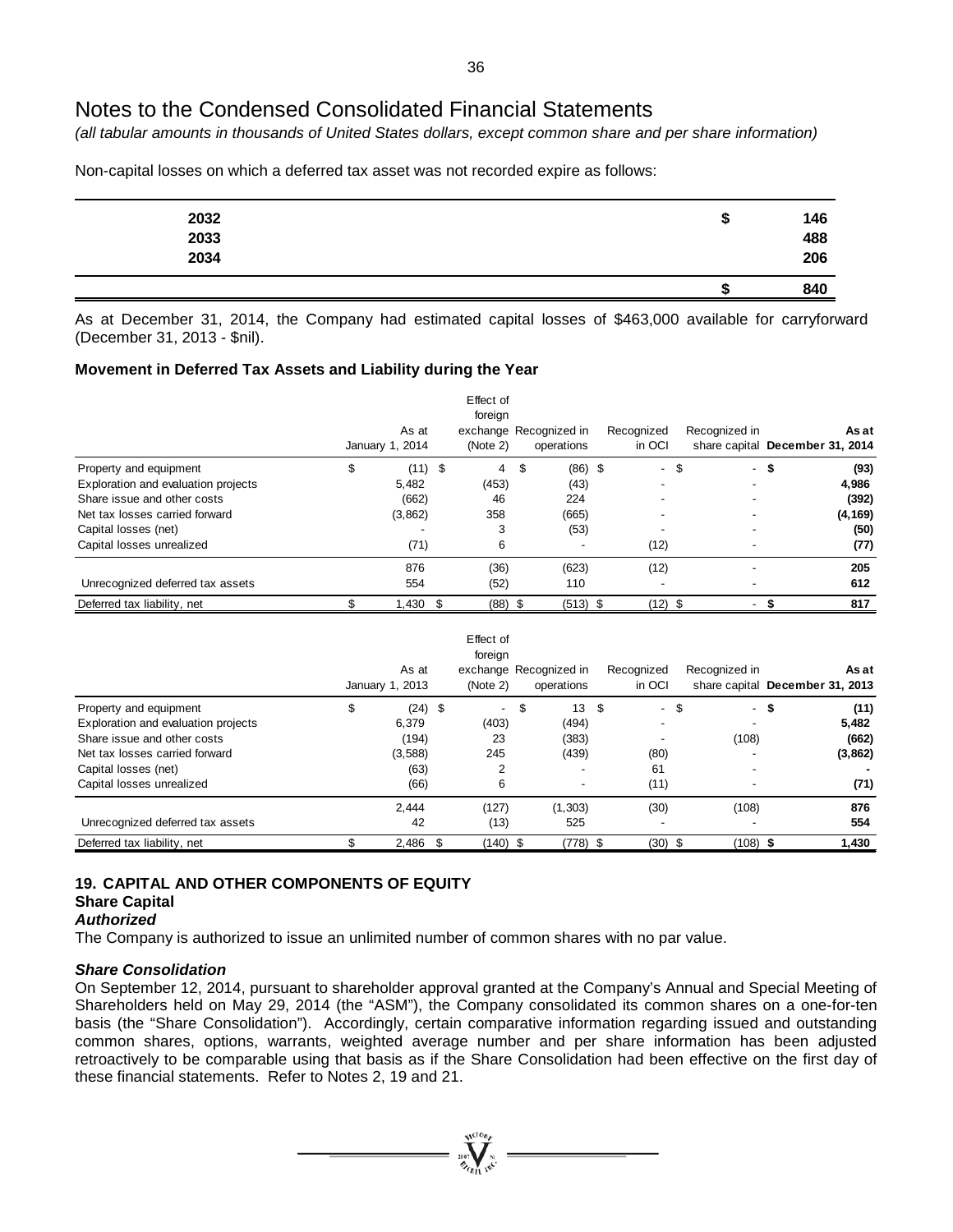*(all tabular amounts in thousands of United States dollars, except common share and per share information)*

### *Number of shares issued and outstanding*

The issued and outstanding common shares for 2013 and 2014 are as follows:

|                                                   |              | Gross         |   |                          |      |          |      | Other<br>Warrants  |    |                          |    |                |  |         |
|---------------------------------------------------|--------------|---------------|---|--------------------------|------|----------|------|--------------------|----|--------------------------|----|----------------|--|---------|
|                                                   |              | Number of     |   | Proceeds/                |      | Non-cash |      | Share              |    | Income                   |    | and            |  | Share   |
| (after retroactive effect of Share Consolidation) | <b>Notes</b> | <b>Shares</b> |   | Consideration            |      | Items    |      | <b>Issue Costs</b> |    | Taxes                    |    | Options        |  | Capital |
| Balance as at January 1, 2013                     |              | 39,734,704    |   |                          |      |          |      |                    |    |                          |    |                |  | 47,926  |
| Issue of common shares for liabilities            | (a)          | 472,000       | S | $\overline{\phantom{a}}$ | \$   | 120      | - \$ | (5)                | \$ | 1                        | \$ | $\blacksquare$ |  | 116     |
| Issue of common shares for cash                   | (b)          | 4,417,850     |   | 2,158                    |      |          |      | (10)               |    | 3                        |    | -              |  | 2,151   |
| Issue of common shares for loan fee               | (c)          | 568,182       |   |                          |      | 245      |      |                    |    | $\overline{\phantom{a}}$ |    |                |  | 245     |
| Issue of shares under Share Bonus Plan            | (d)          | 36,750        |   |                          |      | 16       |      |                    |    |                          |    |                |  | 16      |
| Issue of shares under Share Bonus Plan            | (e)          | 118,000       |   |                          |      | 39       |      |                    |    |                          |    |                |  | 39      |
| Issue of common shares and warrants               |              |               |   |                          |      |          |      |                    |    |                          |    |                |  |         |
| under rights offering                             | (f)          | 10,000,000    |   | 2,332                    |      |          |      | (364)              |    | 100                      |    | (713)          |  | 1,355   |
| Issue of common shares for loan fee               | (g)          | 78,929        |   |                          |      | 20       |      |                    |    | $\overline{\phantom{a}}$ |    |                |  | 20      |
| Issue of shares under Share Bonus Plan            | (h)          | 26,667        |   |                          |      | 8        |      |                    |    |                          |    |                |  | 8       |
| Issue of common shares and warrants               |              |               |   |                          |      |          |      |                    |    |                          |    |                |  |         |
| under private placement                           | (i)          | 1,250,000     |   | 291                      |      |          |      | (20)               |    | 4                        |    | (103)          |  | 172     |
| Balance as at December 31, 2013                   |              | 56,703,082    | S | 4,781                    | - \$ | 448      | \$   | (399)              | \$ | 108                      | S  | $(816)$ \$     |  | 52,048  |

|                                                   | Gross        |                            |  |                            |      |                   | Other<br>Warrants |                             |                          |    |                          |  |                  |
|---------------------------------------------------|--------------|----------------------------|--|----------------------------|------|-------------------|-------------------|-----------------------------|--------------------------|----|--------------------------|--|------------------|
| (after retroactive effect of Share Consolidation) | <b>Notes</b> | Number of<br><b>Shares</b> |  | Proceeds/<br>Consideration |      | Non-cash<br>Items |                   | Share<br><b>Issue Costs</b> | Income<br>Taxes          |    | and<br>Options           |  | Share<br>Capital |
| Balance as at January 1, 2014                     |              | 56,703,082                 |  |                            |      |                   |                   |                             |                          |    |                          |  | 52,048           |
| Options exercised                                 | (j)          | 463.000                    |  | 201                        | - \$ | 144               | - \$              | $\overline{\phantom{0}}$    | $\sim$                   | \$ | $\overline{\phantom{a}}$ |  | 345              |
| Warrants exercised                                | (k)          | 450.065                    |  | 144                        |      | 30                |                   | (2)                         | $\overline{\phantom{0}}$ |    | $\overline{\phantom{a}}$ |  | 172              |
| Issue of common shares for fractional positions   | (1)          | 163                        |  |                            |      |                   |                   |                             |                          |    |                          |  |                  |
| Issue of common shares for commitment fee         | (m)          | 18.268                     |  | 10                         |      |                   |                   | (5)                         |                          |    |                          |  | 5                |
| Balance as at December 31, 2014                   |              | 57,634,578                 |  | 355                        |      | 174S              |                   |                             | $\overline{\phantom{0}}$ |    | $\overline{\phantom{a}}$ |  | 52.570           |

- (a) In January 2013, the Company issued 472,000 shares (after giving retroactive effect to the Share Consolidation) to satisfy \$120,000 in accounts payable owing to a vendor for settlement of outstanding amounts owed by the Company.
- (b) In March 2013, the Company entered into a private placement with a key investor and issued 4,417,850 shares (after giving retroactive effect to the Share Consolidation) at C\$0.50 per share generating gross proceeds of approximately \$2,158,000.
- (c) Effective March 2013, the Company issued 568,182 shares (after giving retroactive effect to the Share Consolidation) to satisfy \$245,000 of the arrangement fee then outstanding on the Amended Loan.
- (d) In April 2013, the Company issued 36,750 shares (after giving retroactive effect to the Share Consolidation) under the Share Bonus Plan to an employee.
- (e) In July 2013, the Company issued 118,000 shares (after giving retroactive effect to the Share Consolidation) under the Share Bonus Plan to senior officers of the Company.
- (f) On June 14, 2013, the Company announced the terms of a rights offering to existing shareholders to raise gross proceeds of up to approximately C\$2,700,000. The offering closed on July 30, 2013 and raised gross proceeds of \$2,332,000 (excluding any potential proceeds from the exercise of the warrants). Accordingly, the Company issued 10,000,000 shares and 10,000,000 share purchase warrants (after giving retroactive effect to the Share Consolidation). Each warrant entitles the holder to purchase one common share at a price of C\$0.35 during the 12-month period beginning July 31, 2014.
- (g) In August 2013, the Company issued 78,929 shares (after giving retroactive effect to the Share Consolidation) with a stated value of \$20,000 for the arrangement fee under the terms related to the backstop of the rights offering (Note 16).
- (h) In September 2013, the Company issued 26,667 shares (after giving retroactive effect to the Share

 $\sum_{i=1}^{N^{(10)}_{\text{max}}}$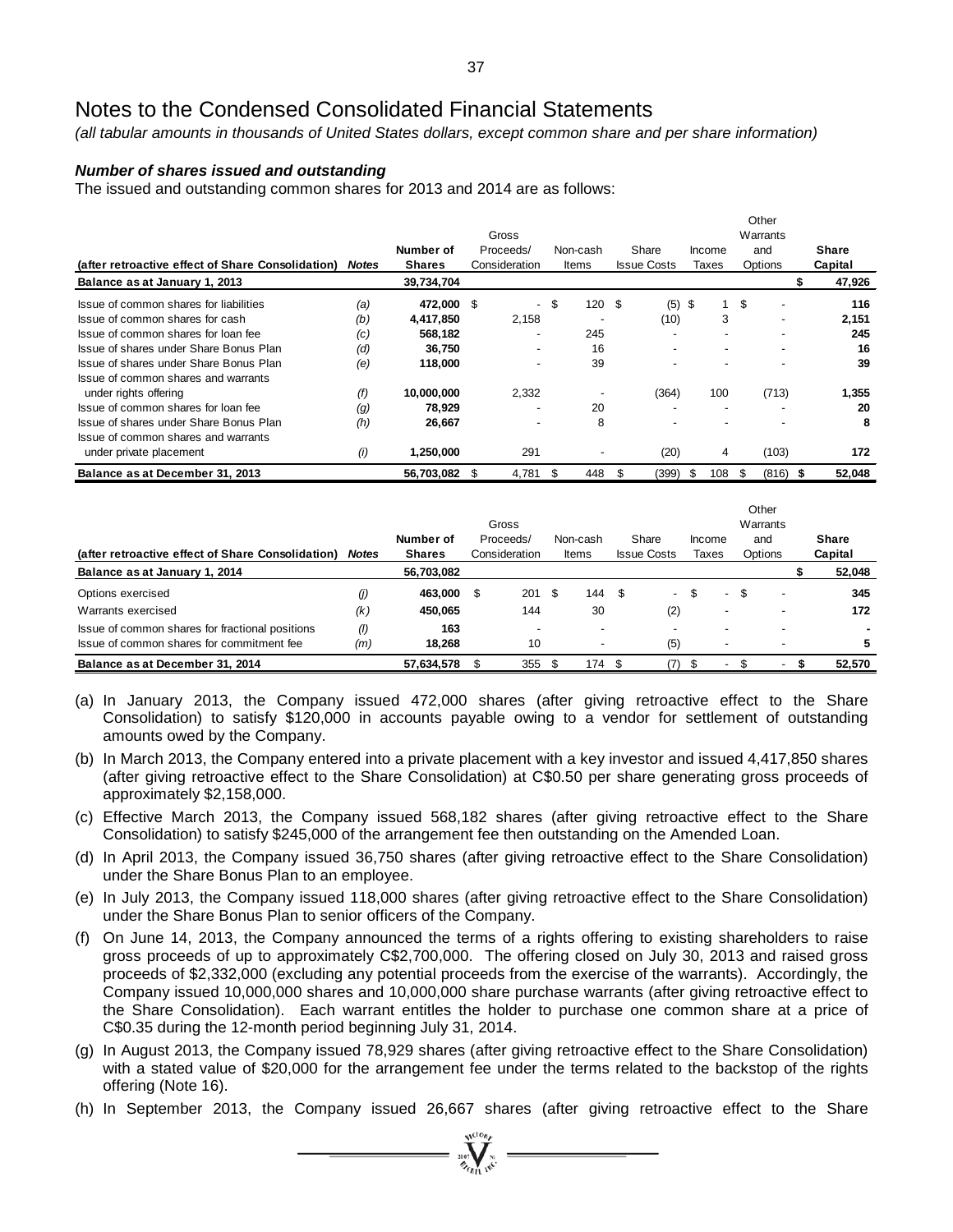*(all tabular amounts in thousands of United States dollars, except common share and per share information)*

Consolidation) under the Share Bonus Plan to an officer and employee of the Company.

- (i) In September 2013, the Company entered into a private placement and issued 1,250,000 shares and 1,250,000 share purchase warrants at C\$0.24 per share (after giving retroactive effect to the Share Consolidation) generating gross proceeds of \$291,000. Each warrant entitles the holder to purchase one common share at a price of C\$0.35 for two years from issue date.
- (j) In January and February, 2014, various officers, employees and consultants of the Company exercised 463,000 options (after giving retroactive effect to the Share Consolidation) generating aggregate cash proceeds of \$201,000; \$144,000 was transferred from contributed surplus.
- (k) In the second half of 2014, various shareholders exercised 450,065 warrants (after giving retroactive effect to the Share Consolidation) generating aggregate cash proceeds of \$144,000; \$30,000 was transferred from contributed surplus.
- (l) As mentioned earlier, on September 12, 2014, the Company undertook a one-for-ten share consolidation of its common shares. Accordingly, the number of common shares of the Company outstanding at that time was reduced by 518,356,826 to 57,595,203; approximately 163 shares were issued for fractional positions.
- (m) In December, 2014, the Company issued common shares to a third party for settlement of a commitment fee on the Amended Loan (Note 16).

## **Share Incentive Plan**

The Company has a Share Incentive Plan which includes a Share Purchase Plan and a Share Bonus Plan. The purpose of the Share Incentive Plan is to encourage ownership of common shares by directors, senior officers and employees of the Company and its designated affiliates and consultants who are primarily responsible for the management and profitable growth of its business, to advance the interests of the Company by providing additional incentive for superior performance by such persons and to enable the Company and its designated affiliates to attract and retain valued directors, officers, employees and consultants.

#### *Share Purchase Plan*

Under the Share Purchase Plan, eligible directors, senior officers and employees of the Company and its designated affiliates and consultants can contribute up to 10% of their annual basic salary before deductions to purchase common shares. The Company matches each participant's contribution. The purchase price per common share is the volume-weighted average of the trading prices of the common shares on the TSX for the calendar quarter in respect of which the common shares are issued. Common shares acquired are held in safekeeping and delivered to employees as soon as practicable following March 31, June 30, September 30 and December 31 in each calendar year. No common shares have yet been issued pursuant to the Share Purchase Plan. The maximum number of common shares issuable under the Share Purchase Plan is the lesser of: (i) that number of common shares that can be purchased with a dollar amount equal to 20% of the gross annual salary of the Participants (as defined in the Share Incentive Plan); and (ii) 1% of the aggregate number of issued and outstanding common shares (calculated on a non-diluted basis) from time to time.

#### *Share Bonus Plan*

The Share Bonus Plan permits common shares to be issued as a discretionary bonus to eligible directors, senior officers and employees of the Company and its designated affiliates, and consultants from time to time. At the Company's Annual and Special Meeting of Shareholders held on June 26, 2012, shareholders approved an increase in the maximum number of common shares issuable under the Share Bonus Plan to 1,000,000 (after giving retroactive effect to the Share Consolidation).

In 2013, 181,417 shares were issued under the Share Bonus Plan (after giving retroactive effect to the Share Consolidation). The entitlement to shares issued under the Share Bonus Plan in 2013 vested immediately. The fair value of common share entitlements granted under the Share Bonus Plan is determined using the quoted market value on the date of grant for an aggregate fair value of \$64,000 in 2013, which was charged immediately. No shares were issued under this plan during 2014.

#### **Shareholder Rights Plan**

In March, 2009, the Board of Directors approved the adoption of a shareholder rights plan (the "Shareholder Rights Plan") which was subsequently confirmed by its shareholders at the Company's Annual and Special Meeting held

 $\sum_{\alpha=1}^{\text{NCIO}}$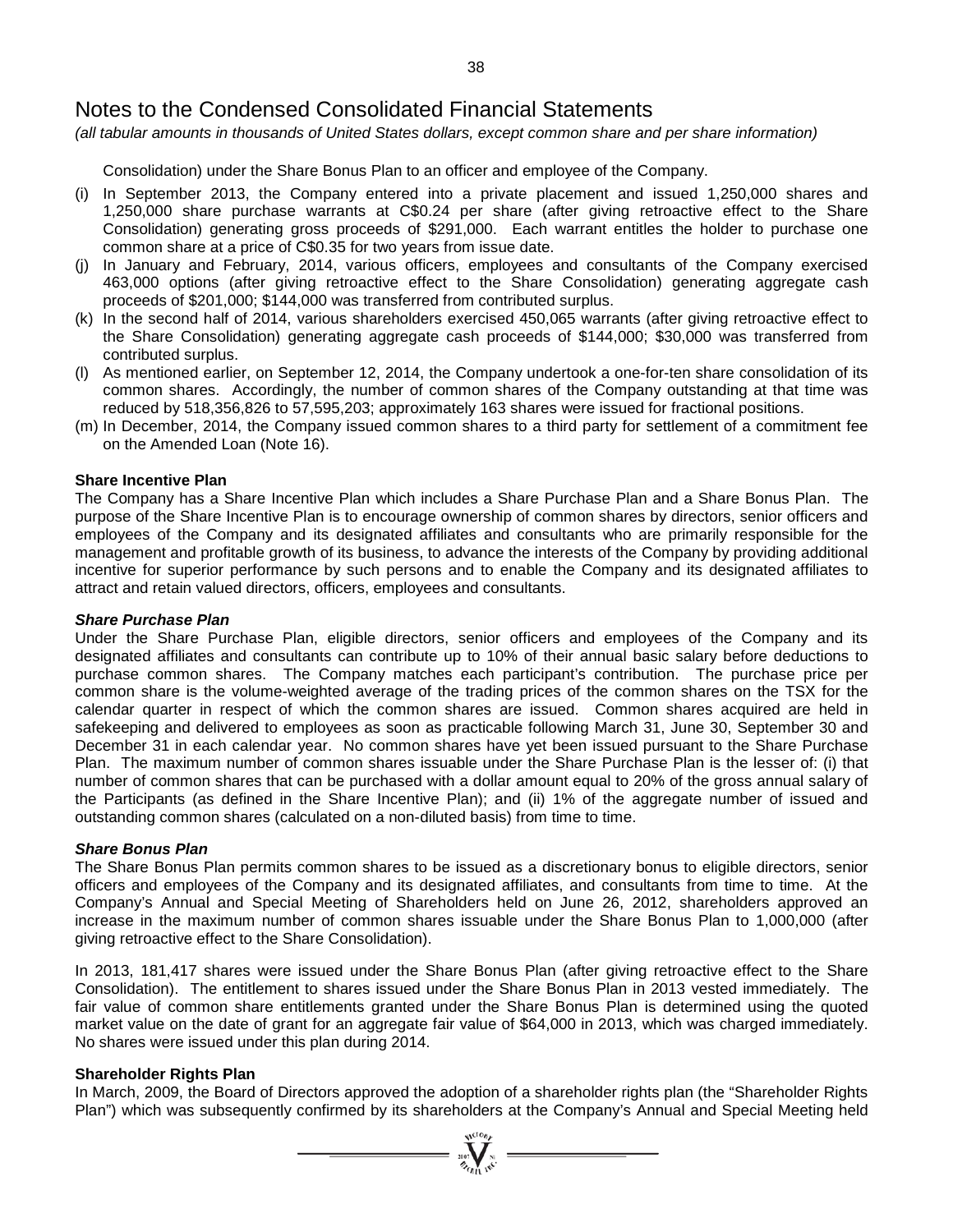*(all tabular amounts in thousands of United States dollars, except common share and per share information)*

on June 3, 2009 (the "ASM"). At the ASM, shareholders approved the extension of this plan to the termination of the annual meeting of shareholders in 2012, at which meeting this plan was further extended to the termination of the annual meeting of shareholders in 2015.

In order to implement the adoption of the Shareholder Rights Plan, the Board of Directors authorized the issuance of one right (a "Right") in respect of each common share outstanding at the close of business on April 17, 2009 (the "Record Time"). In addition, the Board authorized the issuance of one Right in respect of each additional common share issued after the Record Time. Rights trade with and are represented by common share certificates, including certificates issued prior to the Record Time. Until such time as the Rights separate from the common shares and become exercisable, Rights certificates will not be distributed to shareholders.

If a person, or a group acting in concert, acquires (other than pursuant to an exemption available under the Shareholder Rights Plan) beneficial ownership of 20% or more of the common shares, Rights (other than those held by such acquiring person which will become void) will separate from the common shares and permit the holder thereof to purchase common shares at a 50% discount to their market price. A person, or a group acting in concert, who is the beneficial owner of 20% or more of the outstanding common shares as of the Record Time is exempt from the dilutive effects of the Shareholder Rights Plan provided such person (or persons) does not increase its beneficial ownership by more than 1% (other than in accordance with the terms of the Shareholder Rights Plan). At any time prior to the Rights becoming exercisable, the Board may waive the operation of the Shareholder Rights Plan with respect to certain events before they occur.

The issuance of the Rights is not dilutive until the Rights separate from the underlying common shares and become exercisable or until the exercise of the Rights. The issuance of the Rights will not change the manner in which shareholders currently trade their common shares.

### **Accumulated Other Comprehensive Income or (Loss) ("AOCI")**

AOCI is comprised of the following separate components of equity:

#### *Net change of financial assets at fair value through OCI*

This comprises the cumulative net change in the fair value of financial assets at fair value through OCI.

#### *Income tax on other comprehensive income*

This comprises the amount of income tax determined to be required on the cumulative net change in the fair value of financial assets at fair value through OCI.

#### *Foreign exchange on change in functional currency*

This comprises the effects of the Company's decision to change the Company's functional and presentation currency to the US\$ effective October 1, 2014. Refer to Note 2.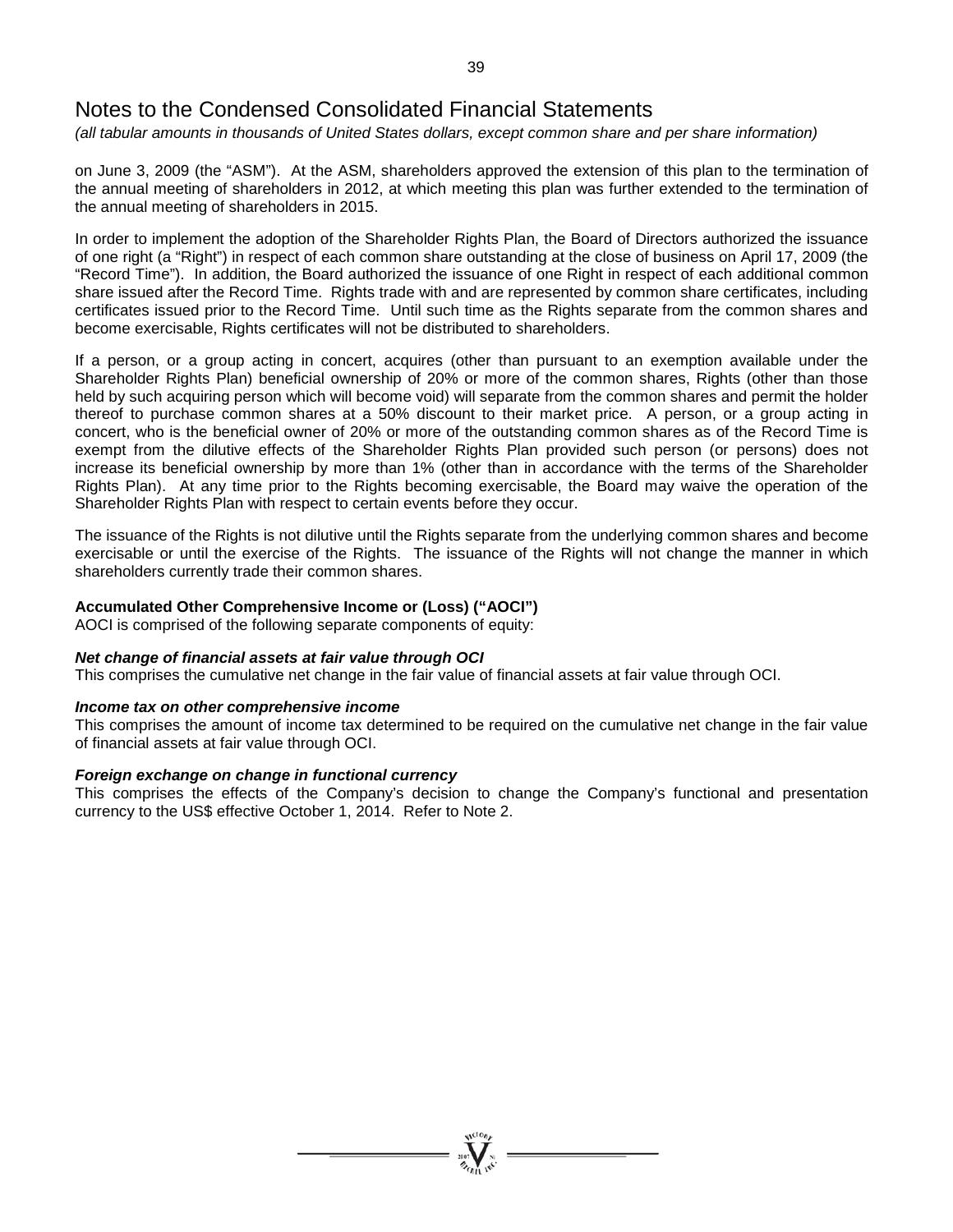*(all tabular amounts in thousands of United States dollars, except common share and per share information)*

# **20. EARNINGS (LOSS) PER SHARE**

The calculation of basic and diluted EPS for the years ended December 31, 2014 and 2013 was based on the information in the table below.

| (after retroactive effect of Share Consolidation - Note 19)   | December 31,<br>2014 | December 31,<br>2013 |
|---------------------------------------------------------------|----------------------|----------------------|
| Balance as at beginning of year                               | 56,703,100           | 39,734,700           |
|                                                               |                      |                      |
| Effect of shares issued to settle liabilities                 |                      | 452,600              |
| Effect of shares issued for private placements                |                      | 3,805,700            |
| Effect of shares issued for loan fees                         |                      | 472,500              |
| Effect of shares issued under rights offering                 |                      | 4,246,600            |
| Effect of shares issued under Share Bonus Plan                |                      | 96,200               |
| Effect of shares issued for commitment fee                    | 4.700                |                      |
| Effect of options exercised                                   | 445,500              |                      |
| Effect of warrants exercised                                  | 172,600              |                      |
| Weighted average number of common shares                      |                      |                      |
| as at end of period - Basic and Diluted                       | 57,325,900           | 48,808,300           |
| Effect of options granted and outstanding                     | 495,100              | 590,000              |
| Weighted average number of common shares                      |                      |                      |
| as at end of year - Diluted                                   | 57,821,000           | 49,398,300           |
| Number of options excluded                                    | 3,555,000            | 3,145,100            |
| Number of warrants excluded                                   | 12,356,864           | 11,250,000           |
| Number of shares from conversion of promissory notes excluded | 6,935,575            | 2,127,200            |
| Net loss attributable to shareholders - Basic                 | \$<br>$(2, 416)$ \$  | (4,890)              |
| Net loss attributable to shareholders - Diluted               | $(2, 416)$ \$<br>S   | (4,890)              |
|                                                               |                      |                      |
| Basic loss per share                                          | $(0.04)$ \$          | (0.10)               |
| Diluted loss per share                                        | $(0.04)$ \$          | (0.10)               |

The effect of adjustments to the weighted average number of common shares would be anti-dilutive when the Company incurs losses. The table above provides the weighted average number of shares on a diluted basis for periods where losses are incurred for information only. The average market value of the Company's shares for purposes of calculating the dilutive effect of share options is based on quoted market prices for the respective periods during which the options were outstanding.

There have been no share issuances subsequent to the end of the year which would have had a significant effect on the EPS.

# **21. SHARE-BASED PAYMENTS**

## **Description of the Share-based Payment Arrangements**

The Company's share-based payment arrangements are described below.

#### *Stock Option Plan (equity-settled)*

The Company has a Stock Option Plan to encourage ownership of its shares by key management personnel (directors and executive management), employees and consultants, and to provide compensation for certain services. The terms of the Stock Option Plan provide that the directors have the right to grant options to acquire common shares of the Company at not less than the closing market price of the shares on the day preceding the grant. No compensation is recognized when options are exercised. The number of shares reserved for issuance is not to exceed 15% of the aggregate number of common shares issued and outstanding (calculated on a nondiluted basis) from time to time.

As at December 31, 2014, the Company had 5,125,187 common shares available for the granting of future options (December 31, 2013 – 5,330,134 common shares) (after giving retroactive effect to the Share Consolidation). Options are exercisable at the closing market price of the shares at the date prior to grant. The Company does not have any cash-settled transactions.

 $\sum_{\substack{i=1\\i\neq j}}^{\infty} \sum_{\substack{i=1\\i\neq j}}^{\infty}$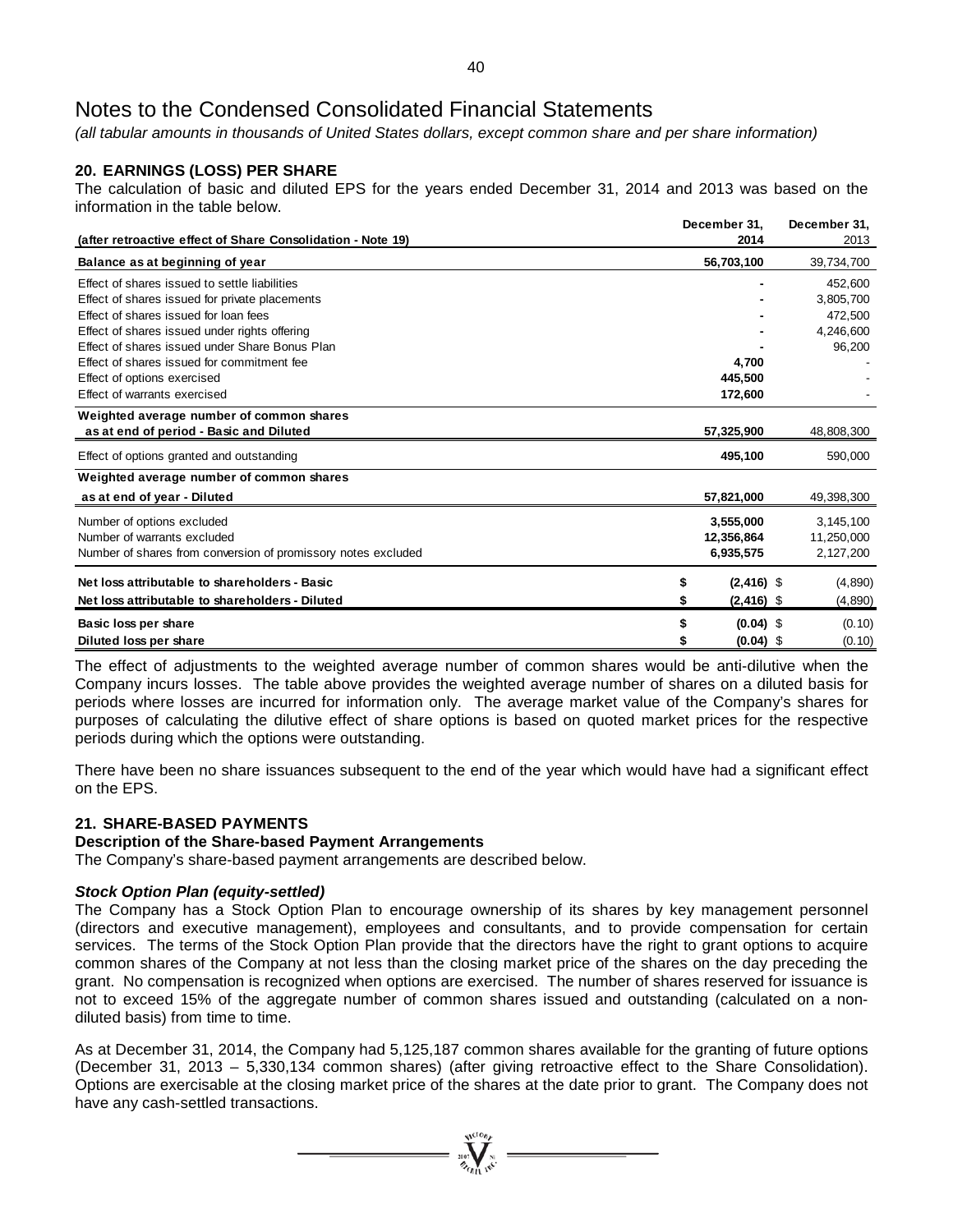*(all tabular amounts in thousands of United States dollars, except common share and per share information)*

# *Share purchase warrants (equity-settled)*

Pursuant to the rights offering which closed on July 30, 2013, the Company issued 10,000,000 warrants (after giving retroactive effect to the Share Consolidation in Note 19). The Company also issued 1,250,000 warrants (after giving retroactive effect to the Share Consolidation in Note 19) pursuant to a private placement on September 19, 2013. The 2,000,000 warrants (after giving retroactive effect to the Share Consolidation in Note 19) issued pursuant to the SPA Loan may be settled without cash and are, accordingly, classified as debt (Note 15). The Company does not have any cash-settled transactions.

### *Share Bonus Plan*

The terms of the Share Bonus Plan are set out in Note 19.

# **Terms and Conditions of Share-based Payment Arrangements**

The terms and conditions relating to the grants of the Stock Option Plan are as follows:

- Options issued during the year and granted to executive management, consultants and employees have a maximum term of five years and are equity-settled. Of the options granted, 50% vest immediately, while the remaining options are exercisable after one year.
- Options issued during the year and granted to directors have a maximum term of five years and are equity-settled. All options granted vest immediately.
- Certain options issued upon formation of the Company under a plan of arrangement had terms of up to 10 years.
- All options are to be settled by physical delivery of shares.

#### *Share purchase warrants*

The terms and conditions relating to the grants of the share purchase warrants are as follows: all warrants are to be settled by physical delivery of shares and as such, are equity-settled. Warrants issued are generally exercisable for a period of 12 to 18 months from issue date; the warrants issued under the rights offering in 2013 are exercisable on July 31, 2014 and expire on July 31, 2015. The Company's share purchase warrants issued pursuant to the private placement are exercisable on issue and expire on September 19, 2015.

### **Disclosure of Share-based Payment Arrangements**

#### *Stock Option Plan*

The number and weighted average exercise prices of options (after giving retroactive effect to the Share Consolidation in Note 19) are as follows:

| (after retroactive effect of Share Consolidation - Note 19) |            |                          |   |                        |  | Weighted |  |
|-------------------------------------------------------------|------------|--------------------------|---|------------------------|--|----------|--|
| (amounts in Canadian dollars)                               |            | <b>Number of options</b> |   | average exercise price |  |          |  |
| As at and for the years ended December 31                   | 2014       | 2013                     |   | 2014                   |  | 2013     |  |
| Outstanding as at beginning of year                         | 3,204,125  | $2,865,150$ \$           |   | $0.80 \, \hat{S}$      |  | 1.30     |  |
| Granted                                                     | 1,063,000  | 937,000 \$               |   | 0.66 <sup>5</sup>      |  | 0.30     |  |
| Exercised                                                   | (463,000)  |                          | S | 0.46 <sup>5</sup>      |  |          |  |
| Expired or forfeit                                          | (249, 125) | $(598, 025)$ \$          |   | 1.70 <sup>5</sup>      |  | 2.40     |  |
| Outstanding as at end of year                               | 3,555,000  | $3,204,125$ \$           |   | 0.72 <sup>°</sup>      |  | 0.80     |  |
| Exercisable as at end of year                               | 3,209,750  | 2,945,625 \$             |   | 0.73                   |  | 0.80     |  |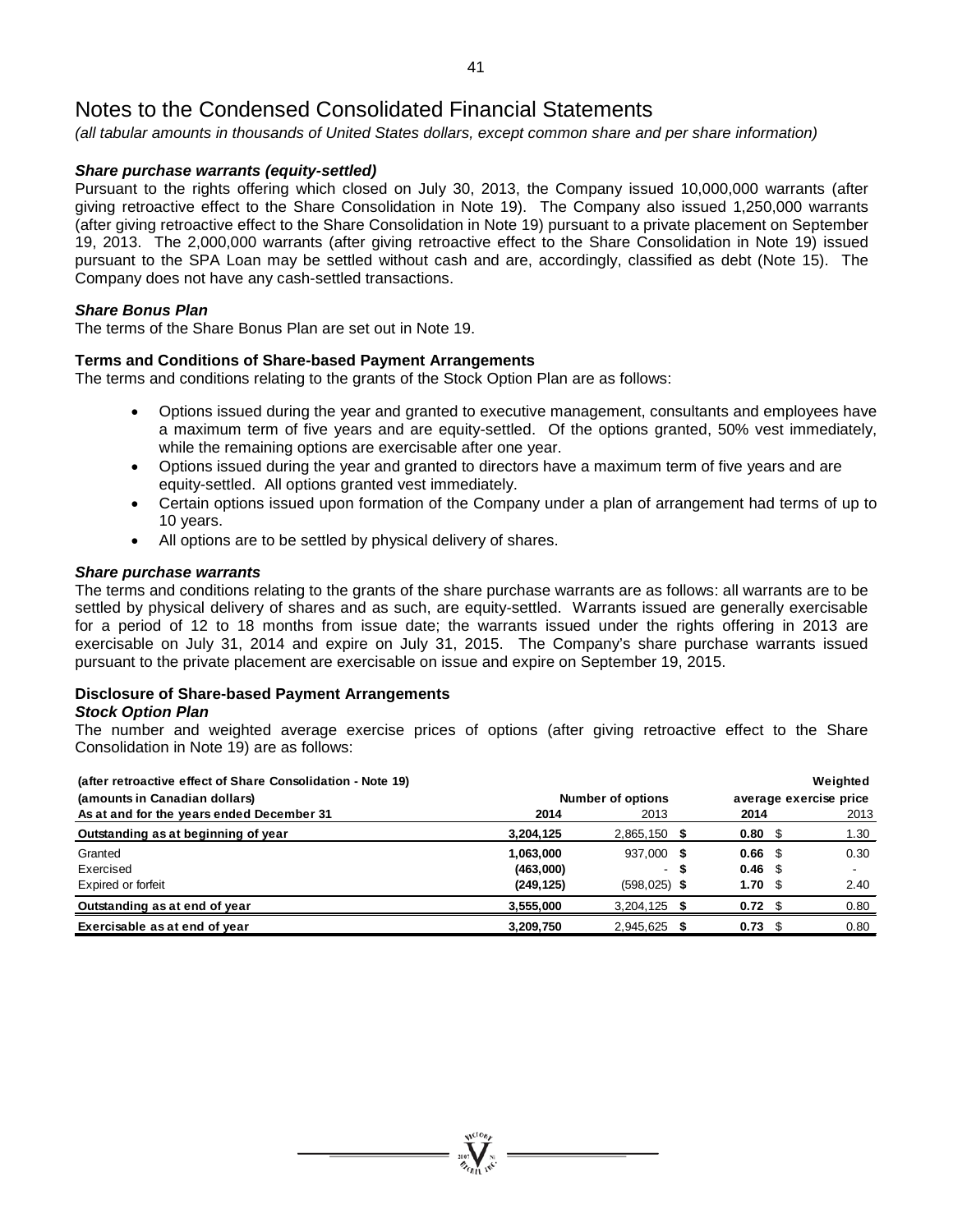*(all tabular amounts in thousands of United States dollars, except common share and per share information)*

|                                                             |                               |           | Weighted average remaining |      |  |
|-------------------------------------------------------------|-------------------------------|-----------|----------------------------|------|--|
| (after retroactive effect of Share Consolidation - Note 19) | Number of options outstanding |           | contractual life (years)   |      |  |
| As at December 31,                                          | 2014                          | 2013      | 2014                       | 2013 |  |
| Range of exercise prices (Canadian dollars)                 |                               |           |                            |      |  |
| \$0.25 to \$0.50                                            | 1.587.000                     | 2,101,000 | 2.96                       | 3.19 |  |
| \$0.55 to \$0.55                                            | 263,000                       |           | 4.10                       |      |  |
| \$0.60 to \$1.40                                            | 1,186,000                     | 424.750   | 3.22                       | 2.33 |  |
| \$1.50 to \$1.60                                            | 519,000                       | 519,000   | 0.01                       | 1.01 |  |
| \$1.70 to \$2.50                                            |                               | 159.375   |                            | 0.07 |  |
|                                                             | 3,555,000                     | 3,204,125 | 2.61                       | 2.57 |  |

Additional disclosures relating to the Company's options are as follows:

| (after retroactive effect of Share Consolidation - Note 19)                     |            |     |           |
|---------------------------------------------------------------------------------|------------|-----|-----------|
| As at and for the years ended December 31,                                      | 2014       |     | 2013      |
| Number of options granted during the year                                       | 1.063.000  |     | 937.000   |
| Weighted average fair value of options granted at grant date (Canadian dollars) | $0.393$ \$ |     | 0.180     |
| Number of options subject to vesting as at end of year                          | 3.209.750  |     | 2,585,000 |
| Share-based payment expense - vesting options                                   | 344S       |     | 177       |
| Share-based payment expense - extended options                                  | $\sim$     | \$. | 20        |
| Unvested options not yet charged to operations                                  | 58 \$      |     | 25        |

#### *Share purchase warrants*

The number and weighted average exercise prices of warrants are as follows:

| (amounts in Canadian dollars)         | (after retroactive effect of Share Consolidation - Note 19) |            |                          | Number of warrants |    |                 | Weighted<br>average exercise price |      |  |  |
|---------------------------------------|-------------------------------------------------------------|------------|--------------------------|--------------------|----|-----------------|------------------------------------|------|--|--|
| As at and for the years ended         | Date Issued                                                 | Life       | 2014                     | 2013               |    | 2014            |                                    | 2013 |  |  |
| Issued pursuant to rights offering    |                                                             |            |                          |                    |    |                 |                                    |      |  |  |
| Unit warrants<br>Exercised            | July 30, 2013                                               | $12^{(a)}$ | 10,000,000<br>(450, 065) | 10.000.000         | S  | $0.35 \quad$ \$ |                                    | 0.35 |  |  |
| Issued pursuant to private placements |                                                             |            |                          |                    |    |                 |                                    |      |  |  |
| Unit warrants                         | Sept. 19, 2013                                              | 24         | 1,250,000                | 1,250,000          | 55 | $0.35 \quad$ \$ |                                    | 0.35 |  |  |
| <b>SPA</b> warrants                   | May 15, 2014                                                | 36         | 2.000.000                | $\sim$             | S  | 1.00            |                                    | n/a  |  |  |
| Outstanding as at end of year         |                                                             |            | 12,799,935               | 11.250.000         |    | $0.45 \quad$ \$ |                                    | 0.35 |  |  |

(a) The life of warrants is shown in number of months from issue date, except for those issued pursuant to the rights offering which became exercisable 12 months from issue.

(b) The SPA warrants may be settled without cash and are, accordingly, classified as debt rather than as a component of contributed surplus.

(c) The number of warrants and weighted average exercise prices are disclosed after giving retroactive effect to the Share Consolidation in Note 19.

## **Inputs for Measurement of Grant-Date Fair Values**

The grant-date fair values of share-based payments were measured based on the Black-Scholes option-pricing model. Expected volatility is estimated by considering historic average share price volatility.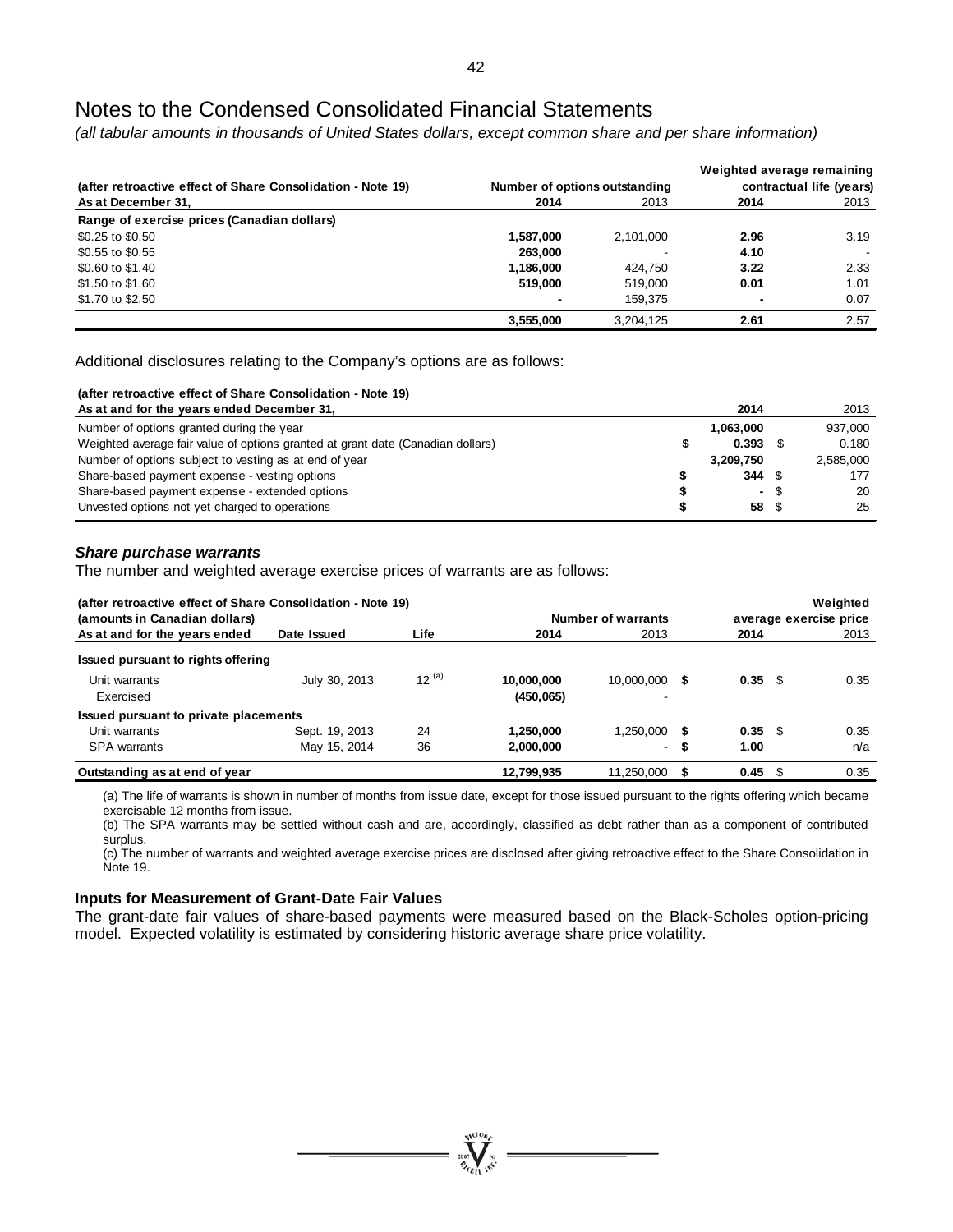*(all tabular amounts in thousands of United States dollars, except common share and per share information)*

The inputs used in the measurement of the fair values at grant date of the share-based payments granted, modified or issued during the years are as follows:

| (after retroactive effect of Share Consolidation - Note 19)        |                   |                          |                   |                   |  |
|--------------------------------------------------------------------|-------------------|--------------------------|-------------------|-------------------|--|
| (amounts in Canadian dollars)                                      | <b>Options</b>    |                          | Warrants          |                   |  |
| <b>Years ended December 31.</b>                                    | 2014              | 2013                     | 2014              | 2013              |  |
|                                                                    |                   |                          |                   |                   |  |
| Fair values at grant dates                                         | \$0.31 and \$0.42 | \$0.12 to \$0.19         | n/a               | \$0.11 and \$0.19 |  |
| Fair values of options modified                                    | n/a               | \$0.04 to \$0.23         | n/a               | n/a               |  |
| Share prices at grant and modification dates<br><b>Assumptions</b> | \$0.70 and \$0.50 | \$0.25 and \$0.30        | $n/a \text{ }$ \$ | 0.25              |  |
| Exercise prices                                                    | \$0.70 and \$0.55 | \$0.25 to \$1.60         | $n/a$ \$          | 0.35              |  |
| <b>Expected volatilities</b>                                       | 93% and 91%       | 88% to 111%              | n/a               | 101% and 107%     |  |
| Life (years)                                                       | 4                 | $0.5$ to 4.9             | n/a               | 2                 |  |
| Expected dividends                                                 |                   | $\overline{\phantom{0}}$ | n/a               |                   |  |
| Risk-free interest rates                                           | 1.23% and 1.01%   | 0.78% to 1.63%           | n/a               | 1.15% and 1.22%   |  |

# **22. FINANCE INCOME AND FINANCE COSTS**

| Years ended December 31,                             | <b>Notes</b> | 2014  |            | 2013    |
|------------------------------------------------------|--------------|-------|------------|---------|
| Interest income on bank deposits                     |              | \$    | \$<br>1    | 14      |
| Net change in fair value of financial liabilities at |              |       |            |         |
| fair value through operations                        | 15, 16       | 1,943 |            |         |
| Gain on adjustment of estimated cash flows           | 16           | 225   |            |         |
| <b>Finance income</b>                                |              | 2,169 |            | 14      |
| Interest expense on loans                            |              |       |            |         |
| Cash settled                                         | 15           | 1,274 |            | 160     |
| Amortization of loan fees                            | 15           | 770   |            | 130     |
| Amortization of embedded option derivatives          | 15           | 339   |            | 11      |
| Commitment fee                                       | 16           |       | 3          | 10      |
| Loss on adjustment of estimated cash flows           | 16           |       |            | 3,100   |
| Net change in fair value of financial liabilities at |              |       |            |         |
| fair value through operations                        | 15, 16       |       |            | 165     |
| Net foreign exchange loss                            |              | 243   |            | 57      |
| <b>Finance costs</b>                                 |              | 2,629 |            | 3,633   |
| <b>Net Finance Costs</b>                             |              | \$    | $(460)$ \$ | (3,619) |

**WEIORE**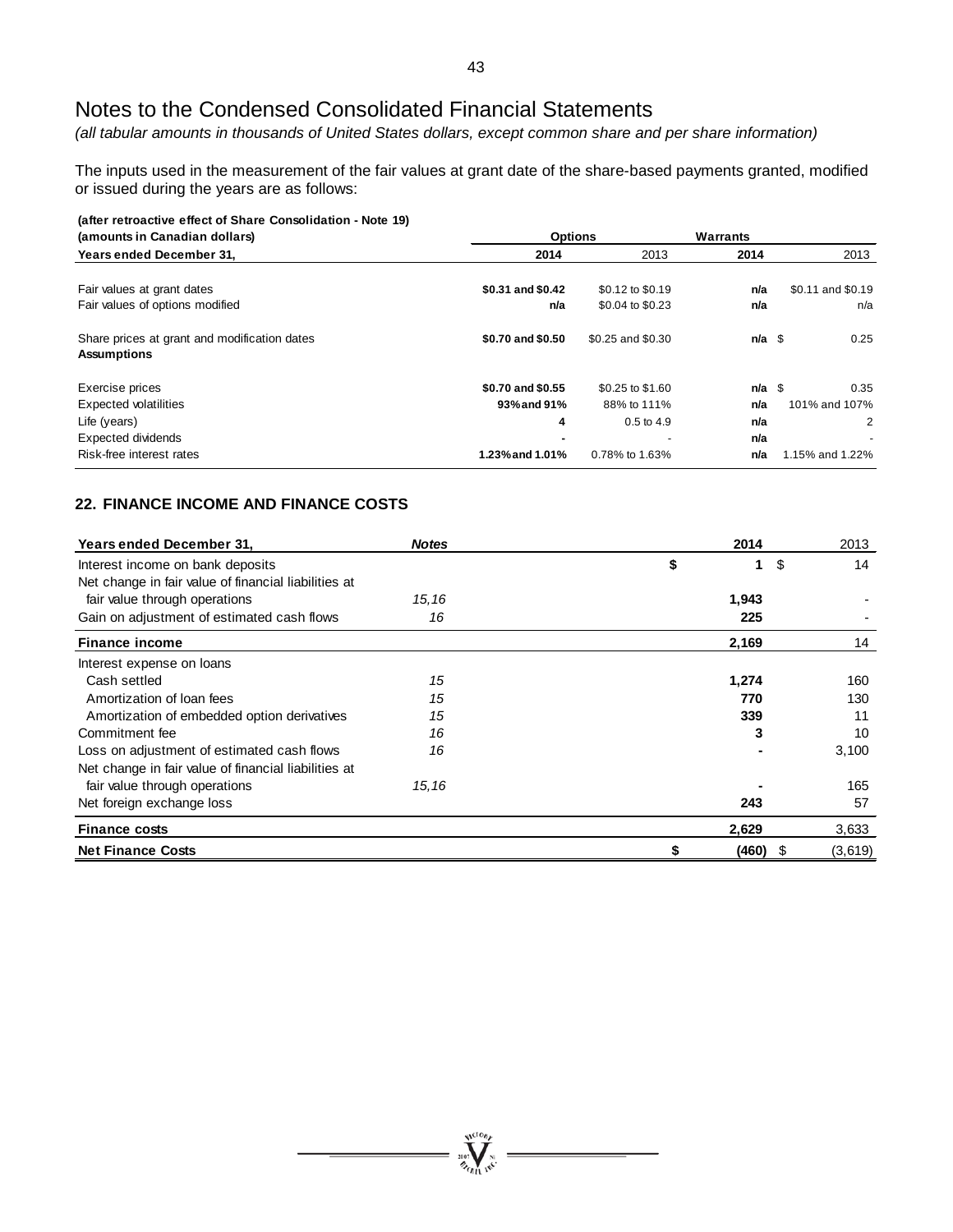*(all tabular amounts in thousands of United States dollars, except common share and per share information)*

# **23. INCOME TAXES**

The income tax amount in 2014 is a recovery of \$490,000 (2013 – recovery of \$778,000).

The income tax recovery differs from the amount computed by applying the statutory federal and provincial income tax rates for 2014 of 25.0% and 2013 of 26.5%, to the loss before income taxes. The differences are summarized as follows:

| Years ended December 31,                                       | 2014             | 2013     |
|----------------------------------------------------------------|------------------|----------|
| Statutory rate applied to loss before income taxes             | \$<br>$(732)$ \$ | (1, 505) |
| Effect of investment tax credits, net                          | (28)             | (33)     |
| Non-deductible items, net                                      | 137              | 64       |
| Non-taxable portion of capital loss on                         |                  |          |
| financial liabilities through operations                       | (30)             | 395      |
| Effect of change in expected future income tax rates and other | 30               | (225)    |
| Unrecognized deferred tax assets                               | 110              | 526      |
| <b>Income Tax Recovery</b>                                     | (513)            | (778)    |

# **24. OPERATING SEGMENT**

#### **Reporting Segment**

The Company is engaged in the exploration, evaluation and development of properties for the mining and production of nickel and associated products; since January 1, 2014, it also is a producer and supplier of premium frac sand from its 7P Plant. Accordingly, the Company has three reporting segments: Corporate, Exploration and Development, and Frac Sand. Prior to January1, 2014, there were no formal operating segments; for comparative purposes, the Company estimated the assets involved in each segment and has reported them in the table below.

The Corporate segment operates to support the Company's activities, including exploration and development projects and the frac sand business. The Company will continue to share services with Nuinsco (Note 25) to do so.

Senior management makes decisions with respect to Exploration and Development by considering exploration and development potential and results on a project basis. The exploration and development projects are all located in Canada. Any applicable amounts relating to such projects will continue to be capitalized to the relevant project as either *Exploration and evaluation projects* or *Mine property and development project* on the consolidated balance sheets.

The Frac Sand segment is managed and operated by Victory Silica's executives and employees although the business and operating assets are part of Victory Nickel (refer also to Note 26). The segment is located in Canada although raw materials purchases are sourced from the US.

The following tables provide information on the Company's segments:

|                                                 |    | December 31,<br>2014 | December 31,<br>2013 |     | January 1,<br>2013 |
|-------------------------------------------------|----|----------------------|----------------------|-----|--------------------|
| Canada                                          |    |                      |                      |     |                    |
| Corporate                                       | \$ | $1,860$ \$           | 2.290                | \$  | 2,404              |
| <b>Exploration and Development</b><br>Frac Sand |    | 49,734               | 51,764               |     | 52,904             |
|                                                 |    | 11,300               | 3,654                |     |                    |
| Intersegment elimination                        |    | (962)                | (455)                |     |                    |
| <b>Total Assets</b>                             |    | $61,932$ \$          | 57,253               | \$. | 55,308             |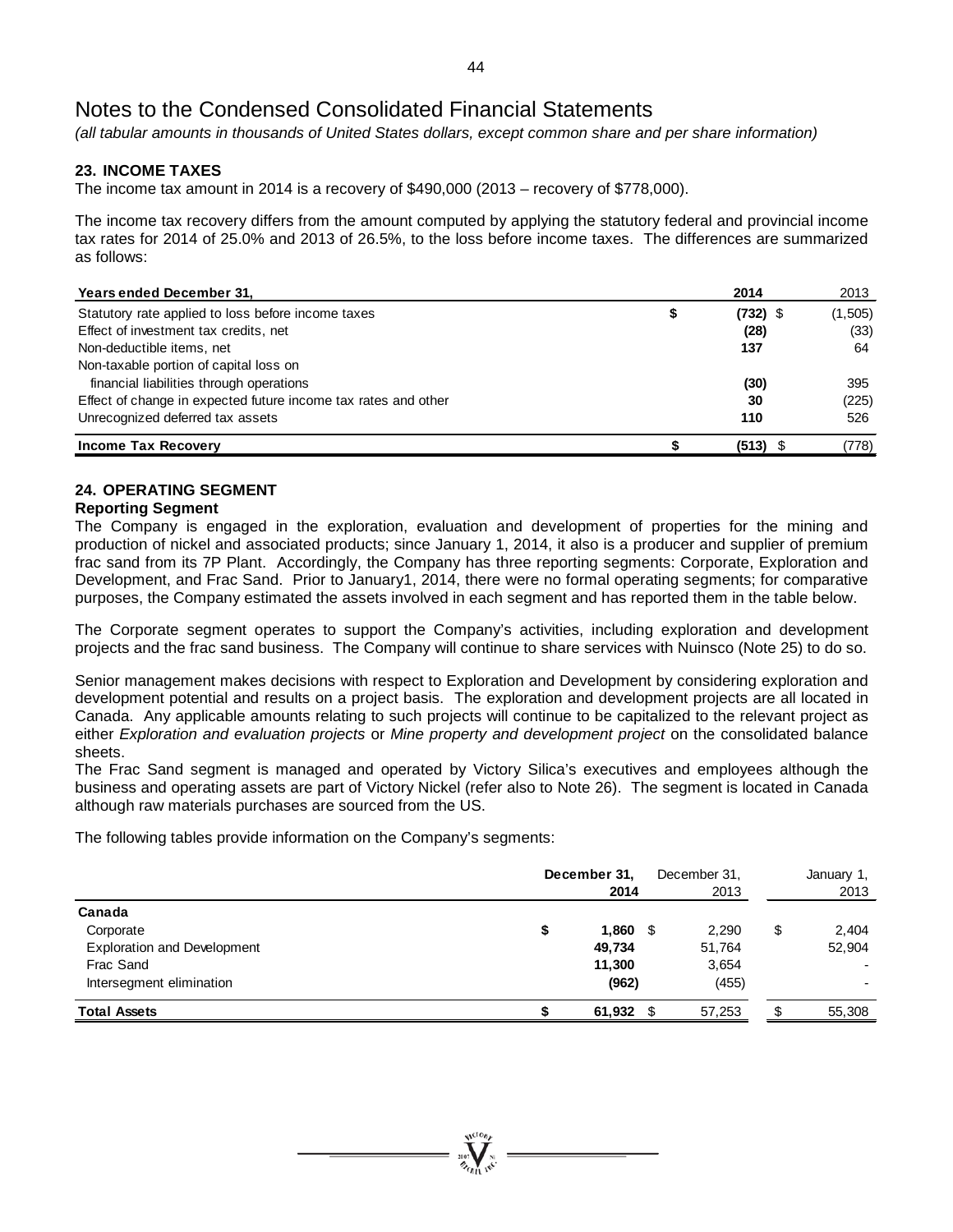*(all tabular amounts in thousands of United States dollars, except common share and per share information)*

| Year ended December 31, 2014                  | Corporate           | <b>Exploration and</b><br>Development |                   | Intersegment<br><b>Frac Sand Reclassification</b> | Total          |
|-----------------------------------------------|---------------------|---------------------------------------|-------------------|---------------------------------------------------|----------------|
| <b>Revenues</b>                               | \$                  | - \$                                  | 13,976 \$<br>- \$ |                                                   | \$<br>13,976   |
| Cost of goods sold                            |                     | ۰                                     | (12, 854)         |                                                   | (12, 854)      |
| Gross margin                                  |                     |                                       | 1,122             |                                                   | 1,122          |
| <b>Operating expenses</b>                     |                     |                                       |                   |                                                   |                |
| General and administrative                    | (1, 914)            | (26)                                  | (496)             |                                                   | (2, 436)       |
| Share-based payments:                         |                     |                                       |                   |                                                   |                |
| Options                                       | (344)               |                                       |                   |                                                   | (344)          |
| Share Bonus plan                              |                     |                                       |                   |                                                   |                |
| Amortization of property, plant and equipment | (1)                 | (4)                                   | (548)             |                                                   | (553)          |
| Writedown of E and E projects                 |                     | (60)                                  |                   |                                                   | (60)           |
| Pre-exploration costs                         |                     | (4)                                   |                   |                                                   | (4)            |
| Net frac sand pre-operating costs             |                     |                                       | (194)             |                                                   | (194)          |
| <b>Operating loss</b>                         | (2, 259)            | (94)                                  | (116)             |                                                   | (2, 469)       |
| Finance income                                | 2,169               |                                       | 11                | (11)                                              | 2,169          |
| Finance costs                                 | (2,611)             |                                       | (29)              | 11                                                | (2,629)        |
| Net finance costs                             | (442)               |                                       | (18)              |                                                   | (460)          |
| Loss before income taxes                      | (2,701)             | (94)                                  | (134)             | ٠                                                 | (2,929)        |
| Income tax recovery                           | 513                 |                                       |                   |                                                   | 513            |
| Net Loss for the Year                         | \$<br>$(2, 188)$ \$ | (94) \$                               |                   | (134) \$                                          | \$<br>(2, 416) |

There have been no changes in the reportable segments or the treatment of segmented assets and revenues during the year.

### **25. RELATED PARTIES AND MANAGEMENT AGREEMENT**

#### **Related Party Balances and Transactions**

Short-term employee benefits provided by the Company to key management personnel include salaries, directors' fees, statutory benefit contributions, paid annual vacation and paid sick leave as well as non-monetary benefits such as medical care. The Company's non-monetary benefit package for key management personnel is the same as that available to all full-time employees. In addition to short-term employee benefits, the Company may also issue options and shares as part of the Stock Option Plan and Share Bonus Plan (Notes 19 and 21).

Balances and transactions with related parties as at and for the years ended December 31, 2014 and 2013 are shown in the following tables:

|                                     | December 31, | December 31. | January 1, |
|-------------------------------------|--------------|--------------|------------|
| As at December 31,                  | 2014         | 2013         | 2013       |
| <b>Balances Outstanding</b>         |              |              |            |
| Payable to key management personnel | 251S         | 112          | 158        |

Key management personnel compensation comprises:

| Years ended December 31,                | 2014  | 2013  |
|-----------------------------------------|-------|-------|
| Short-term employee benefits            | 891   | 924   |
| Share-based payments - options          | 233   | 115   |
| Share-based payments - Share Bonus Plan | ۰     | 64    |
|                                         | 1.124 | 1.103 |

#### **Balances and Transactions with Nuinsco Resources Limited under the Management Agreement**

The Company shares management, administrative assistance and facilities with Nuinsco pursuant to a management agreement; management operates under the supervision of the respective board of directors of each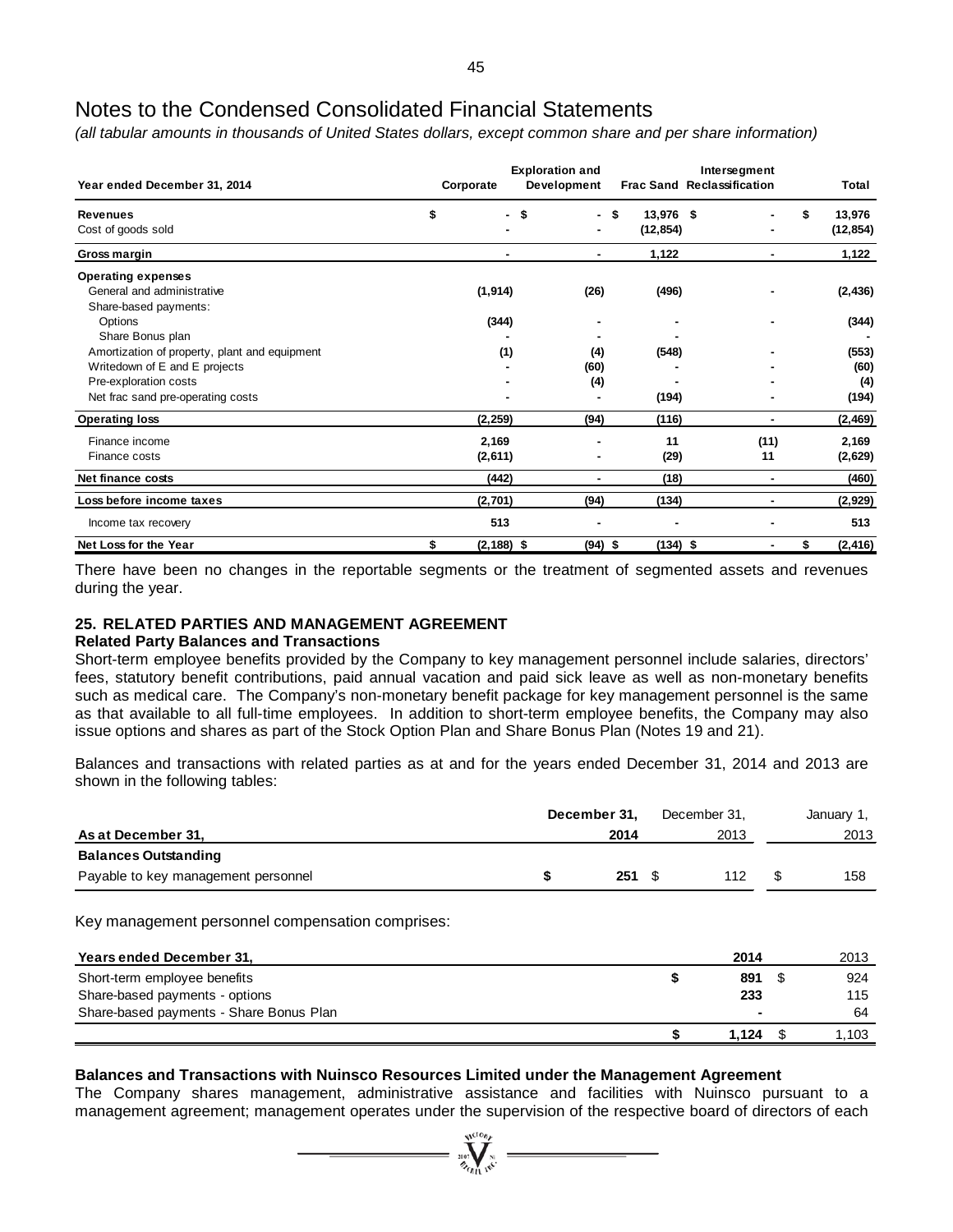*(all tabular amounts in thousands of United States dollars, except common share and per share information)*

respective company; there is only one common director, Mr. René Galipeau. As described in Note 16, Nuinsco became a related party of the Company effective July 30, 2013. The costs charged by Nuinsco are recorded at the cost to Nuinsco of such services plus 10 per cent. The management agreement commenced February 1, 2007 and is terminable by the Company upon 180 days' notice and by Nuinsco upon 90 days' notice. The Company served notice of termination on September 5, 2014; accordingly, the management agreement will cease around the end of February 2015. The Company expects to continue to share resources and costs with Nuinsco under a cost sharing arrangement.

Balances and transactions with Nuinsco under the management agreement as at and for the years ended December 31, 2014 and 2013 are shown in the following tables:

|                                                            | December 31. |       | December 31. |      |   | January 1, |  |
|------------------------------------------------------------|--------------|-------|--------------|------|---|------------|--|
|                                                            |              | 2014  | 2013         |      |   | 2013       |  |
| <b>Balances Outstanding under the Management Agreement</b> |              |       |              |      |   |            |  |
| Payable to Nuinsco Resources Limited                       |              | 45 \$ |              | 53   | S |            |  |
| Receivable from Nuinsco Resources Limited                  | จ            |       | - \$         | ٠    |   | 37         |  |
| Years ended December 31.                                   |              |       |              | 2014 |   | 2013       |  |
| <b>Transaction Values under the Management Agreement</b>   |              |       |              |      |   |            |  |
| Overhead charges from Nuinsco Resources Limited            |              |       |              | 671  |   | 733        |  |
| Overhead charges to Nuinsco Resources Limited              |              |       |              |      |   | 17         |  |
| Project costs charged to Nuinsco Resources Limited         |              |       |              | 21   |   | 36         |  |
| Project recoveries charged by Nuinsco Resources Limited    |              |       |              | 70   |   | 29         |  |

Amounts due to or from Nuinsco under the management agreement are unsecured, non-interest bearing and due on demand. Amounts due to or from Nuinsco thereby are settled on a regular basis. Payables to key management personnel generally relate to directors' fees, consulting fees and expense reimbursements.

## **Balances and Transactions with Nuinsco Resources Limited under the Amended Loan/Participating interest**

The terms of the Amended Loan/Participating Interest with Nuinsco and the balances and transactions related thereto are described in Note 16.

# **26. COMPANY ENTITY**

#### **Significant Subsidiary - Victory Silica**

On June 19, 2012, the Company announced a new initiative through the creation of Victory Silica. The objective is to establish the Company as a supplier of premium frac sand prior to commencing frac sand sales from the Minago project. Victory Silica's executives and employees manage the frac sand business on behalf of the Company. Until the end of the first quarter, most costs of the frac sand business related either to pre-operating costs which have been expensed through operations or to plant commissioning and mobile equipment which have been capitalized. In the first three months of 2014, sales of frac sand produced during the pre-operating stage amounted to \$248,000; these have been netted against the pre-operating expenditures recorded in the first quarter resulting in *Net frac sand pre-operating costs* recorded in the statement of operations of \$194,000.

Significant production and sales volumes were achieved during the second quarter of 2014 thus the 7P Plant was no longer considered to be pre-operating. Consequently, operating results commenced being reported and amortization of the 7P Plant commenced in the second quarter of 2014. Full commissioning of the 7P Plant occurred in August, 2014.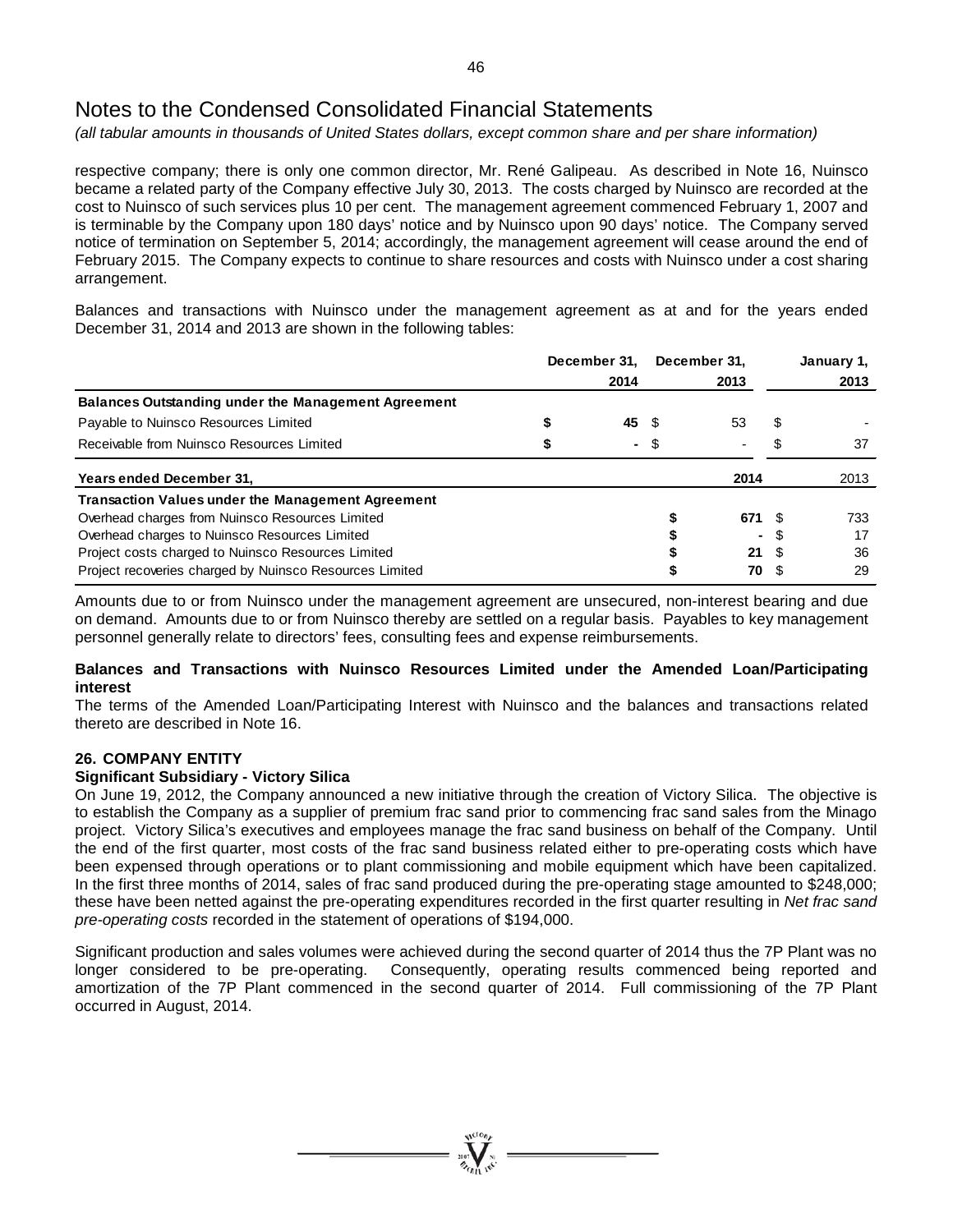*(all tabular amounts in thousands of United States dollars, except common share and per share information)*

| As at and for the years ended December 31,                                                        |   | December 31,<br>2014 | December 31.<br>2013 |                | January 1,<br>2013 |
|---------------------------------------------------------------------------------------------------|---|----------------------|----------------------|----------------|--------------------|
| <b>Victory Silica Ltd.</b><br>Current assets<br><b>Current liabilities</b><br>Pre-operating costs | S | 46 \$<br>143<br>194  | 76<br>260<br>585     | \$<br>\$<br>\$ | 160                |

# **27. COMMITMENT**

#### **Transformer Equipment**

On May 10, 2010, the Company entered into an agreement to purchase equipment for the Minago project. The total price is \$2,840,000. The Company has made aggregate deposits of \$1,544,000 as at December 31, 2014.

# **28. SUBSEQUENT EVENT**

### **Extension of short-term loan**

On March 31, 2015, the Company agreed on an additional extension of the short-term loan with the lender. The balance outstanding is \$1,000,000 and is now due on or before April 30, 2015 under similar terms. On March 31, 2015, the Company paid an extension fee of \$10,000 along with a penalty for not repaying the amount originally due on March 31, 2015 of \$15,000. In addition, with respect to the promissory note, the Company agreed upon an extension of a \$73,000 interest payment required on March 31, 2015 to be paid on April 1, 2015.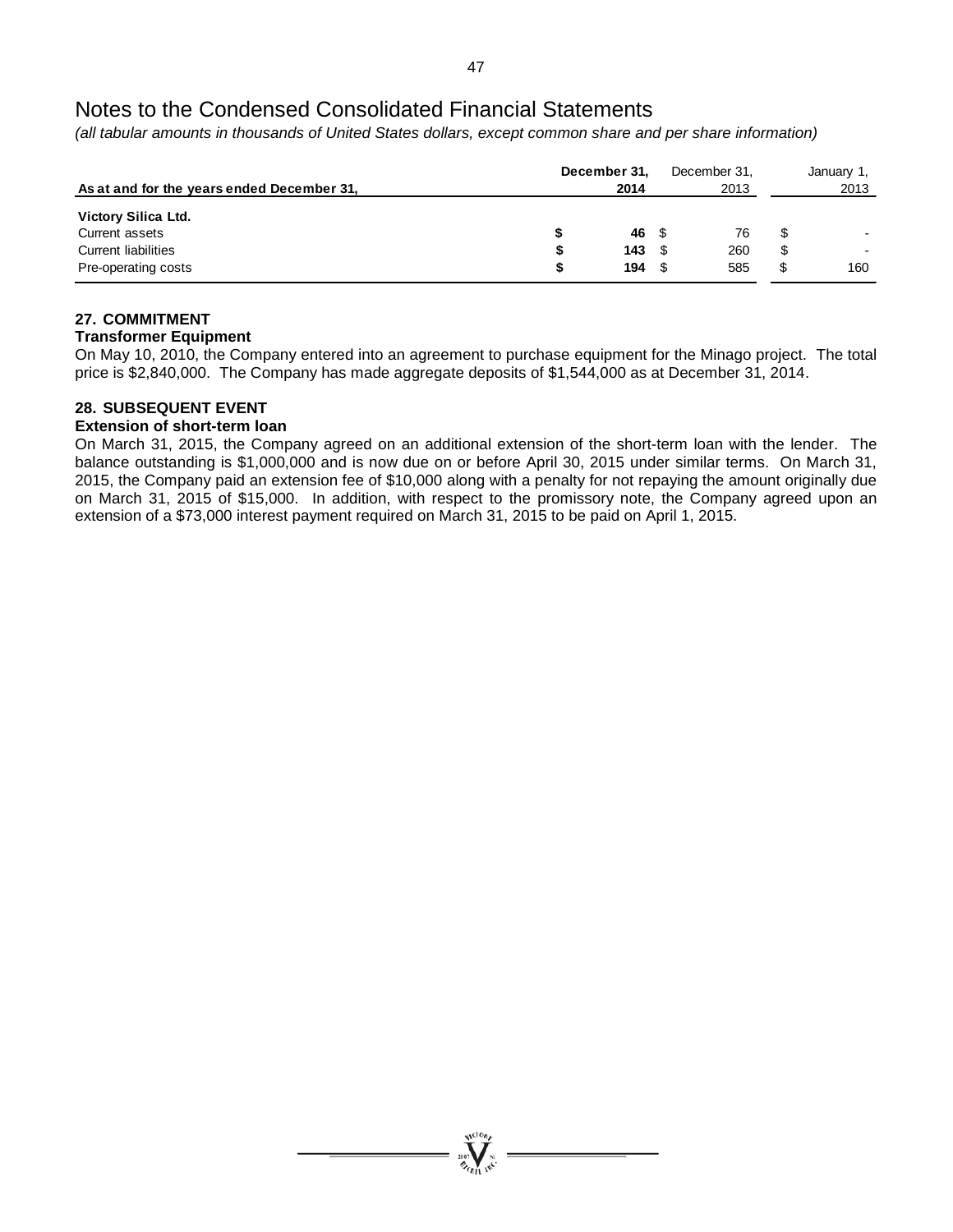

# **VICTORY NICKEL INC.**

# **MANAGEMENT'S DISCUSSION AND ANALYSIS FOR THE YEARS ENDED DECEMBER 31, 2014 AND 2013**

**DATED MARCH 31, 2015**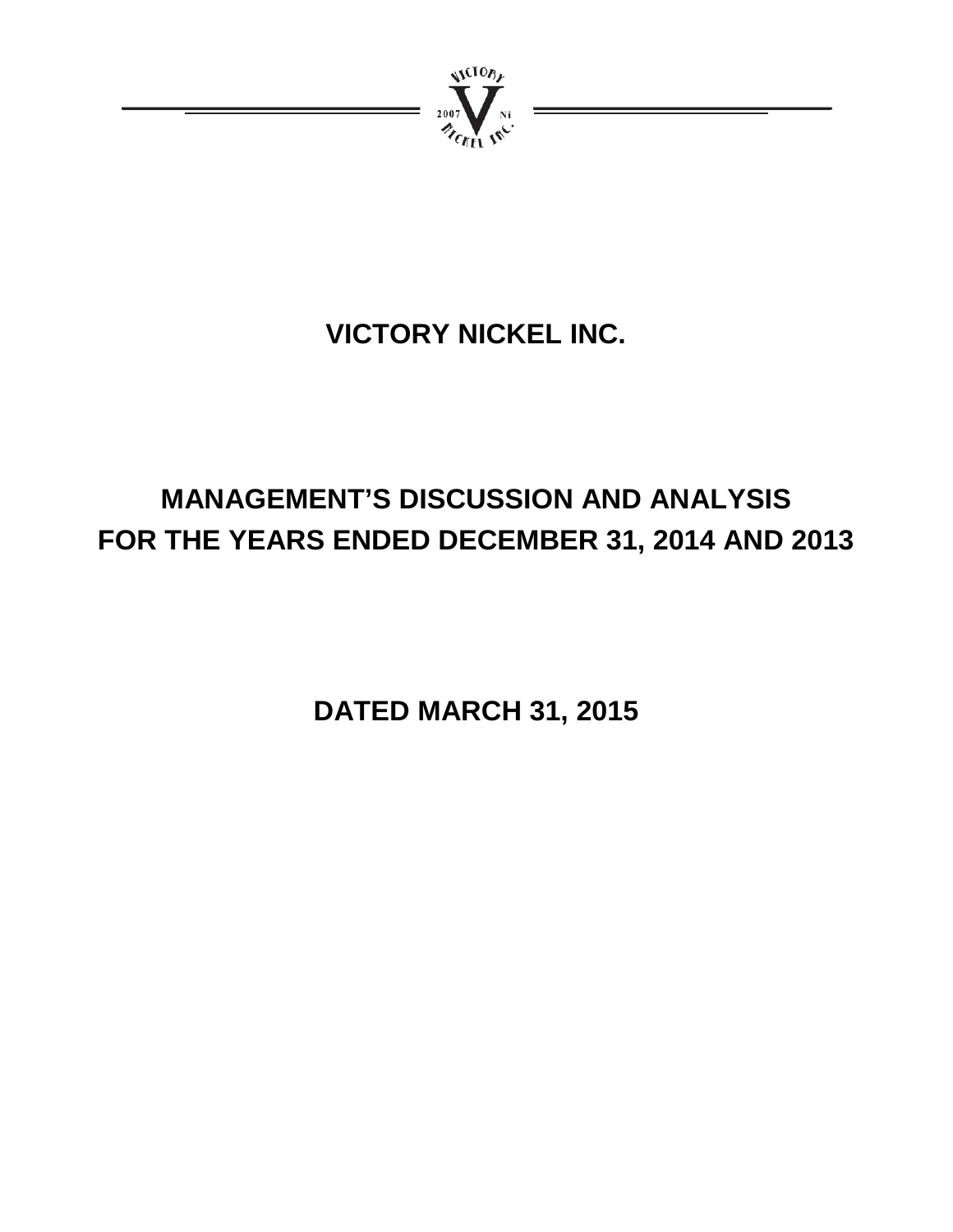# **VICTORY NICKEL INC. MANAGEMENT'S DISCUSSION AND ANALYSIS For the Years ended December 31, 2014 and 2013**

The following discussion of the results of operations, financial condition and cash flows of Victory Nickel Inc. ("Victory Nickel" or the "Company") prepared as of March 31, 2015 consolidates management's review of the factors that affected the Company's financial and operating performance for the years ended December 31, 2014 and 2013, and factors reasonably expected to impact on future operations and results. This discussion is intended to supplement and complement the Company's audited consolidated financial statements for the years ended December 31, 2014 and 2013 ("2014 Audited Consolidated Financial Statements") and the notes thereto which were prepared in accordance with International Financial Reporting Standards ("IFRS" or "GAAP").

Certain information and discussion included in this management's discussion and analysis ("MD&A") constitutes forwardlooking information. Readers are encouraged to refer to the cautionary notes contained in the section Forward-Looking Statements at the end of this MD&A.

The 2014 Audited Consolidated Financial Statements are available at www.sedar.com and at the Company's website www.victorynickel.ca.

#### **Change in Functional and Presentation Currency**

Effective October 1, 2014, the Company changed its functional currency to the United States dollar ("US\$" or "US dollar") from the Canadian dollar ("C\$"). This change in accounting treatment is applied prospectively. Concurrently, the Company determined that it would change its presentation currency to the US\$. Refer to Note 2 (c) to the 2014 Audited Consolidated Financial Statements for additional information. All amounts disclosed are in United States dollars unless otherwise stated. All tabular amounts are in thousands of US dollars.

#### **COMPANY OVERVIEW**

Victory Nickel is a Canadian producer of high-quality "Northern White" frac sand sourced from Wisconsin, US, through its wholly-owned subsidiary Victory Silica Ltd. ("VSL" or "Victory Silica"). Northern White occurs predominantly in the US Mid-West and generally exceeds American Petroleum Institute ("API") specifications. For this reason, it is a highlydesirable and preferred frac sand. Frac sand is used as a proppant in the oil and gas industry which enhances the recovery from oil and gas wells. The Company's frac sand processing facilities are located in Seven Persons, Alberta and comprise a wet plant with capacity of approximately 120,000 tons per annum ("tpa") which requires minimal investment to become operational and a fully-operational dry plant with a nominal capacity of 500,000 tpa (the "7P Plant").

In addition to the significant sand resource at its Minago project in Manitoba, in October 2014, the Company entered into an option to acquire a 100% interest in a frac sand land package totalling over 300 acres in south western Wisconsin, USA (the "Bear Coulee Property"). The option agreement provides for a cash payment on signing of the agreement, a second cash payment on delivery of permits and a third cash payment on exercise of the option. The option is valid for six months with two equivalent extensions available under certain circumstances. Prior to production the Company will be required to pay \$40,000 per annum as advance royalties on the initial 20,000 tons of sand production. Once the Bear Coulee Property is in production, the Company will be required to pay a royalty of \$2.00 per ton of frac sand sold from the property. The Bear Coulee frac sand property is located in Trempeleau County, Wisconsin. In February 2015, the Company announced that a resource estimate of approximately 11 million tons of sand has been completed by Summit Envirosolutions Inc. ("Summit") on the Company's Bear Coulee Property and will be incorporated into a National Instrument 43-101 technical report.

The Company is now considering constructing a wet plant in Wisconsin or Minnesota and is also completing preliminary studies to build a second 1,000,000 tpa dry plant in Winnipeg, Manitoba.

Crucial to the success of its frac sand operations is the Company's ability to build a solid customer base within an economic distance of its production facilities. To date, the Company has been able to establish itself as a preferred supplier in the areas around Medicine Hat, Alberta through spot-market sales and has completed a fixed term contract for approximately 2,000 tons per week. The Company's 7P Plant is located in close proximity to drilling activity in Alberta, BC, Saskatchewan and North Dakota, allowing customers to purchase sand FOB the 7P Plant and use their own trucks to deliver to the wellhead or, alternatively, to have the Company deliver sand directly to the wellhead. A small portion is delivered by rail.

 $= \prod_{y \in V^{(10)}}^{y \in V^{(10)}}$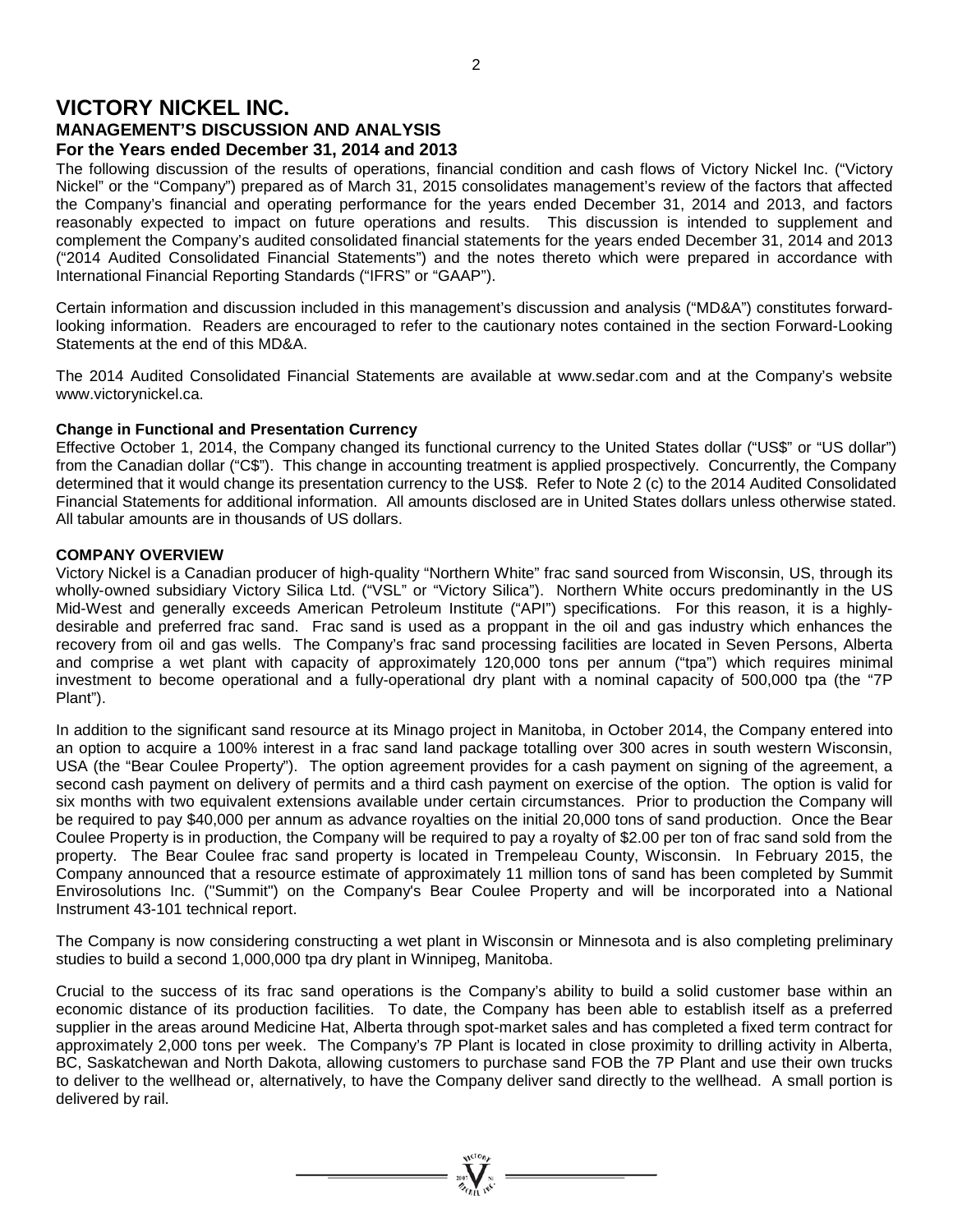The Company was formed on February 1, 2007 as exploration and development mineral resource company and, until recently, was primarily engaged in the acquisition, exploration, evaluation and development of nickel projects and associated products in Canada. Victory Nickel owns 100% of four advanced sulphide nickel projects: the Minago, Lynn Lake (under option with Corazon Mining Ltd. ("Corazon") an Australian public company (ASX: CZN) refer below) and Mel projects in Manitoba and the Lac Rocher project in Québec. The results of a feasibility study on the Minago Project ("FS") were announced in December 2009, the Environmental Impact Study ("EIS") was filed in May 2010 with subsequent improvements to the project announced in June 2010 and July 2011. Receipt of the Environmental Act Licence ("EAL") was announced in August 2011. A preliminary economic assessment of Lac Rocher ("PEA") was announced in November 2008. Baseline environmental studies are ongoing at Mel in preparation for permit applications should the economics support development.

In November 2004, Corazon optioned Lynn Lake. Under the terms of the agreement, Corazon can acquire a 100% interest by issuing to Victory Nickel 40 million Corazon shares upon closing and incurring A\$3,500,000 in exploration expenditures or in payments (in cash or Corazon shares at Corazon's option) to Victory Nickel over five years. In addition, Victory Nickel will retain a 1.5% net smelter royalty on production from the Lynn Lake nickel project, and receive a payment of A\$1,000,000 (in cash or Corazon shares at Corazon's option) within 30 days of the commencement of ore processing activities at the Lynn Lake nickel project.

The Company's decision to enter the frac sand business was initially based on the need to highlight the value of the frac sand as a co-product at its Minago nickel project in Manitoba. Based on the FS, approximately 11 million tonnes of frac sand will be produced from within the Minago pit footprint. The frac sand is a significant contributor to the economics of the Minago project. On June 19, 2012, the Company announced the creation of Victory Silica a wholly-owned subsidiary that has been established to manage the Company's entry into frac sand production and distribution. The Company has established itself as a frac sand producer by acquiring concentrated sand in Wisconsin, US and processing it into four main categories of finished frac sand products at the 7P Plant. This strategy is expected to generate significant cash flow for Victory Nickel prior to development and sale of frac sand from its Minago project. The 7P Plant processed its first sand during the week commencing March 24, 2014. The plant was considered out of commissioning in early August 2014.

During the first quarter of 2014, Convertible Notes aggregating \$2,000,000 were issued. In the second quarter, a convertible note with principal of \$1,000,000 was extinguished and replaced with a SPA Note as part of the SPA Loan. The SPA Loan of \$4,000,000 was entered into in the second quarter and was fully drawn in August, 2014 and is due on July 30, 2015.

An additional Convertible Note of \$3,000,000 was also entered into during the third quarter of 2014.

A one month short-term facility of \$2,000,000 to fund working capital was fully drawn down by October, 2014. The shortterm facility has been renewed on a monthly basis and the \$1,000,000 balance was due March 31, 2015. A further extension to April 30, 2015 was arranged on March 31, 2015.

#### **Going Concern**

The Company's 2014 Audited Condensed Consolidated Financial Statements have been prepared using the going concern assumption which contemplates the realization of assets and settlement of liabilities in the normal course of business as they come due. As at December 31, 2014, the Company had a working capital deficiency of \$3,316,000, (December 31, 2013 – working capital of \$437,000). Working capital is defined as current assets (excluding any restricted cash) less current liabilities.

During the second quarter of 2014, the Company began producing and selling frac sand from the 7P Plant; on August 11, 2014, the Company announced that the 7P Plant was commissioned. The Company has generated operating cash flow during the second half of 2014 but not yet at levels sufficient to wholly fund its activities.

In late 2013 and the second half of 2014, the Company raised \$5,000,000 through the issuance of Convertible Notes – refer to the Liquidity and Capital Resources section. The Company now has approximately \$11 million of debt including the SPA Loan of \$4,000,000 which is due in July, 2015; one convertible note in the amount of \$2,000,000 is due in November 2015, and, along with a \$2,000,000 short-term note for receivables financing these amounts are classified as current liabilities, due within one year. The lender has agreed to several monthly extensions of the short-term facility upon payment of extension fees and it is presently due by March 31, 2015. A further extension to April 30, 2015 was arranged on March 31, 2015 (Note 28 to the 2014 Audited Consolidated Financial Statements).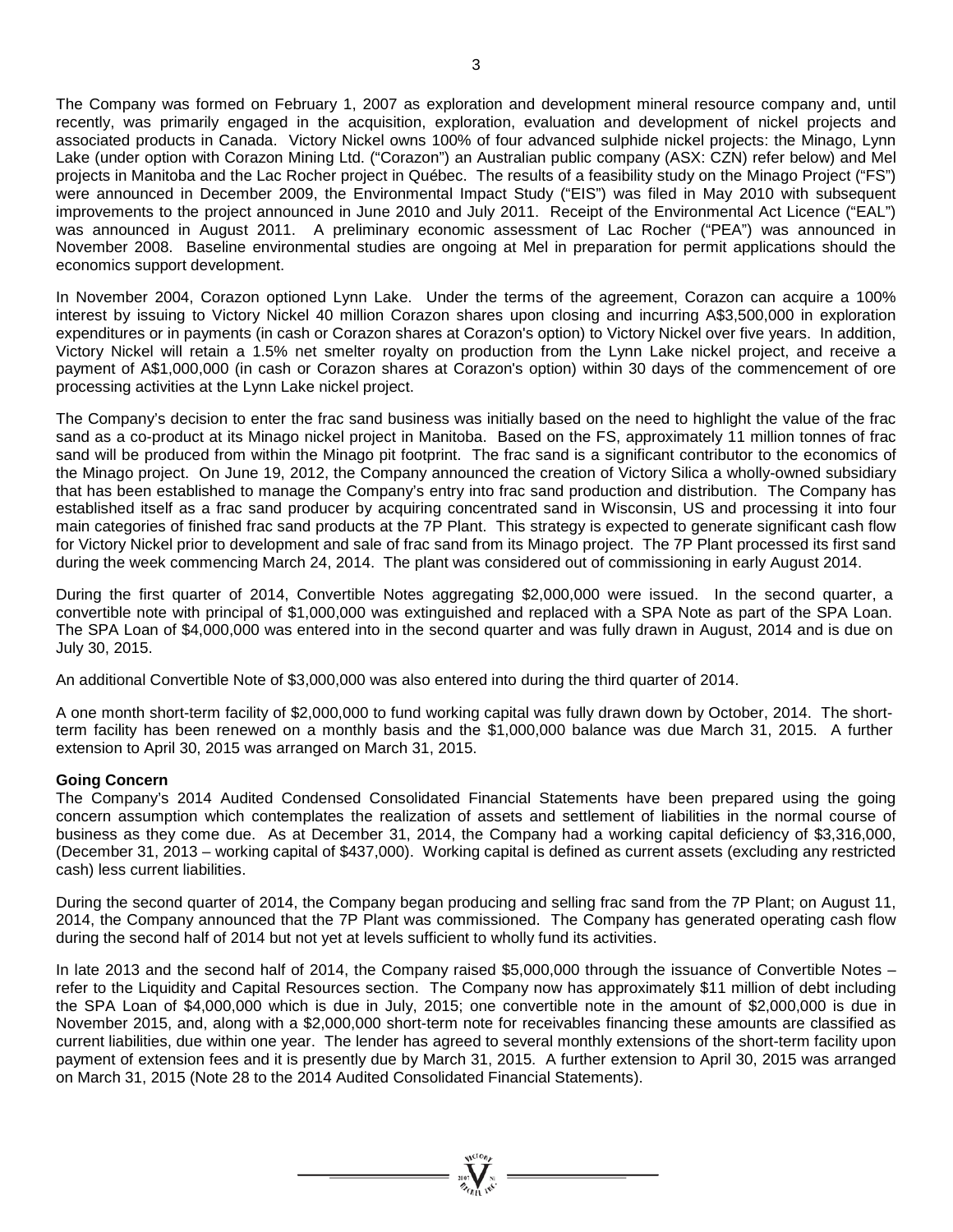The Company recognizes the imminent cash requirement to repay debt and is actively considering restructuring of its debt to term it out for several years. To date, the Company has not received acceptable expressions of interest and has not completed any debt restructuring.

The Company is subject to the risks and challenges experienced by other companies at a comparable stage. These risks include, but are not limited to, continuing losses, an unexpected change in the frac sand market which would limit the Company's ability to generate cash flow from the 7P Plant, dependence on key individuals and the ability to secure adequate financing or to complete corporate transactions to meet the minimum capital required to successfully complete its projects and fund other operating expenses. Development of the Company's current nickel mining projects to the production stage will require significant financing. Given the current economic climate, the ability to raise funds to finance nickel projects may prove difficult. Refer to the Risks and Uncertainties and Liquidity and Capital Resources sections for additional information.

None of the Company's nickel mining projects has commenced commercial production and, accordingly, the Company is dependent upon debt or equity financings, and the optioning and/or sale of resource or resource-related assets and/or the ability to generate sufficient cash flow from its other operating activities for its funding. The Company's 7P Plant completed commissioning in August, 2014. During the start-up period, the Company experienced various events which prevented it from reaching the designed capacity of 500,000 tpa at its 7P Plant. Although steps have been taken to reduce the impact of these events, there is no certainty that operations will not be affected by similar events in the future. The recent drop in the price of oil has caused confusion in the frac sand business and it is not known when business will return to normal. Although it is expected that future cash flow will be sufficient to meet operating requirements with the ultimate potential to advance the Company's mining interest, the timing of this is not certain.

The recoverability of the carrying value of exploration and evaluation projects and the mine property and development project, and ultimately the Company's ability to continue as a going concern, is dependent upon either exploration results which have the potential for the discovery of economically-recoverable reserves and resources, the Company's ability to finance exploitation of its projects through debt or equity financings and the optioning and/or sale of resource or resourcerelated assets such as royalty interests for its funding or the success of the frac sand business referred to above.

However, should the Company not be able to reach successful cash flow generation and achieve profitable operations from frac sand business or continue to achieve favourable exploration results, obtain the necessary financing or achieve future profitable production or sale of properties, the carrying value of the Company's assets could be subject to material adjustment and, in addition, other adjustments may be necessary to the financial statements should such adverse events impair the Company's ability to continue as a going concern as contemplated under GAAP. There is no certainty, especially in the present environment, that the Company's initiatives to improve working capital will be successful or that working capital generated thereby will be sufficient to fund the Company's activities including project expenditures and corporate costs. These conditions indicate the existence of a material uncertainty that may cast significant doubt about the Company's ability to continue as a going concern.

# **HIGHLIGHTS**

During and subsequent to the year ended December 31, 2014, the Company:

# **Corporate**

- Announced the Conversion of the Amended Loan to a direct interest in net cash flows (the "Participating Interest").
- Completed a securities purchase and line of credit agreement (the "SPA Loan") for \$4,000,000.
- Completed the issue of convertible notes in the aggregate of \$5,000,000 (the "Convertible Notes").
- Completed a share consolidation on a one-for-ten basis (the "Share Consolidation").
- Completed a short-term financing by way of a promissory note amounting to \$2,000,000 to fund accounts receivable.

#### **Frac Sand and Victory Silica**

- Completed the acquisition of the 7P Plant.
- Completed the upgrade and construction of the 500,000 tpa 7P Plant frac sand processing facility
	- Completed the start-up and commissioning stage of the 7P Plant
		- Completed all key agreements for: sand purchase, sand washing, transload in Winona, rail transport, rail siding, railcar leasing, Seven Persons trucking, mobile equipment leasing.
- Obtained approval from the Board of Directors to proceed with Phase Two, providing non-dilutive financing can be obtained.

 $= \sum_{n=1}^{\infty} \frac{1}{n!}$ 

• Produced 109,155 tons of frac sand at the 7P Plant during 2014.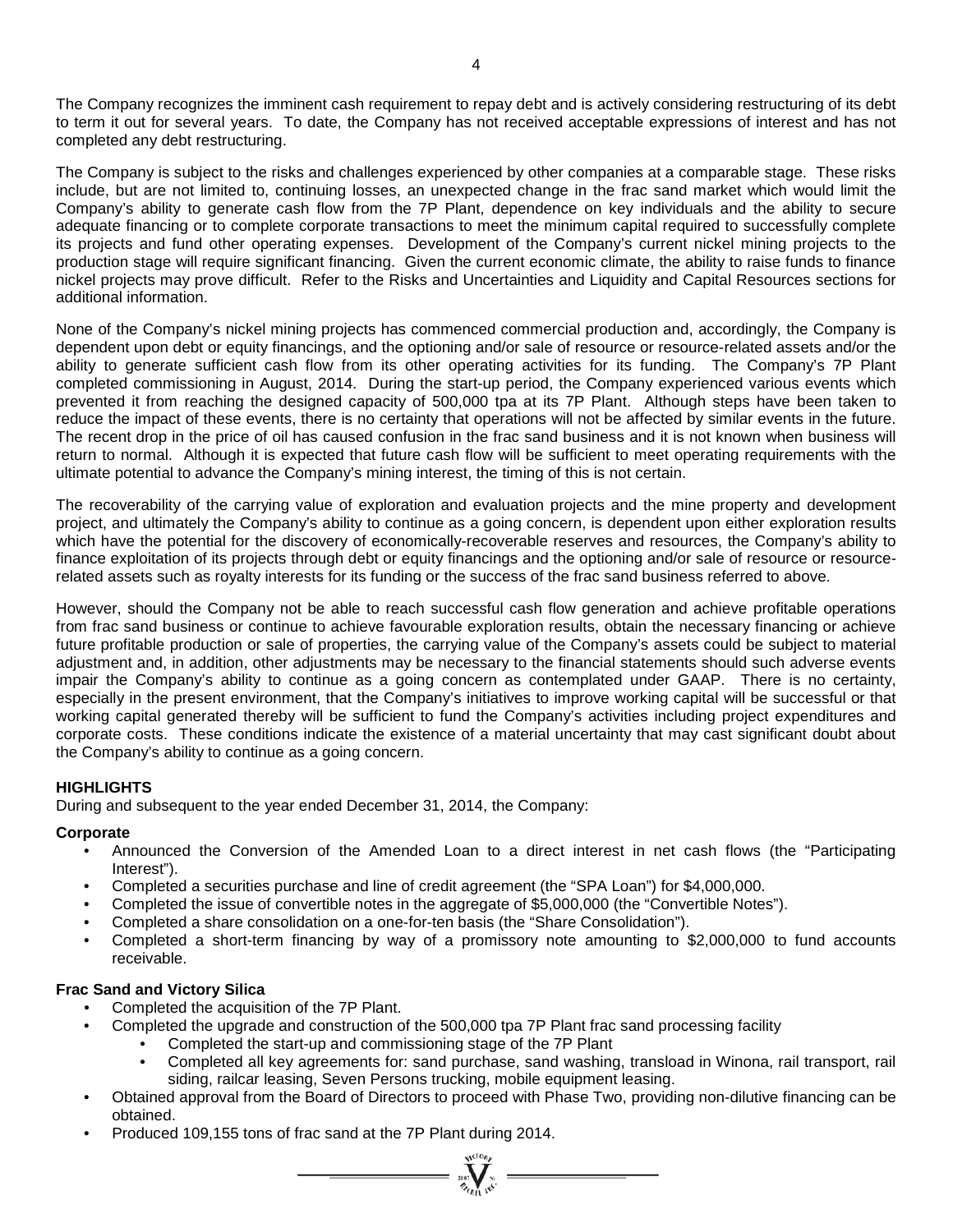- Sold 90,731 tons of frac sand at the 7P Plant during 2014.
- Optioned the Bear Coulee frac sand property at the end of 2014
- In early 2015, completed a 43-101 report outlining a frac sand resource of approximately 11 million tons of frac sand on the Bear Coulee property.
- Secured a second Wisconsin-based supplier of washed concentrated Northern White frac sand.
- Contracted with a second transload facility in St. Paul, Minnesota in early 2015.

#### **Minago**

• Applied for amendment to Minago Environmental Act Licence ("EAL") to relocate the tailings impoundment.

#### **Lynn Lake**

- Regained 100% ownership of the Lynn Lake project.
- Optioned the Lynn Lake project to Corazon in November, 2014.

#### **OUTLOOK**

The year 2014 was a great year for the frac sand industry and a decisive one for Victory Nickel. As a typical junior resource company with superior nickel projects but no access to the financial and capital markets necessary to move these projects forward, the Company had to find an alternative. Waiting for the resource markets to turn around was not considered to be an acceptable option. So in June 2012, the Company announced its intention to enter the frac sand business with a plan that was certainly considered very aggressive and a vision at best. With the efforts of the talented team that was put together under the leadership of Ken Murdock, CEO of Victory Silica, that vision is now a reality. Victory Nickel, through its wholly-owned subsidiary Victory Silica, is now a producer and distributor of high-quality northern white frac sand for sale into the northern markets of Canada and the U.S. Victory Silica's product has received universal acceptance in the oil and gas service industry and the Company now boasts a customer list comprised of leading companies in the industry.

Choosing to enter the frac sand business was not without reason. The strong market fundamentals for frac sand suggested continuing growth of the industry and new public information and strong peer group valuations indicated the availability of near-term cash flow. Suddenly, towards the end of the year and apparently to everyone's surprise, the bottom fell out of the oil industry and the price of oil crashed from in excess of \$100 per barrel to the mid \$40's and has remained in a narrow range ever since. Requests to OPEC to cut production were met with resistance and, in fact, Saudi Arabia, in February 2015, produced more barrels of oil since it had in 2013. In the United States, production of 9.42 million barrels per day was the highest since 1983, presumably all due to fracking. One can only assume that the U.S. would rather provide their own oil than have to be dependent on other nations.

The sudden turn of events could not have come at a more crucial time in our development and entry into the frac sand industry.

Phase One of the Company's three-phase entry into the industry is now complete and the 7P Plant is capable of producing at levels sufficient to generate cash flow. Training of the fourth crew necessary to operate 24 hours per day, seven days a week, was near completion towards the end of the year. Bottlenecks in rail delivery were dealt with by adding a second transload facility in Minnesota to minimize the impact of traffic congestion at our first transload facility in Wisconsin. A second supplier of washed sand was contracted and washing sand during the winter season, something normally not possible, is being undertaken.

Having completed Phase One, the board of directors approved moving forward to Phase Two of the Company's threephase business plan. With the recent decline caused by the drop in the price of oil, this project will be difficult to finance in a non-dilutive manner. However, this is a desirable next step which would not only make the Company more competitive but also provide significant flexibility to target certain markets which often require different grades of sand.

Phase Two of the Company's three-phase plan is to build a wash plant on a Wisconsin sand resource. Frac sand production is a two-stage process; the wet stage and the dry stage. The Company now contracts out the wet stage which is completed in Wisconsin prior to shipping the wet sand to the 7P Plant in Alberta. The wet stage removes the fines and clays, allowing transport of only the coarser fractions. The dry stage, where the sand is dried and separated into four main products of different sizes, is completed at the Company's 7P Plant, a 500,000 tpa dry processing facility. This is of great advantage in maintaining the high quality of the sand. By dry processing and finishing close to markets, where customers can ship directly to the wellhead by truck, Victory Nickel's finished product is only handled once rather than five or six times as is the case with most Wisconsin sand. Every time finished product is handled, the quality deteriorates.

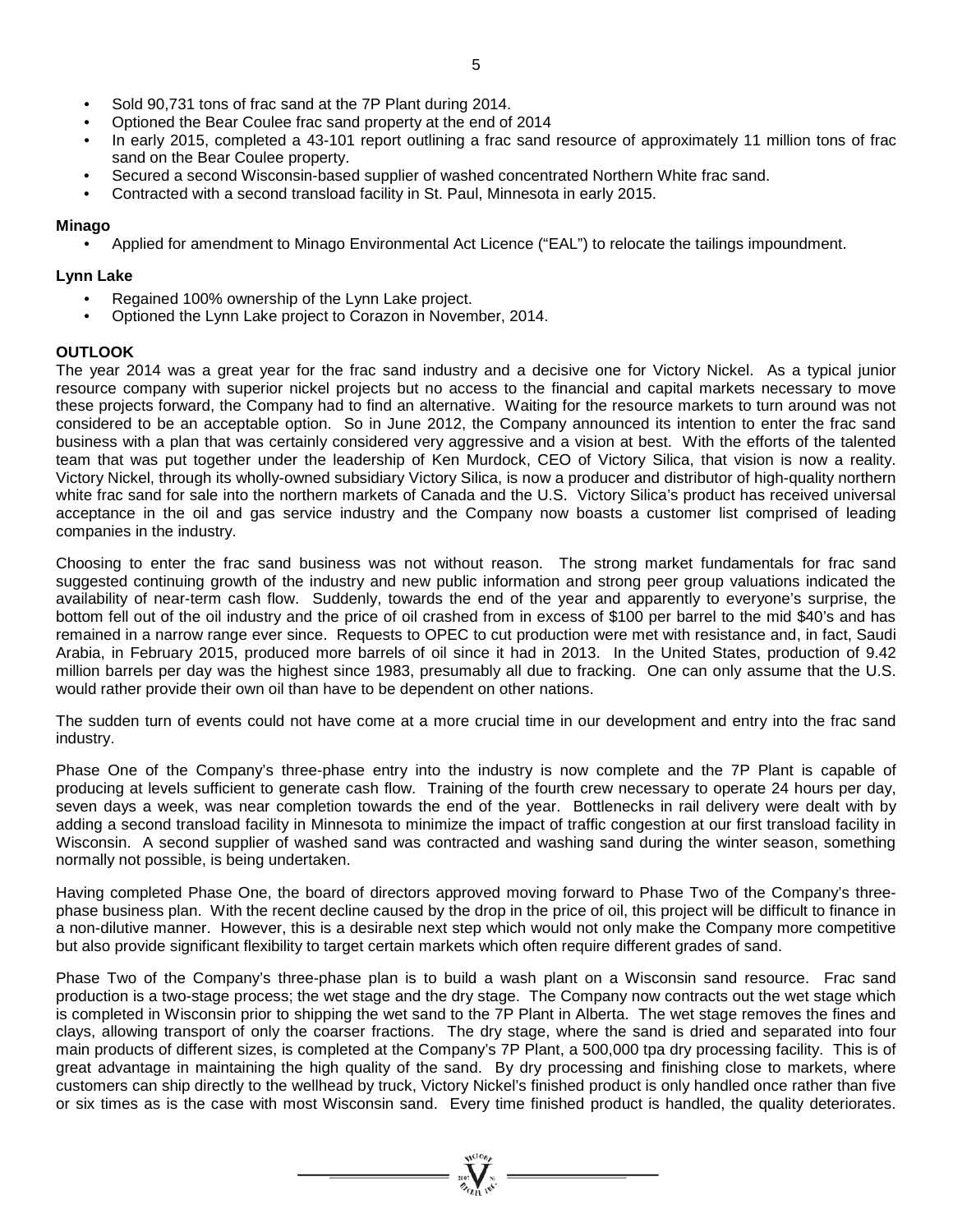Our customers have recognized the need to maintain the high quality which, importantly, makes quality one of Victory Nickel's key competitive advantages.

The three-phase approach to entry into the business was designed to minimize risk to Victory Nickel shareholders. The cost of entry with Phase One was approximately \$6,000,000, or less than \$12 per ton of annual production at capacity. This represents approximately 30% of the expected capital required to build a plant from scratch. The capital recovery period is generally in excess of two years. In Victory Nickel's case, this period is approximately six months at full production levels.

Phase Three of the business plan is to build a second dry processing facility in Winnipeg, Manitoba. Several sites have been identified and the Company is working with YES! Winnipeg to select the most appropriate location. The Company is targeting a site which is serviced by multiple rail carriers. This gives the Company more flexibility in accessing only the highest quality sand from the Wisconsin/Minnesota region. The plan is to build a 1,000,000 tpa plant which would initially be fed with Northern White sand. However, the ultimate plan is to provide customers with a variety of qualities which would include domestic sand, possibly from the Company's Minago project in Manitoba which has been permitted and is ready for development when the price of nickel recovers. The Minago project is a nickel project overlain by overburden which includes sand meeting the frac sand specs. The Winnipeg formation sand is the highest-quality domestic sand and would be a welcome addition to the Company's mix of products. Not all of our customers' applications require the best quality sand.

The Minago FS completed in 2009 indicated that the frac sand component of the Minago open pit contributed approximately \$2.90 per pound of nickel; a very significant co-product. The sand resource at Minago is not restricted to the footprint of the open pit but extends beyond the pit limit such that it is not unreasonable to expect that there is sufficient sand to last in excess of 100 years at the million ton per year rate of extraction; this would be a new industry for Manitoba

We cannot change the market. All we can do is work with it and within it. There are numerous articles outlining the significant reduction in rigs since the drop in the price of oil. However, statistics show that the number of uncompleted wells (not fracked) is increasing. This, in effect, is storing oil in the ground as oil doesn't flow until it is fracked. We read this as very positive. Eventually, these wells will be fracked regardless of the amount of drilling. Existing wells are being refracked. The amount of sand used per frack, that is, proppant intensity per well, is increasing as E&P companies realize that more sand means more oil.

E&P companies continue to squeeze oilfield services companies to reduce costs. Oilfield service companies in return push suppliers including frac sand suppliers to reduce costs. The uncertainty is causing panic selling in some cases. Conversely, there are indications that oilfield services companies are being opportunistic and stocking up on cheap sand. This is not sustainable.

The Company must now focus on managing liquidity until markets settle down and fear no longer impacts business decisions. The Company recognizes the imminent cash requirement to repay debt and is actively considering restructuring of its debt to term it out for several years. To date, the Company has not received acceptable expressions of interest and has not completed any debt restructuring. The Company will only incur costs associated with buying and delivering sand to its 7P Plant when existing inventories get below working levels. We will manage the current downturn.

#### **Nickel Assets**

The Company owns four advanced sulphide nickel projects; three in Manitoba and one in Quebec. A feasibility study of Minago, our main project, was completed in 2009 and permits for development were received in 2011. The Minago project is ready for development. An important part of the Minago deposit is the significant frac sand resource overlying the nickel deposit. Quantifying the value of the frac sand by getting into the business in advance of the Minago development should add certainty to the value of the frac sand co-product at Minago and make financing possible.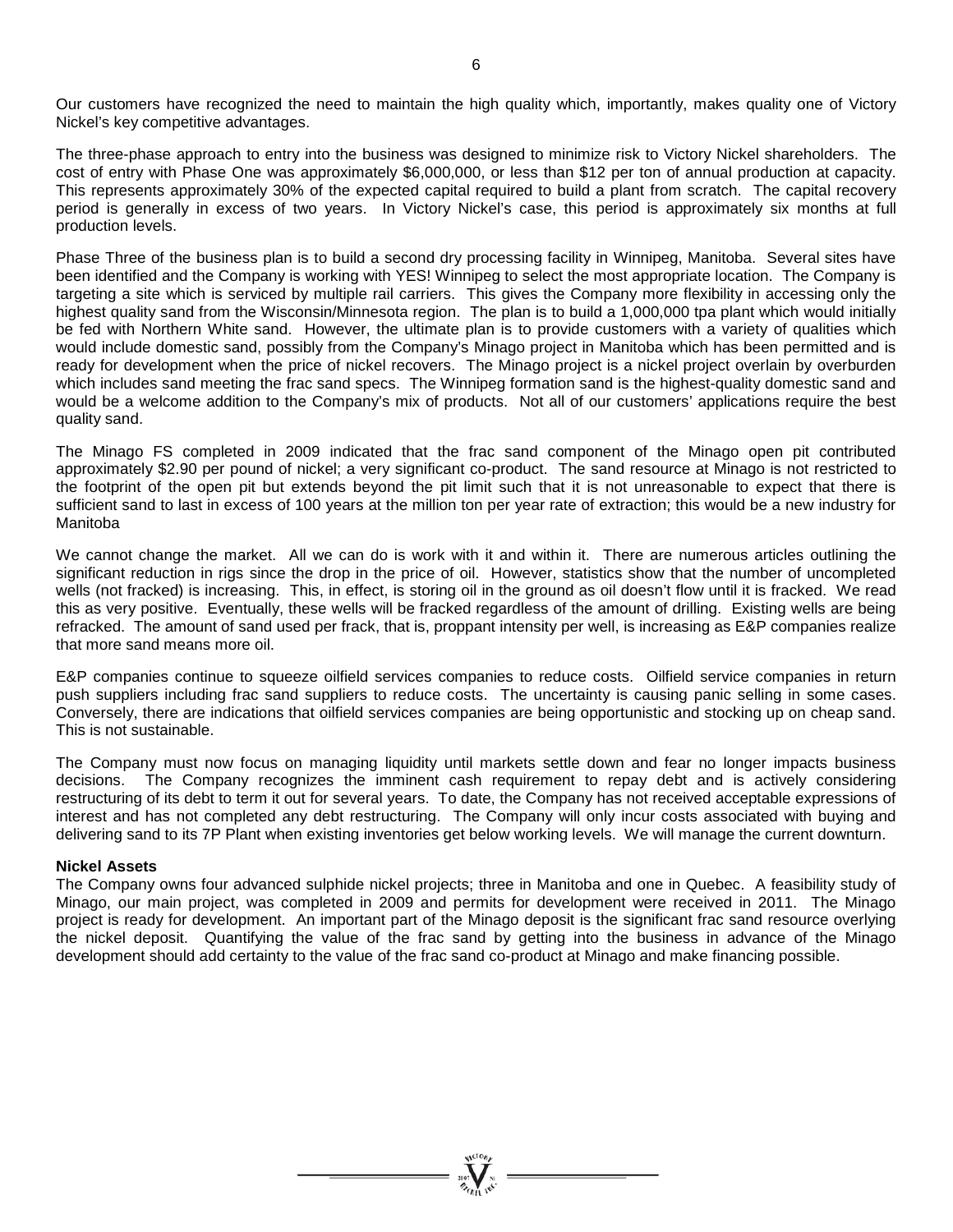## **RESULTS OF OPERATIONS**

| Year ended December 31, 2014                                                   | Corporate           | <b>Exploration and</b><br>Development |                        | Intersegment<br><b>Frac Sand Reclassification</b> | Total                     | 2013<br>Total  |
|--------------------------------------------------------------------------------|---------------------|---------------------------------------|------------------------|---------------------------------------------------|---------------------------|----------------|
| <b>Revenues</b><br>Cost of goods sold                                          | \$<br>- \$          | - \$<br>$\blacksquare$                | 13,976 \$<br>(12, 854) |                                                   | 13,976<br>\$<br>(12, 854) | \$             |
| Gross margin                                                                   |                     | ۰                                     | 1,122                  |                                                   | 1,122                     |                |
| <b>Operating expenses</b><br>General and administrative                        | (1, 914)            | (26)                                  | (496)                  |                                                   | (2, 436)                  | (1, 582)       |
| Share-based payments:<br>Options<br>Share Bonus plan                           | (344)               |                                       |                        |                                                   | (344)                     | (197)<br>(42)  |
| Amortization of property, plant and equipment<br>Writedown of E and E projects | (1)                 | (4)<br>(60)                           | (548)                  |                                                   | (553)<br>(60)             | (26)<br>383    |
| Pre-exploration costs<br>Net frac sand pre-operating costs                     |                     | (4)                                   | (194)                  |                                                   | (4)<br>(194)              | (585)          |
| <b>Operating loss</b>                                                          | (2, 259)            | (94)                                  | (116)                  | $\blacksquare$                                    | (2, 469)                  | (2,049)        |
| Finance income<br>Finance costs                                                | 2,169<br>(2,611)    |                                       | 11<br>(29)             | (11)<br>11                                        | 2,169<br>(2,629)          | 14<br>(3,633)  |
| Net finance costs                                                              | (442)               |                                       | (18)                   | $\blacksquare$                                    | (460)                     | (3,619)        |
| Loss before income taxes                                                       | (2,701)             | (94)                                  | (134)                  | $\overline{\phantom{a}}$                          | (2,929)                   | (5,668)        |
| Income tax recovery                                                            | 513                 |                                       |                        |                                                   | 513                       | 778            |
| Net Loss for the Year                                                          | \$<br>$(2, 188)$ \$ | $(94)$ \$                             | $(134)$ \$             | ۰                                                 | (2, 416)<br>\$            | (4, 890)<br>\$ |

#### **Overall**

For the year ended December 31, 2014, the Company had a net loss of \$2,416,000, or a loss of \$0.04 per share (December 31, 2013 - \$4,890,000 or a loss of \$0.10 per share (after giving retroactive effect to the Share Consolidation)). This narrative discusses the relevant operations of the Frac Sand and Exploration and Development segments first, and then addresses more general and Corporate activities.

#### **Frac Sand**

The Company's 7P Plant commissioning was completed during August 2014 and produced 109,155 tons of various grades of frac sand. During the commissioning and production periods, 88,891 tons of sand were sold which generated gross margin of \$1,122,000. The first sand was produced in March 2014 consequently there was no Frac Sand Segment in 2013 other than pre-operating costs of \$585,000 recorded for the Company as a whole compared with \$194,000 during the pre-operating stage in 2014.

#### *Revenues*

The Company recognized revenue on frac sand sales from the second quarter onwards aggregating \$13,976,000 or \$157.23 per ton sold. During the commissioning and start-up stages, the 7P Plant operated at below capacity levels for various reasons – most of which have been addressed. However, a gross margin of \$1,122,000 was realized for 2014. Inventories of finished sand are priced using normalized costs thus do not bear an inordinate proportion of costs.

#### *Cost of goods sold*

The cost of goods sold includes the cost of concentrated sand purchased in Wisconsin, the cost of delivery to the 7P Plant including handling and transloading costs and the operating cost to dry and screen the concentrated sand into four main dry products. Direct plant operating costs are inventoried and charged to cost of goods sold when title to the product passes to the customer. Costs are capitalized as a component of inventory on a normalized basis and are reflected in costs of goods sold when inventory is sold.

The cost of goods sold was \$12,854,000, or \$144.60 per ton of frac sand sold for the year ended December 31, 2014; this also includes transportation costs to the customer for a portion of sales. Included in the year was approximately five months of commissioning during which time the plant was not operating at its design level. The plant operated at below capacity while training of four crews continued throughout the year. The fourth and final crew was hired in October 2014. In addition, the 7P Plant experienced rail delivery issues, weather disruptions and equipment failures.

Costs per ton are stated as costs per dry ton unless otherwise stated.

Concentrated sand is purchased through long-term supply agreements with third parties at specified prices per ton. For the year ended December 31, 2014 the cost of washed, concentrated sand included as a component of inventory was \$34.60 per ton. Transportation costs including freight charges and fuel surcharges when transporting our sand from

 $\sum_{\alpha}$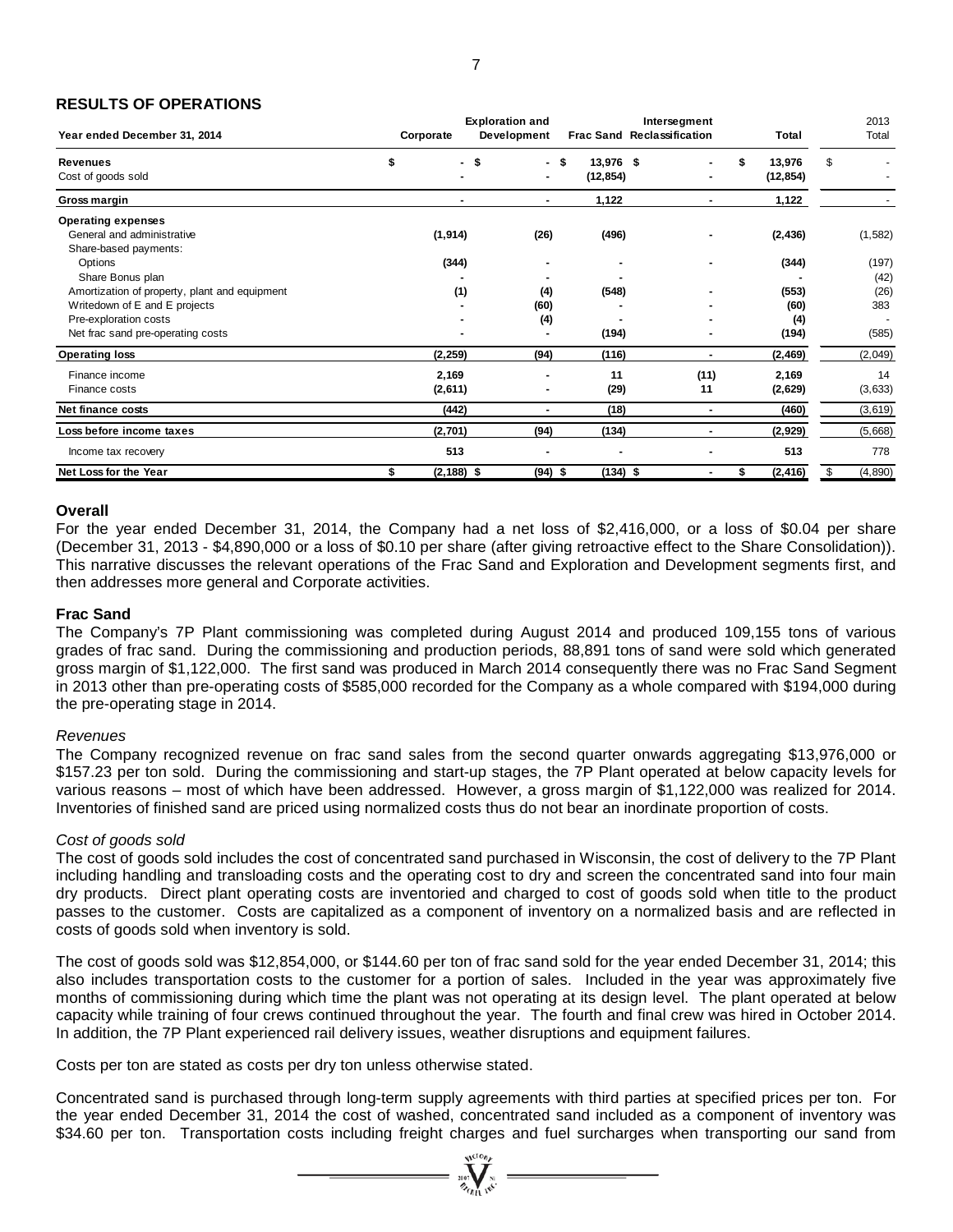Wisconsin to the 7P Plant, transload costs at the source and at the 7P Plant were \$61.25 per ton for the year ended December 31, 2014. Other elements of cost of goods sold were \$23.55 per ton during the year ended December 31, 2014 and were primarily comprised of railcar lease payments, operating expenditures at the plant and mobile equipment lease payments. This adds to a finished goods inventory cost of \$119.40 per ton. The difference from that to the cost of goods sold per ton of \$25.20 essentially represents a combination of transportation costs to the customer's specified location (included in both sales and cost of goods sold) and costs due to start-up such as training of new hires.

All plant operating expenditures, local trucking and some mobile equipment lease payments included in cost of goods sold are denominated in C\$ dollars, therefore average costs include a foreign exchange component.

#### *Gross margin*

The 7P Plant generated a gross margin of \$1,122,000 for the year ended December 31, 2014 on sales revenue of \$13,976,000. The gross margin of \$12.62 per ton was lower than the expected \$25.00 per ton as the Company worked through plant inefficiencies during the commissioning and start-up stages. During the fourth quarter, the gross margin was \$13.03.

#### *General and administrative and other costs*

General and administrative ("G&A") costs for the segment amounted to \$496,000 for the year ended December 31, 2014. These costs include Victory Silica administration, marketing and logistics management.

Amortization of property, plant and equipment of \$548,000 was recorded in the year ended December 31, 2014 for items in use at the 7P Plant including owned and leased equipment. The 7P Plant assets came into use primarily in the second quarter of 2014, at which time amortization commenced. The 7P Plant was not in operation during 2013.

Net pre-operating costs amounted to \$194,000 (\$585,000 in 2013). This is disclosed net of sales which occurred in the pre-operating phase of \$248,000.

#### *Net income*

All of the above items combine to produce net loss for the frac sand segment of \$134,000 for the year ended December 31, 2014, after interest expense relating to equipment leases of \$29,000, offset by a net foreign exchange gain of \$11,000.

#### **Exploration and Development**

There were no write-downs necessary for impairment of projects in 2014 and 2013, however, expenditures of \$60,000 on non-core projects were written off for the year ended December 31, 2014. In addition, there were pre-exploration expenditures of \$4,000 incurred in the same period (2013 – \$nil). In the year ended December 31, 2013, the Company received \$391,000 in receipts under the Lynn Lake option; net of expenditures, \$383,000 was recorded as recovery of exploration and evaluation project. The option was relinquished in early 2014 and the Lynn Lake project was returned to the Company. On November 4, 2014, the Company announced that it had optioned the Lynn Lake project to Corazon, an Australian listed public company with assets in the Lynn Lake area.

#### **Net Loss for the Year – Corporate and Total**

The net loss for the year ended December 31, 2014 for the Company was \$2,416,000 compared with \$4,890,000 for the same period of 2013, after operating expenses totalling \$2,259,000 (2013 - \$2,049,000), net finance costs of \$460,000 (2013 - \$3,619,000) and an income tax recovery of \$513,000 (2013 - \$778,000). In 2013, these costs were net of a \$383,000 recovery with respect to the Lynn Lake property as a result of option amounts received in excess of the recorded value of the property; as explained above, the option was terminated in March 2014.

G&A expenses increased by \$854,000 to \$2,436,000 compared with \$1,582,000 in the prior year. The main reason for the increase is directly attributable to the Company's new frac sand business with G&A of \$496,000 along with indirect costs attributed to the frac sand business incurred at Corporate. In addition, the CEO became a full-time employee of the Company effective January 1, 2014 and 100% of his remuneration is charged directly to G&A rather than through cost allocations under Nuinsco Resources Limited's ("Nuinsco") Management Agreement as occurred in 2013.

Corporate costs include: general investor relations expenses, consulting, travel costs, health benefits and director costs mostly related to growing the frac sand business. Slightly offsetting the increase are costs under the Management Agreement with Nuinsco which have decreased marginally by \$25,000 reflecting a slight change in activity.

As mentioned above, G&A expenses include costs charged by Nuinsco for administrative services, partly offset by costs charged to Nuinsco by Victory Nickel as described under Transactions with Related Parties and Management Agreement with Nuinsco below; these amounted to \$661,000 and \$nil (2013 - \$684,000 and \$16,000), respectively. The

 $\sum_{\alpha}$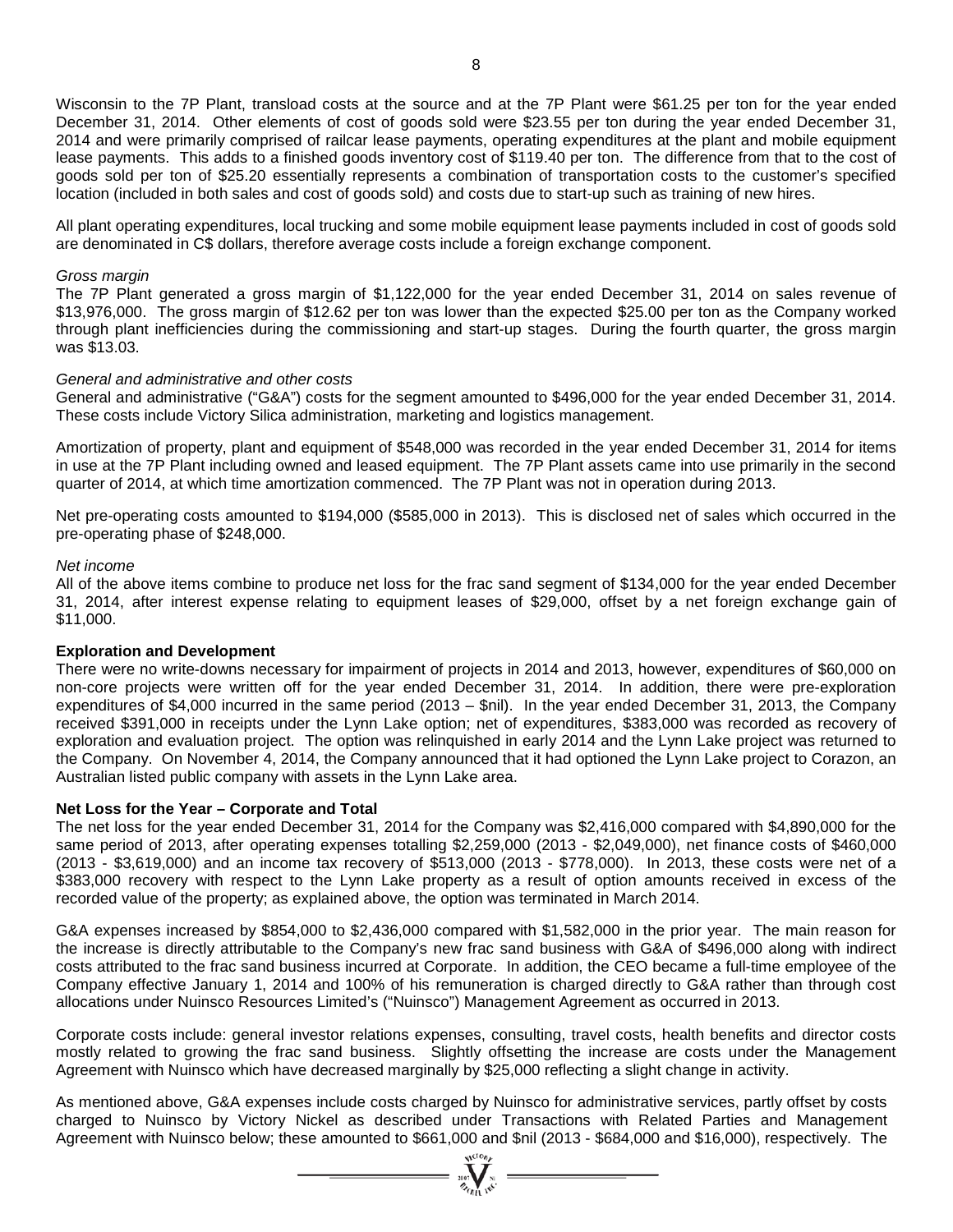Management Agreement has been terminated by Victory Nickel but the Company expects to continue to share resources and costs with Nuinsco under a cost sharing arrangement.

The costs of public company compliance in 2014 for Victory Nickel were mitigated by sharing arrangements under the Management Agreement with Nuinsco but are still significant. For the year ended December 31, 2014 they are estimated to be \$894,000 compared with \$802,000 for 2013 on a comparable basis. The increase is due to higher investor relations support involved in educating stakeholders about the frac sand business as well as increased compliance costs as the Company engaged its auditors to perform a review on its interim financial statements effective with second quarter reporting.

The share-based payment expense for options for the year ended December 31, 2014 of \$344,000 reflects the grant and partial vesting of 1,063,000 options (after giving retroactive effect to the Share Consolidation, refer to Note 19 to the 2014 Audited Consolidated Financial Statements) with a weighted average fair value at grant date of C\$0.39. In 2013, the share-based payment expense for options reflects the grant and partial vesting of 9,370,000 options with a weighted average fair value at grant date of C\$0.18 for an expense of \$197,000. In addition, 181,417 shares were issued under the Share Bonus Plan with a closing price on grant date of between C\$0.30 and C\$0.45 in consideration for bonuses which were declared in 2013. The value assigned to the stock options was calculated using the Black-Scholes option-pricing model as explained in Note 21 to the 2014 Audited Consolidated Financial Statements.

#### *Net finance costs*

| <b>Years ended December 31,</b>                      | 2014  |       |    | 2013    |
|------------------------------------------------------|-------|-------|----|---------|
| Interest income on bank deposits                     | \$    | 1     | \$ | 14      |
| Net change in fair value of financial liabilities at |       |       |    |         |
| fair value through operations                        | 1,943 |       |    |         |
| Gain on adjustment of estimated cash flows           |       | 225   |    |         |
| <b>Finance income</b>                                | 2,169 |       |    | 14      |
| Interest expense on loans                            |       |       |    |         |
| Cash settled                                         | 1,274 |       |    | 160     |
| Amortization of loan fees                            |       | 770   |    | 130     |
| Amortization of embedded option derivatives          |       | 339   |    | 11      |
| Commitment fee                                       |       | 3     |    | 10      |
| Loss on adjustment of estimated cash flows           |       |       |    | 3,100   |
| Net change in fair value of financial liabilities at |       |       |    |         |
| fair value through operations                        |       |       |    | 165     |
| Net foreign exchange loss                            |       | 243   |    | 57      |
| <b>Finance costs</b>                                 | 2,629 |       |    | 3,633   |
| <b>Net Finance Costs</b>                             |       | (460) | S  | (3,619) |

For the year ended December 31, 2014, net finance costs were \$460,000 (December 31, 2013 - \$3,619,000). The Company considers financing activities, other than those related to equipment leased in the frac sand segment, to be part of the Corporate segment.

Finance income increased to \$2,169,000 from \$14,000 in the comparative period; primarily due to the reduction in the value of the embedded option derivatives related to the Company's convertible debt of \$1,481,000 combined with a \$462,000 reduction in the fair value of the warrants issued in connection with the SPA Loan which have a cashless exercise feature. Both of these instruments and their accounting are described below and most of the changes in the year occurred in the third quarter. In addition, the value of the estimated cash flows associated with the Participating Interest decreased by \$225,000 in 2014 compared with an increase of \$3,100,000 in 2013. The decrease is primarily a function of probability-weighted estimates and the expectation of the ceiling of funds applicable. Refer below.

Finance costs were \$2,629,000 and reduced from the prior year by \$1,004,000. The components were quite different year over year. Cash interest expense was \$1,274,000 for the year ended December 31, 2014 (2013 - \$160,000). The increase in interest expense during 2014 was primarily attributable to interest on the SPA Loan and the Convertible Notes issued to fund the construction and working capital for the frac sand business. (Trade accounts receivable and inventory attributable to the frac sand business amounted to an aggregate of \$5,702,000 as at December 31, 2014.) As at December 31, 2013, the only debt related to the predecessor loan to the Participating Interest plus one convertible note for \$2,000,000.

=  $\sum_{x=0}^{\sqrt{100}h}$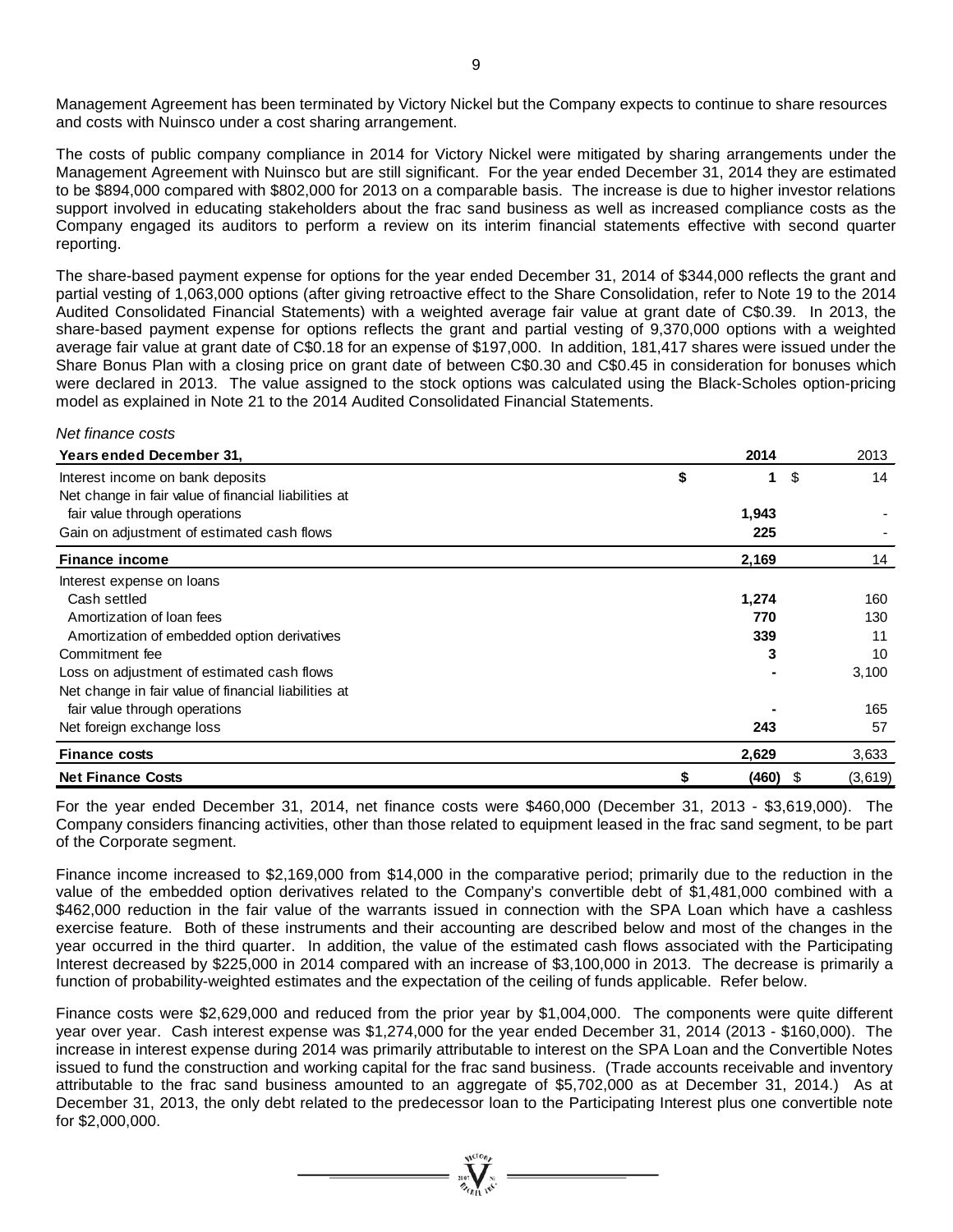The change in finance costs above was affected by the change to a gain from a loss on estimated cash flows related to the Participating Interest of \$225,000 which reduced the unamortized cost of the asset to \$3,548,000 compared with an increase of \$3,100,000 to \$3,855,000 in 2013; other differences relate to changes in foreign exchange. The fair value of the Participating Interest will increase as it moves closer to the period when payments will begin due to the passage of time, ceteris paribus. However, changes in assumptions were made during the last quarter of 2014 relating to the expected production of the 7P Plant and the underlying cash flow model was changed accordingly. Note that although it was announced in February 2015 that the move to Phase Two of the frac sand business will be delayed, the Company still expects that it will enter that phase before the ceiling for Phase Two payments of C\$7,677,124 (approximately \$6,609,000) is reached. The Company applied probability weightings of 5%, 40% and 55% as risk factors to varying levels of expected cash flows. The probability weighted average cash flows has increased to 75% from 58% used in the model as at December 31, 2013. The percentage participation in net cash flows is 52.16%. As well, the Company incurred \$243,000 in net foreign exchange loss on transactions and balances denominated in the Canadian dollar compared with \$57,000 in the prior year.

The Company has issued several tranches of convertible notes. There are several elements of finance expense associated with these: cash-settled interest expense paid on a calendar quarter basis, non-cash amortization of loan fees, non-cash amortization of the embedded derivative related to the value of the convertibility feature at inception and the change in the value of that embedded derivative at the end of a reporting period. All amortizable elements are calculated using the effective interest rate method. Convertible notes were issued in 2013 and 2014 with similar terms and requiring similar accounting treatments. Collectively, these are termed the "Convertible Notes". The aggregate outstanding principal value of the Convertible Notes as at December 31, 2014 is \$5,979,000 (December 31, 2013 - \$2,000,000).

Aggregate interest settled in cash for the year ended December 31, 2014 amounted to \$1,274,000, of which \$666,000 relates to Convertible Notes, \$352,000 relates to the SPA Loan, and \$178,000 relates to short-term loans. The balance of interest is on leased mobile equipment and other items. In the prior year, interest was \$160,000 of which \$115,000 related to the Amended Loan prior to its conversion to a Participating Interest and \$41,000 related to the Convertible Note outstanding at that time. The balance of interest relates to leased mobile equipment.

Amortization of cash-settled loan fees in the year amounted to \$770,000 with an additional \$339,000 for amortization of a portion of the embedded option derivatives related to the Convertible Notes remaining of \$1,003,000 calculated at inception (\$160,000 of which was recorded in 2013). The value of the embedded option derivatives at December 31, 2014 decreased by \$1,316,000 due to reductions in the value of the embedded option derivatives from their inception values and, accordingly, \$1,481,000 was credited through operations as finance income during 2014.

The embedded option derivatives are calculated using the Black-Scholes option-pricing methodology and are a function of share price, the C\$1.00 conversion price (after the retroactive effect of the Share Consolidation), risk-free interest rate, length of time to expiry and share price volatility as well as the US dollar exchange rate for loans denominated in US dollars but convertible using a Canadian price. All other things being equal, one would expect the value of the option to decline as time approaches the expiry date. However, because of the volatility of exchange rates and the Company's share price, this may not always be the case. Further, since one Convertible Note was exchanged into a portion of the SPA Loan in the second quarter of 2014, a portion of the embedded option derivative was de-recognized. The SPA Loan does not contain an embedded option derivative feature, however, the warrants which were issued therewith may be exercised on a cashless basis. The value of the warrants is considered to be debt rather than equity and changes in the fair value of the warrants is also recorded through net finance income. For the year ended December 31, 2014, this amounted to \$462,000 in finance income.

We remarked in the first quarter MD&A that whether any increases in values of financial instruments would continue was speculative. But what is certain is that it has caused a significant amount of variability in the finance income and finance costs in the statement of operations.

#### *Income tax recovery*

The Company does not allocate income taxes between segments. In the year ended December 31, 2014, the Company recorded an income tax recovery of \$513,000 (2013 – income tax recovery of \$778,000). This is primarily a function of higher taxable losses. Furthermore, because the losses are expected to be used to shelter frac sand income in a lower tax rate jurisdiction, the income tax rate in place is expected to be 25%; this was adjusted at the end of 2013.

#### *Other comprehensive income*

Other comprehensive income ("OCI") for the year ended December 31, 2014 relates to a decrease of \$104,000 (2013 – decrease of \$217,000) in the market value of the Company's financial assets at fair value through OCI along with an

 $\sum_{\alpha}$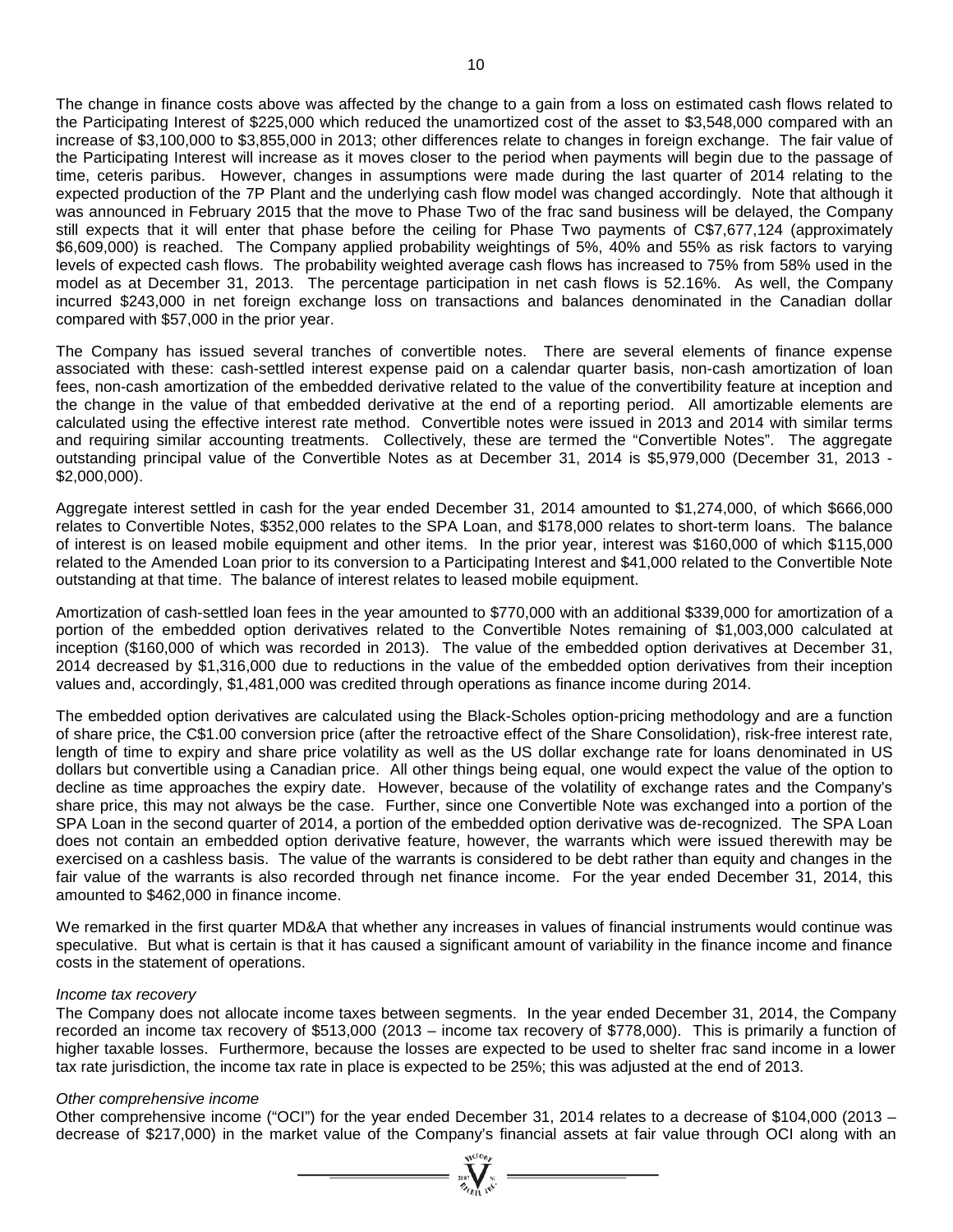income tax recovery recorded through OCI of \$12,000 (2013 – income tax recovery of \$30,000). These changes are a result of net market value changes in the Company's marketable securities. There were no sales of securities during 2014; sales generated \$57,000 of proceeds during 2013. Furthermore, foreign exchange loss in OCI of \$2,338,000 was incurred compared with \$3,390,000 in the comparative period due to the change in functional and presentation currency to the US\$ from the C\$, as described earlier.

#### *Other significant changes*

The changes in other balances not specifically addressed in other sections of this MD&A are described herein.

Cash and cash equivalents have decreased from \$1,338,000 to \$712,000 excluding restricted deposits of \$271,000 which support several letters of credit provided to facilitate its frac sand business with certain vendors. The Liquidity and Capital Resources section describes the cash flows in the year in detail.

Receivables and prepaids as at December 31, 2014 increased from \$358,000 to \$3,367,000 and primarily include \$2,725,000 trade accounts receivable from frac sand sales compared with \$nil as at December 31, 2013. While some balances are in excess of 30-day terms, we do not expect to experience any losses given the quality of our customers. The Company has received payments to date for the majority of its trade accounts receivable outstanding as at December 31, 2014. Prepaids include \$555,000 of deposits to sand suppliers as at December 31, 2014 (December 31, 2013 - \$117,000).

Marketable securities as at December 31, 2014 decreased by \$108,000 to \$153,000 from the prior year as a result of declines in market prices of shares. The Company generated \$57,000 in sales proceeds in the first quarter of 2013, no sales occurred during 2014.

Inventory of \$2,977,000 comprises various grades of finished product and concentrated sand at various locations from the transload facilities in Wisconsin and Minnesota, in transit to Seven Persons and at the 7P Plant itself. Valuation of the inventory is based on normalized costs anticipated during normal production levels. Unit costs are approaching normalized levels since the plant was operating more steadily towards the end of 2014.

Property, plant and equipment increased to \$6,179,000 from \$4,963,000 as at December 31, 2014 primarily due to expenditures on the 7P Plant and related leased mobile equipment. The mobile equipment is in use and is being depreciated; amortization on the plant commenced in the second quarter given its availability for use in production. The first sand was processed through the 7P Plant in March, 2014 and commissioning occurred during the second quarter of 2014.

Project expenditures are described below in Mine Property and Development Activities and Exploration and Evaluation **Activities** 

The increase in trade and other payables of \$1,512,000 to \$3,032,000 relates primarily to an increase in trade payables of \$1,294,000 for supplies, transportation and property, plant and equipment for the 7P Plant combined with an increase in accrued liabilities of \$228,000 related to the frac sand business. This is due to the increased activity of the frac sand operation.

Victory Nickel has several loans and borrowings; current amounts due within one year amount to \$7,493,000 and longterm loans aggregate \$2,957,000; a total increase of \$8,307,000 over the loans and borrowings as at December 31, 2013 of \$2,143,000. Additional Convertible Notes aggregating \$5,000,000 were entered into during 2014. In the second quarter, a Convertible Note with principal of \$1,000,000 was extinguished and replaced with a SPA Note as part of the SPA Loan. The SPA Loan of \$4,000,000 was entered into in the second quarter and was fully drawn in August, 2014; the SPA Loan is due on July 30, 2015 and is accordingly now classified as a current liability due within one year. An additional Convertible Note of \$3,000,000 was also entered into during the third quarter of 2014. Furthermore, a shortterm facility of \$2,000,000 was fully drawn down by October, 2014. The short-term facility originally had a term of one month. It has been successively renewed on a monthly basis upon payment of extension fees. Presently, the facility is due April 30, 2015 with a principal balance outstanding of \$1,000,000. Changes in the embedded option derivatives described earlier, account for the remaining changes in loans and borrowings.

Note 15 to the 2014 Audited Consolidated Financial Statements includes an analysis of the loans and borrowings balances. Refer to the Liquidity and Capital Resources section for additional discussion.

The Company has entered into several finance leases to purchase mobile equipment with a total fair value of \$666,000 at various acquisition dates; the long-term portion of the related obligation is \$275,000 (December 31, 2013 - \$384,000) and

=  $\sum_{n=1}^{\infty} \sum_{n=1}^{\infty} \sum_{n=1}^{\infty}$  =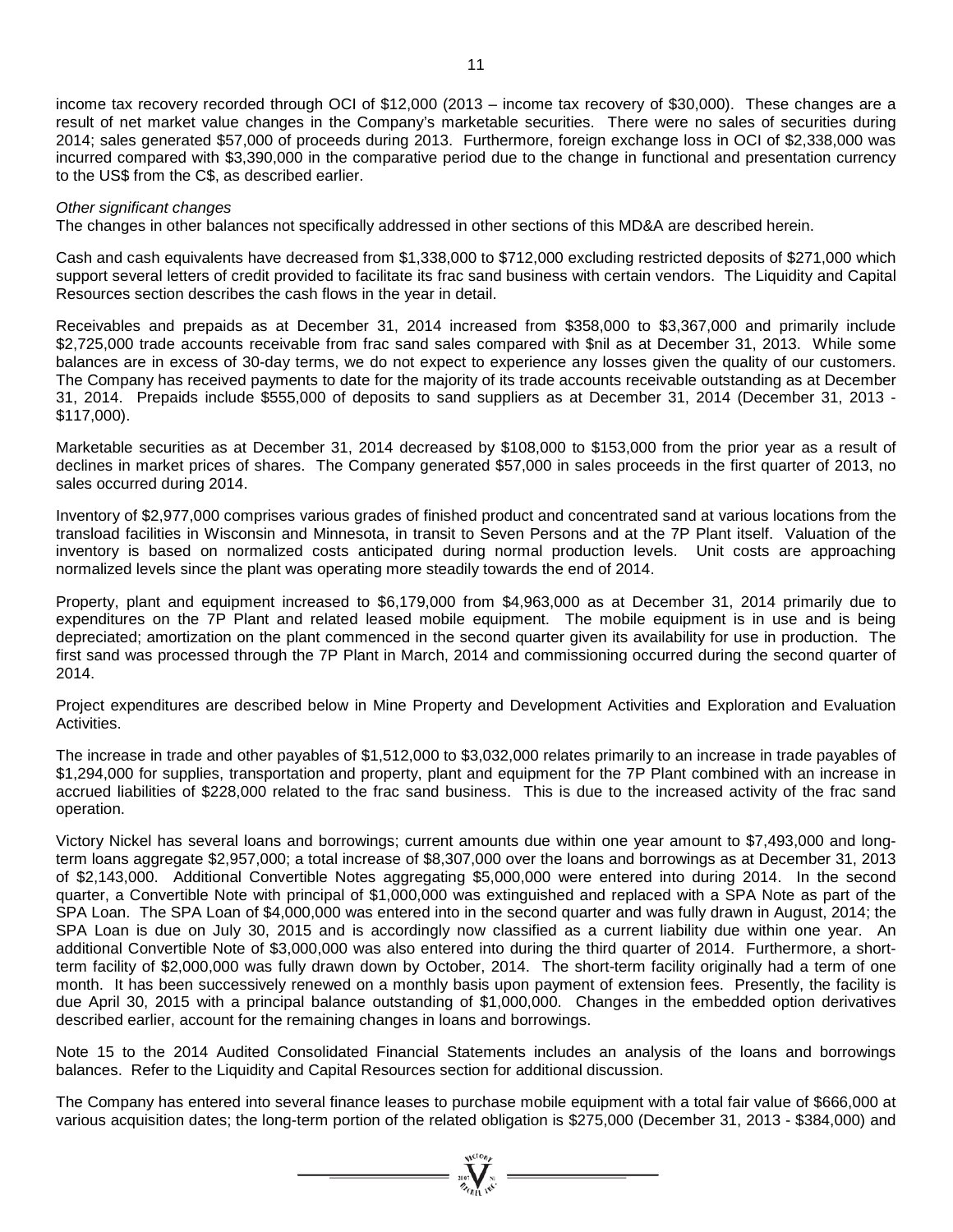the short-term lease obligation of \$137,000 (December 31, 2013 - \$150,000) is included in *Trade and other payables*. Note 17 to the 2014 Audited Consolidated Financial Statements includes an analysis of the lease obligation.

The Participating Interest is a financial liability carried at amortized cost. The valuation thereof is determined by a model of estimated cash flows. As at December 31, 2014, the estimated value of the Participating Interest was \$3,548,000 which decreased by \$307,000 compared with \$3,855,000 as at December 31, 2013, a result of changes in amortized loan fees combined with changes in the effect of foreign exchange. Refer to further analysis below.

The deferred tax liability balance amounts to \$817,000 as at December 31, 2014 (December 31, 2013 - \$1,430,000). The main components of the balance relate to the tax effects of E&E projects and the MP&D project, offset by the tax value of net operating tax losses carried forward. Due to changes in the expected future income tax rate because of the frac sand activity in Alberta, the deferred tax liability amount reflects a rate of 25%. The Company estimates that it has approximately \$242,000 (December 31, 2013 - \$172,000) in unrecognized deferred tax assets in relation to Victory Silica.

The share capital balance has increased to \$52,570,000 as at December 31, 2014 (December 31, 2013 - \$52,048,000). On September 12, 2014, the Company consolidated its common shares on a one-for-ten basis (the "Share Consolidation"); any reference to the numbers of common shares, options and warrants, weighted average number and per share information has been adjusted retroactively to be comparable using that basis as if the Share Consolidation had been effective on the first day of the reporting period referred to in this MD&A.

The increase in share capital of \$522,000 was primarily due to the exercise of 463,000 options (after giving retroactive effect to the Share Consolidation) in the first quarter of 2014 generating cash of \$201,000 and requiring a transfer from contributed surplus to share capital of \$144,000. As well, 450,065 shares (after giving retroactive effect to the Share Consolidation) were issued during the third and fourth quarter upon the exercise of warrants issued as part of the rights offering completed in July 2013 generating cash of \$144,000 and requiring a transfer from contributed surplus to share capital of \$30,000. Furthermore, 18,268 common shares were issued to Nuinsco in settlement of commitment fees on the Amended Loan (see Note 16 to the 2014 Audited Consolidated Financial Statements).

Contributed surplus has increased to \$5,644,000 from \$5,431,000 primarily as a result of options vesting during the year of \$344,000, partly offset by transfers to share capital as mentioned above for options and warrants exercised during the year.

#### *Year Ended December 31, 2013 Compared with Year Ended December 31, 2012*

For the year ended December 31, 2013, the Company had a net loss of \$4,890,000, or \$0.10 per share (after giving retroactive effect to the Share Consolidation), (2012 – net loss of \$183,000, or \$0.00 per share).

The results are mainly a function of general and administrative expenses of \$1,582,000 (2012 - \$1,320,000), aggregate share-based payment expenses of \$239,000 (2012 - \$263,000), net finance costs of \$3,619,000 (2012 – \$13,000) and pre-operating costs related to Victory Silica of \$585,000 (2012 - \$159,000); these costs were offset by a \$383,000 recovery (2012 - \$1,449,000) with respect to the Lynn Lake property as a result of option amounts received in excess of the recorded value of the property. Results in the year also include an income tax recovery of \$778,000 (2012 – income tax recovery of \$141,000).

General and administrative expenses increased by \$262,000, to \$1,582,000 from \$1,320,000, for the years ended December 31, 2013 and 2012, respectively. The main reason for the increase is because of activity creating the frac sand business. Costs under the management agreement with Nuinsco alone have increased by approximately \$100,000 due to that activity. There were finance consulting and due diligence fees of approximately \$58,000 and increases in directors fees and meeting expenses because of a higher number of meetings, increases in investor relations expenses because of the new business as well as increased legal and insurance costs also for the new business. Costs include a bonus to senior officers which was partly paid in cash and partly in shares in July, 2013. In 2012, the Company incurred travel and legal costs associated with securing financing.

As mentioned above, general and administrative expenses include costs charged by Nuinsco for administrative services, partly offset by costs charged to Nuinsco by Victory Nickel as described under Transactions with Related Parties and Management Agreement with Nuinsco Resources Limited below; these amounted to \$733,000 and \$17,000 (2012 - \$654,000 and \$27,000 respectively). Costs allocated from Nuinsco pursuant to the management agreement are activity related; the increase in costs is primarily a result of increased people costs allocated under the agreement due to activity at Victory Silica and on the frac sand business. This arrangement with Nuinsco allows the Company to have access to disciplines which would otherwise be cost-prohibitive to a junior company.

 $\sum_{\mathbf{y} \in \mathcal{Y}} \sum_{\mathbf{y} \in \mathcal{X}} \sum_{\mathbf{y} \in \mathcal{Y}} \mathbf{y} =$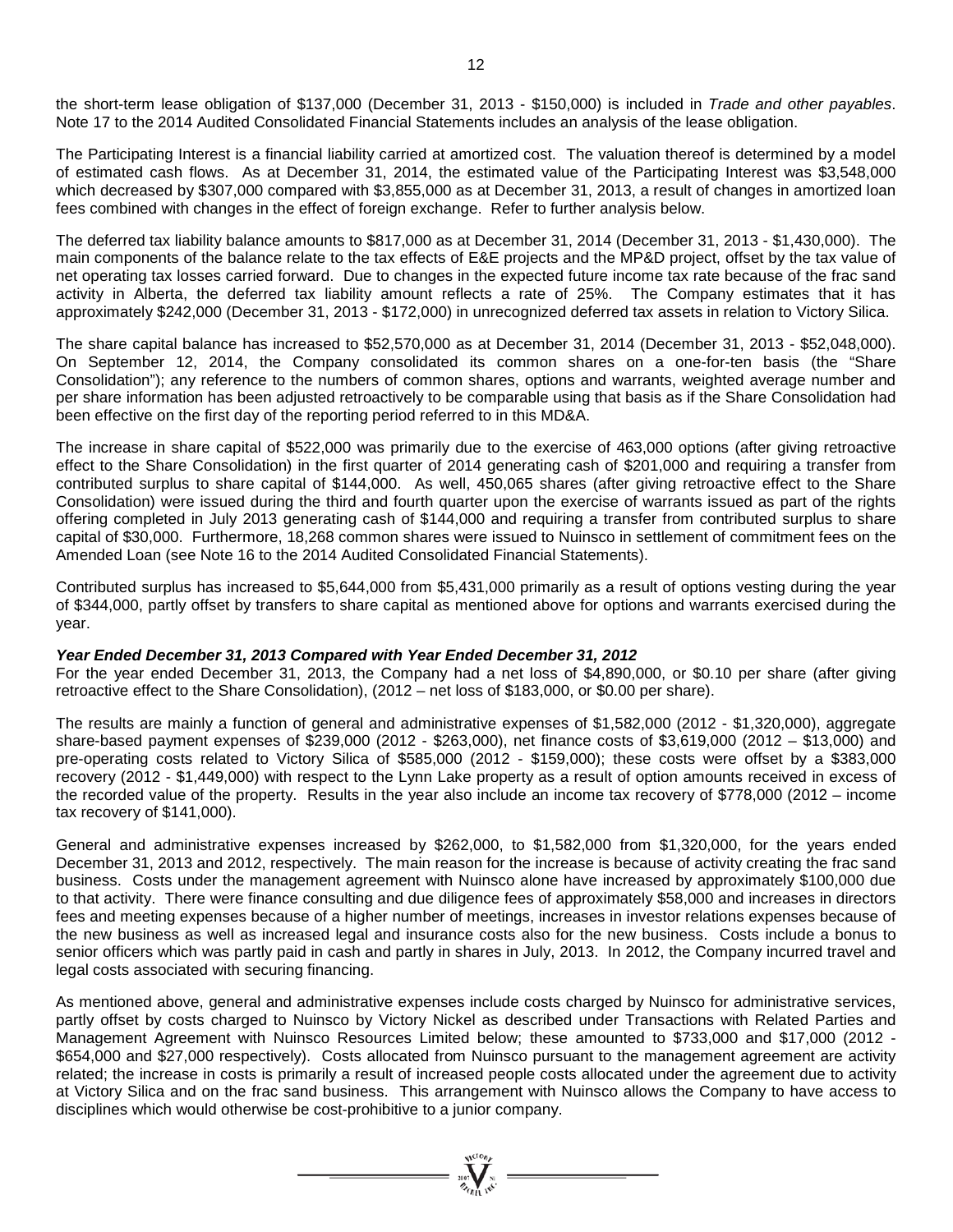The costs of public company compliance for Victory Nickel for the year ended December 31, 2013 are estimated to be approximately \$802,000, compared with \$730,000 in the year ended December 31, 2012, calculated on a comparable basis. As described above, investor relations costs have increased because of the frac sand business.

The share-based payment expense for options in the year ended December 31, 2013 reflects the grant and partial vesting of 937,000 options (after taking retroactive effect of the Share Consolidation) with a weighted average fair value at grant date of C\$0.18. In addition, 181,410 shares were issued under the Share Bonus Plan with a closing price on grant date of between C\$0.30 to C\$0.45 in consideration for bonuses which were declared in 2013. The expense in 2012 reflects the grant and partial vesting of 805,000 options with a weighted average fair value at grant date of C\$0.35. The value assigned to the stock options was calculated using the Black-Scholes option-pricing model as explained in Note 19 to the Company's 2013 Audited Consolidated Financial Statements.

There were no write-downs necessary for impairment of projects in 2013 or 2012. Furthermore, there were no preexploration expenditures incurred in either year. In the year ended December 31, 2013, the Company received an aggregate of \$391,000 in receipts under the Lynn Lake option; net of expenditures, \$383,000 was recorded as recovery of exploration and evaluation project. The Company had agreed to schedule out the previously-agreed option payment, along with an additional amount of C\$125,000. In 2012, the full option receipt of C\$1,000,000 was received in the first quarter of that year and another C\$450,000 was received in the third quarter. Also as described above, Wellgreen has relinquished the Lynn Lake option and no further option payments under this option agreement will be received.

In 2012, the Company announced the creation of Victory Silica as described earlier; VSL's executive and staff are responsible for managing the frac sand business. Pre-operating costs of \$585,000 expensed in 2013 comprise start-up consulting fees and related expenses, overhead allocations, additional staff costs, and repairs and maintenance of the 7P Plant during the period. In 2012, pre-operating costs of \$159,000 consist mainly of start-up consulting fees and related expenses only.

For the year ended December 31, 2013, net finance costs were \$3,619,000 (for the year ended December 31, 2012 – \$13,000). Finance costs increased to \$3,633,000 from \$16,000 in the years ended December 31, 2013 and 2012, respectively, mainly due to the interest expense on the loans and related items; in particular, given the potential conversion to a participating interest by Nuinsco at that time, the Company recorded an increase in the fair value of the loan of \$3,100,000 effective December 31, 2013.

The accounting of the Conversion feature and the determination of estimated future cash flows is described above. Refer also to Note 16 to the 2014 Audited Consolidated Financial Statements.

In the fourth quarter of 2013, the Company entered into a Convertible Note for \$2,000,000. There are several elements of finance expense associated with this: cash-settled interest expense paid on a calendar quarter basis, non-cash amortization of loan fees, non-cash amortization of the embedded derivative related to the value of the convertibility feature at inception and the change in the value of that embedded derivative at the end of a reporting period. All amortizable elements are calculated using the effective interest rate method.

Aggregate interest settled in cash for the year ended December 31, 2013 amounted to \$160,000. Approximately \$117,000 was on account of the Participating Interest/Amended Loan (\$9,000 was paid in 2013 relating to 2012) and \$43,000 was on account of the Convertible Note. Amortization of loan fees in the year amounted to \$130,000 and \$11,000 represented amortization of a portion of the embedded derivative in the Convertible Note of \$160,000 calculated at inception. The value of the embedded derivative increased to \$325,000 as at December 31, 2013 and, accordingly, \$165,000 was charged through operations.

In the year ended December 31, 2013, the Company recorded an income tax recovery of \$778,000 (2012 – income tax recovery of \$141,000). This is primarily a function of higher taxable losses partly offset by the tax effect of non-capital losses of \$183,000 which expired in 2013. Furthermore, because of the frac sand business activity expected to be in place when the losses are utilized, the income tax rate in place is expected to be 25%; this reduced the required future income tax liability by \$284,000 which is recorded in the income tax recovery. The Company has estimated it has \$183,000 in unrecognized deferred tax assets in relation to Victory Silica; given this is a new venture which has not yet started operation, it is not currently assessed as more-likely-than-not that losses and costs incurred in Victory Silica will be realized prior to their expiry.

Other comprehensive income ("OCI") in the year ended December 31, 2013 relates to a decrease of \$217,000 (December 31, 2012 – \$655,000) in the market value of the Company's financial assets at fair value through OCI along with income tax recoveries recorded through OCI of \$30,000 (December 31, 2012 – income tax recoveries of \$88,000). In addition,

 $\sum_{\substack{i=1\\ \ell_i\in\mathbb{N}\setminus\{0\}}}^{N^{(10)}_{N^{(1)}}}=$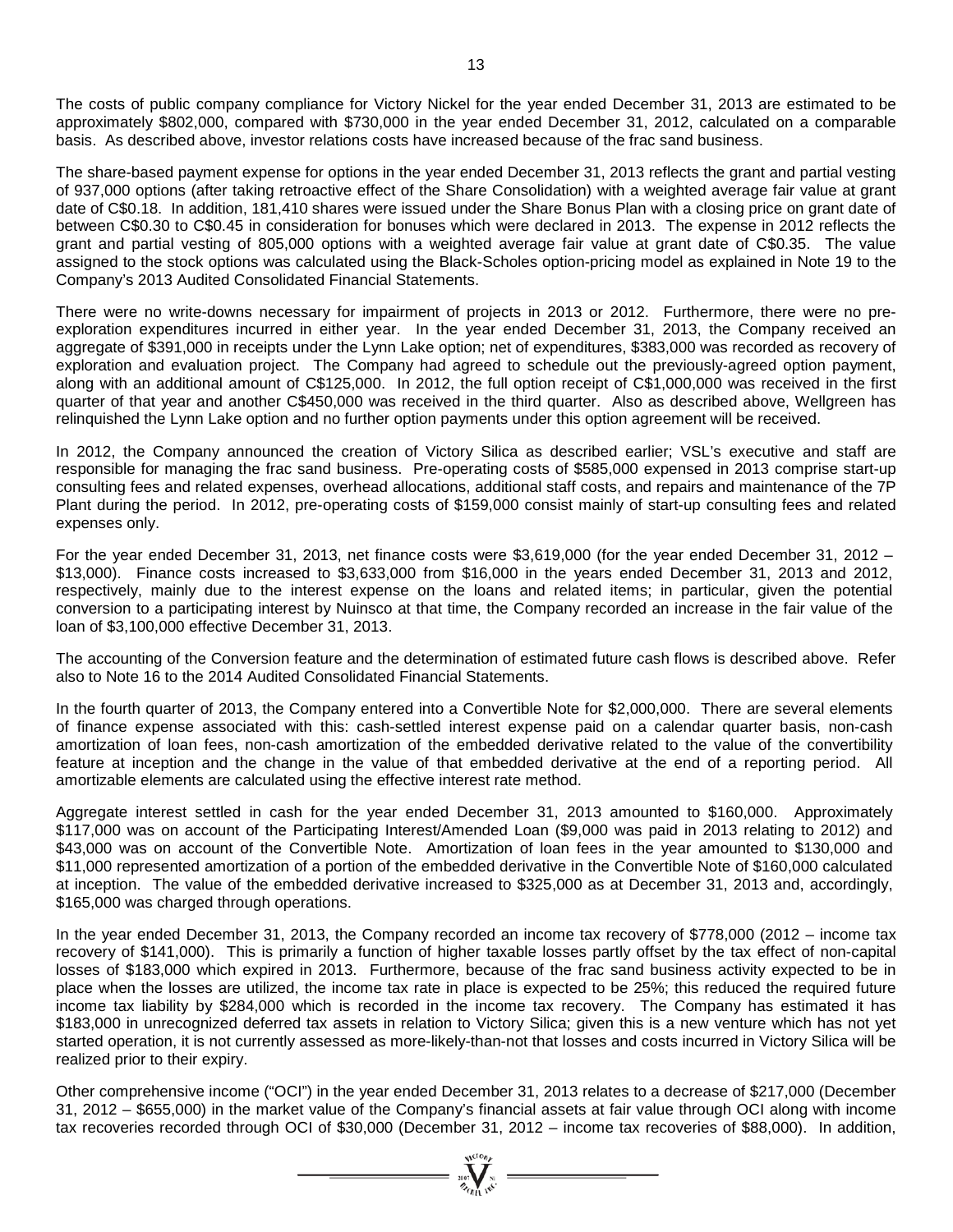the Company recorded \$3,390,000 as the effect of foreign currency conversion for the year ended December 31, 2013 pursuant to the Company's decision to change the functional and presentation currency to the US Dollar.

The changes in other balances not specifically addressed in other sections of this MD&A are as follows:

Receivables and prepaids as at December 31, 2013 include \$110,000 in sand purchases prepaid in accordance with the purchase contract signed late December. Sand commenced being delivered to the 7P Plant in February, 2014.

Marketable securities as at December 31, 2013 consist of the Company's financial assets at fair value through OCI; the Company's investment in shares is at fair value through OCI; the Company no longer has any investment in warrants at fair value through operations. Marketable securities decreased by \$299,000 from December 31, 2012 as a result of sales and declines in market prices of shares. The Company generated \$57,000 in sales proceeds in the first quarter of 2013; there were no sales in the balance of 2013.

Property and equipment increased to \$4,963,000 from \$1,431,000 as at December 31, 2012. The primary reason for the increase relates to expenditures on the 7P Plant and leased mobile equipment related thereto. The costs include acquisition costs as well as plant improvements. The mobile equipment is in use and is being depreciated; since the plant had not yet been commissioned as at December 31, 2013, it was not depreciated during 2013.

Project expenditures are described below in Mine Property and Development Activities and Exploration and Evaluation Activities.

The increase in trade and other payables of \$966,000 relates primarily to an increase in trade payables of \$448,000 and accrued liabilities of \$313,000 pertaining to property and equipment at the 7P Plant as well as \$150,000 increase in the current portion of lease obligations for mobile equipment because of the ramp up of activity. Such increases are partly offset by the settlement of 2012 balances being: deferred directors' fees of \$121,000 and settlement of \$115,000 of accounts payable in shares in the first quarter of 2013.

Victory Nickel entered into a loan agreement and C\$1,000,000 was advanced prior to December 31, 2012. At the option of the Lender (Nuinsco), and under certain circumstances, the Lender could elect to receive prepayment of the loan from up to \$1,000,000 of the proceeds of the Lynn Lake option payments. Accordingly, under the option agreement in effect at December 31, 2012, C\$1,000,000 of the loan was classified as a current liability since this matched the Lynn Lake option payments which were available to be diverted to the Lender at their option under agreements in place as at December 31, 2012. The option has been relinquished by Wellgreen and no further option payments are due.

Due to the Conversion of the loan in early 2014, it became the Participating Interest and includes a loss on adjustment of estimated cash flows of \$3,100,000 calculated as described above. Note 16 to the 2014 Audited Consolidated Financial Statements includes an analysis of the loan balance.

Refer to the Liquidity and Capital Resources section for additional discussion of the Amended Loan and the impact of the rights offering on its terms and its conversion.

On November 11, 2013, the Company entered into a Convertible Note for \$2,000,000. This has a two-year term and is convertible into the Company's shares at a conversion price of C\$1.00 (after taking retroactive effect of the Share Consolidation) at the holder's option in part or in whole at any time prior to due date. When shown net of unamortized fees and including the value of the embedded option derivative as described above, the value of this financial liability is \$2,143,000 as at December 31, 2013.

In the latter half of 2013, the Company entered into several finance leases to purchase mobile equipment with a total fair value of \$595,000 at acquisition date; the long-term portion is \$384,000 and the short-term lease obligation of \$150,000 is included in *Trade and other payables* as described above. Note 17 to the 2014 Audited Consolidated Financial Statements includes an analysis of the lease obligation.

The deferred tax liability balance amounts to \$1,430,000 as at December 31, 2013, compared with \$2,486,000 as at December 31, 2012. The main components of the balance relate to the tax effects of E&E projects and the MP&D project, partly offset by the tax value of net operating tax losses carried forward. In 2013, \$183,000 of available operating losses expired and \$50,000, the tax effect of that amount, reduced the income tax recovery in the year. Due to changes in the expected future income tax rate, the deferred tax liability amount was reduced by \$284,000 in the year ended December 31, 2013. The Company estimates that it has approximately \$172,000 (2012 - \$42,000) in unrecognized deferred tax assets in relation to Victory Silica.

 $\sum_{\substack{200\\ \text{200}}}\sum_{\substack{N=1\\ \text{200}}}\sum_{\substack{N=1}}$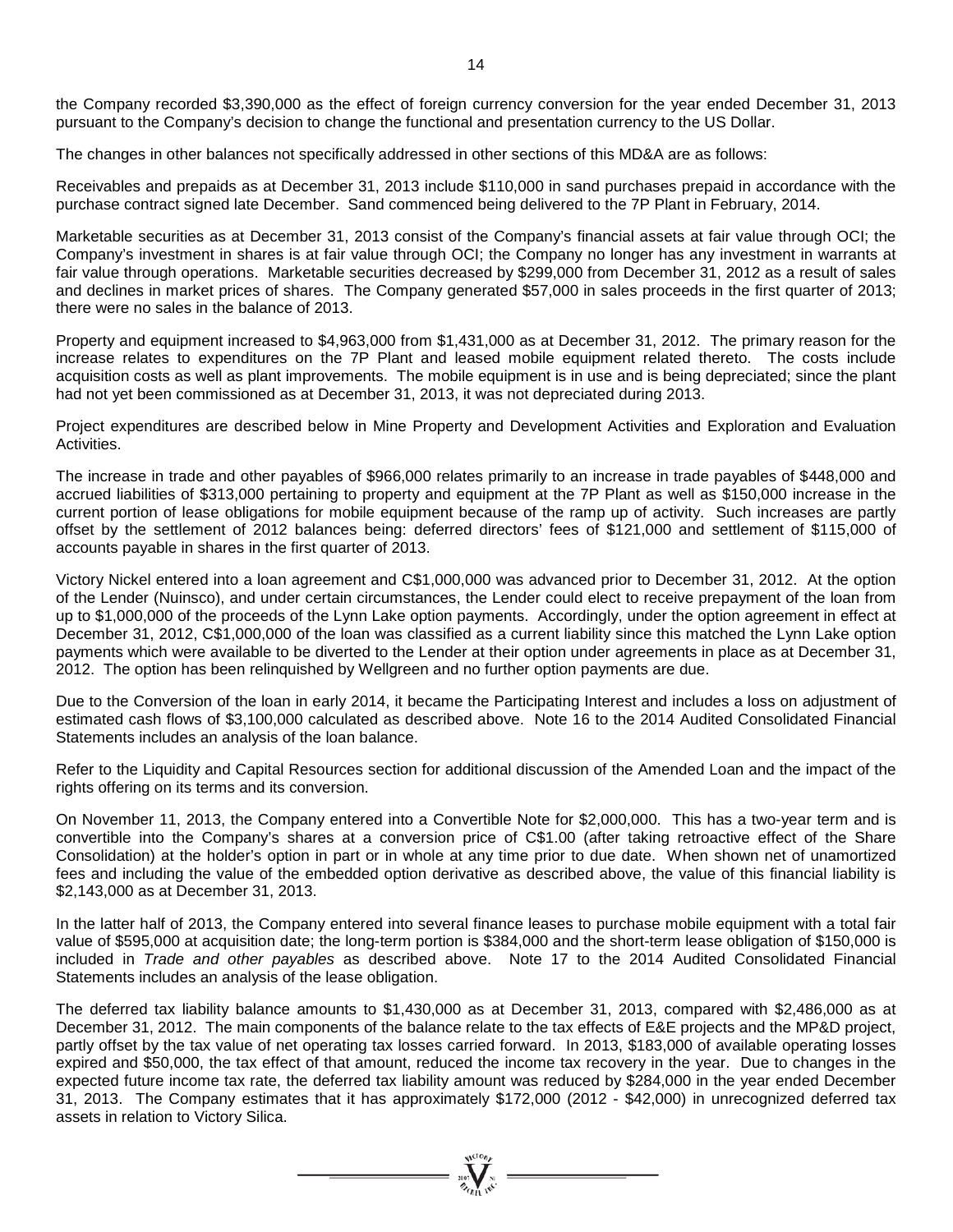The share capital balance has increased significantly year over year by \$4,122,000. Note 19 to the 2014 Audited Consolidated Financial Statements includes a detailed analysis of the account and the Liquidity and Capital Resources section describes the transactions more fully. The most significant transactions were as follows: \$2,449,000 in gross proceeds were generated from private placements and \$2,332,000 in gross proceeds were raised in the rights offering; share issue costs are applied against these balances and an apportionment of proceeds was also attributed to the warrants and recorded in *Contributed surplus* at an aggregate of \$816,000 which, combined with the issuance of options, accounts for the increase in that account of \$1,011,000.

## **SUMMARY OF QUARTERLY RESULTS**

Selected financial information for each of the last eight quarters ended December 31, 2014 is as follows:

| Fiscal year 2014                                   | 4 <sup>th</sup> Quarter |      | 3 <sup>rd</sup> Quarter | 2 <sup>nd</sup> Quarter | 4 <sup>St</sup><br>Quarter |      |
|----------------------------------------------------|-------------------------|------|-------------------------|-------------------------|----------------------------|------|
| Revenue                                            | \$<br>(1)<br>7,203      |      | \$<br>(1)<br>5,463      | \$<br>(1)<br>1,310      | \$                         |      |
| Gross margin (loss)                                | \$<br>(2)<br>670        |      | \$<br>(2)<br>689        | \$<br>(2)<br>(146)      | \$                         |      |
| Net finance income (costs)                         | \$<br>(3)<br>714        |      | \$<br>(5)<br>(255)      | \$<br>(7)<br>(47)       | \$<br>$(872)$ $^{(9)}$     |      |
| Net income (loss)                                  | \$<br>(4)<br>96         |      | \$<br>(6)<br>(373)      | \$<br>(8)<br>(693)      | \$<br>(1, 446)             | (10) |
| Total comprehensive loss                           | \$<br>(2, 287)          |      | \$<br>(464)             | \$<br>(724)             | \$<br>(1, 371)             |      |
| Earnings (loss) per share - basic and diluted (14) | \$<br>0.00              |      | \$<br>(0.01)            | \$<br>(0.01)            | \$<br>(0.02)               |      |
| Fiscal year 2013                                   | 4 <sup>th</sup> Quarter |      | 3 <sup>rd</sup> Quarter | 2 <sup>nd</sup> Quarter | 1 <sup>st</sup><br>Quarter |      |
| Net finance costs                                  | \$<br>(3, 443)          | (11) | \$<br>(66)              | \$<br>(73)              | \$<br>(37)                 |      |
| Net loss                                           | \$<br>(3,656)           | (12) | \$<br>(503)             | \$<br>(417)             | \$<br>(313)                |      |
| Total comprehensive loss                           | \$<br>(3,628)           | (13) | \$<br>(518)             | \$<br>(493)             | \$<br>(436)                |      |
| Loss per share - basic and diluted (14)            | \$<br>(0.07)            |      | \$<br>(0.01)            | \$<br>(0.01)            | \$<br>(0.01)               |      |

(1) Revenue represents sales of frac sand (first sales were recognized in the second quarter).

(2) Gross margin (loss) includes cost of goods sold which include operating costs for a full period despite production being at less-than-full capacity.

(3) Net finance costs include \$708,000 change in the fair value of the embedded option derivatives related to the Convertible Notes partly offset by \$493,000 gain on adjustment of estimated cash flows for the Participating Interest.

(4) Includes the effects noted above.

(5) Net finance costs include \$827,000 change in the fair value of the embedded option derivatives related to the Convertible Notes as well as \$20,000 loss on adjustment of estimated cash flows for the Participating Interest.

(6) Includes the effects noted in (1), (2), and (5).

(7) Net finance costs include \$450,000 change in the fair value of the embedded option derivatives related to the Convertible Notes as well as \$135,000 loss on adjustment of estimated cash flows for the Participating Interest.

(8) Includes the effects noted in (1), (2), and (7).

(9) Net finance costs include \$505,000 change in the fair value of the embedded derivatives related to the Convertible Notes as well as \$97,000 loss on adjustment of estimated cash flows for the Long-term liability with Nuinsco.

(10) Includes the effects noted above combined with increased costs relating to the frac sand business and net frac sand pre-operating costs of \$194,000.

(11) Net finance costs for the period includes \$3,133,000 for the loss on adjustment of estimated cash flows for the Long-term liability with Nuinsco and \$154,000 for the increase in value of the embedded derivative related to the convertible promissory note.

(12) Net loss for the period includes \$229,000 for costs charged under the management agreement with Nuinsco and reflects increased activity on the frac sand business and an income tax recovery of \$532,000.

- (13) Total comprehensive loss for the period includes the effects noted above.
- (14) After the retroactive effect of the Share Consolidation.

#### **LIQUIDITY AND CAPITAL RESOURCES**

As at December 31, 2014, the Company had a working capital deficiency of \$3,316,000, including cash and cash equivalents (but not restricted cash), receivables and prepaids, marketable securities, inventory, accounts payable, and current portion of long-term borrowings. As at December 31, 2013, the Company had working capital of \$437,000.

Working capital deteriorated from the prior year despite the fact that the frac sand operation is generating revenue. This is largely because the SPA Loan amounting to \$3,585,000 has been classified as current as at December 31, 2014 as it is due July 30, 2015. As well, a Convertible Note of \$1,908,000 issued under the Company's program is due on November 10, 2015. Furthermore, the Company completed the arrangement of short-term financing on October 1, 2014 by way of a promissory note amounting to \$2,000,000. The lender has agreed several monthly extensions upon payment of extension fees. On January 31, 2015, February 6, 2015, and February 27, 2015 the Company repaid \$500,000, \$250,000, \$250,000 respectively. A fourth amendment extended the short-term loan to March 31, 2015 under similar terms; the balance presently outstanding is \$1,000,000. On March 31, 2015, the Company agreed an additional extension of the short-term loan with the lender. The balance outstanding is \$1,000,000 and is now due on or before April 30, 2015 under similar terms. On March 31, 2015, the Company paid an extension fee of \$10,000 along with a penalty for not repaying the amount originally due on March 31, 2015 of \$15,000.

 $=\prod_{\nu \in \mathcal{N}_{\mathcal{M}}^{(1)}}^{\text{qtd}_\mathcal{M}}$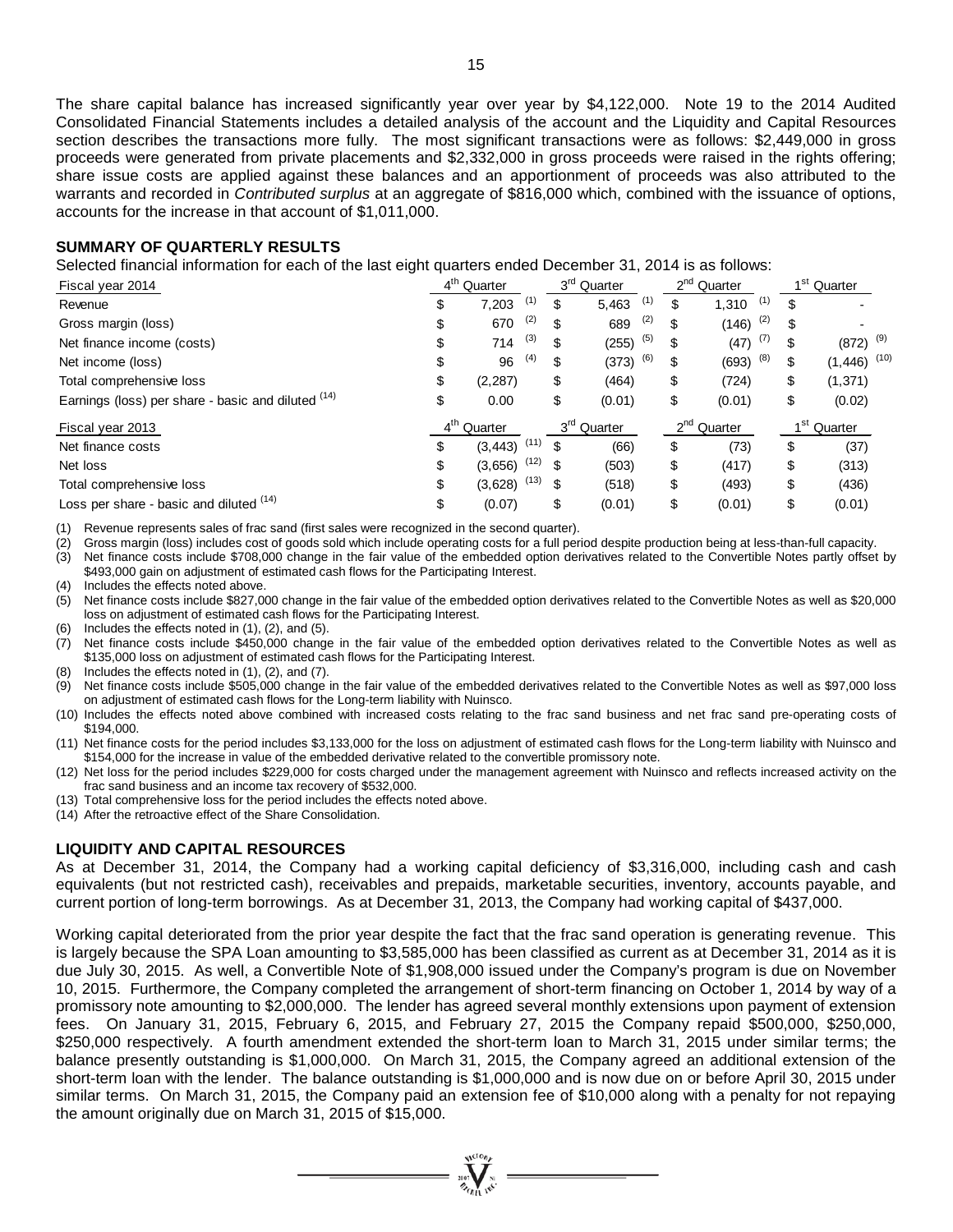In 2014, the Company's Convertible Note program raised gross aggregate funds of \$5,000,000 in principal; \$4,000,000 net of the conversion to the SPA Loan referred to above (2013 - \$2,000,000).

These financings were used to fund the construction and upgrading of the 7P Plant as well as to fund the working capital for the frac sand business comprised of receivables from sales of frac sand, prepaids on deposits for sand, inventory, and trade payables on supplies, transportation, and property, plant and equipment.

The 500,000 tpa frac sand plant cost \$4,774,000 and mobile equipment related thereto acquired mostly under leases cost \$666,000. Inventory and trade accounts receivable related to the frac sand business amounted to \$2,977,000 and \$2,725,000, respectively, as at December 31, 2014.

The main financings occurring during the year and related events are described in the following sections.

**Loan and Amended Loan with Nuinsco of up to \$3,000,000 which, upon Conversion, became the Participating Interest** was entered into in 2012 and was amended in March 2013. Under the loan agreement with Nuinsco, C\$1,000,000 was advanced prior to December 31, 2012; the Amended Loan provided additional funds of up to C\$2,000,000 by way of loan or backstop for a unit issue. Pursuant to the results of the rights offering, this amount was capped at C\$1,707,584. Nuinsco's backstop to the rights offering was C\$1,207,584. By providing the backstop and participating in the rights offering to the extent of its existing share position, Nuinsco increased its ownership in the Company to approximately 12.24% as at July 30, 2013 on a non-diluted basis and made Nuinsco a related party of the Company.

Prior to June 1, 2014, Nuinsco, had the right to convert the outstanding balance of the Amended Loan into a participating interest (the "Conversion") whereby Nuinsco is entitled to receive a share of net cash flows, calculated after recoupment of Phase One capital and pre-operating costs, earned from the sale of frac sand from the 7P Plant. Nuinsco's participation is capped at C\$10,222,831, with a minimum of C\$7,667,124, or approximately \$8,812,000 and \$6,609,000, respectively, should the Company enter Phase Two operations.

On April 22, 2014, Nuinsco exercised its conversion option and converted its loan to the Participating Interest, at the same time, it relinquished its security over the assets of the Company since the Conversion constituted payment of the loan in full. This obligation will be settled through a 52.16% participation in net operating cash flows from the frac sand business after recoupment of capital costs for Phase One and pre-operating expenses.

Cash payments of \$46,000 for interest expense were made during the year ended December 31, 2014 (2013 - \$115,000); interest was due in cash at the end of each calendar quarter. Non-cash amortization of loan fees is also included in interest expense on the loan with Nuinsco.

As at December 31, 2013, the carrying value of the Amended Loan was revalued to take into account future expected cash flows. The amortized cost at that time was estimated to be \$3,855,000. The Company has reviewed the expected future cash flows along with assumptions and has revalued the obligation at \$3,548,000 as at December 31, 2014. The change in value of \$225,000 in 2014 has been recorded through *Finance Costs* in the statement of operations.

These amounts were determined as described earlier and will be subject to the ongoing revaluation as the frac sand business develops and cash flow amounts become more certain. Under present assumptions and business expectations, contractual payments to Nuinsco would not commence until approximately fourth quarter of 2016 when Phase One capital costs and pre-operating expenditures are expected to have been recovered. The Company significantly increased the probability-weighted estimates applied to varying cash flows to approximately 73% in the year from 55%. The Company retained the cash flow ceiling of \$6,609,000 despite the announcement in February 2015 that entry into Phase Two of the frac sand business plan has been delayed. The net effect of these assumption changes required a decrease in the Participating Interest year over year.

The Company created a model reflecting the pre-operating and Phase One capital costs to be recouped along with its sales, production and cost forecasts to derive the probability-weighted estimates of zero, 50% and 100% of the applicable cash flow ceiling.

The Company will continue to reassess the carrying value of the Participating Interest as circumstances warrant.

**Convertible Notes** – a convertible promissory note for \$2,000,000 was issued on November 11, 2013. Additional Convertible Notes were issued in 2014 of \$4,750,000 and C\$265,000 under similar terms; \$1,000,000 of that amount was extinguished and reissued as a SPA Note. The aggregate principal amount outstanding as at December 31, 2014 is \$5,979,000. The accounting complexities of these financial liabilities have been described earlier. The Convertible Notes

=  $\sum_{n=1}^{\infty} \sum_{n=1}^{\infty} x^{n}$  =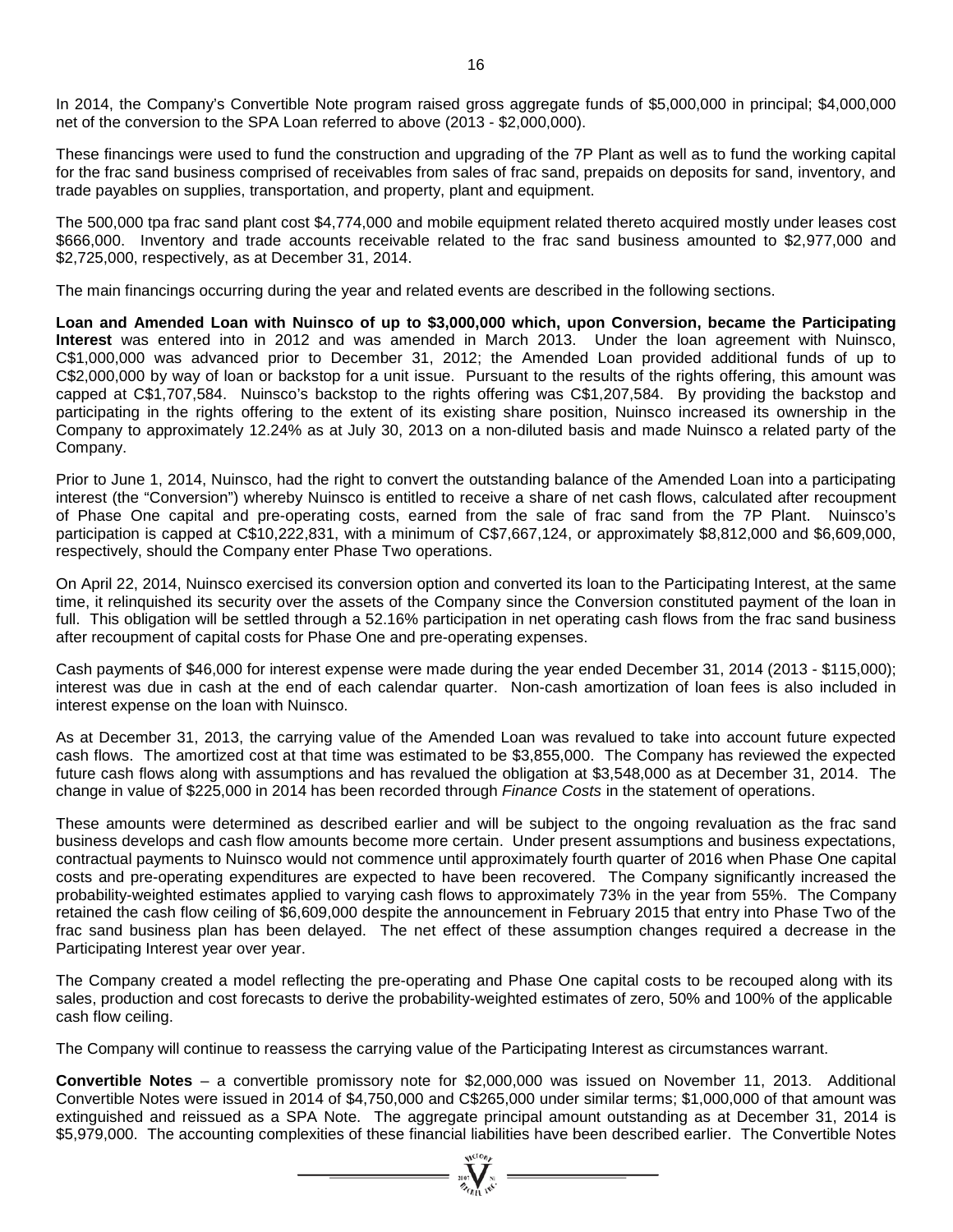have terms of two years, bear interest at 14.8% calculated on a monthly basis and settled quarterly and may be converted in whole or in part, at any time, at the option of the holders into Victory Nickel shares at a conversion price of C\$1.00 per share (after giving retroactive effect to the Share Consolidation).

**SPA Loan** - on May 15, 2014, the Company announced that it had executed a securities purchase and senior secured line of credit agreement in the amount of \$4,000,000. The SPA Loan bears interest of 14.8% per annum and matures on July 30, 2015; accordingly, the SPA Loan is classified as a current liability due within one year. The lender previously purchased a convertible note in the amount of \$1,000,000 and this was extinguished and became a SPA Note on the initial closing date of May 15, 2014 (the "Initial Closing Date").

As part of the SPA Loan, the Company issued 2,000,000 common share purchase warrants (after giving retroactive effect to the Share Consolidation). For each \$1,000,000 advanced under the SPA Loan, the lender is entitled to exercise 500,000 common share purchase warrants (after giving retroactive effect to the Share Consolidation) to acquire shares at C\$1.00 per share (after giving retroactive effect to the Share Consolidation) for a period of three years. The number of warrants is subject to an increase to 1,000,000 Warrants (after giving retroactive effect to the Share Consolidation) for each \$1,000,000 drawn under the SPA Loan if the loan is prepaid and the closing price of the Company's common shares is C\$2.00 or lower (after giving retroactive effect to the Share Consolidation) on the trading day preceding the date of such prepayment. The Company has valued the prepayment right at \$nil given that there is a cost to issue additional warrants upon prepayment of any of the SPA Loan.

The terms of the SPA warrants contain a cashless exercise feature which requires the warrants to be recognized as a liability rather than as equity within contributed surplus. Accordingly, the fair value of the warrants at inception of \$554,000 is recorded as a liability with the balance of the SPA Loan. Any change in the fair value of the warrants is also recorded as a component of the SPA Loan and charged to finance income or costs in the statement of operations. The fair value change amounted to a decrease of \$462,000 during 2014 since inception bringing the fair value of the cashless warrants to \$121,000 as at December 31, 2014.

In the year ended December 31, 2014, the Company paid \$370,000 in cash for interest and amortized \$450,000 in loan fees into interest expense.

**Loan Facility** – on October 1, 2014, the Company completed an arrangement of short-term financing by way of a promissory note amounting to \$2,000,000. The promissory note bears interest at 28%, calculated and settled monthly. This short-term loan has been renewed on a monthly basis upon payment of extension fees and penalties. The Company has made repayments aggregating \$1,000,000 during the first two months of 2015. The remaining balance is \$1,000,000. On March 31, 2015, the Company agreed an additional extension of the short-term loan with the lender. The balance outstanding of \$1,000,000 is now due on or before April 30, 2015 under similar terms. On March 31, 2015, the Company paid an extension fee of \$10,000 along with a penalty for not repaying the amount originally due on March 31, 2015 of \$15,000.

**Cash flows in 2014** - Cash and cash equivalents as at December 31, 2014 and 2013 were held with major Canadian banks. The Company has a policy of investing its available cash in Canadian government instruments and certificates of deposit or other direct obligations of major Canadian banks, unless otherwise specifically approved by the Board. Marketable securities are available to be sold for liquidity purposes, as the Company requires; this source is limited.

For the year ended December 31, 2014, the Company used cash in operating activities of \$5,574,000 (2013 - \$2,296,000). As the Company is in the exploration, evaluation and development stage and continues to ramp up to produce commercial quantities of frac sand at the 7P Plant, there are limited revenues to recover expenses and the operating activities represent the corporate and administrative costs incurred to maintain a public company and to set up the frac sand operations, including building inventory and paying in advance for sand purchases.

The Company estimates that public company costs for the year ended December 31, 2014 amounted to \$894,000. Many of these costs are incurred in the early part of the year. In the same period of 2013, such costs were approximately \$802,000, calculated on a comparable basis. Consequently, the Company's liquidity is reduced unless and until there are significant increases in revenues, financing activities or sales of assets to provide funds. Note that the costs cited above do not include the costs of financing arrangements which are deducted directly from equity – these can be significant.

Costs incurred to advance the Company's exploration, evaluation and development projects are capitalized, as summarized below under the discussion of investing activities. Costs to set up the Company's frac sand operations and operating costs were recorded as part of pre-operating expenditures net of sales revenue for the first three months and thereafter are part of cost of goods sold or other expense lines. For the year ended December 31, 2014, \$12,854,000

=  $\sum_{i=1}^{N} \sum_{j=1}^{N}$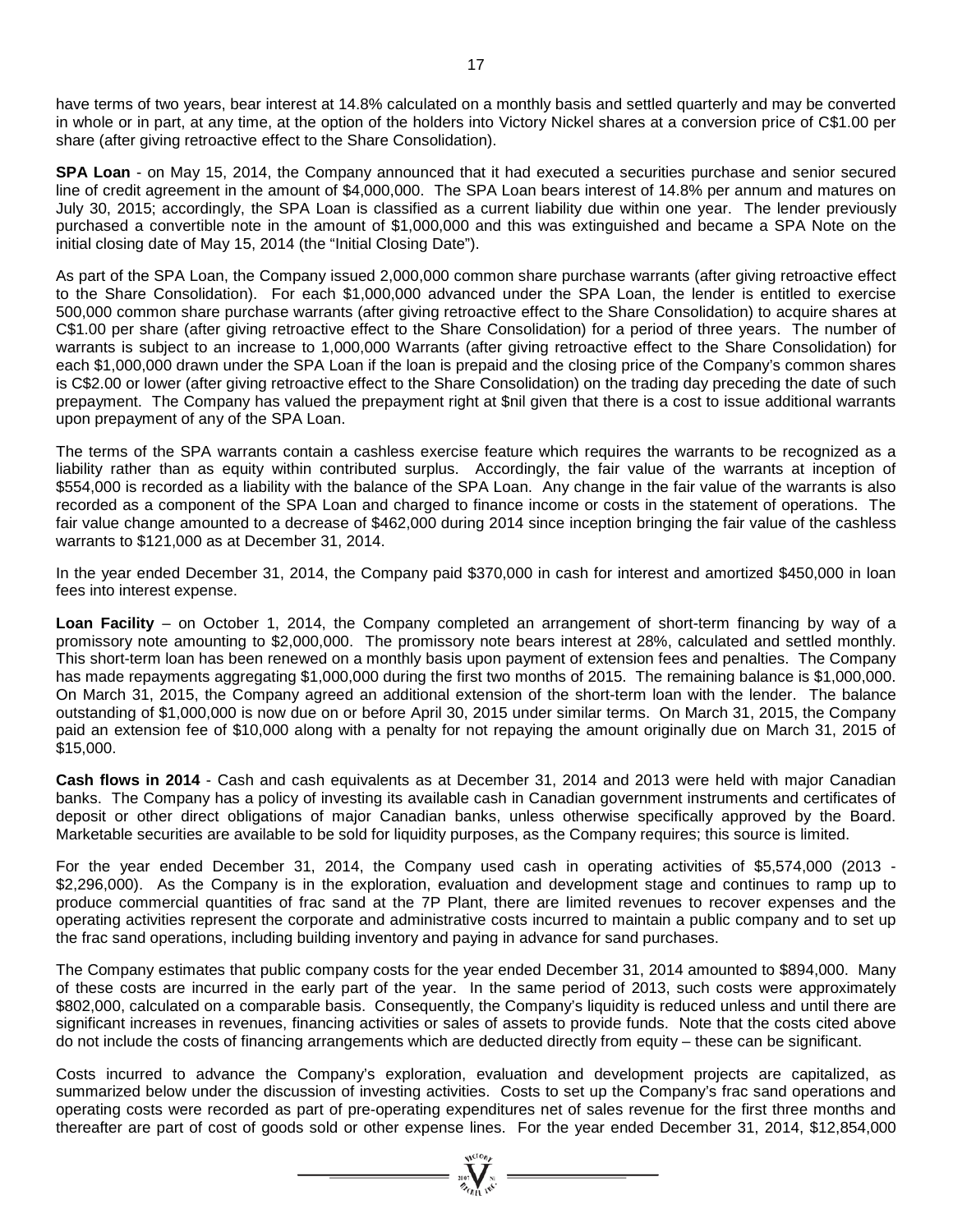was charged to cost of goods sold and \$194,000 to pre-operating expenses, compared with \$585,000 net pre-operating expenses in the prior year (with no offsetting revenue). Revenue in 2014 amounted to \$13,976,000.

The adjustment for net finance costs of \$136,000 primarily relates to the net effects of the non-cash changes in the carrying value of the Participating Interest and the embedded option derivatives on the Convertible Notes as described above. While the adjustment on the Participating Interest is similar to a fair value adjustment it is an estimation of future cash flows to be paid under the Participating Interest created on Conversion which occurred in April, 2014. Distributions under the Participating Interest terms are calculated based on operating cash flow after recovery of capital and preoperating costs and take into account working capital. It is presently anticipated that the first payment under the Participating Interest could occur in the fourth quarter of 2016.

As operating activity has begun to ramp up, receivables, inventory and trade and other payables have also grown. Receivables – mostly trade accounts receivable from frac sand sales – used \$3,009,000 in working capital and the buildup of inventory used \$2,977,000. The Company is looking to find cost-effective ways to manage this growth rather than relying on trade and other payables which provided a source of funds of \$2,248,000 in the year.

For the year ended December 31, 2014, net cash used by investing activities was \$2,990,000, compared with cash used of \$2,743,000 in 2013. Aggregate amounts of \$396,000 and \$160,000 were used to advance the MP&D project and E&E projects, respectively, during the year (2013 - \$945,000 and \$134,000). In 2014, \$2,334,000 was used for expenditures on the 7P Plant acquisition, equipment and improvements (2013 – \$1,962,000).

During 2013, the Company sold shares for aggregate proceeds of \$57,000. Funds of \$391,000 were received with respect to the option agreement with Wellgreen for the Lynn Lake property in 2013; as described above, the option agreement has been terminated and no additional funds are forthcoming. Deposits on transformers of \$100,000 were made in 2014, compared with \$150,000 in 2013.

The Company generated \$7,938,000 in financing activities for the year ended December 31, 2014 compared with \$6,120,000 in 2013. In 2014, the main source of funds, \$9,291,000, was from the Convertible Notes, the SPA Loan, and the short-term loan; all net of loan fees. In 2013, debt financing represented \$2,000,000 from a Convertible Note and aggregate equity financing was \$4,382,000, net of fees; \$2,449,000 was raised in equity pursuant to private placements and another \$2,332,000 was raised through a rights offering (all before fees). Loan interest of \$1,274,000 was paid during 2014; \$168,000 in 2013, of which \$9,000 related to interest accrued in 2012. Aggregate payments under leases for deposits and other principal payments totalled \$146,000 for mobile equipment used in the frac sand business compared with payments of \$94,000 in 2013. The Company also deposited \$271,000 of funds to support letters of credit issued to facilitate the Company's frac sand business.

There were no equity financings completed during 2014 other than \$201,000 received through the exercise of options and \$144,000 received through the exercise of warrants issued as part of the rights offering in July 2013; aggregate share issue expenses were \$7,000.

The Company's activities for the year ended December 31, 2014 used cash and cash equivalents of \$626,000, compared with a net increase in cash of \$1,081,000 in 2013.

#### **Table of Contractual Commitments**

|                                                          | Due Date                            | <b>Currency</b>  |                  |      | December 31, 2014 December 31, 2013 |
|----------------------------------------------------------|-------------------------------------|------------------|------------------|------|-------------------------------------|
| Transformer and electrical equipment                     | On shipping                         | <b>US Dollar</b> | \$<br>$1,296$ \$ |      | 1,396                               |
| Loans and borrowings (including unpaid accrued interest) |                                     |                  |                  |      |                                     |
| Amended Loan                                             | January 31, 2015                    | Canadian Dollar  | \$               | - \$ | 1,000                               |
| <b>Participating Interest</b>                            | Refer to note below Canadian Dollar |                  |                  | - \$ |                                     |
| <b>Convertible Notes</b>                                 | November 11, 2015                   |                  |                  |      |                                     |
|                                                          | to July 7, 2016                     | <b>US Dollar</b> | \$<br>5,750 \$   |      | 2,000                               |
|                                                          | January 30, 2016                    |                  |                  |      |                                     |
| <b>Convertible Notes</b>                                 | to March 13, 2016 Canadian Dollar   |                  | $265$ \$         |      |                                     |
| SPA Loan                                                 | July 30, 2015                       | <b>US Dollar</b> | $4,000$ \$       |      |                                     |
| Promissory Note <sup>(1)</sup>                           | January 31, 2015                    | <b>US Dollar</b> | $2,000$ \$       |      |                                     |
| Purchase of 7P Plant                                     | Refer to note below Canadian Dollar |                  | $\sim$           | - \$ |                                     |
| Leased mobile equipment                                  | Within one year                     | Canadian Dollar  | 179 \$           |      | 190                                 |
|                                                          | One to five years                   | Canadian Dollar  | 328 <sup>5</sup> |      | 447                                 |

(1) The short-term note in place as at December 31, 2014 was due by January 31, 2015. The note has been renewed on a monthly basis upon payment of extension fees and penalties. As at March 31, 2015, the amount outstanding is \$1,000,000 and is due April 30, 2015.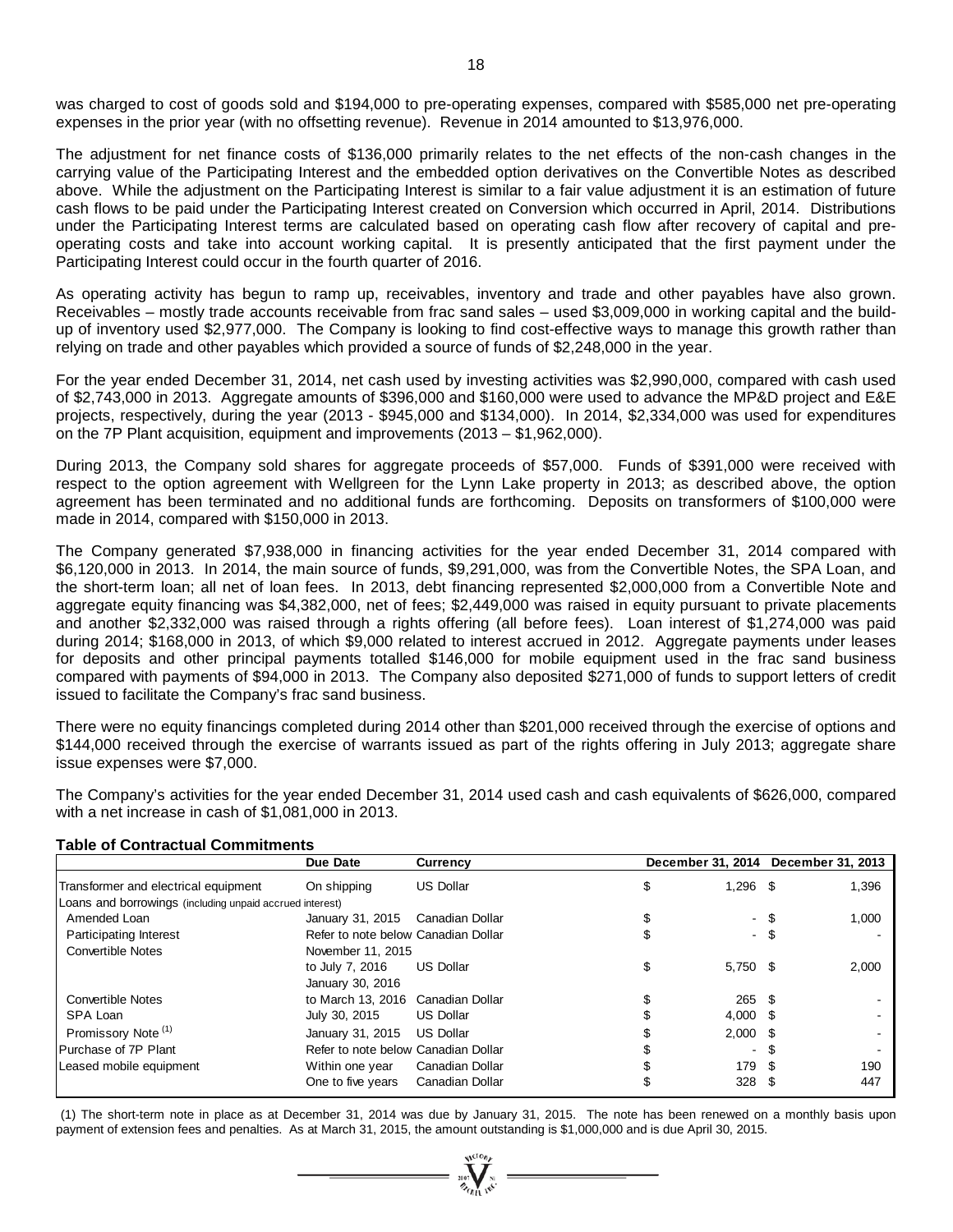Note that the final acquisition of the 7P assets was subject to conditions precedent, including the transfer of leases which continues to require regulatory approval. Effective May 20, 2014, through the acquisition of 100% of BG Solutions, the company which owned the leases, the Company completed the purchase of the 7P assets including the land lease. The Asset Purchase Agreement was cancelled. Further note that the Amended Loan was contractually payable on January 31, 2015 but, in April 2014, was converted to the Participating Interest. The Participating Interest has no specific payment dates and is dependent upon cash flows from the frac sand business after having recouped the capital cost of the 7P Plant and the pre-operating expenses. The Convertible Notes may also be settled in part or in whole through the issuance of the Company's shares at a price of C\$1.00 per share (after giving retroactive effect to the Share Consolidation) at the holders' option at any time prior to repayment.

During the first quarter of 2014, 463,000 stock options were exercised (after giving retroactive effect to the Share Consolidation) which generated \$201,000 in cash for the Company. Also, note that all 12,799,935 of the Company's outstanding warrants (after giving retroactive effect to the Share Consolidation) are exercisable. The 10,000,000 warrants (after giving retroactive effect to the Share Consolidation) issued pursuant to the rights offering in 2013 became exercisable on July 31, 2014, 1,250,000 warrants (after giving retroactive effect to the Share Consolidation) issued pursuant to a private placement wee exercisable on issue. The 2,000,000 warrants (after giving retroactive effect to the Share Consolidation) issued in 2014 under the SPA Loan are three year warrants exercisable at C\$1.00 (after giving retroactive effect to the Share Consolidation); furthermore, these warrants have a cashless exercise feature which, if selected, would cause shares to be issued but without a cash infusion to the Company. Typically, warrants tend not to be exercised until close to their expiry. All except the 2,000,000 warrants issued pursuant to the SPA loan are exercisable at C\$0.35 (after giving retroactive effect to the Share Consolidation). In 2014, 450,065 warrants (after giving retroactive effect to the Share Consolidation) were exercised which generated \$144,000 in cash.

The Company will continue to balance its financing choices as a function of availability and market activity. Managing in challenging times takes as much, if not more, senior management effort. More recently, the Company has issued Convertible Notes. The SPA Loan, executed in May, 2014, provided a facility of \$4,000,000 to be used to fund working capital related to the frac sand initiative. This was supplemented on October 1, 2014 by the completion of a short-term financing by way of a promissory note aggregating \$2,000,000. This was a preliminary step towards the objective of securing receivables financing through factoring or similar activities. The Company is in the process of documenting a bank facility to factor certain of its receivables.

Commissioning of the 7P Plant commenced in March until early August. Approximately 99% of sales in 2014 were collected from customers to the date of this report and inventories valued at \$2,977,000 as at December 31, 2014 were built which includes \$1,445,000 of finished product.

Using March 30 2015 prices, the aggregate market value of the Company's marketable securities held in public company shares is approximately \$279,000.

As at March 31, 2015, the Company had options outstanding which could bring in additional funds of approximately C\$1,731,000. Most of those instruments are not "in-the-money" and the receipt of such funds cannot be relied upon. Furthermore, the remaining warrants issued under the rights offering and private placement could generate additional cash of C\$3,780,000. Approximately C\$158,000 of warrants from the rights offering have been exercised as of the date of this report; the figures exclude potential proceeds from the warrants issued with the SPA Loan which are subject to a cashless exercise feature.

The Company has good title to its projects and will continue to maintain the projects in good standing.

The Company recognizes the imminent cash requirement to repay debt and is actively considering restructuring of its debt to term it out for several years. To date, the Company has not received acceptable expressions of interest and has not completed any debt restructuring.

Development of the Minago mine will require considerable financial resources. The Company recognizes that the state of the financial markets and the apparent lack of support for mining projects will make financing this project difficult. However, validating the frac sand portion of the project should provide leverage to get potential partners interested in the nickel portion of the project.

The Company continues to hold discussions with local and overseas financiers and potential business partners with respect to the nickel and frac sand opportunities.

 $= \prod_{i=1}^{N^{(10)}h_{i}}$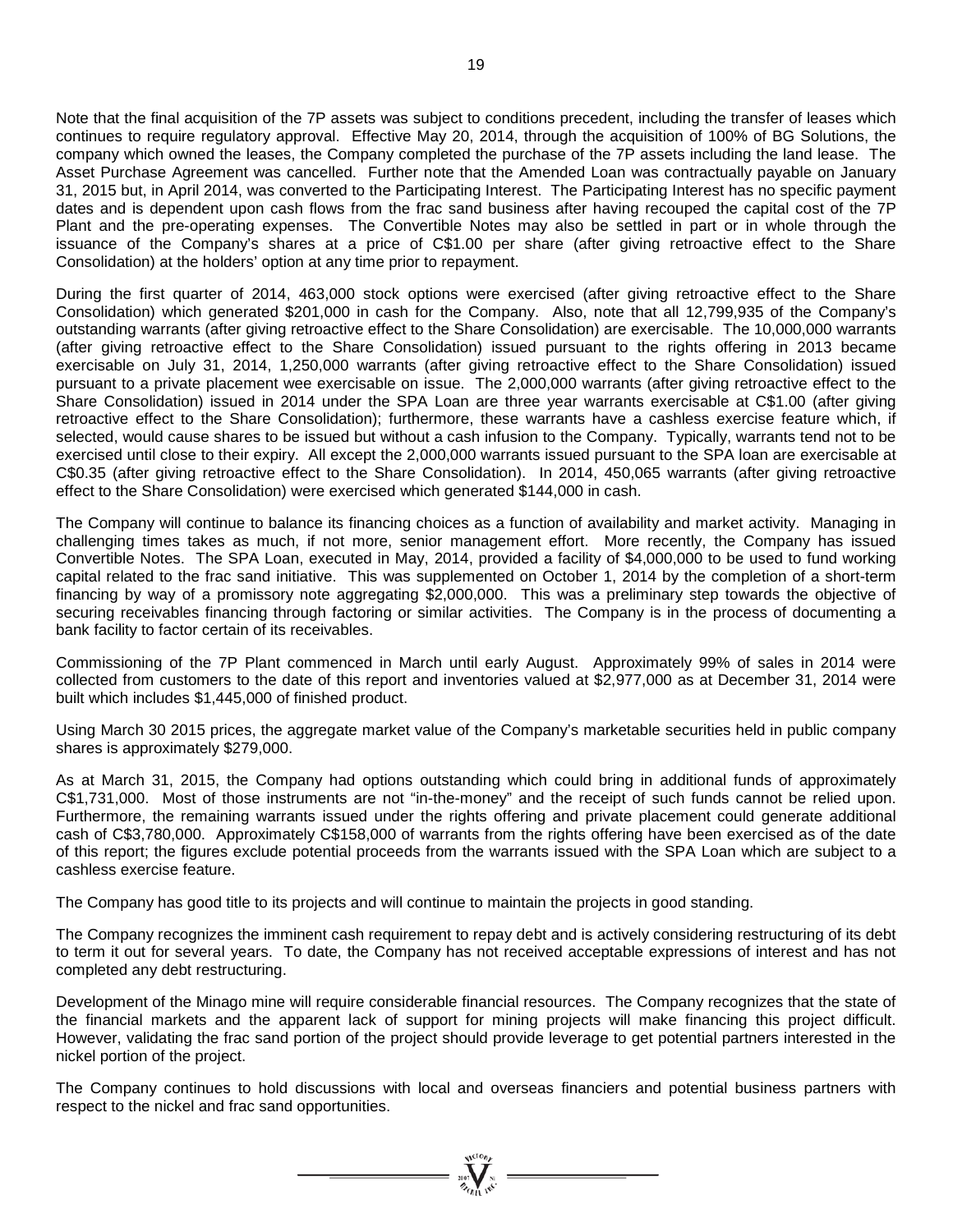#### **BUSINESS UPDATE Reporting Segment**

### The Company is engaged in the exploration, evaluation and development of properties for the mining and production of nickel and associated products. The Company also now produces frac sand for the oil and gas industry in Canada and the northern US. Accordingly, the Company has commenced reporting on a segmented basis in 2014. The Company has three reporting segments: Corporate, Exploration and Development, and Frac Sand.

The Corporate segment supports all of the Company's activities.

Senior management makes decisions with respect to Exploration and Development by considering exploration and development potential and results on a project basis. The exploration and development projects are all located in Canada.

The Frac Sand segment is managed and operated by Victory Silica's executives and employees although the business and operating assets are part of Victory Nickel (refer also to Note 24 in the 2014 Audited Consolidated Financial Statements). The segment is located in Canada although sand as raw material is imported from the US.

The following table provides information on the Company's segmented assets. The segmented Statement of Operations for 2014 has been presented earlier in the MD&A in the discussion of operating results for 2014 and 2013.

|                                    | December 31,<br>2014 |      | December 31,<br>2013 | January 1,<br>2013 |
|------------------------------------|----------------------|------|----------------------|--------------------|
| Canada                             |                      |      |                      |                    |
| Corporate                          | 1,860<br>\$          | - \$ | 2,290                | \$<br>2,404        |
| <b>Exploration and Development</b> | 49,734               |      | 51,764               | 52,904             |
| Frac Sand                          | 11,300               |      | 3,654                |                    |
| Intersegment elimination           | (962)                |      | (455)                |                    |
| <b>Total Assets</b>                | 61,932 $$$           |      | 57,253               | 55,308             |

#### **EXPLORATION AND DEVELOPMENT ACTIVITIES**

**Paul Jones, Vice-President, Exploration, is a "qualified person" as defined under NI-43-101, and he has supervised and approved the preparation of the information relating to the material mineral projects of the Company described herein.**

## **MINE PROPERTY AND DEVELOPMENT ACTIVITIES**

#### **NICKEL**

#### **Minago Project**

During the year ended December 31, 2014, expenditures of \$372,000 (December 31, 2013 -\$819,000 (before receipt of a government grant of \$70,000)) was incurred on the Minago project.

The Company's 100%-owned Minago project is a permitted project ready for development. It is located on the unexposed southern part of the Thompson Nickel Belt in Manitoba, and is one of Canada's largest undeveloped sulphide nickel deposits. Minago has been shown to be capable of producing a nickel concentrate grading from 22.3% up to 35.0%, making it reportedly the world's highest grade nickel concentrate. In addition to metal by-products such as copper, cobalt, gold, platinum, palladium, silver and rhodium, a layer of silica sand averaging approximately nine metres thick overlies the nickel mineralization within the open pit. Approximately 84% of the sand is marketable as frac sand. The frac sand forms part of the overburden that must be removed prior to mining the nickel ore. According to the FS, production of frac sand could begin 20 months after the start of mine development.

The analytical data and geological interpretations obtained from a work program in 2010 were incorporated into an updated geological model and resource estimate. The updated resource incorporates a 24% increase (over the previous resource estimate) in the NI-43-101-compliant measured and indicated, pit-constrained, sulphide nickel resource used in the Minago FS. The FS is posted at [www.sedar.com.](http://www.sedar.com/) Note that all resources are contained in the Nose Deposit and the update below does not include the results of the 2011 drilling program.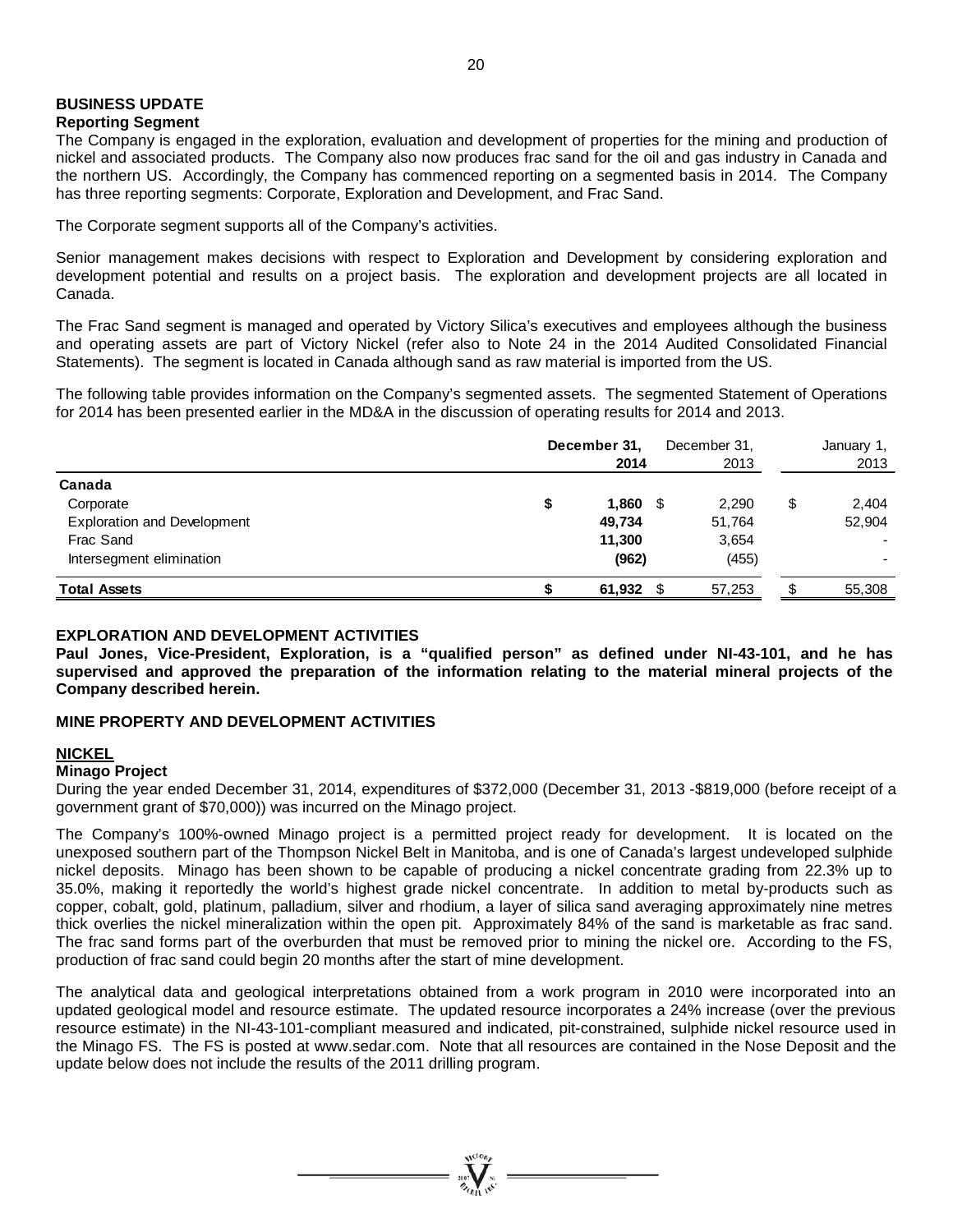| April<br><b>Pit-Constrained</b><br>2011<br>Resource <sup>'</sup> |                 |              |                   |                 | March 2010 In-Pit Resource <sup>2</sup> |            | Increase (Decrease) in<br><b>Contained Metal</b> |        |
|------------------------------------------------------------------|-----------------|--------------|-------------------|-----------------|-----------------------------------------|------------|--------------------------------------------------|--------|
|                                                                  | Tonnes          | Grade        | <b>Ni Content</b> | Tonnes          | Grade                                   | Ni Content | <b>Ni Content</b>                                | Change |
| Category                                                         | <b>Millions</b> | $%$ Ni $S^3$ | M Lb              | <b>Millions</b> | %NiS <sup>3</sup>                       | M Lb       | M Lb                                             | %      |
| <b>Measured</b>                                                  | 8.2             | 0.473        | 85.0              | 6.6             | 0.488                                   | 71.4       | 13.7                                             | 19.2   |
| Indicated                                                        | 22.8            | 0.432        | 217.2             | 19.1            | 0.410                                   | 172.6      | 44.6                                             | 25.9   |
| M&I                                                              | 31.0            | 0.443        | 302.2             | 25.7            | 0.430                                   | 243.9      | 58.3                                             | 23.9   |
| <b>Inferred</b>                                                  | 0.2             | 0.380        | 1.4               | 1.4             | 0.402                                   | 12.2       | (10.8)                                           | (88.4) |

 $1$  Lerch-Grossman pit optimization shell  $2$  Whittle pit optimization shell  $3$  Nickel in sulphide form

A winter work program was conducted at Minago in 2011. The program comprised 8,793m of diamond drilling in 20 drill holes with associated ground and borehole electromagnetic geophysics. The program was intended to evaluate parts of the project that have seen little work to date as well as to build upon the existing data-set of the Nose Deposit nickel mineralization. The entire pit-constrained resource is located within the Nose Deposit. A total of 15 holes were collared to intersect the "North Limb", a domain of nickel-bearing ultramafic rock extending at least 1.5km north from the Nose Deposit. A single deep hole was collared on the Nose Deposit to evaluate the depth extension of the ultramafic host rock and nickel mineralization. The hole was drilled to a total length of 1,527m and intersected approximately 160m of ultramafic rock near the bottom of the hole – confirming the extension of the host rock to depths several hundred metres below that previously tested. A single drill hole was collared in the western part of the property in order to test the thickness of the Winnipeg Formation sand horizon. As anticipated, the hole successfully intersected the Winnipeg Formation sandstone layer (frac sand horizon) immediately above the unconformity with the Thompson Nickel Belt rocks.

A 3,500m winter work program was conducted in early 2012. The program tested a number of targets around the property that have been identified in previous work programs as well as areas that are scheduled for Minago mine infrastructure development. In part, the drilling evaluated the nickel-bearing Ospwagan Group/Pipe Formation rocks in the vicinity of the Minago Nose Deposit. Given the widespread nature of nickel mineralization on the Minago property and the number of targets identified, the possibility of intersecting completely new nickel mineralization was considered good. The drilling intersected magnetite-bearing amphibolite domains, pyrite-pyrrhotite intervals and minor serpentinite.

Importantly, two holes of the 2012 program tested known nickel-bearing serpentinite that underlies mining lease ML-003 approximately 5km south of the Nose Deposit. Thirteen historic drill holes are known to have been drilled by previous operators in the area between 1968 and 1971. Ten of the thirteen holes intersected serpentinized ultramafic rock, while seven of these holes obtained significant intersections of nickel-mineralized serpentinite from within a body interpreted to be >2 km long. The most extensive intersection, in MXB-70-60, was 605m grading 0.3% Ni from 154m down hole. DDHs V-12-07 and V-12-09 completed in the winter of 2012 both intersected significant widths of serpentinite and obtained analytical results consistent with historic results.

No exploration or development programs have been conducted on the project subsequent to the winter 2012 work program; current work is related to reporting and evaluation of existing results as well as gathering additional geochemical information from existing drill core. An application to renew the Minago mining leases ML-002 and ML-003 was successful and both leases have been renewed for a 21-year term.

On August 23, 2011, the Manitoba Government issued Victory Nickel's final EAL for the Minago project. The licence expires on August 22, 2014 unless the Company completes a certain amount of work to move the project forward. During 2013, the Company has complied with the conditions of the EAL and, in December, filed an Environmental Act Proposal ("EAP") to amend the EAL to relocate the proposed tailings and waste rock management facility. The construction of drainage ditches installed to lower the water table within the pit shell limits, the installation of Flow Gauging and Telemetry systems and the implementation of a comprehensive environmental monitoring program are considered part of the site development necessary to maintain the EAL which would have otherwise expired in August, 2014.

#### *Minago Frac Sand*

An indicated resource of 15 million tonnes of sandstone has been estimated to occur within the current Minago pit shell. The frac sand component of this resource of approximately 11 million tonnes is a significant contributor to the positive economics at Minago. As part of the FS, Outotec produced a feasibility-level design for a frac sand plant complete with capital and operating costs to produce 1,140,000 tonnes of frac sand annually for a ten-year period. Considerable potential exists to expand the resource beyond the limits of the current pit.

 $= \prod_{\text{non-} \atop \text{on } \text{odd } \text{odd}}^{N}$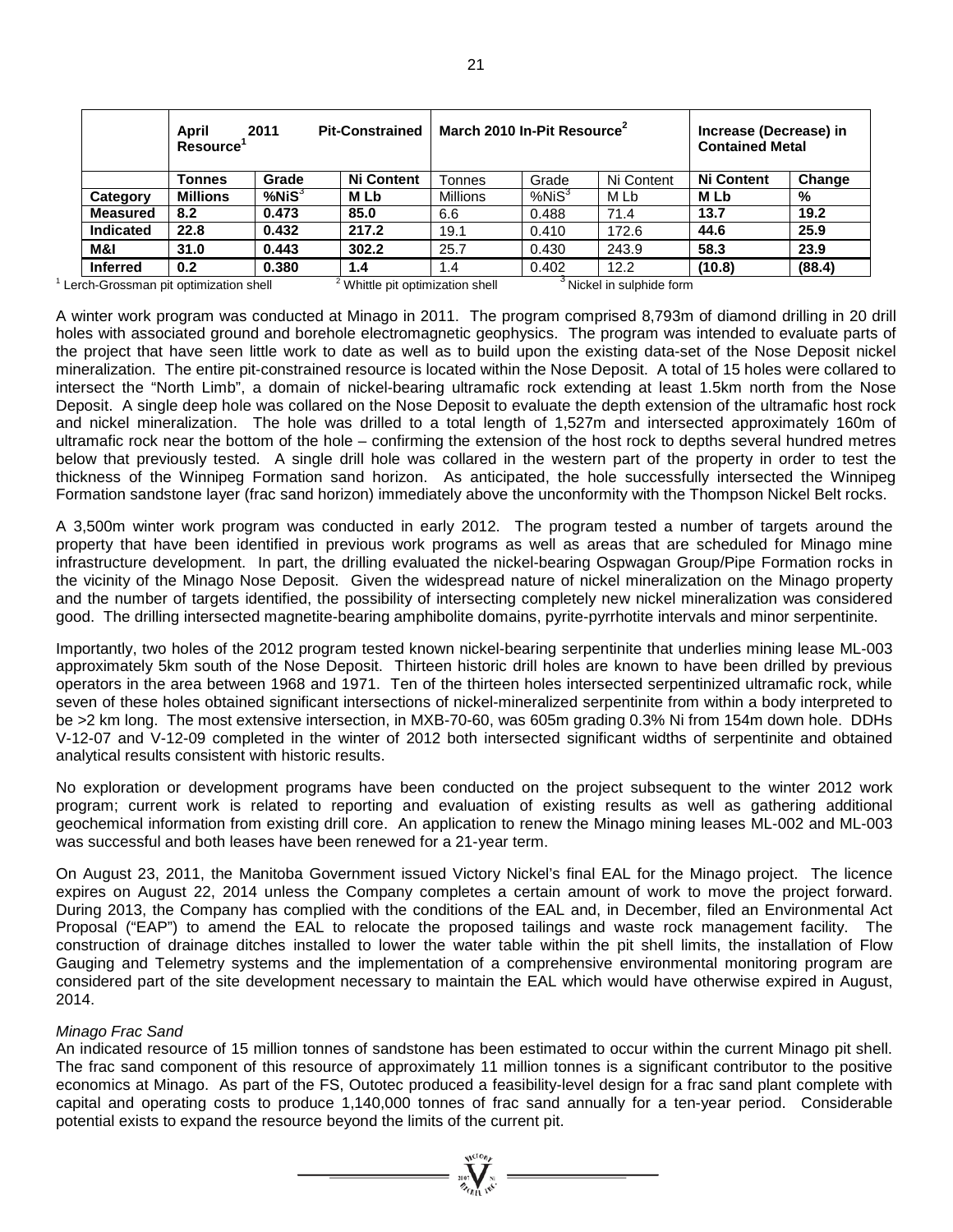### **EXPLORATION AND EVALUATION ACTIVITIES**

For the year ended December 31, 2014, the Company incurred exploration expenditures on its E&E projects of \$160,000 (December 31, 2013 - \$131,000). Expenditures have been minimal due to the tight equity markets and management's focus on Victory Silica and the frac sand business. The 2013 expenditures are shown before the transfer of \$383,000 through operations with respect to the Lynn Lake option receipts in excess of carrying value.

### **FRAC SAND**

#### **Bear Coulee Property**

In October 2014, the Company entered into an option to acquire a 100% interest in a frac sand land package totalling over 300 acres in south western Wisconsin, USA (the "Bear Coulee Property"). The option agreement provides for a cash payment of \$10,000 on signing of the agreement (and paid in 2014), a second cash payment on delivery of permits and a third cash payment on exercise of the option. The option is valid for six months with two equivalent extensions available under certain circumstances. Prior to production, the Company will be required to pay \$40,000 per annum as advance royalties on the initial 20,000 tons of sand production. Once the Bear Coulee Property is in production, the Company will be required to pay a royalty of \$2.00 per ton of frac sand sold from the property.

In February 2015, the Company announced that a resource estimate of approximately 11 million tons of sand has been completed by Summit on the Bear Coulee Property and will be incorporated into a National Instrument 43-101 technical report. The Bear Coulee frac sand property is located in Trempeleau County, Wisconsin.

#### **NICKEL**

#### **Lac Rocher**

Lac Rocher is located in northwestern Québec and has measured (0.29 million tonnes grading 1.23% Ni) and indicated (0.51 million tonnes grading 1.05% Ni) resources of 0.80 million tonnes grading 1.12% nickel, at a 0.5% nickel cutoff, for approximately 20 million pounds of in-situ nickel located between surface and 125 vertical metres. Additional inferred resources total 0.44 million tonnes grading 0.65% Ni. Mineralization remains open to the southwest. The breakeven price of nickel per lb in the Lac Rocher PEA was \$9.74 with copper at \$3.65.

The Lac Rocher property is subject to a discovery incentive plan (the "DIP") to reward certain individuals involved in the discovery of Lac Rocher with a 2% net smelter royalty ("NSR") for mines that were discovered on certain properties prior to the expiry of the DIP. The NSR is payable only on revenues earned after recovery of all development costs for any mine on the property. The terms of the DIP provide the Company with a right of first refusal on any proposed disposition of the NSR. In addition, the DIP contains put/call provisions under which the Company may be required to purchase, or may exercise an option to purchase, the NSR at the value of its discounted cash flows, as defined therein. The Lac Rocher property is the only property subject to the DIP. As the Lac Rocher property is not yet in production, no royalties are currently payable.

Year round access is now available to the site. In December 2009, diamond drilling was conducted to provide geotechnical data deemed necessary for future portal and ramp development. An InfiniTem ground electromagnetic survey was conducted over a portion of the property to test for deeper extensions to the nickel mineralization. At the same time, evaluation of the availability of borrow material was also conducted in the local region. No work was conducted at the site in 2014.

#### **Mel Project**

The Mel project is located on the Thompson Nickel Belt, just north of Thompson, Manitoba. It is a large property, approximately 25km east-west by about 6km north-south, and remains underexplored.

Mel has an indicated resource of 4.3 million tonnes grading 0.88% nickel (approximately 83 million pounds in-situ nickel) and an additional inferred resource of one million tonnes grading 0.84% nickel (approximately 19 million pounds in-situ nickel) and offers significant exploration upside as well as near-term production potential.

The Company had earned a 100% ownership of Mel subject to a 51% Vale back-in right. During the third quarter of 2010, the Company announced that Vale had determined that it would not exercise its back-in right. Title to the property has been transferred. Accordingly, the Company is in a position to determine future programs at Mel in its sole discretion.

Ten drill holes, totalling 3,459m, comprised the 2011 winter work program on the Mel Property, the first managed by the Company. Two drill holes, totalling 739m, were collared to test a UTEM geophysical anomaly approximately 700m north of the Mel deposit associated with earlier prospective nickel results; no sulphide mineralization was encountered. Eight

=  $\sum_{i=1}^{N} \sum_{j=1}^{N}$  =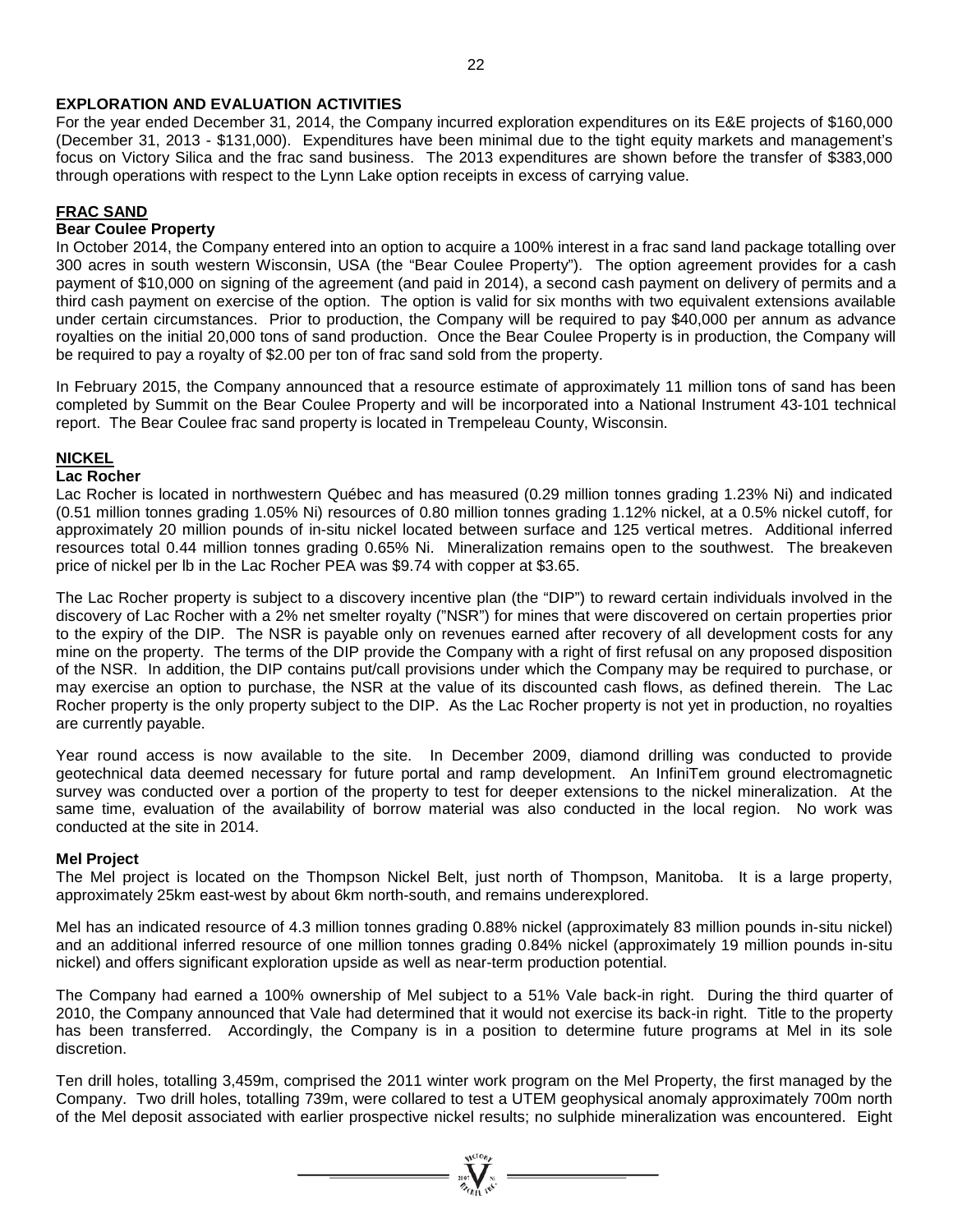drill holes, totalling 2,720m, were collared to test the down-dip extension of the Mel resource shell; all holes intersected nickel mineralization of grade and width comparable to that obtained in holes that comprise the existing resource.

A re-evaluation of the Mel dataset has been completed for both the drill hole data on the Mel deposit and the considerable drilling (111 drill holes) conducted of the claims portion of the property. The study has included reinterpretation of the geological context in order to evaluate new or under-tested target areas, particularly on the portion of the property comprised of claims, for future work and that can be incorporated into further, more refined, modelling of the Mel resource. No fieldwork was conducted during 2014. An application to renew Mel mining lease ML-007 was successful and the lease has been renewed for a 21-year term.

Under the terms of the option agreement, Vale must mill ore from the Mel project at cash costs plus 5% subject to capacity availability and metallurgy – this is unaffected by Vale's decision not to exercise its back-in right. Furthermore, in accordance with the terms of the agreement with Vale, they now are entitled to a 10% royalty on "distributable earnings" as defined in the agreement. Distributable earnings is defined as net revenue less operating expenses, before federal and provincial income taxes, after provincial mining taxes and less aggregate pre-production capital but before depreciation.

#### **Lynn Lake**

The Lynn Lake property is located in the historic mining town of Lynn Lake in northern Manitoba, about 320km by road northwest of the Thompson mining camp. The property is the former Sherritt Gordon Mines Limited ("Sherritt") mine site known as the Lynn Lake A Mine and Farley Mine, comprised of 13 mining claims, 14 mining claim leases and 2 mineral leases covering an area of 2,170.26 hectares. The property was operated by Sherritt from 1953 to 1976 with reported production of 22.2 million tons at an average grade of 1.023% nickel and 0.535% copper.

As discussed earlier and described in Note 12 to the 2013 Audited Consolidated Financial Statements, the Company had optioned Lynn Lake to Prophecy Coal with subsequent assignment to Wellgreen. In March, 2014, Wellgreen relinquished the option on the property and it has reverted to the Company. On November 4, 2014, the Company announced that it had optioned the Lynn Lake project to Corazon, an Australian listed public company with assets in the Lynn Lake area. Under the terms of the agreement, Corazon can acquire a 100% interest in Lynn Lake by issuing 40 million Corazon shares to the Company upon closing and incurring A\$3,500,000 in exploration expenditures or in payments (in cash or Corazon shares at Corazon's option) to Victory Nickel over five years. In addition, Victory Nickel will retain a 1.5% net smelter royalty on production from the Lynn Lake nickel project, and receive a payment of A\$1,000,000 (in cash or Corazon shares at Corazon's option) within 30 days of the commencement of ore processing activities at the Lynn Lake nickel project.

#### **FRAC SAND SEGMENT**

As explained above, the Frac Sand segment is managed and operated by Victory Silica's executives and employees although the business and operating assets are part of Victory Nickel (refer also to Note 24 in the 2014 Audited Consolidated Financial Statements). The segment is located in Canada although sand as raw material is currently imported from the US. The plan is to eventually produce both domestic and imported sand.

On June 19, 2012, the Company announced this initiative through the creation of Victory Silica. The objective is to establish the Company as a supplier of premium frac sand prior to commencing frac sand sales from the Minago project at the same time as generating cash flow. On January 9, 2013, the Company announced that it had completed an asset purchase agreement for the purchase of the 7P Plant assets.

The Company then proceeded to implement Phase One of its three phase business plan. Phase One provided for the refurbishment and upgrading of the 7P Plant to a capacity of 500,000 tpa of high-quality frac sand.

The 7P Plant was completed in March 2014 followed by commissioning until early August. During commissioning and to December 31, 2014, the 7P Plant produced 109,155 tons of frac sand and, to the end of December 2014, 90,731 tons of this sand was sold. In addition, 16,830 tons of finished goods inventory was built up. Production tonnage includes approximately 90 tons of sand which have been included in raw materials inventory. The balance of 1,504 tons represents losses. The cost to purchase and complete the 7P Plant upgrade was approximately \$4,774,000; \$5,440,000 including the cost of leased equipment (and before amortization). The 7P Plant reached full staff complement early in the fourth quarter with the addition of the fourth crew. Unfortunately, start-up issues described earlier prevented the 7P Plant from operating at full capacity. This, compounded by the impact of the recent unprecedented decline in the price of oil has left a confused environment resulting in price decreases which we believe are not sustainable. This, combined with the typically slow season during spring breakup has necessitated the reduction of three crews until demand returns. In

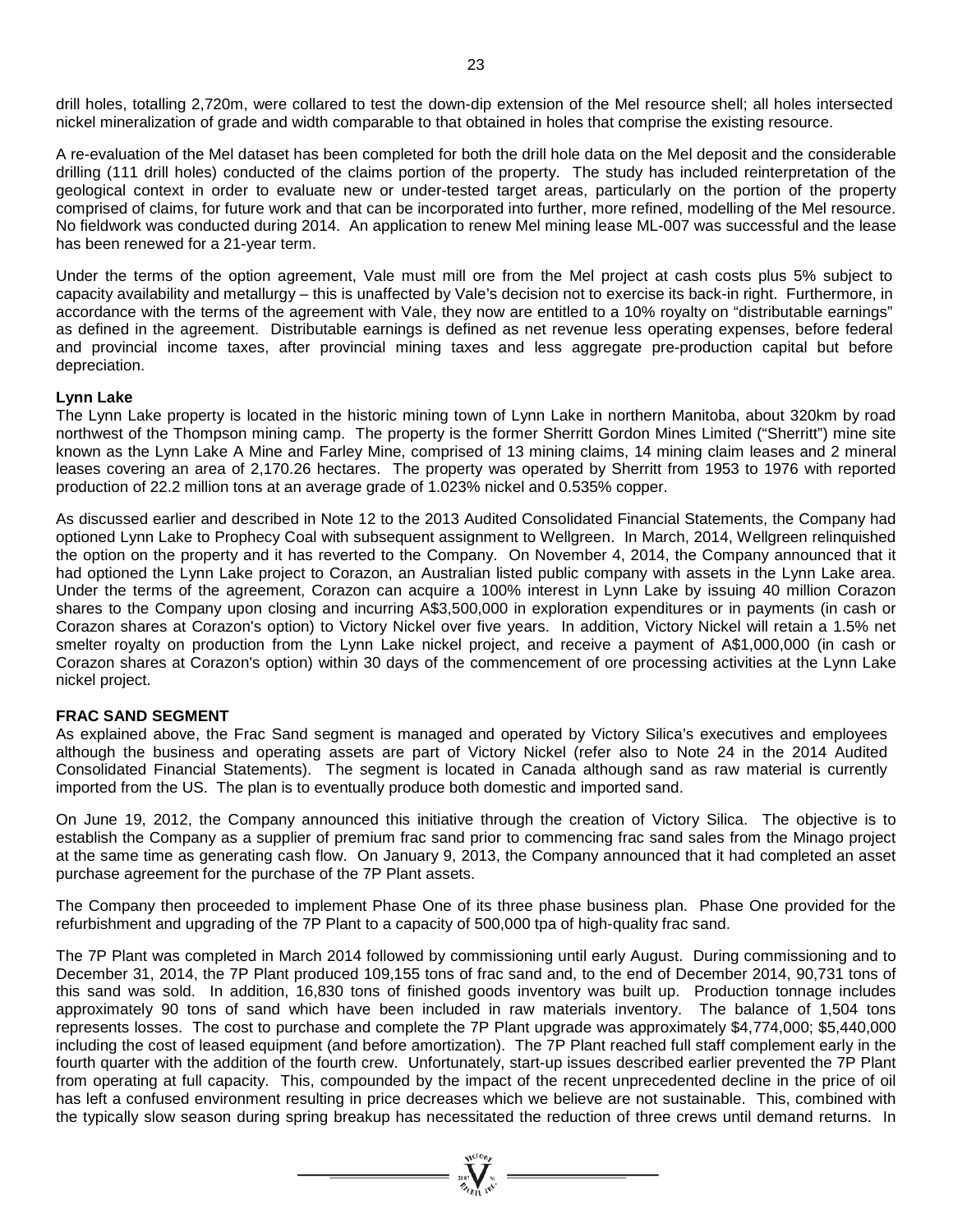Successful completion of Phase One was expected to lead to Phase Two which provides for the building of a wash plant in Wisconsin, US followed by Phase Three which provides for the construction of a second dry processing facility in Manitoba with a capacity of approximately 1,000,000 tpa. With the completion of Phase One, the Board of Directors has approved proceeding with Phase Two provided non-dilutive financing can be arranged. The uncertainty caused by the drop in the price of oil will make financing Phase Two more challenging.

#### **IMPAIRMENT ANALYSIS**

There has been no marked recovery in the metals markets and more general economic indicators except for a strengthening US dollar, a small increase in the nickel price and a reduction in the oil and gas prices. The Company performed a detailed impairment analysis on each of its E&E projects and the MP&D project as at December 31, 2014. The Company does not believe that there have been any material changes to date which would adversely affect this analysis. Furthermore there has been no change in management's plans for the projects which would cause a reassessment.

The challenge facing all junior mining companies remains to find financing for development of projects*.* This difficulty is not a reflection of the quality of the Company's projects but is indicative of a continued general malaise affecting the junior resources sector in general. The Company performed a detailed impairment analysis at the project level.

An initial indicator of impairment considers the market capitalization of a company compared with its net book value. At and around the end of December 2014, the Company's market capitalization was below its net book value – being approximately 20% of net book value which remained consistent from December 31, 2013. A 100% ratio would require a share price of approximately \$0.09 (after retroactive effect of the Share Consolidation) which was most recently achieved in late 2011. However, many resource companies continue to experience similar circumstances in present markets despite having good projects. In particular, the Company continues to note situations where a company's cash balances may exceed its market capitalization. An analysis was performed on each of the Company's E&E projects and the MP&D project.

The impairment analysis reviewed historic expenditures recorded on each project along with any purchase price allocations from acquisitions, reflected the existence of previous writedowns or reversals of impairment and also considered the existence of any economic studies which had been performed. The assumptions used in such studies were reviewed for such factors as: forecast metals prices, foreign exchange rates, changes in resource and/or cost estimates, changes in royalty arrangements, the existence of significant by-products and other matters as necessary. In addition, any third-party arrangements, such as the Lynn Lake option, were also taken into consideration.

Forecast metals prices were estimated from third-party sources such as analyst consensus reports and other available documentation which were considered to be reasonable by management. In particular, for the FS base case, long-term annual forecast nickel prices averaging \$11.19 and an exchange rate of US\$0.9116 : C\$1.00 were used. Since the FS was performed, metals prices and exchange rates have changed. The Company continues to work on updating the FS for improved economics and announced updated resource estimates in 2011 as a result of the drilling performed in 2010.

For the purposes of impairment testing, the economic model in the FS was used as a base. The business model used in the FS and the intention of management is to develop and produce the nickel and frac sand co-product simultaneously. For the purposes of assessing the impairment of Minago, frac sand is treated as a raw material for sale into the market and is not processed to a finished product. This required elimination from the FS economic model of the following: processing plant capital, processing operating costs, transportation costs and the finished goods margin. This does not reflect how management intends to develop Minago, nor, in management's opinion, does it reflect how any other organization would develop the project.

In addition, adjustments were made for prices derived from the forecasted average of \$9.29 for nickel and an exchange rate of US\$0.80:C\$1.00. A discount rate of 11% was used in the analysis and includes estimates for income taxes.

Capital and operating cost estimates generally were reduced from those used in historic studies if documentary evidence supporting such reductions had recently been obtained as part of the review work which had been undertaken for the Minago FS. For the Minago project in particular, the transformer commitment has been made at a much-reduced cost than was used in the FS. Used equipment prices cannot be typically reflected in a FS, as the market is unpredictable, except where firm pricing has been negotiated. Often cost estimates used in previous studies had been derived when such were universally recognized to be at historic highs. We have continued to see evidence of engineering firms broadly

 $\sum_{\substack{200\text{VU}(10\text{R})\\ \mathcal{B}_{\ell,\text{VUV}}} }^{N(\text{U0})} =$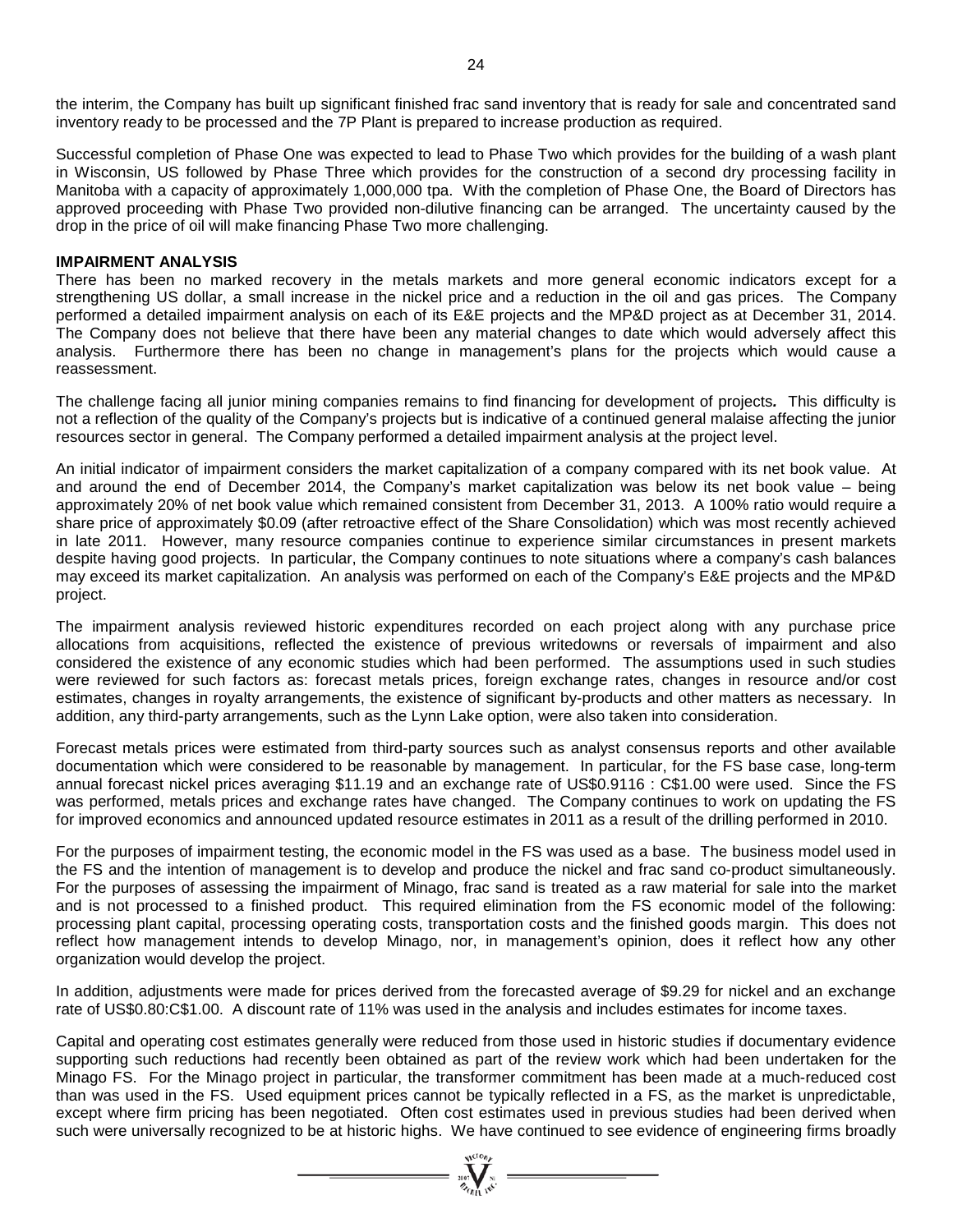announcing price freezes. Experience with equipment strategies at the 7P Plant has proved that good quality used equipment can be sourced and equipment financing is available. This represents an additional cost-saving opportunity which has not been quantified in the impairment analysis.

These factors resulted in a recoverable amount in excess of the book value of Minago. Accordingly, no impairment exists on the Minago project.

The impairment model is sensitive to several of the model key input variables. The following table indicates the estimated impact on the recoverable amount:

| Change in Model Key Input                  | Change in<br>Recoverable<br>Amount of<br>Minago |
|--------------------------------------------|-------------------------------------------------|
| Effect of:                                 |                                                 |
| Increase discount rate by 1%               | (55%)                                           |
| Increase exchange rate by 0.05             | (65%)                                           |
| Increase frac sand and nickel prices by 1% | 14%                                             |
| Increase operating costs by 5%             | (30%)                                           |

Furthermore, management's intentions with respect to future expenditures and plans for the projects were considered. With the exception of some small projects, all projects have had recent expenditures and are considered to be active. All of the Company's projects were tested for impairment as at the balance sheet dates.

Management concluded that no impairment existed in each of its projects effective December 31, 2014 and that costs incurred to date are recoverable. The Company will continue to monitor developments as they occur in the metals markets and the economy and will update its impairment analysis to take account of any such changes, as appropriate.

#### **CRITICAL ACCOUNTING ESTIMATES AND JUDGEMENTS**

Critical accounting estimates and judgements used in the preparation of the consolidated financial statements include determining the carrying value of investments, MP&D and E&E projects, assessing the impairment and classification of long-lived assets, determining the recoverability of deferred income tax assets, the valuation of the Participating Interest and the convertibility feature of the promissory notes, the valuation of share-based payments and the disclosure of contingencies and going concern matters. These estimates involve considerable judgement and are, or could be, affected by significant factors that are out of the Company's control.

For a complete list of the significant accounting policies as well as information concerning the use of estimates, judgements and measurement uncertainty, reference should be made to Note 3 to the Company's 2014 Audited Consolidated Financial Statements. The Company's financial statements have been prepared using the going concern assumption; reference should be made to Note 1 to the Company's 2014 Audited Consolidated Financial Statements.

The recorded value of the Company's E&E projects and the MP&D project is based on historic costs that are expected to be recovered in the future. The Company's recoverability evaluation is based on market conditions for minerals, underlying mineral resources associated with the properties and future costs that may be required for ultimate realization through mining operations or by sale. The Company is in an industry that is exposed to a number of risks and there is always the potential for a material adjustment to the value assigned to these assets. Such risks also extend to the evaluation of fair values of net assets upon acquisition.

The value of the Participating Interest is a significant estimate which uses a model of estimated cash flows and applies probability-weighted estimates to the model. Assumptions are made about the phase at which the frac sand business will be when payments are being made as well as production costs and volumes and sales prices and volumes.

The fair value of the stock options and warrants, as well as the embedded option derivative in the promissory note, is calculated using the Black-Scholes option-pricing model that takes into account the exercise price, expected life of the option/warrant, expected volatility of the underlying shares, expected dividend yield, and the risk-free interest rate for the term of the option/warrant or embedded option derivative.

The Company has determined that it is highly probable that Victory Nickel will generate returns sufficient to utilize its taxable losses prior to their expiry. This is a significant judgement that, dependent upon future events, may turn out to be

 $\sum_{\alpha}$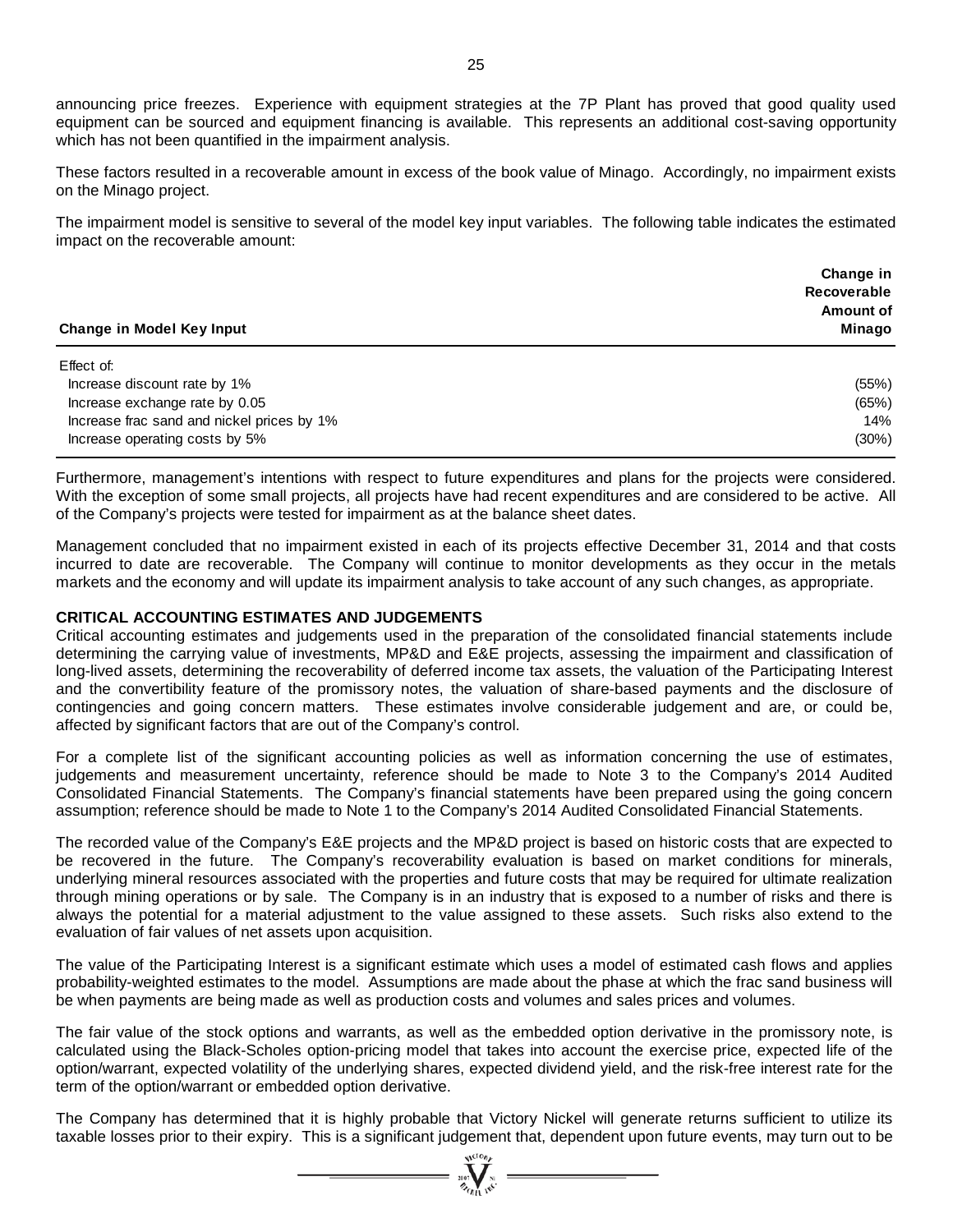incorrect. Presently, since Victory Silica is not revenue-generating, a full valuation allowance has been recorded against losses incurred in that subsidiary. The Company will monitor any changes in circumstances which could require a reversal of the valuation allowance.

## **NEW ACCOUNTING POLICIES**

IFRS issued by the International Accounting Standards Board ("IASB") have been adopted in the Company's 2014 Audited Consolidated Financial Statements. Note 3 to those statements include the accounting policies that have been applied.

# **FUTURE ACCOUNTING CHANGES**

## **New Standards and Interpretations Not Yet Adopted**

Since the issuance of the Company's 2014 Audited Consolidated Financial Statements, the IASB and International Financial Reporting Interpretations Committee ("IFRIC") have issued no new and revised standard and interpretations which are applicable to the Company or which have caused changes to its accounting policies. Refer to Note 3 to those statements.

## **CORPORATE GOVERNANCE**

The Company's Board of Directors is responsible for ensuring that management fulfils its responsibilities for financial reporting and internal control and exercises this responsibility principally through the Audit Committee. The Audit Committee, which is comprised of directors, none of whom are employees or officers of the Company, meets with management to review the 2014 Audited Consolidated Financial Statements to satisfy itself that management is properly discharging its responsibilities to the directors who approve the financial statements. The Board of Directors has also appointed compensation and corporate governance and nominating committees composed of non-executive directors.

## **Evaluation of Disclosure Controls and Procedures**

The Company's Chief Executive Officer and Chief Financial Officer, (collectively, the "Certifying Officers"), are responsible for designing a system of disclosure controls and procedures, or causing them to be designed under their supervision, to provide reasonable assurance that information required to be disclosed in reports filed with or submitted to, securities regulatory authorities is recorded, processed, summarized and reported within the time periods specified under Canadian securities laws and that material information relating to the Company is made known to them with respect to financial and operational conditions to allow timely decisions regarding required disclosure. For the fiscal year ended December 31, 2014, an evaluation was commissioned by the Company under the supervision of the Certifying Officers and with the participation of management of the effectiveness of the Company's disclosure controls and procedures as defined under the rules adopted by the Canadian securities regulatory authorities. Based on this evaluation, the Certifying Officers have concluded that the design and operation of the Company's disclosure controls and procedures were effective as at December 31, 2014. Such controls are facilitated by the small size of the Company's senior management team and their access to material information.

There were no changes to the Company's disclosure controls and procedures that occurred during the year ended December 31, 2014 that materially affected, or are reasonably likely to affect, the Company's disclosure controls and procedures.

#### **Evaluation of Internal Control over Financial Reporting**

The Company's Certifying Officers are responsible for designing a system of internal controls over financial reporting, or causing them to be designed under their supervision, to provide reasonable assurance regarding the reliability of financial reporting and preparation of consolidated financial statements for external purposes in accordance with Canadian GAAP. The Company used the COSO (1992) control framework and is in the process of updating its methodology to incorporate the COSO (2013) framework into its analyses for the future. The COSO Board has made the COSO (1992) framework available for use until an unspecified date at which point it is expected to be considered superseded. For the fiscal year ended December 31, 2014, an evaluation was commissioned by the Company under the supervision of the Certifying Officers and with the participation of management of the effectiveness of the Company's internal control over financial reporting. Based on this evaluation, the Certifying Officers have concluded that the design and operation of the Company's internal controls over financial reporting and procedures were effective as at December 31, 2014.

During the year, the Company made improvements to the controls over financial reporting as part of its continuous improvement process and as part of its frac sand initiative. As may reasonably be expected, the entry into a new business requires new processes and controls which evolve as the business matures. As the frac sand business is still in the very early stages of the project initiative, changes in day-to-day operations are being experienced and therefore, the processes and controls required are still evolving. Controls around processes that have material impact to the financial

=  $\sum_{i=1}^{N} \sum_{j=1}^{N} x_i$  =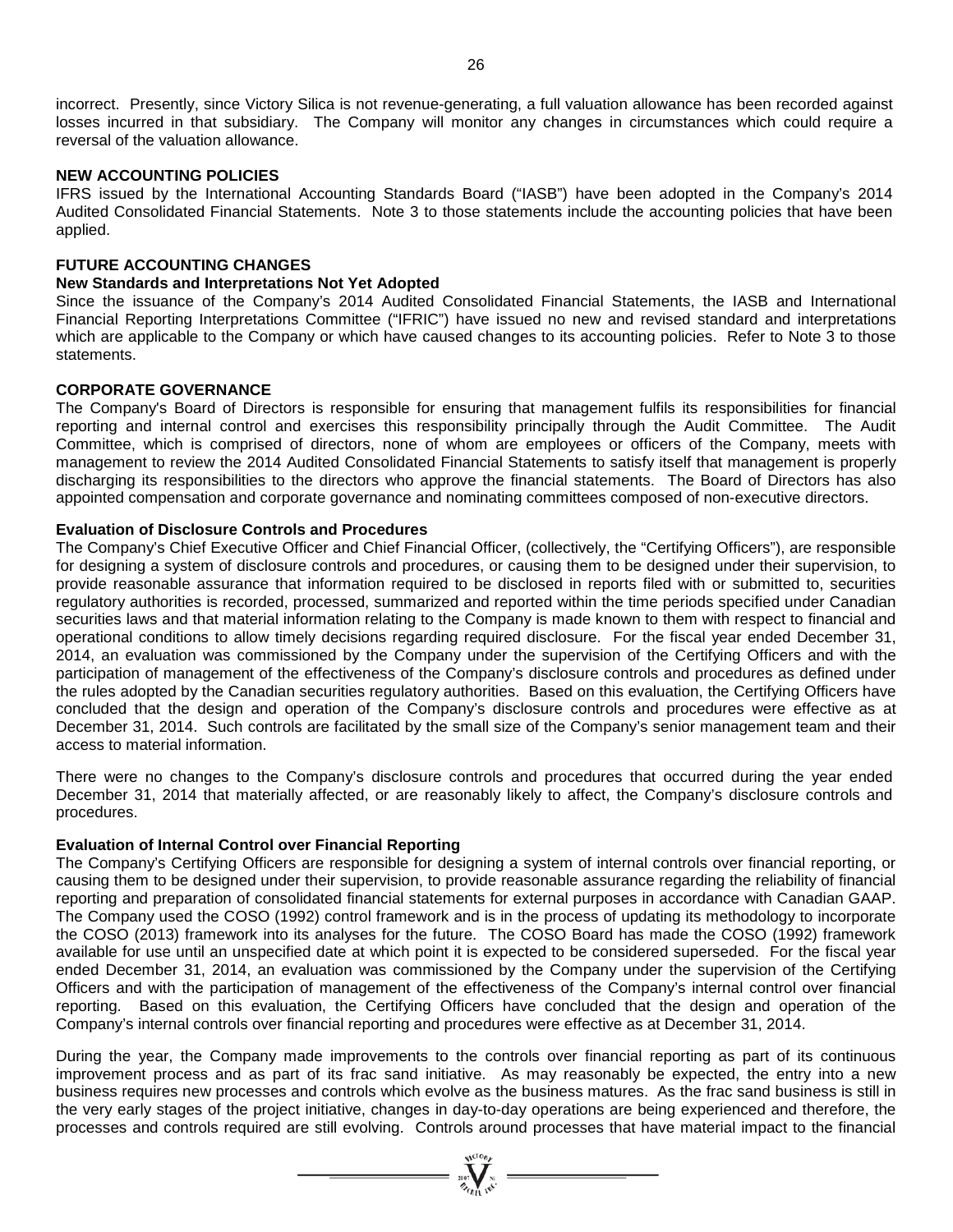statements such as Sales and Inventory are not operating in accordance to the design of the Company's internal control. As a result, alternative procedures were implemented and reliance was placed on these alternative procedures by management and will continue to be until the frac sand business matures.

In particular, certain inventory components were not measured adequately at the December 31, 2014 inventory count. In order to address this, a second inventory count including all the appropriate measurements was performed in the first quarter of 2015 and was rolled back to December 31, 2014 to support the quantities of all inventory components at that date. Apart from inconvenience and a relatively small extra cost, there was no loss to the Company as a result of this. The failure in the designed internal control was identified by management and was fully remediated through alternative procedures. This is not expected to be a recurring situation.

The management of the Company was required to apply its judgement in evaluating the cost-benefit relationship of possible controls and procedures. The result of the inherent limitations in all control systems means no evaluation of controls can provide absolute assurance that all control issues and instances of fraud, if any, have been detected.

There were no changes to the Company's internal controls over financial reporting that occurred during the quarter ended December 31, 2014 that materially affected, or are reasonably likely to affect, the Company's internal controls over financial reporting. However, reliance was placed on mitigating controls around processes that are currently still evolving to reduce risk of material misstatement on the financial statements to an acceptable level.

# **TRANSACTIONS WITH RELATED PARTIES AND MANAGEMENT AGREEMENT WITH NUINSCO RESOURCES LIMITED**

## **Related Party Balances and Transactions for Services**

Short-term employee benefits provided by the Company to key management personnel include salaries, directors' fees, statutory benefit contributions, paid annual vacation and paid sick leave as well as non-monetary benefits such as medical care. The Company's non-monetary benefit package for key management personnel is the same as that available to all full-time employees. In addition to short-term employee benefits, the Company may also issue options and shares as part of the Stock Option Plan and Share Bonus Plan (Notes 19 and 21 to the 2014 Audited Consolidated Financial Statements). Payables to key management personnel generally relate to directors' fees, consulting fees, and expense reimbursements.

Balances and transactions with related parties as at and for the year ended December 31, 2014 and 2013 are shown in the following tables:

| As at December 31,                               |   | 2014        | 2013  |
|--------------------------------------------------|---|-------------|-------|
| <b>Balances Outstanding</b>                      |   |             |       |
| Payable to key management personnel              | S | 251<br>- \$ | 112   |
| Key management personnel compensation comprises: |   |             |       |
| Years ended December 31,                         |   | 2014        | 2013  |
| Short-term employee benefits                     |   | 891<br>-S   | 924   |
| Share-based payments - options                   |   | 233         | 115   |
| Share-based payments - Share Bonus Plan          |   |             | 64    |
|                                                  |   | 1.124       | 1.103 |

## **Balances and Transactions with Nuinsco Resources Limited under the Management Agreement**

The Company shares management, administrative assistance and facilities with Nuinsco pursuant to a management agreement; management operates under the supervision of the respective board of directors of each respective company; there is only one common director, being Mr. René Galipeau. As described earlier in Note 16 to the 2014 Audited Consolidated Financial Statements, Nuinsco became a related party of the Company effective July 30, 2013. The costs charged by Nuinsco are recorded at the cost to Nuinsco of such services plus 10 per cent. The management agreement commenced February 1, 2007 and is terminable by the Company upon 180 days' notice and by Nuinsco upon 90 days' notice. The Company served notice of termination on September 5, 2014; accordingly, the management agreement will cease around the end of February 2015. The Company expects to continue to share resources and costs with Nuinsco under a cost sharing arrangement.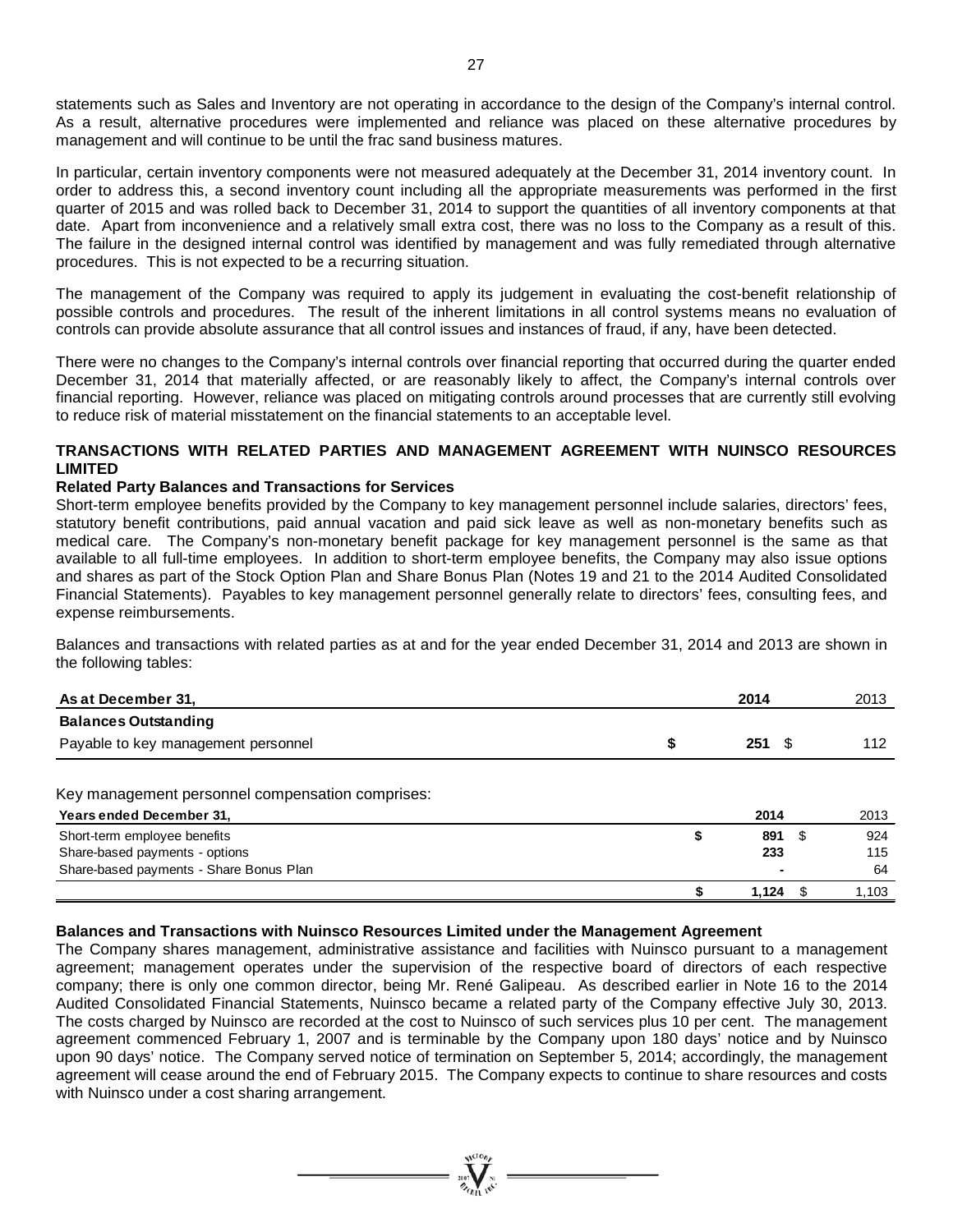Balances and transactions with Nuinsco under the management agreement as at and for the years ended December 31, 2014 and 2013 are shown in the following tables:

|                                                            |      | December 31, |      | December 31, |      | January 1, |
|------------------------------------------------------------|------|--------------|------|--------------|------|------------|
|                                                            | 2014 |              | 2013 |              |      | 2013       |
| <b>Balances Outstanding under the Management Agreement</b> |      |              |      |              |      |            |
| Payable to Nuinsco Resources Limited                       |      | 45 \$        |      | 53 \$        |      |            |
| Receivable from Nuinsco Resources Limited                  |      | ٠.           | \$   |              | - \$ | 37         |
|                                                            |      |              |      |              |      |            |
| Years ended December 31,                                   |      |              |      | 2014         |      | 2013       |
| <b>Transaction Values under the Management Agreement</b>   |      |              |      |              |      |            |
| Overhead charges from Nuinsco Resources Limited            |      |              |      | 671 \$       |      | 733        |
| Overhead charges to Nuinsco Resources Limited              |      |              |      |              |      | 17         |
| Project costs charged to Nuinsco Resources Limited         |      |              |      | 21           | - \$ | 36         |
| Project recoveries charged by Nuinsco Resources Limited    |      |              |      | 70           |      | 29         |

Amounts due to or from Nuinsco under the management agreement are unsecured, non-interest bearing and due on demand. Amounts due to or from Nuinsco thereby are settled on a regular basis.

#### **Balances and Transactions with Nuinsco under the Amended Loan/Participating Interest**

The terms of the Participating Interest are described in Note 16 to the 2014 Audited Consolidated Financial Statements as well as in the Liquidity and Capital Resources section of this MD&A. A summary of the balances and transactions related thereto is included in the table and accompanying note below:

|                                                   |    | December 31, |      | December 31, |     | January 1, |
|---------------------------------------------------|----|--------------|------|--------------|-----|------------|
| <b>Participating Interest</b>                     |    | 2014         |      | 2013         |     | 2013       |
| Advance for working capital                       | \$ | 940          | \$   | 940          | \$  | 1,005      |
| Advance under Amended Loan for standby commitment |    | 1,135        |      | 1,135        |     |            |
| Accrued interest payable                          |    |              |      |              |     | 8          |
| Aggregate advances                                |    | 2,075        |      | 2,075        |     | 1,013      |
| Less: settled in Units of Victory Nickel          |    | (1, 135)     |      | (1, 135)     |     |            |
| Less: unamortized loan fees                       |    | (51)         |      | (185)        |     |            |
|                                                   |    | 889          |      | 755          |     | 1,013      |
| Change in fair value                              |    | 2,875        |      | 3,100        |     |            |
| Effect of foreign exchange                        |    | (216)        |      |              |     |            |
| <b>Participating Interest</b>                     |    | 3,548        | - \$ | 3,855        | \$. | 1,013      |
| Current portion - due within one year (1)         | \$ | Ξ.           | \$   |              | \$  | 1,005      |
| Long-term portion $(2)$                           |    | 3,548        |      | 3,855        |     | 8          |
| <b>Participating Interest</b>                     | \$ | $3,548$ \$   |      | 3,855        | \$  | 1,013      |

The Company accrued \$11,000 commitment fees payable in shares to Nuinsco upon the final advance under the Amended Loan and these are included in *Finance costs*. In December 2014, the Company issued 18,268 common shares to settle the commitment fees owed to Nuinsco. Victory Nickel paid interest of \$46,000 for the year ended December 31, 2014 (December 31, 2013 - \$115,000 of which \$9,000 related to 2012 was paid in the first quarter of 2013).

#### **OUTSTANDING SHARE DATA**

As at March 31, 2015, the Company had 57,634,578 common shares issued and outstanding. In addition, there were 3,036,000 stock options and 10,799,935 warrants outstanding which, if exercised and issued, would bring the fully diluted issued common shares to a total of 71,470,513 and would generate cash of approximately C\$5,510,000. However, none of the options are "in the money", all the warrants are exercisable.

 $\sum_{\substack{2007\\Z_{\ell}}}\prod_{\substack{N\in\mathbb{N}\\ \text{NQ}}}}\frac{q_1\epsilon_{10}}{N},$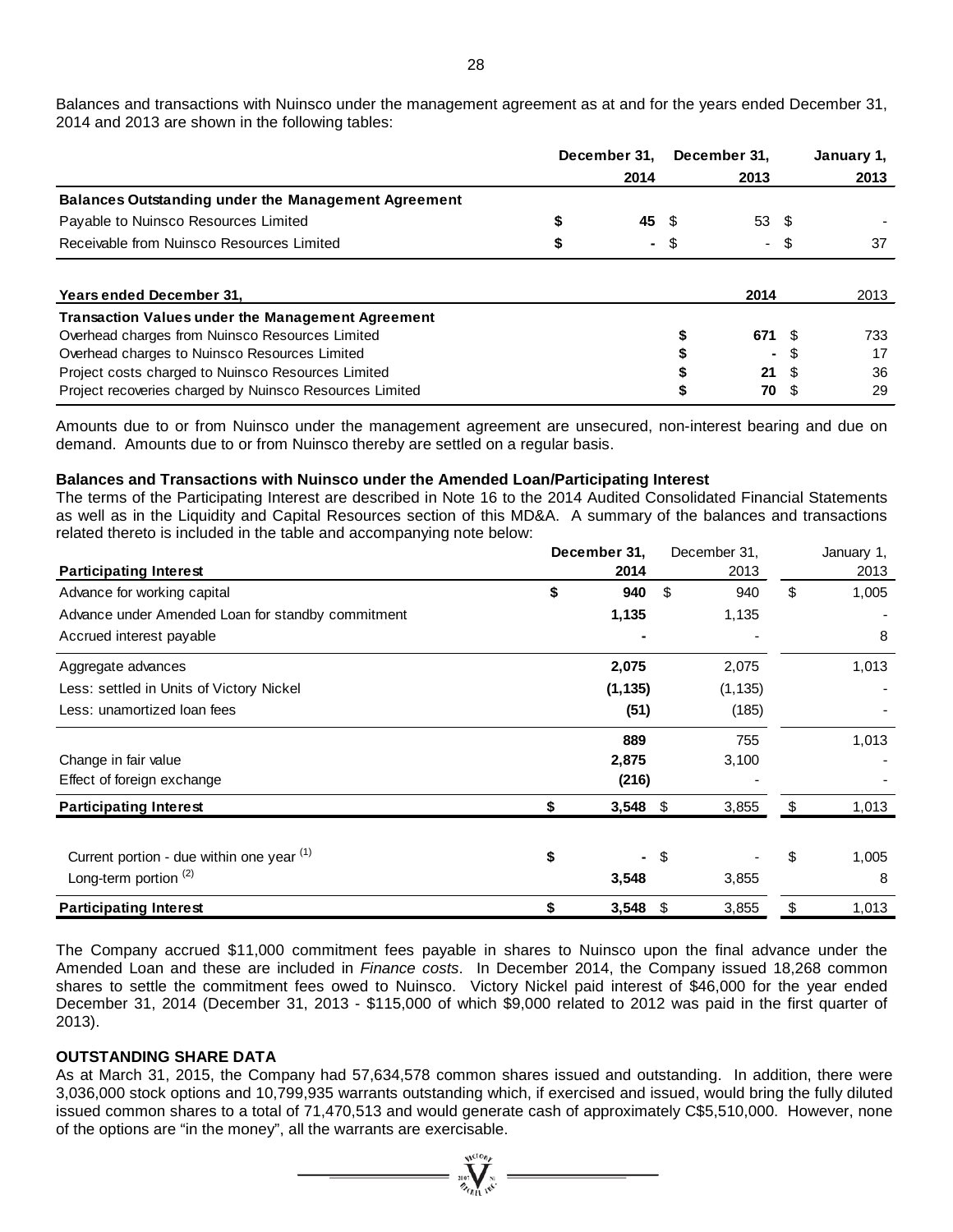## **RECENT DEVELOPMENTS**

On October 1, 2014, the Company completed the arrangement of short-term financing by way of a promissory note amounting to \$2,000,000. The promissory note has been fully drawn down. The promissory note bears interest at an annual rate of 28% and was originally due on December 1, 2014. The lender has agreed to several monthly extensions upon payment of extension fees and penalties. On January 31, 2015, February 6, 2015, and February 27, 2015 the Company repaid \$500,000, \$250,000 and \$250,000 respectively. A fourth amendment extended the short-term loan to March 31, 2015 under similar terms. The balance owing is \$1,000,000.

On March 31, 2015, the Company agreed an additional extension of the short-term loan with the lender. The balance outstanding is \$1,000,000 and is now due on or before April 30, 2015 under similar terms. On March 31, 2015, the Company paid an extension fee of \$10,000 along with a penalty for not repaying the amount originally due on March 31, 2015 of \$15,000. In addition, with respect to the promissory note, the Company agreed upon an extension of a \$73,000 interest payment required on March 31, 2015 to be paid on April 1, 2015.

# **RISKS AND UNCERTAINTIES**

The exploration and development of natural resources are speculative activities that involve a high degree of financial risk. Additionally, there are specific risks related to the Company's presence in the frac sand market. The risk factors which should be taken into account in assessing Victory Nickel's activities and an investment in its securities include, but are not necessarily limited to, those set out in detail below.

The relative significance of each risk described below will vary as a function of several factors including, but not limited to, the state of the economy, the stage of Victory Nickel's projects, the availability of financing on acceptable terms and other matters.

Any one or more of these risks could have a material adverse effect on the value of any investment in Victory Nickel and the business, financial condition, operating results or prospects of Victory Nickel and should be taken into account in assessing Victory Nickel's activities.

# **Financial and Investment Risks**

## *Going Concern*

None of the Company's mining projects has commenced commercial production and, accordingly, the Company is dependent upon debt or equity financings, and the optioning and/or sale of resource or resource-related assets and/or the ability to generate sufficient cash flow from its other operating activities for its funding. The Company's 7P Plant completed commissioning during the third quarter 2014 and is capable of producing at a commercial level. However, the recent decrease in drilling activity due to the decrease in the price of oil, may delay the Company's ability to generate sufficient cash flow to meet operating requirements.

The recoverability of the carrying value of exploration and evaluation projects and the mine property and development project, and ultimately the Company's ability to continue as a going concern, is dependent upon either exploration results which have the potential for the discovery of economically-recoverable reserves and resources, the Company's ability to finance exploitation of its projects through debt or equity financings and the optioning and/or sale of resource or resourcerelated assets such as royalty interests for its funding or the success of the frac sand business referred to above.

However, should the Company not be able to reach successful cash flow generation and achieve profitable operations from frac sand business or continue to achieve favourable exploration results, obtain the necessary financing or achieve future profitable production or sale of properties, the carrying value of the Company's assets could be subject to material adjustment and, in addition, other adjustments may be necessary to the financial statements should such adverse events impair the Company's ability to continue as a going concern as contemplated under GAAP. There is no certainty, especially in the present environment, that the Company's initiatives to improve working capital will be successful or that working capital generated thereby will be sufficient to fund the Company's activities including project expenditures and corporate costs. These conditions indicate the existence of a material uncertainty that may cast significant doubt about the Company's ability to continue as a going concern.

#### *Substantial Capital Requirements*

Victory Nickel will have to make substantial capital expenditures for the development of, and to achieve production from, its nickel projects. Production will only be reached a number of years following the start of development. Until that time, the Company is reliant on cash flows generated by its nascent frac sand business, on the equity markets and asset sales to generate cash for ongoing operations and programs. There can be no assurance that any debt or equity financing or cash generated by operations or asset sales will be available or sufficient to meet these requirements or for other corporate purposes or, if debt or equity financing is available, that it will be on terms acceptable to Victory Nickel.

 $\sum_{\alpha}$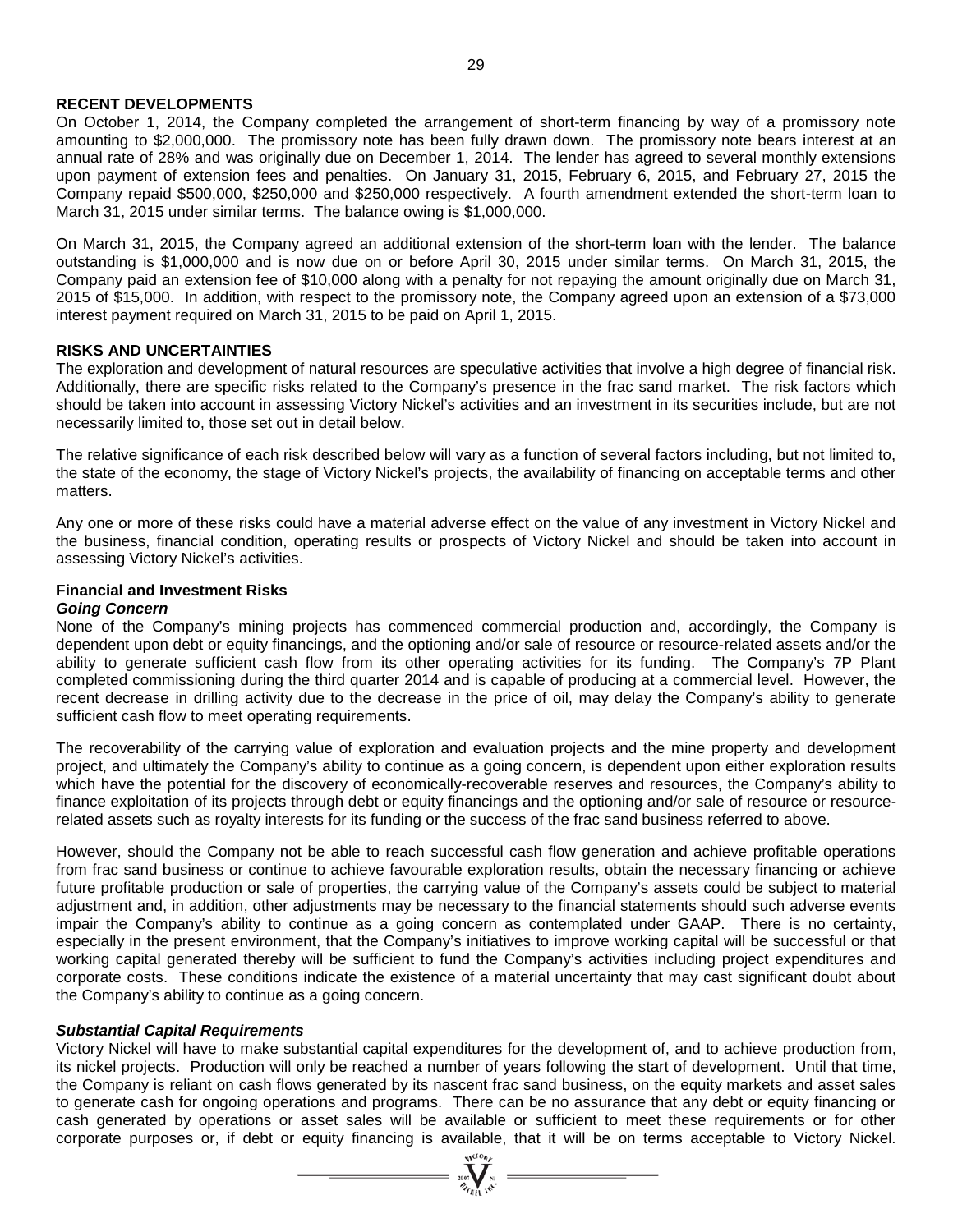Moreover, future activities may require Victory Nickel to alter its capitalization significantly. The inability of Victory Nickel to access sufficient capital for its operations could have a material adverse effect on its financial condition, results of operations or prospects. Flow-through financing cannot be used to fund the Company's corporate costs.

The 7P Plant has been substantially completed. Future capital requirements for the 7P Plant are not expected to be significant. However, future phases will require additional capital; these phases are independent of the 7P Plant. This capital requirement may be in excess of the net funds generated by the business. The frac sand operations have ongoing requirements for working capital financing. There is a risk that sufficient working capital financing may not be available at suitable prices.

The Company recognizes the imminent cash requirement to repay debt and is actively considering restructuring of its debt to term it out for several years. To date, the Company has not received acceptable expressions of interest and has not completed any debt restructuring.

## *Market Perception*

Market perception of junior exploration, development and mining companies may continue to shift such that these companies are viewed even less favourably. This factor could impact the value of investors' holdings and Victory Nickel's ability to raise further funds by issue of additional securities or debt.

By entering the frac sand market and becoming an operating company with operating cash flows, Victory Nickel is attempting to distinguish itself from other juniors. This represents a risk in itself.

## *Metal and Frac Sand Prices*

There is no assurance that, even if commercial quantities of mineral resources are developed, a profitable market will exist for the sale of such product. Nickel and by-product prices fluctuate on a daily basis and are affected by numerous factors beyond Victory Nickel's control – including factors which are influenced by worldwide circumstances. The level of interest rates, the rate of inflation, world supply and demand for commodities and stability of exchange rates can all cause significant fluctuations in commodity prices. Such external economic factors are in turn influenced by changes in international investment patterns and monetary systems and political developments. The prices of nickel and by-products have historically fluctuated widely and future price declines could cause commercial production to be uneconomical and such fluctuations could have a material adverse effect on Victory Nickel's business, financial condition and prospects. As Victory Nickel has historically been in the exploration and development stage, the above factors have had no material impact on present operations but were considered in evaluating the impairment of long-lived assets. However, these factors are of significant importance for the FS and decisions related thereto as well as being important to the developing frac sand business.

The business case developed to support the Company's entry into the frac sand business made significant assumptions on pricing of frac sand as well as for important cost elements of production and transportation. While many of the important costs have been fixed contractually, the price for frac sand sales is subject to market forces beyond the Company's control. The impact of the oil and gas pricing cycle is uncertain.

#### *Areas of Investment Risk*

The common shares of Victory Nickel are listed on the TSX. The share prices of publicly-traded companies can be volatile as the price of shares is dependent upon a number of factors, some of which are general or market or sector specific and others that are specific to Victory Nickel.

The market for shares in small public companies is less liquid than for large public companies. Investors should be aware that the value of the Company's common shares may be volatile and may go down as well as up and investors may therefore not recover their original investment.

The market price of the Company's common shares may not reflect the underlying value of Victory Nickel's net assets or its ongoing operations. The price at which investors may dispose of their securities may be influenced by a number of factors, some of which may pertain to Victory Nickel and others of which are extraneous. On any disposal of their common shares, investors may realize less than the original amount invested.

# **Industry Risks**

## *Speculative Nature of Mineral Exploration*

Mineral exploration is highly speculative in nature, involves many risks and frequently is non-productive. There is no assurance that Victory Nickel's exploration efforts will be successful. Few properties that are explored are ultimately developed into economically-viable operating mines. Success in establishing reserves is a result of a number of factors,

=  $\sum_{y \in C} \sum_{y \in C} \sum_{y \in C}$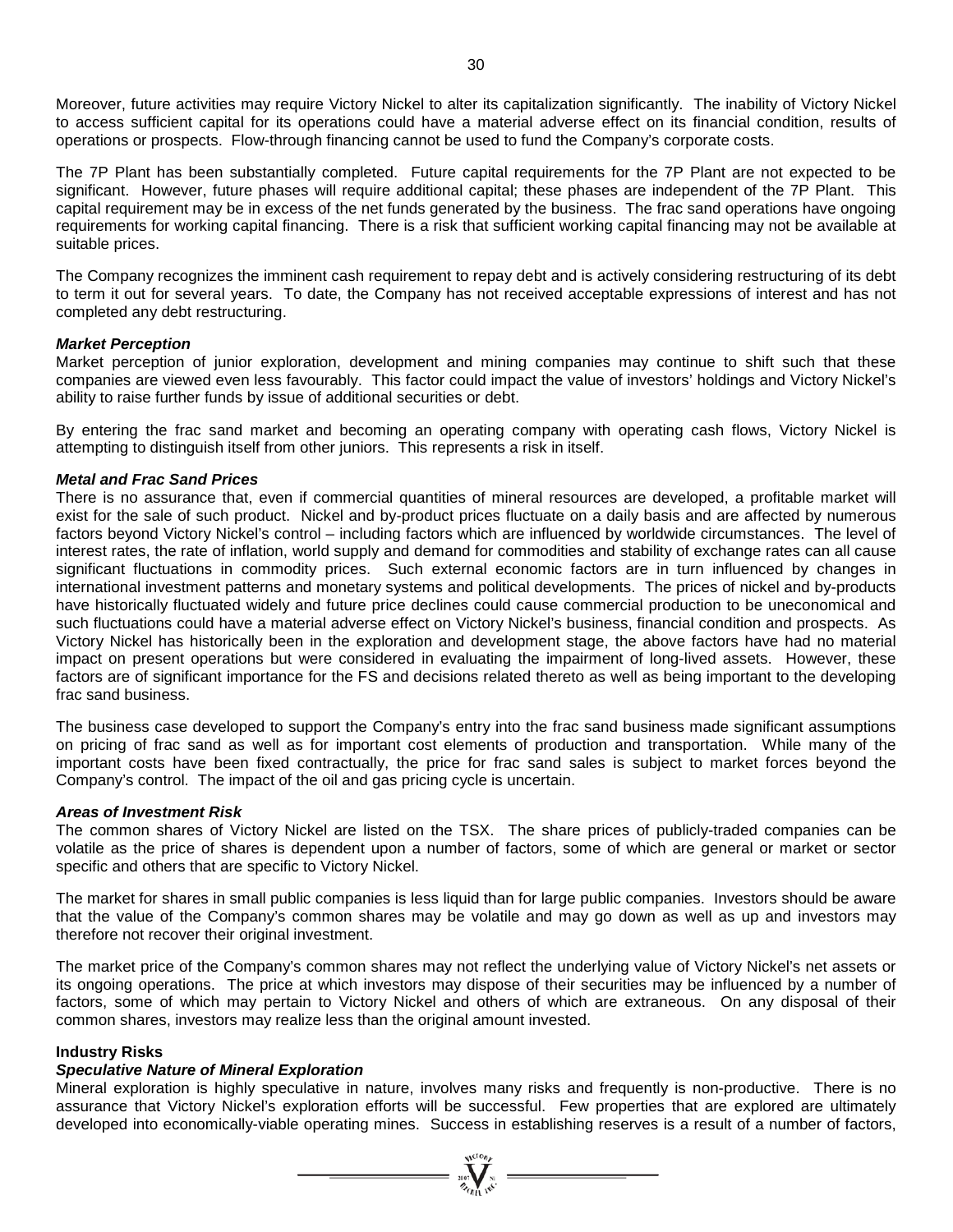including the quality of Victory Nickel's management, level of geological and technical expertise, the quality of land available for exploration and other factors. Once mineralization is discovered, it may take several years in the initial phases of drilling until production is possible, during which time the economic feasibility of production may change. Substantial expenditures are required to establish proven and probable reserves through drilling to determine the optimal extraction method for the ore and the metallurgical process to extract the metals from the ore and, in the case of new properties, to construct mining and processing facilities. It is possible that even preliminary due diligence will show adverse results, leading to the abandonment of projects. It is impossible to ensure that preliminary feasibility studies or full feasibility studies, such as has been released with respect to Minago, on Victory Nickel's projects or the current or proposed exploration programs on any of the properties in which Victory Nickel has exploration rights will result in a profitable commercial mining operation. As a result of these uncertainties, no assurance can be given that Victory Nickel's exploration programs will result in the establishment or expansion of resources or reserves.

## *Evaluation and Development Projects*

In general, evaluation and development projects have no operating history upon which to base estimates of future cash operating costs. For evaluation and development projects such as the mineral resource properties owned by Victory Nickel, estimates of proven and probable reserves are, to a large extent, based upon the interpretation of geological data obtained from drill holes and other sampling techniques and feasibility studies. This information is used to calculate estimates of the capital cost, cash operating costs based upon anticipated tonnage and grades of ore to be mined and processed, the configuration of the ore body, expected recovery rates, comparable facility and equipment operating costs, anticipated climatic conditions and other factors. In addition, there remains to be undertaken certain feasibility and/or development preparation work on the projects that could adversely impact estimates of capital and operating costs required for the development of the projects. Costs necessary to develop the projects could be significant and will have a direct impact on the economic evaluation of the projects. As a result, it is possible that the actual capital cost, cash operating costs and economic returns of the projects may differ from those currently estimated. The costs estimated under the FS for Minago differed from the PEA and may differ again upon actual development.

## *Frac Sand Industry*

Frac sand processing is a new business for Victory Nickel. The industry is closely linked to the oil and gas industry and is therefore affected by economic factors impacting that industry, including the effect of future cycles based on historic experience. Demand for frac sand is influenced by many factors, including: global and regional economic and political events and conditions, fluctuations in pricing and availability of oil and gas and other energy sources, demand for oil and gas products, demand for cars and other vehicles, technological innovation impacting alternative energy sources, changes in the regulatory framework for mining and processing frac sand and the hydraulic fracturing industry. The oil and gas industry can be prone to sudden, unexpected production slowdowns which may impact exploration, development, production and well completion activities. These factors, such as the recent unprecedented drop in the price of oil, cannot readily be predicted or controlled. Negative developments could cause the demand for frac sand products to decline which could have adverse effects on business, financial condition, results of operations, cash flows and prospects.

With respect to the frac sand industry itself, risks include: changes in transportation availability and pricing, inclement or hazardous weather conditions from flooding or climate change, environmental hazards, industrial accidents, changes in the regulatory framework impacting mining, processing and the fracking industries in both Canada and the US, inability to procure sand in the required quantities or qualities, inability to obtain replacement parts or equipment on a timely basis, reduction in the availability of water for processing, inability to hire, train and retain qualified staff at acceptable rates; and other technical difficulties or failures. Any prolonged downtime could impact deliveries and reputation.

The fracking industry has been hailed as significantly contributing to North America's energy self-sufficiency. A combination of techniques is used, any changes impacting the use of frac sand as a proppant through regulation or technological innovation may negatively impact the frac sand industry. In addition, heightened political, regulatory and public scrutiny of hydraulic fracturing practices could potentially expose the Company or its customers to increased legal and regulatory proceedings, and any such proceedings could be time-consuming, costly or result in substantial legal liability or significant reputational harm.

#### *Competition*

The mineral exploration business is highly competitive in all of its phases. Victory Nickel competes with numerous other companies and individuals, including competitors with greater financial, technical and other resources than Victory Nickel, in the search for and acquisition of exploration and development rights on attractive mineral properties. Victory Nickel's ability to acquire exploration and development rights in the future will depend not only on its ability to develop the properties on which it currently has exploration and development rights, but also on its ability to select and acquire exploration and development rights on other suitable properties. There is no assurance that Victory Nickel will compete

 $= \sum_{\substack{i=1\\ \text{for } i\in I}}^{\text{val}(D_{f_i})} n^{(i)}$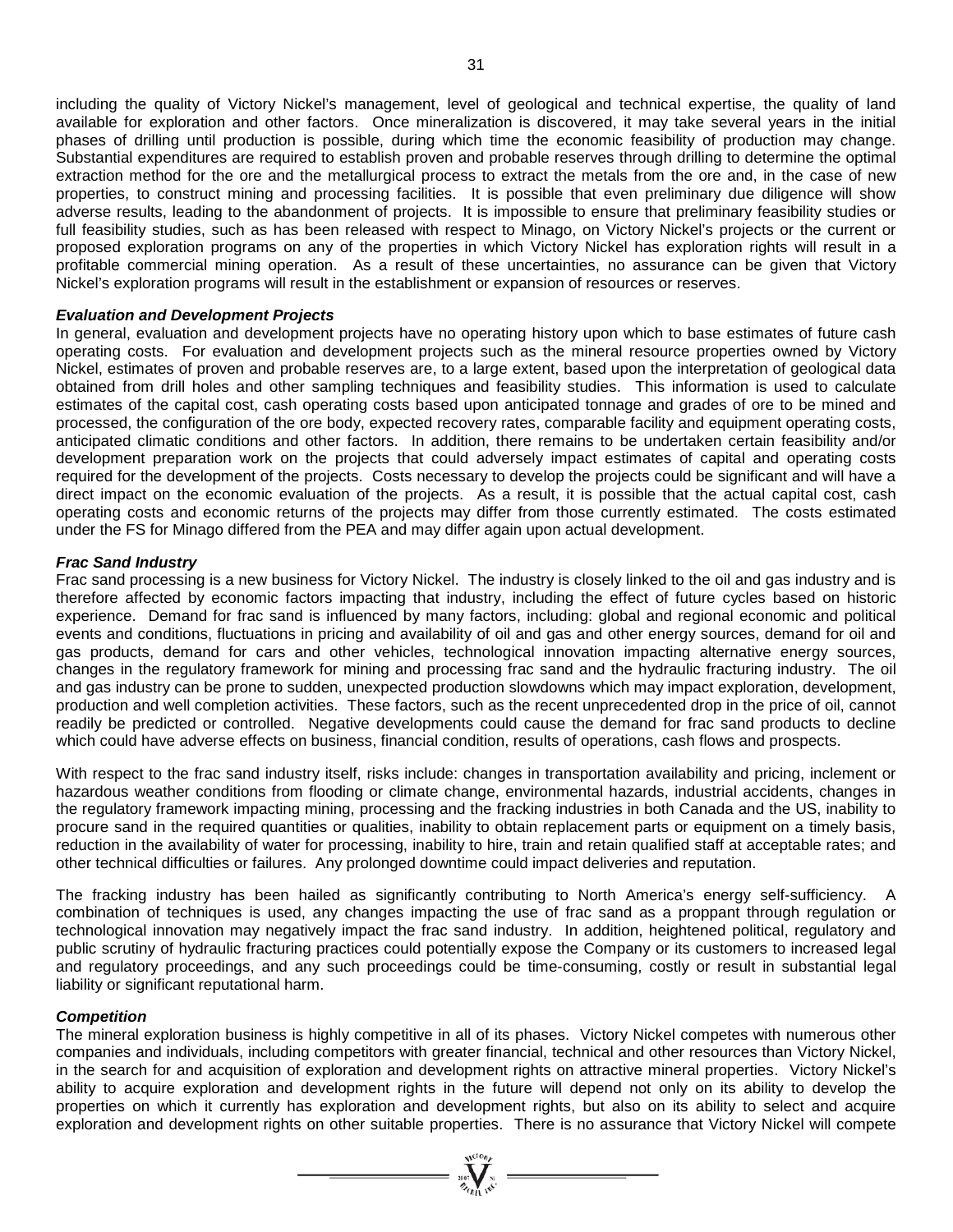successfully in acquiring exploration and development rights on such other properties or in securing customers, sand supplies or other resources such as transportation.

Victory Nickel also faces competition in the frac sand market with respect to its frac sand business and there is no assurance that Victory Nickel will compete successfully processing and selling frac sand in such market. Frac sand is a proppant used in the completion and re-completion of oil and natural gas wells to stimulate and maintain oil and natural gas production through the process of hydraulic fracturing. Frac sand is the most commonly used proppant and is less expensive than other proppants, such as resin-coated sand and manufactured ceramics. A significant shift in demand from frac sand to other proppants, or the development of new processes to replace hydraulic fracturing altogether, could cause a decline in the demand for the frac sand the Company processes and result in a material adverse effect on the Company's financial condition and results of operations. If significant new reserves of raw frac sand are discovered and developed, and those frac sands have similar characteristics to the raw frac sand processed by the Company, the Company's ability to maintain or acquire contracts may be negatively impacted which could have a material adverse effect on the Company's results of operations and cash flows over the long term. Additionally, quality sand supply is a limited resource and the presently-identified sources are a significant distance away from the 7P Plant which provides logistical challenges in securing timely railcar and other transportation at acceptable prices.

# **Operational Risks**

# *Limited History of Operations*

Victory Nickel has no history of earnings and limited financial resources. Victory Nickel currently has no operating mines and its ultimate success may depend on the ability of active mining operations to generate cash flow in the future, as well as its ability to access capital markets for its development requirements. There is no assurance that Victory Nickel will earn profits in the future. Significant capital investment will be required to achieve commercial production at Victory Nickel's existing nickel projects. There is no assurance that Victory Nickel will be able to raise the required funds to continue these activities.

In particular, frac sand processing represents a new initiative for Victory Nickel which is expected to generate significant cash flow for the Company, if successful. While the Company believes it has mitigated the risks of entering a new market through the hiring of experienced personnel, there is no assurance that this initiative will be successful.

#### *Frac Sand Processing Operations*

The 7P Plant is freshly-built. Production risks might be expected to be higher for a new operation than one which has been in operation routinely. However, a new plant may have a reduced risk profile as far as reliability is concerned. Refurbishment of equipment may be more risky than acquiring new plant. Despite hiring experienced management, many new operators have been hired, while risks have been mitigated by training, it is possible that early production may experience excessive downtime. The availability of suitably-qualified staff at acceptable prices also represents a risk.

The procurement, production and delivery of frac sand can be logistically complex – transportation costs represent a significant portion of frac sand costs. Unavailability of appropriate transportation and rail cars or lines on a timely basis may impact turnaround and cause delays in deliveries. Changes in respective transportation costs or decreases in dependability may also impair the Company's ability to receive and/or deliver product with adverse effects on costs, revenues and reputation. Further, changes to logistics to reflect changed demand may not be able to occur on a timely basis, resulting in adverse effects on the cost profile.

Processing frac sand includes substantial costs for energy – electricity and gas – as well as water. Problems in securing sufficient energy supply at appropriate prices would have impact on operating costs and the ability to recover those increased costs may be impaired.

The specifications for frac sand are detailed; maintaining a robust quality control process is key to producing a high-quality product. Failure to do so could cause lost revenues and lost reputation.

# *Development Targets, Permitting and Operational Delays*

There can be no assurance that Victory Nickel will be able to complete the planned development of its projects on time or on budget due to, among other things, delays in receiving required consents, permits and registrations, the delivery and installation of plant and equipment and cost overruns, or that the current personnel, systems, procedures and controls will be adequate to support Victory Nickel's operations. Any failure to meet development targets or other operational delays or inadequacies could have a material adverse effect. In particular, the Minago EAL was granted for a three-year period and expired on August 22, 2014. There is no guarantee that development work will commence on or before that date or that an extension will be granted. The Company believes that it has mitigated this risk through work performed on

 $=\prod_{\substack{i=1\\ \text{if } i \leq n}}^{\infty}$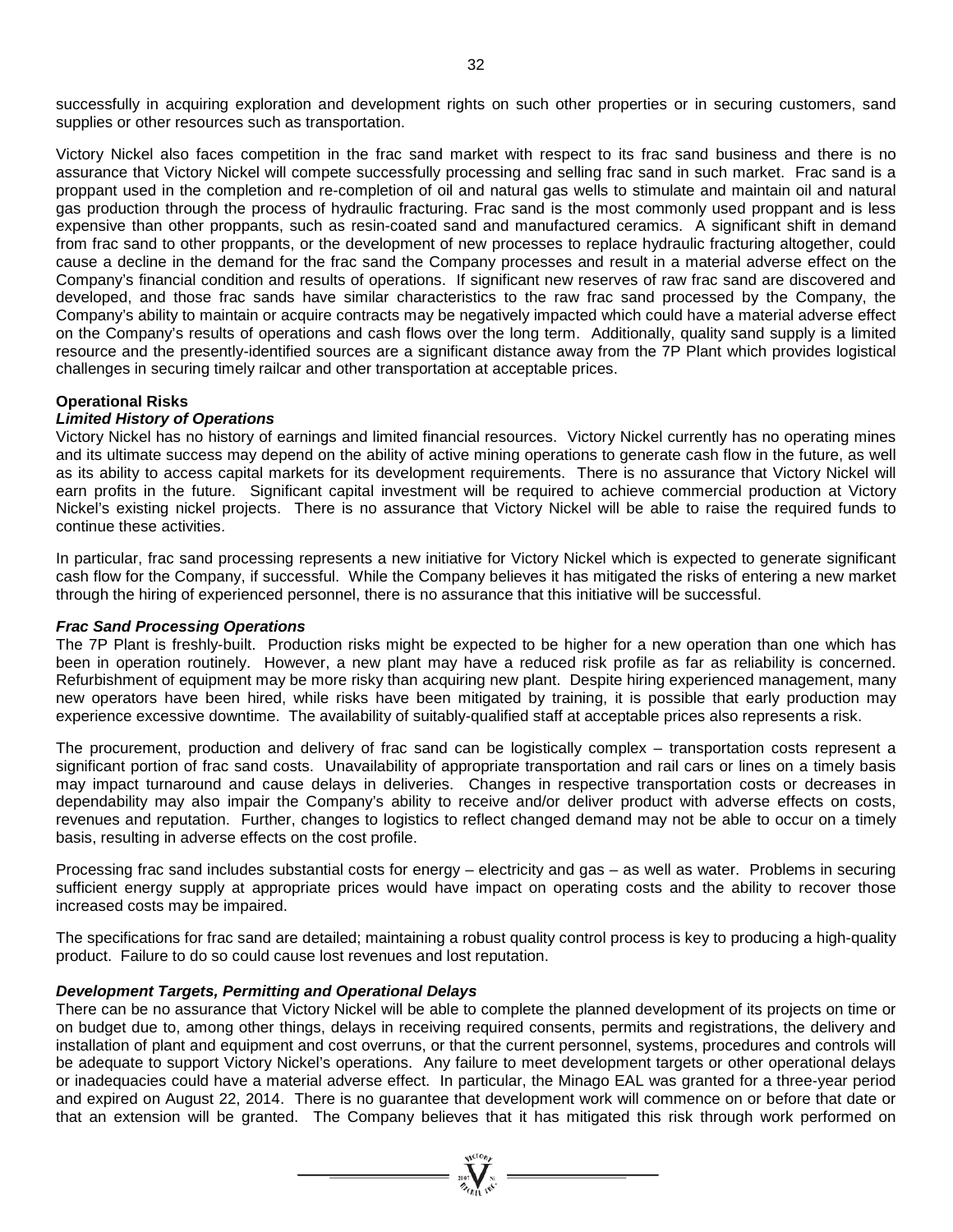relocating tailings impoundments and the regulatory filings related thereto should either represent development or should extend the expiry.

The Company's frac sand business in its present phase, is reliant upon a third-party supplier of sand; any difficulties the supplier experiences with respect to securing, maintaining or extending permits for its properties and operations including appropriate water rights, may have adverse effects on the supply of sand.

## *Resources and Reserves*

The figures for mineral resources and mineral reserves are estimates and no assurance can be given that the anticipated level of recovery and/or grades of mineral reserves or mineral resources will be realized. Moreover, short-term operating factors relating to ore reserves and resources, such as the need for orderly development of an ore body or the processing of new or different ore grades, may cause a mining operation to be unprofitable in any particular accounting period.

The Company's frac sand business in its present phase is reliant upon a handful of suppliers for its product. The Company has no resources or reserves of its own that can presently be exploited; although it recently announced reserves on the Bear Coulee option in Wisconsin. Permitting this property for production is expected to take one to two years. The frac sand resource at Minago is not contemplated to be developed until either Phase Three of the frac sand initiative or as part of the Minago FS which requires significant financing to be developed.

## *Title Risks*

Victory Nickel's ability to hold various mineral rights require licences, permits and authorizations and, in some cases, renewals of existing licences, permits and authorizations from various governmental and quasi-governmental authorities. Management believes that Victory Nickel currently holds or has applied for all necessary licences, permits and authorizations to carry on the activities which Victory Nickel is currently conducting and to hold the mineral rights Victory Nickel currently holds under applicable laws and regulations in effect at the present time. Management also believes that Victory Nickel is complying in all material respects with the terms of such licences, permits and authorizations. However, Victory Nickel's ability to obtain, sustain or renew such licences, permits and authorizations on acceptable terms is subject to changes in regulations and policies and to the discretion of the applicable governmental and quasi-governmental bodies.

#### *Insurance Risk*

Victory Nickel faces all of the hazards and risks normally incidental to the exploration and development of base metals, any of which could result in damage to life or property, environmental damage and possible legal liability for any or all such damage caused. Victory Nickel's activities may be subject to prolonged disruptions due to weather conditions depending on the location of operations in which Victory Nickel has interests; not all such risks are insurable.

Similarly, the frac sand processing plant faces many hazards and risks arising from the transportation and processing of frac sand materials, any of which could result in the matters described above. Again, not all such risks are insurable.

# **Regulatory Risks**

# *Government Regulation*

Existing and possible future environmental and social impact legislation, regulations and actions, including the regulation of air and water quality, mining reclamation, solid and hazardous waste handling and disposal, the promotion of occupational health and safety, the protection of wildlife and ecological systems and the protection of the societies and communities of indigenous peoples, could cause significant expense, capital expenditures, restrictions and delays in activities, the extent of which cannot be predicted and which may well be beyond Victory Nickel's capacity to fund. Environmental laws are becoming more stringent and actively enforced. Environmental and social impact studies may be required for some operations and significant fines and clean-up responsibilities may be assessed for companies causing damage to the environment in the course of their activities.

# *Economic, Political, Judicial, Administrative, Taxation or Other Regulatory Factors*

Victory Nickel may be adversely affected by changes in economic, political, judicial, administrative, taxation or other regulatory factors in the areas in which Victory Nickel does or will operate and holds its interests, as well as unforeseen matters. In particular, the fracking industry is often at the forefront of public attention whether or not deserved. Nonetheless, this provokes attention and scrutiny.

#### **Other Risks**

# *Environmental and Health Risks*

The Company has no significant exposure to environmental or health risks from its exploration and development activities, although this will change as the Company's projects approach production (a normal characteristic of mineral industry

 $\sum_{n=1}^{\infty} \sum_{n=1}^{\infty}$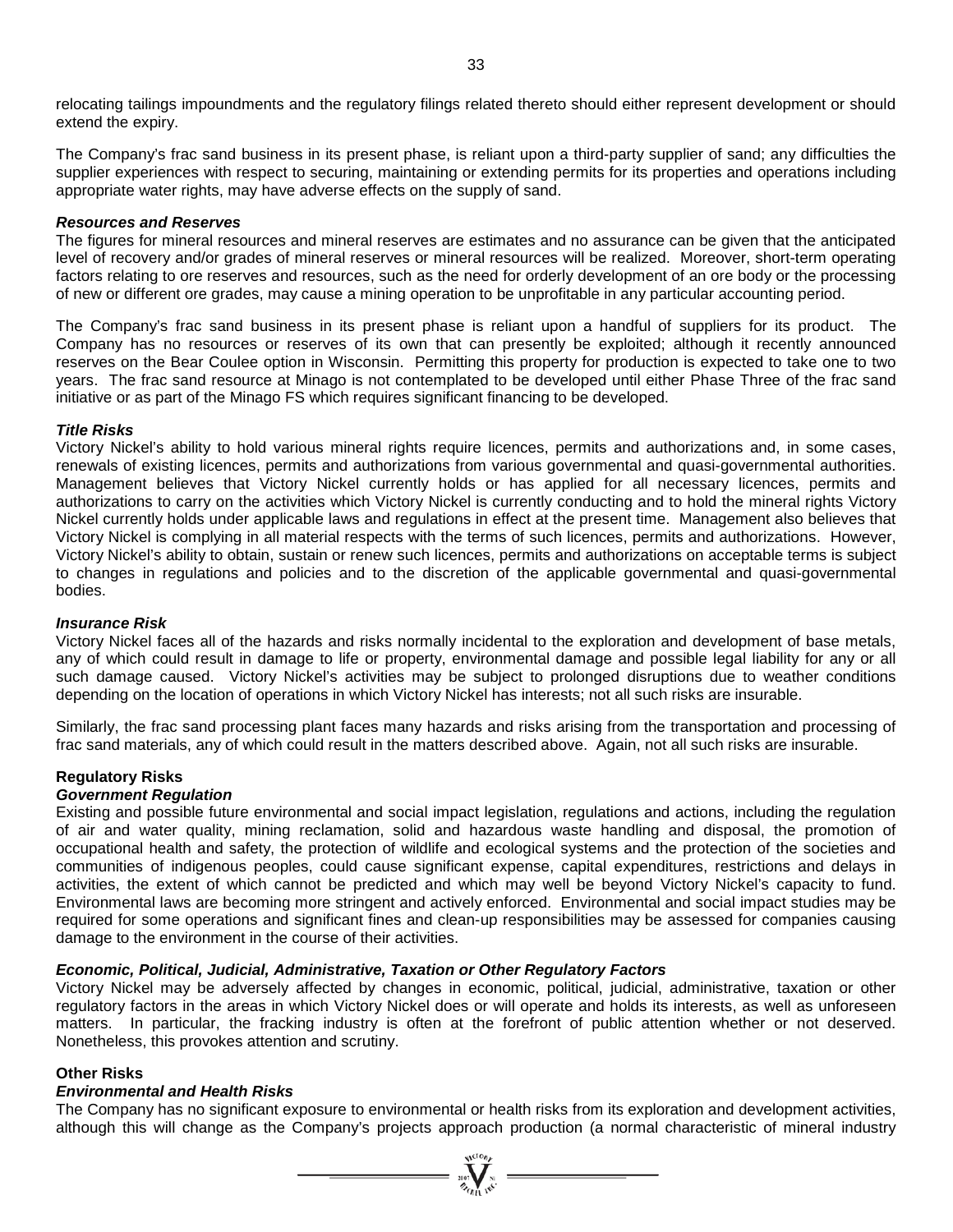projects). Lynn Lake, acquired pursuant to a takeover bid and recently subject to option with Corazon, is a former operating mine; however indemnifications exist from the Manitoba Government with respect to any pre-existing environmental concerns at that property.

The frac sand operation involves processing silica sand. In addition to environmental regulation, the Company is subject to laws and regulations relating to human exposure to crystalline silica under the *Occupational Health and Safety Act*. Workplace exposure to crystalline silica is monitored; the occupational exposure limits in Alberta for respirable crystalline silica are among the lowest in Canada and the US.

## *Key Personnel*

Victory Nickel relies on a limited number of key consultants and senior management and there is no assurance that Victory Nickel will be able to retain such key consultants or other senior management. The loss of one or more such key consultants or members of senior management, if not replaced, could have a material adverse effect on Victory Nickel's business, financial condition and prospects. Directors and management had previously accepted deferrals of remuneration in order to assist the Company through the economic turmoil; however, this potentially adds to the risk of losing experienced personnel.

## *Conflicts of Interest*

Certain of the Company's directors and officers are also directors and officers of other natural resource companies. Consequently, there exists the possibility for such directors and officers to be in a position of conflict. Any decision made by any of such directors and officers relating to Victory Nickel will be made in accordance with their duties and obligations to deal fairly and in good faith with Victory Nickel and such other companies.

## *Investments and Other Agreements with Resource Companies*

In addition, Victory Nickel makes, from time to time, investments in the common shares of publicly-traded companies in the junior natural resources sector or may enter into option or other agreements therewith. These companies are subject to similar risks and uncertainties as is Victory Nickel, and Victory Nickel's investments in and agreements with these companies are subject to similar areas of risk as noted above. Victory Nickel seeks to manage its exposure by ensuring that appropriate recourse is included in such agreements upon the counterparty's or assignee's failure to meet contractual obligations.

#### **Summary**

The future success of the Company is subject to a number of risk factors that are common to the junior natural resources sector and is now exposed to risks associated with frac sand production. These include the extent to which it can outline natural resources on its properties and establish the economic viability of developing those properties and the political, economic and legislative stability of the territories in which the Company's interests are located. Another significant factor is the ability of the Company to obtain necessary financing or to find strategic partners to fund expenditure commitments as they fall due, as the Company currently has limited funds. Furthermore, the development of any nickel resource interest may take years to complete and the resulting income, if any, from the sale of any nickel or by- or co-products produced by the Company is largely dependent upon factors that are beyond its control, such as costs of development, operating costs and the market value of the end product.

The Company has attempted to mitigate some of the risks associated with securing financing through its entry into the frac sand processing business. This is expected to generate significant cash flows to the Company and should enable it to become financially stable. In turn, this could be leveraged to assist in securing funds to ultimately develop Minago. However, the frac sand business also has its own set of risks as indicated earlier, and of which investors should be aware.

# **FORWARD-LOOKING STATEMENTS**

**Forward-Looking Information:** This MD&A contains forward-looking information. All statements, other than statements of historic fact, that address activities, events or developments that the Company believes, expects or anticipates will or may occur in the future (including, without limitation, statements regarding estimates and/or assumptions in respect of production, revenue, cash flow, costs, economic return, net present value, mine life and financial models, mineral resource estimates, potential mineralization, potential mineral resources, timing of possible production and the Company's development plans and objectives) constitute forward-looking information. This forward-looking information reflects the current expectations or beliefs of the Company based on information currently available to the Company. Forward-looking information is subject to a number of risks and uncertainties that may cause the actual results of the Company to differ materially from those discussed in the forward-looking information, and even if such actual results are realized or substantially realized, there can be no assurance that they will have the expected consequences to, or effects on the Company.

 $\sum_{\substack{n=1\\n\neq n}}^{\text{qtd}(D_n)}$